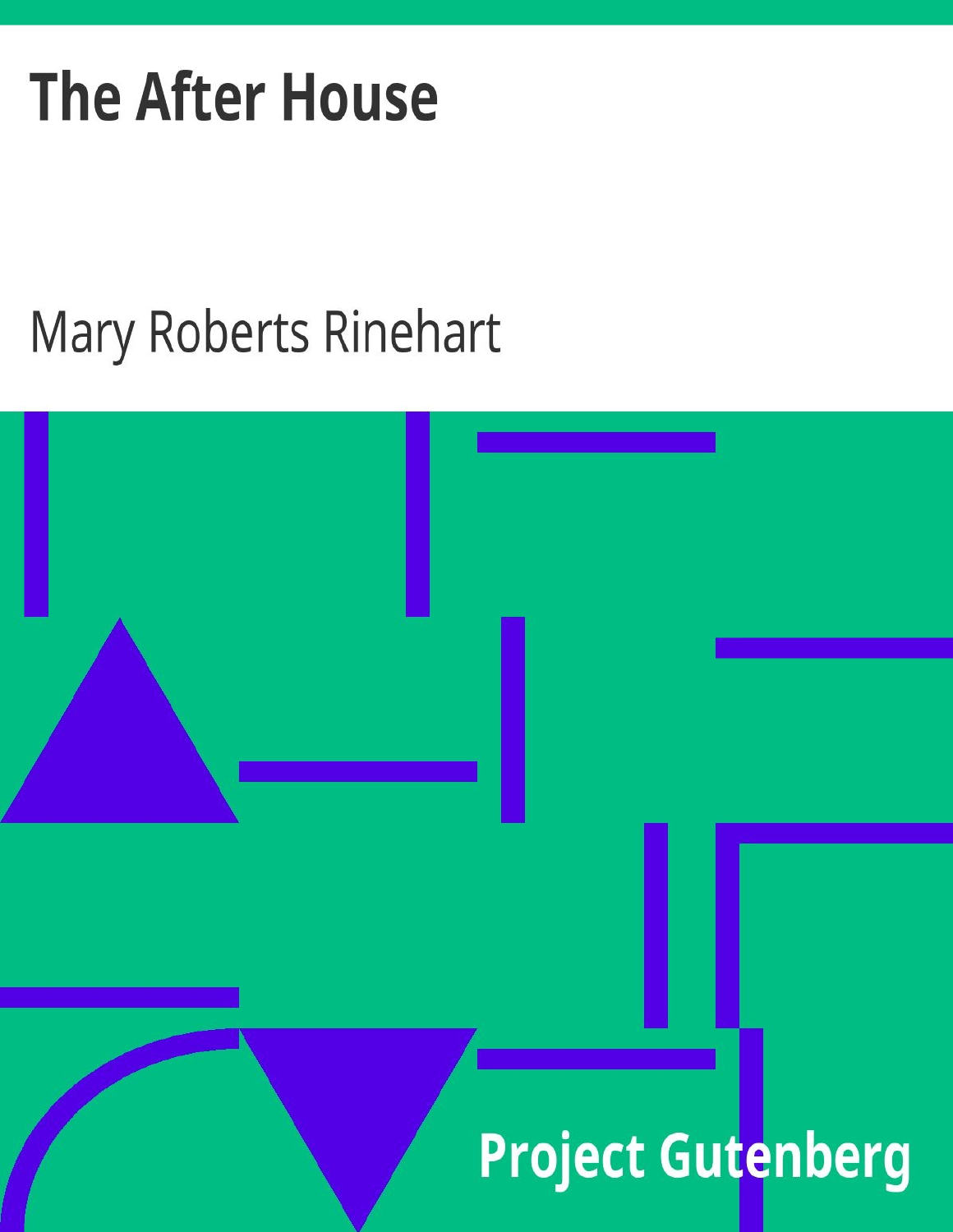The Project Gutenberg EBook of The After House, by Mary Roberts Rinehart

This eBook is for the use of anyone anywhere at no cost and with almost no restrictions whatsoever. You may copy it, give it away or re-use it under the terms of the Project Gutenberg License included with this eBook or online at www.gutenberg.net

Title: The After House

Author: Mary Roberts Rinehart

Posting Date: March 1, 2009 [EBook #2358] Release Date: October, 2000 Last Updated: April 2, 2013

Language: English

\*\*\* START OF THIS PROJECT GUTENBERG EBOOK THE AFTER HOUSE \*\*\*

Produced by an anonymous Project Gutenberg volunteer. HTML version by Al Haines.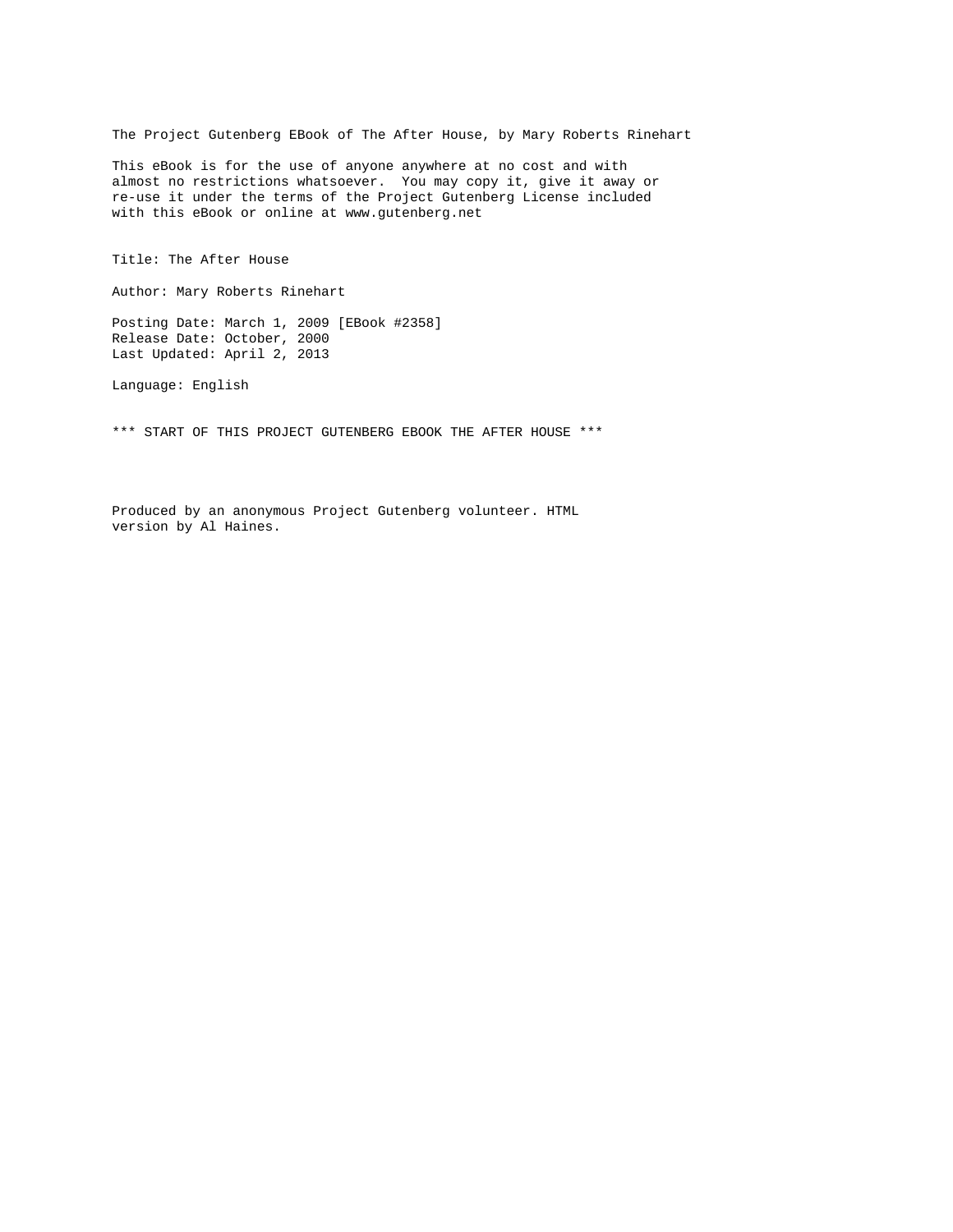## **The After House**

**by**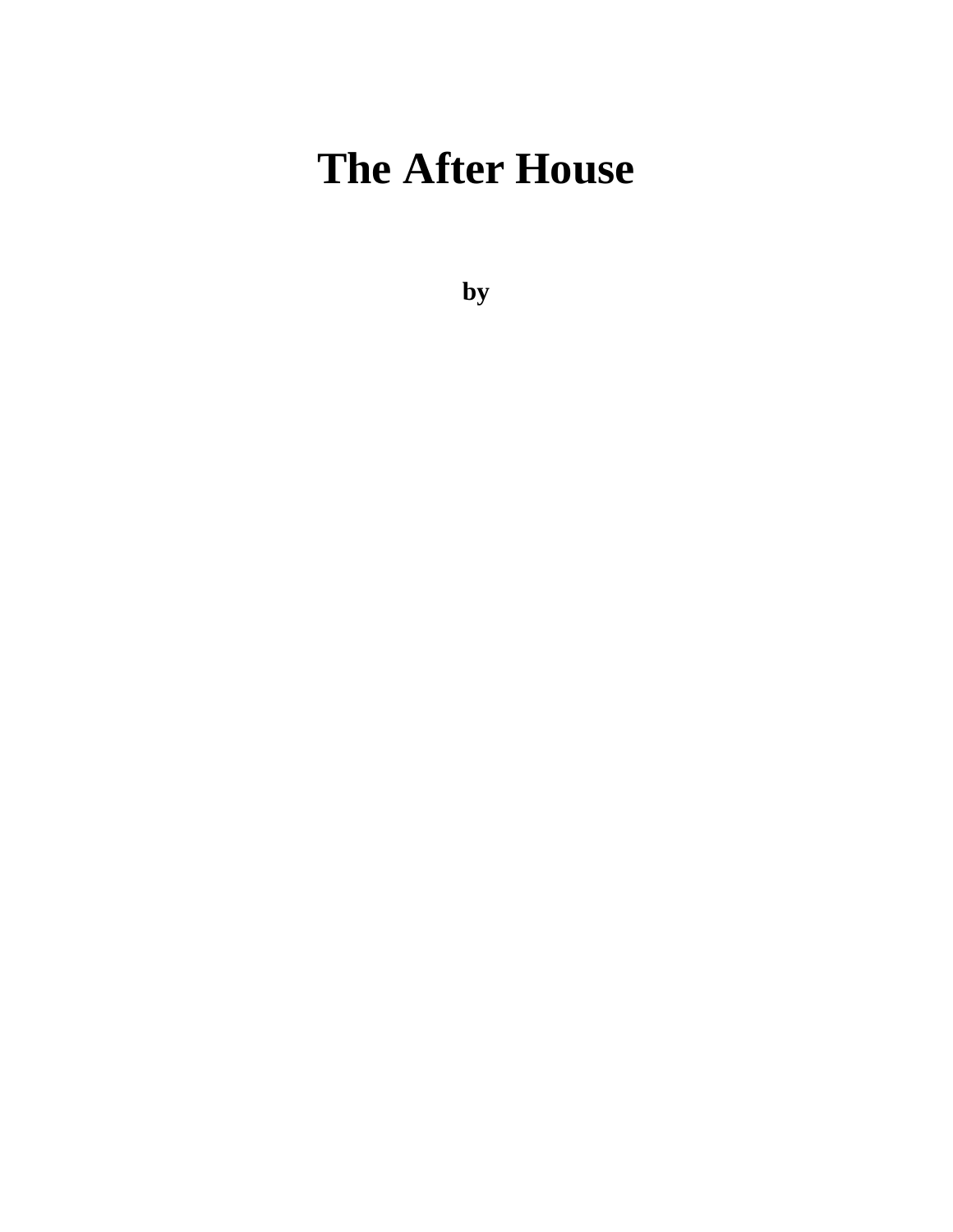### **Mary Roberts Rinehart**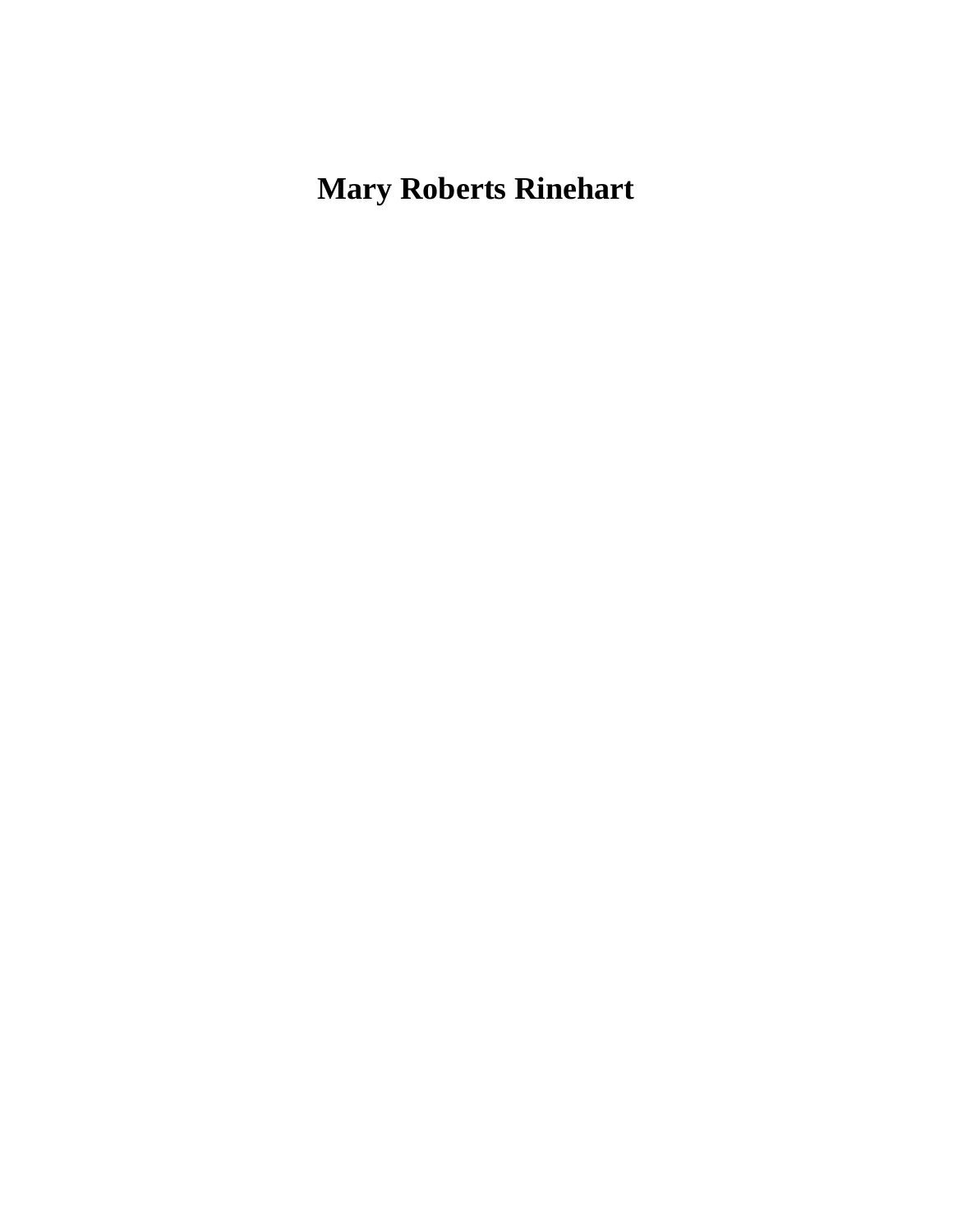#### **CONTENTS**

- I I PLAN A [VOYAGE](#page-4-0)
- II THE [PAINTED](#page-9-0) SHIP
- III I [UNCLENCH](#page-13-0) MY HANDS
- IV I RECEIVE A [WARNING](#page-20-0)
- V A [TERRIBLE](#page-28-0) NIGHT
- VI IN THE AFTER [HOUSE](#page-32-0)
- VII WE [FIND](#page-38-0) THE AXE
- VIII THE [STEWARDESS'S](#page-44-0) STORY
	- IX [PRISONERS](#page-50-0)
	- X "THAT'S [MUTINY"](#page-55-0)
	- XI THE [DEAD](#page-61-0) LINE
- XII THE FIRST MATE [TALKS](#page-67-0)
- XIII THE [WHITE](#page-73-0) LIGHT
- XIV FROM THE [CROW'S](#page-77-0) NEST
- XV A [KNOCKING](#page-82-0) IN THE HOLD
- XVI JONES STUMBLES OVER [SOMETHING](#page-88-0)
- XVII THE AXE IS [GONE](#page-93-0)
- XVIII A BAD [COMBINATION](#page-100-0)
	- XIX I TAKE THE [STAND](#page-105-0)
	- XX [OLESON'S](#page-112-0) STORY
	- XXI "A BAD [WOMAN"](#page-121-0)
- XXII [TURNER'S](#page-132-0) STORY
- XXIII FREE [AGAIN](#page-143-0)
- XXIV THE [THING](#page-148-0)
- <span id="page-4-0"></span>XXV THE SEA [AGAIN](#page-156-0)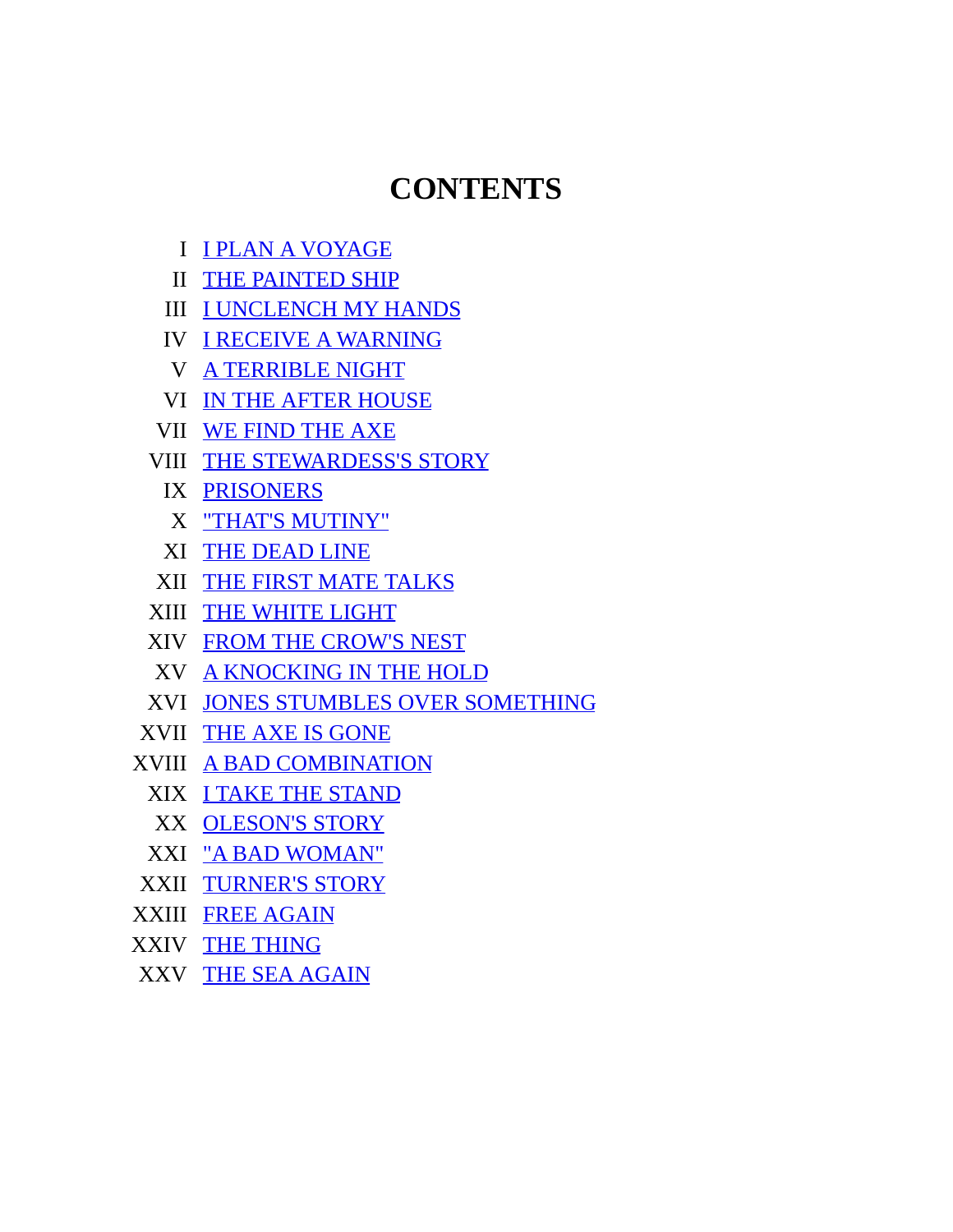#### **CHAPTER I**

#### **I PLAN A VOYAGE**

By the bequest of an elder brother, I was left enough money to see me through a small college in Ohio, and to secure me four years in a medical school in the East. Why I chose medicine I hardly know. Possibly the career of a surgeon attracted the adventurous element in me. Perhaps, coming of a family of doctors, I merely followed the line of least resistance. It may be, indirectly but inevitably, that I might be on the yacht Ella on that terrible night of August 12, more than a year ago.

I got through somehow. I played quarterback on the football team, and made some money coaching. In summer I did whatever came to hand, from chartering a sail-boat at a summer resort and taking passengers, at so much a head, to checking up cucumbers in Indiana for a Western pickle house.

I was practically alone. Commencement left me with a diploma, a new dresssuit, an out-of-date medical library, a box of surgical instruments of the same date as the books, and an incipient case of typhoid fever.

I was twenty-four, six feet tall, and forty inches around the chest. Also, I had lived clean, and worked and played hard. I got over the fever finally, pretty much all bone and appetite; but—alive. Thanks to the college, my hospital care had cost nothing. It was a good thing: I had just seven dollars in the world.

The yacht Ella lay in the river not far from my hospital windows. She was not a yacht when I first saw her, nor at any time, technically, unless I use the word in the broad sense of a pleasure-boat. She was a two-master, and, when I saw her first, as dirty and disreputable as are most coasting-vessels. Her rejuvenation was the history of my convalescence. On the day she stood forth in her first coat of white paint, I exchanged my dressing-gown for clothing that, however loosely it hung, was still clothing. Her new sails marked my promotion to beefsteak, her brass rails and awnings my first independent excursion up and down the corridor outside my door, and, incidentally, my return to a collar and tie.

The river shipping appealed to me, to my imagination, clean washed by my illness and ready as a child's for new impressions: liners gliding down to the bay and the open sea; shrewish, scolding tugs; dirty but picturesque tramps. My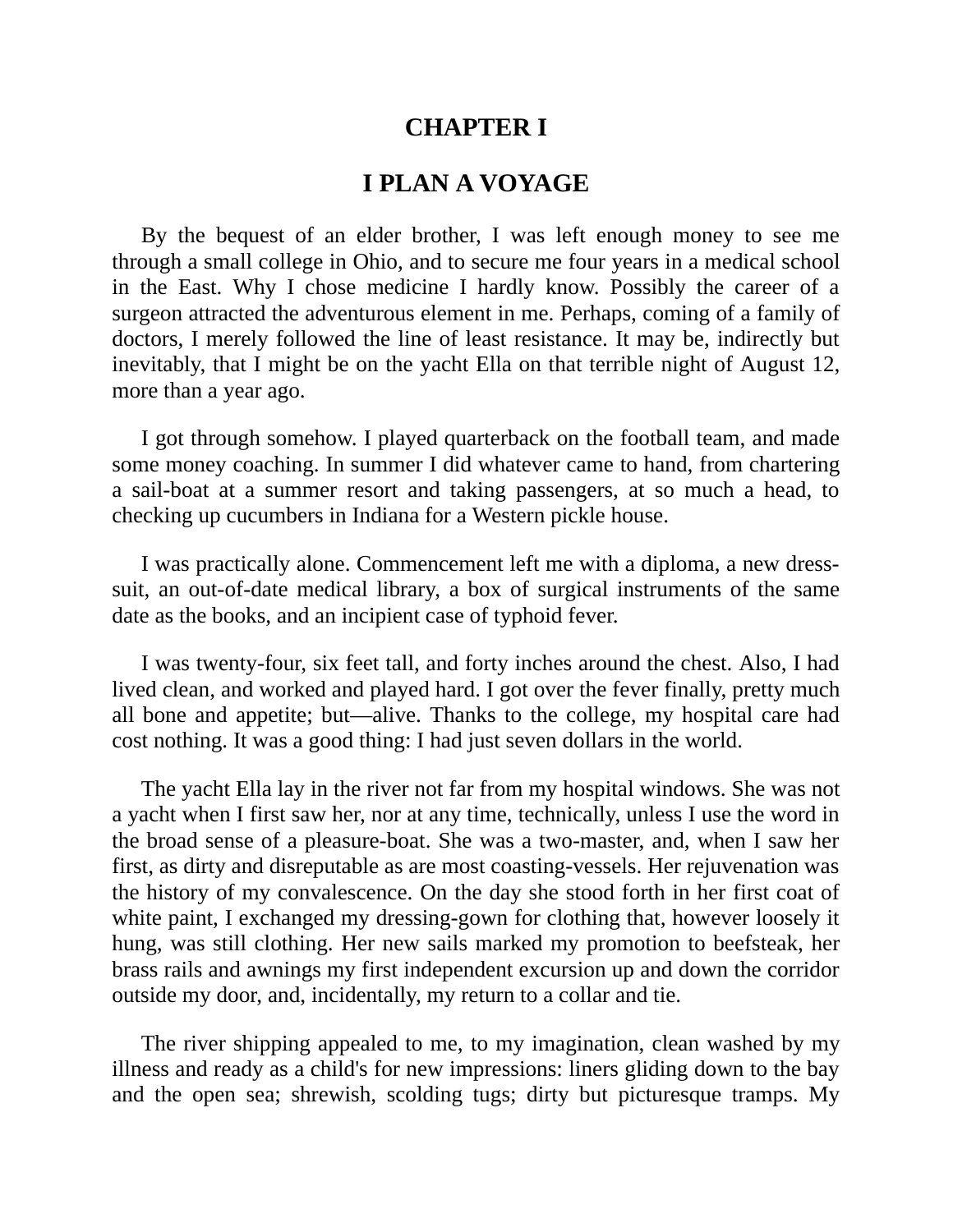enthusiasm amused the nurses, whose ideas of adventure consisted of little jaunts of exploration into the abdominal cavity, and whose aseptic minds revolted at the sight of dirty sails.

One day I pointed out to one of them an old schooner, red and brown, with patched canvas spread, moving swiftly down the river before a stiff breeze.

"Look at her!" I exclaimed. "There goes adventure, mystery, romance! I should like to be sailing on her."

"You would have to boil the drinking-water," she replied dryly. "And the ship is probably swarming with rats."

"Rats," I affirmed, "add to the local color. Ships are their native habitat. Only sinking ships don't have them."

But her answer was to retort that rats carried bubonic plague, and to exit, carrying the sugar-bowl. I was ravenous, as are all convalescent typhoids, and one of the ways in which I eked out my still slender diet was by robbing the sugar-bowl at meals.

That day, I think it was, the deck furniture was put out on the Ella—numbers of white wicker chairs and tables, with bright cushions to match the awnings. I had a pair of ancient opera-glasses, as obsolete as my amputating knives, and, like them, a part of my heritage. By that time I felt a proprietary interest in the Ella, and through my glasses, carefully focused with a pair of scissors, watched the arrangement of the deck furnishings. A girl was directing the men. I judged, from the poise with which she carried herself, that she was attractive—and knew it. How beautiful she was, and how well she knew it, I was to find out before long. McWhirter to the contrary, she had nothing to do with my decision to sign as a sailor on the Ella.

One of the bright spots of that long hot summer was McWhirter. We had graduated together in June, and in October he was to enter a hospital in Buffalo as a resident. But he was as indigent as I, and from June to October is four months.

"Four months," he said to me. "Even at two meals a day, boy, that's something over two hundred and forty. And I can eat four times a day, without a struggle! Wouldn't you think one of these overworked-for-the-good-of-humanity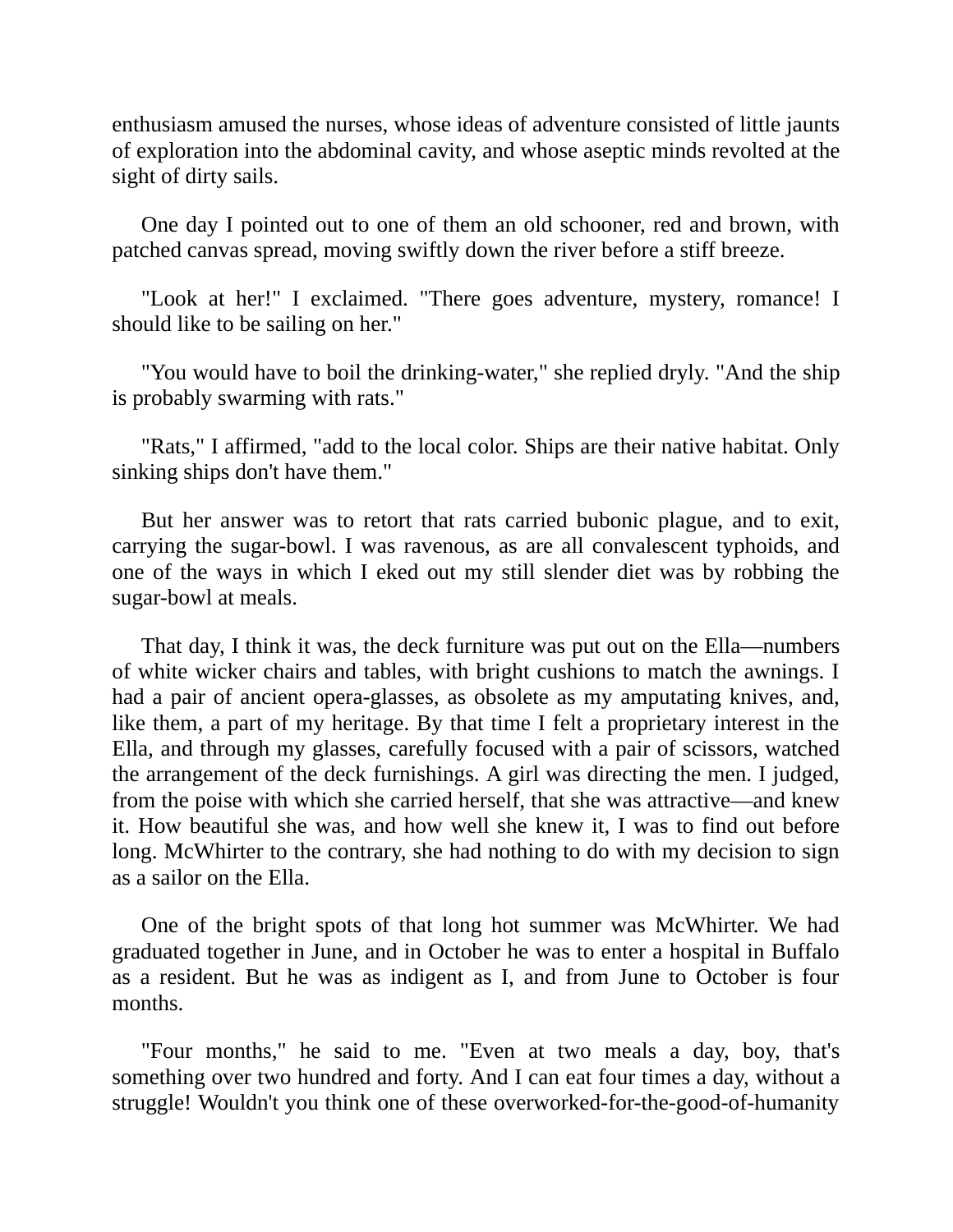dubs would take a vacation and give me a chance to hold down his practice?"

Nothing of the sort developing, McWhirter went into a drug-store, and managed to pull through the summer with unimpaired cheerfulness, confiding to me that he secured his luncheons free at the soda counter. He came frequently to see me, bringing always a pocketful of chewing gum, which he assured me was excellent to allay the gnawings of hunger, and later, as my condition warranted it, small bags of gum-drops and other pharmacy confections.

McWhirter it was who got me my berth on the Ella. It must have been about the 20th of July, for the Ella sailed on the 28th. I was strong enough to leave the hospital, but not yet physically able for any prolonged exertion. McWhirter, who was short and stout, had been alternately flirting with the nurse, as she moved in and out preparing my room for the night, and sizing me up through narrowed eyes.

"No," he said, evidently following a private line of thought; "you don't belong behind a counter, Leslie. I'm darned if I think you belong in the medical profession, either. The British army'd suit you."

"The—what?"

"You know—Kipling idea—riding horseback, head of a column—undress uniform—colonel's wife making eyes at you—leading last hopes and all that."

"The British army with Kipling trimmings being out of the question, the original issue is still before us. I'll have to work, Mac, and work like the devil, if I'm to feed myself."

There being no answer to this, McWhirter contented himself with eyeing me.

"I'm thinking," I said, "of going to Europe. The sea is calling me, Mac."

"So was the grave a month ago, but it didn't get you. Don't be an ass, boy. How are you going to sea?"

"Before the mast." This apparently conveying no meaning to McWhirter, I supplemented—"as a common sailor."

He was indignant at first, offering me his room and a part of his small salary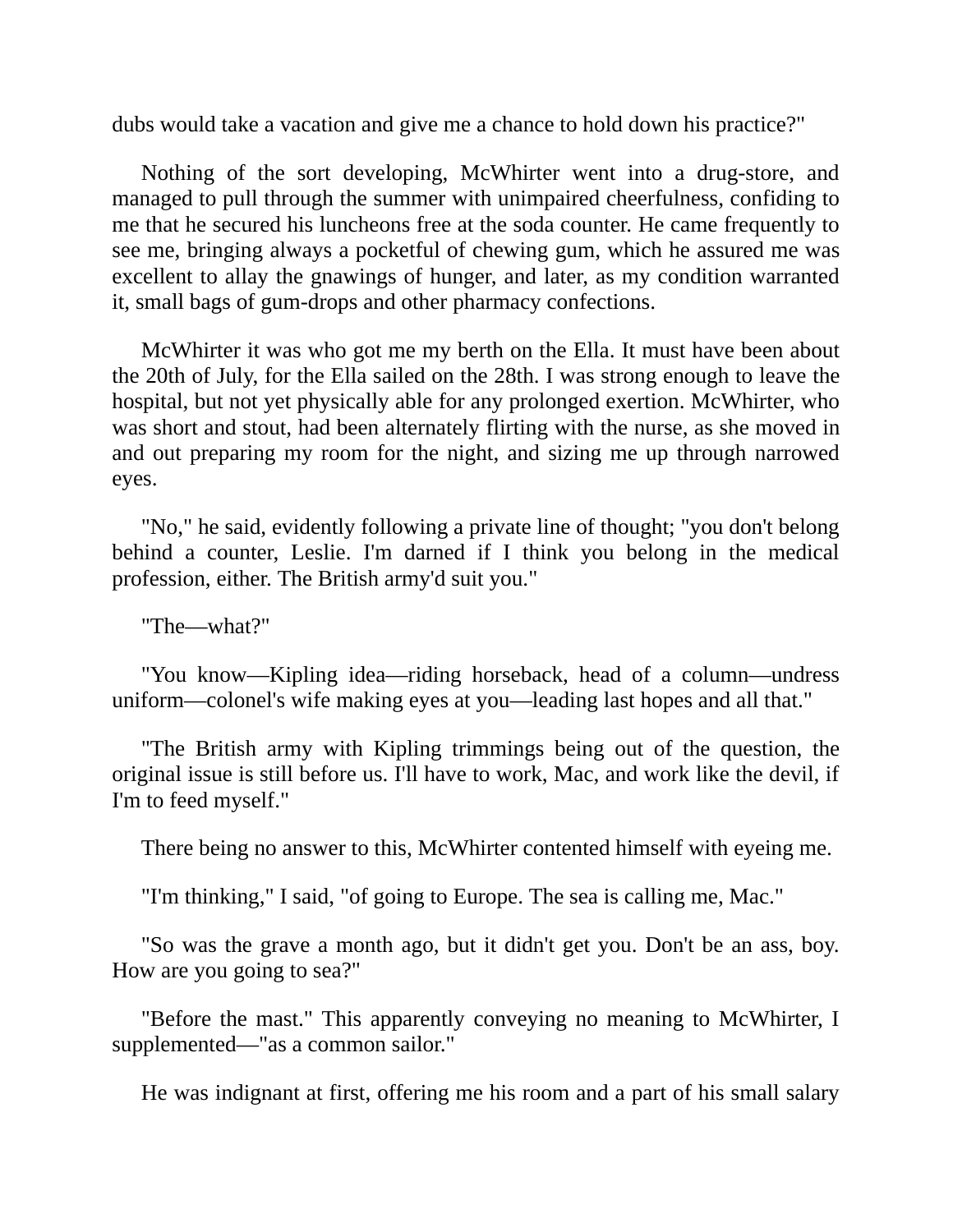until I got my strength; then he became dubious; and finally, so well did I paint my picture of long, idle days on the ocean, of sweet, cool nights under the stars, with breezes that purred through the sails, rocking the ship to slumber—finally he waxed enthusiastic, and was even for giving up the pharmacy at once and sailing with me.

He had been fitting out the storeroom of a sailing-yacht with drugs, he informed me, and doing it under the personal direction of the owner's wife.

"I've made a hit with her," he confided. "Since she's learned I'm a graduate M.D., she's letting me do the whole thing. I've made up some lotions to prevent sunburn, and that seasick prescription of old Larimer's, and she thinks I'm the whole cheese. I'll suggest you as ship's doctor."

"How many men in the crew?"

"Eight, I think, or ten. It's a small boat, and carries a small crew."

"Then they don't want a ship's doctor. If I go, I'll go as a sailor," I said firmly. "And I want your word, Mac, not a word about me, except that I am honest."

"You'll have to wash decks, probably."

"I am filled with a wild longing to wash decks," I asserted, smiling at his disturbed face. "I should probably also have to polish brass. There's a great deal of brass on the boat."

"How do you know that?"

When I told him, he was much excited, and, although it was dark and the Ella consisted of three lights, he insisted on the opera-glasses, and was persuaded he saw her. Finally he put down the glasses and came over, to me.

"Perhaps you are right, Leslie," he said soberly. "You don't want charity, any more than they want a ship's doctor. Wherever you go and whatever you do, whether you're swabbing decks in your bare feet or polishing brass railings with an old sock, you're a man."

He was more moved than I had ever seen him, and ate a gum-drop to cover his embarrassment. Soon after that he took his departure, and the following day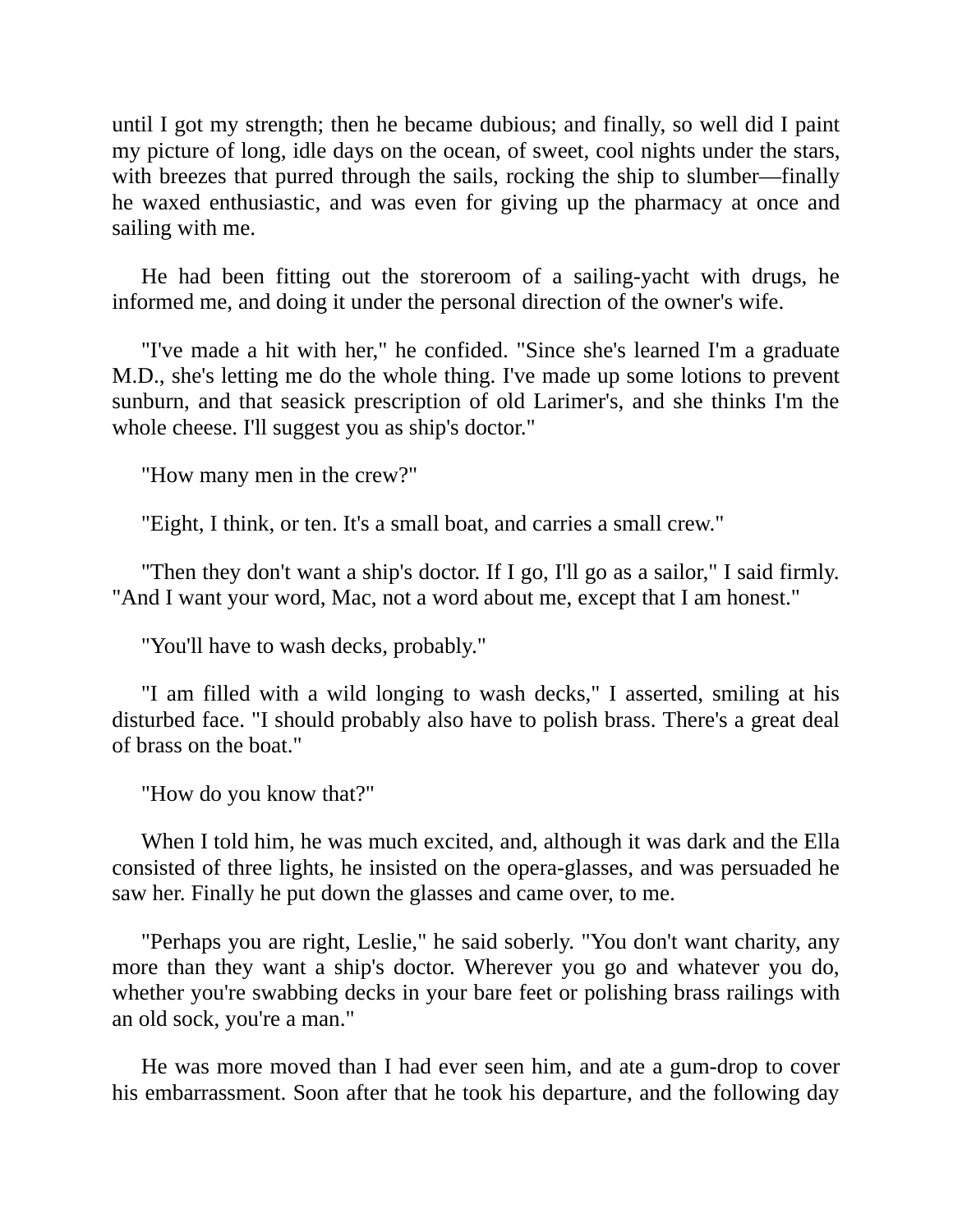he telephoned to say that, if the sea was still calling me, he could get a note to the captain recommending me. I asked him to get the note.

Good old Mac! The sea was calling me, true enough, but only dire necessity was driving me to ship before the mast—necessity and perhaps what, for want of a better name, we call destiny. For what is fate but inevitable law, inevitable consequence.

<span id="page-9-0"></span>The stirring of my blood, generations removed from a seafaring ancestor; my illness, not a cause, but a result; McWhirter, filling prescriptions behind the glass screen of a pharmacy, and fitting out, in porcelain jars, the medicine-closet of the Ella; Turner and his wife, Schwartz, the mulatto Tom, Singleton, and Elsa Lee; all thrown together, a hodge-podge of characters, motives, passions, and hereditary tendencies, through an inevitable law working together toward that terrible night of August 22, when hell seemed loose on a painted sea.

#### **CHAPTER II**

#### **THE PAINTED SHIP**

The Ella had been a coasting-vessel, carrying dressed lumber to South America, and on her return trip bringing a miscellaneous cargo—hides and wool, sugar from Pernambuco, whatever offered. The firm of Turner and Sons owned the line of which the Ella was one of the smallest vessels.

The gradual elimination of sailing ships and the substitution of steamers in the coasting trade, left the Ella, with others, out of commission. She was still seaworthy, rather fast, as such vessels go, and steady. Marshall Turner, the oldest son of old Elias Turner, the founder of the business, bought it in at a nominal sum, with the intention of using it as a private yacht. And, since it was a superstition of the house never to change the name of one of its vessels, the schooner Ella, odorous of fresh lumber or raw rubber, as the case might be, dingy gray in color, with slovenly decks on which lines of seamen's clothing were generally hanging to dry, remained, in her metamorphosis, still the Ella.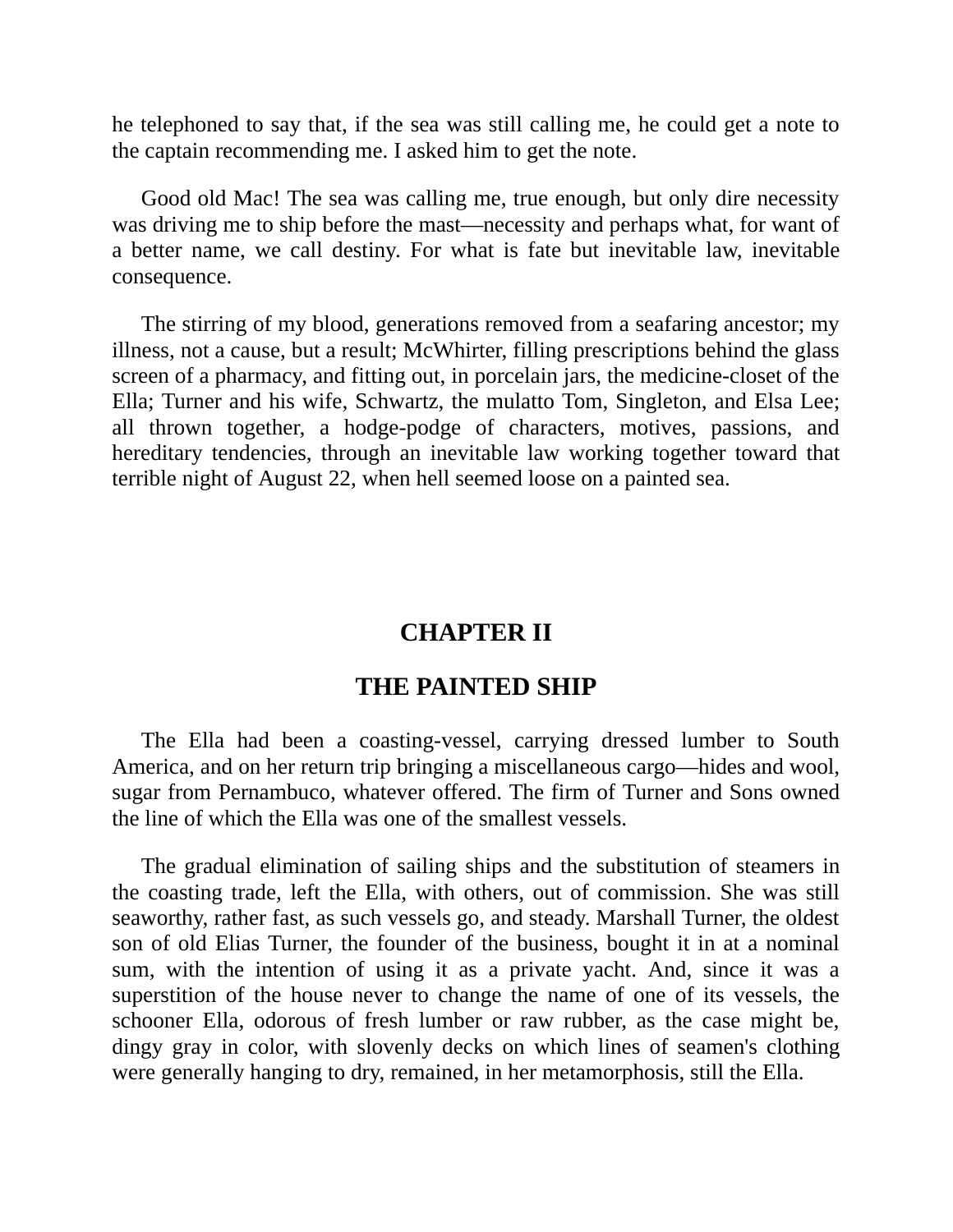Marshall Turner was a wealthy man, but he equipped his new pleasure-boat very modestly. As few changes as were possible were made. He increased the size of the forward house, adding quarters for the captain and the two mates, and thus kept the after house for himself and his friends. He fumigated the hold and the forecastle—a precaution that kept all the crew coughing for two days, and drove them out of the odor of formaldehyde to the deck to sleep. He installed an electric lighting and refrigerating plant, put a bath in the forecastle, to the bewilderment of the men, who were inclined to think it a reflection on their habits, and almost entirely rebuilt, inside, the old officers' quarters in the after house.

The wheel, replaced by a new one, white and gilt, remained in its old position behind the after house, the steersman standing on a raised iron grating above the wash of the deck. Thus from the chart-room, which had become a sort of lounge and card-room, through a small barred window it was possible to see the man at the wheel, who, in his turn, commanded a view of part of the chartroom, but not of the floor.

The craft was schooner-rigged, carried three lifeboats and a collapsible raft, and was navigated by a captain, first and second mates, and a crew of six ablebodied sailors and one gaunt youth whose sole knowledge of navigation had been gained on an Atlantic City catboat. Her destination was vague—Panama perhaps, possibly a South American port, depending on the weather and the whim of the owner.

I do not recall that I performed the nautical rite of signing articles. Armed with the note McWhirter had secured for me, and with what I fondly hoped was the rolling gait of the seafaring man, I approached the captain—a bearded and florid individual. I had dressed the part—old trousers, a cap, and a sweater from which I had removed my college letter, McWhirter, who had supervised my preparations, and who had accompanied me to the wharf, had suggested that I omit my morning shave. The result was, as I look back, a lean and cadaverous six-foot youth, with the hospital pallor still on him, his chin covered with a day's beard, his hair cropped short, and a cannibalistic gleam in his eyes. I remember that my wrists, thin and bony, annoyed me, and that the girl I had seen through the opera-glasses came on board, and stood off, detached and indifferent, but with her eyes on me, while the captain read my letter.

When he finished, he held it out to me.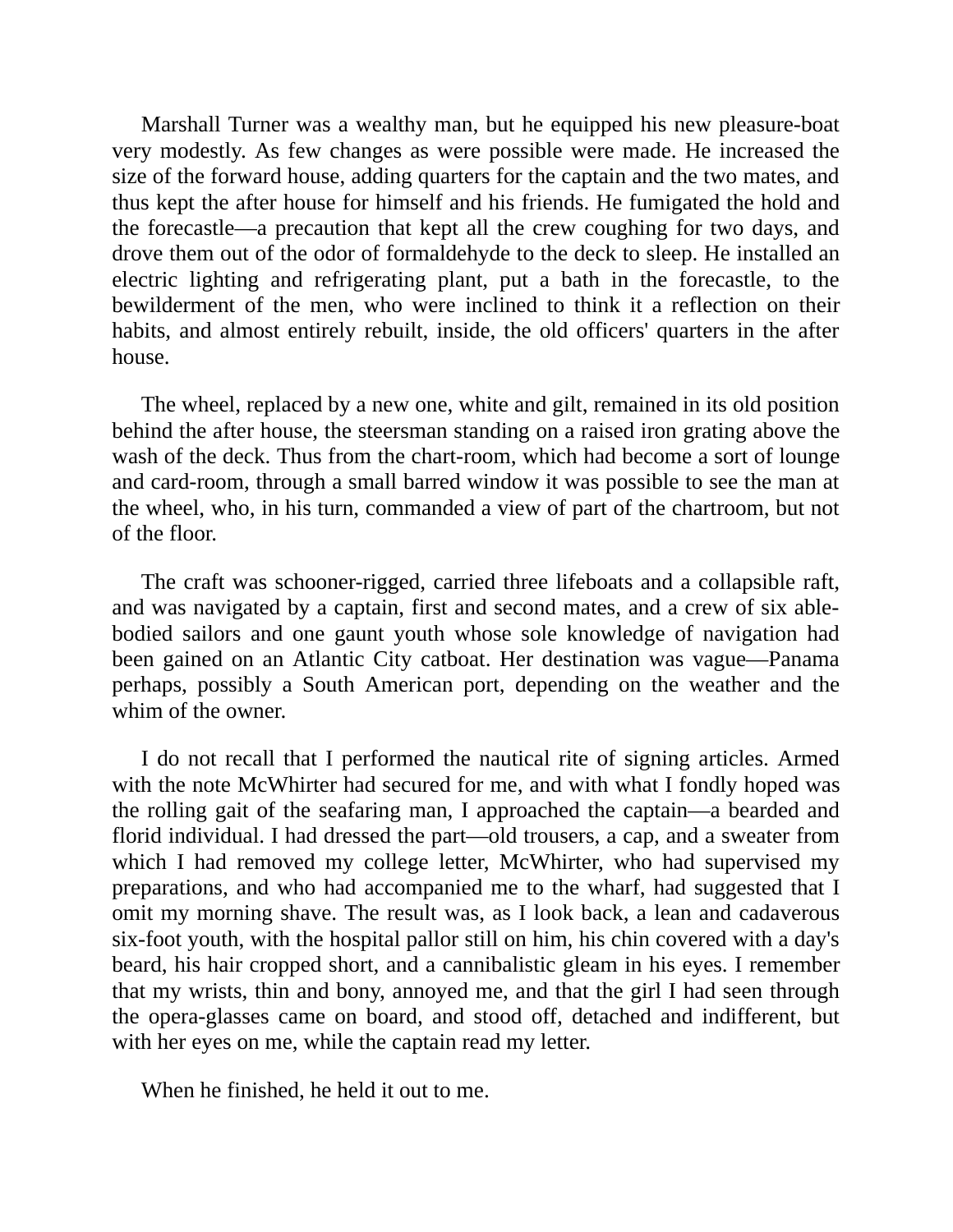"I've got my crew," he said curtly.

"There isn't—I suppose there's no chance of your needing another hand?"

"No." He turned away, then glanced back at the letter I was still holding, rather dazed. "You can leave your name and address with the mate over there. If anything turns up he'll let you know."

My address! The hospital?

I folded the useless letter and thrust it into my pocket. The captain had gone forward, and the girl with the cool eyes was leaning against the rail, watching me.

"You are the man Mr. McWhirter has been looking after, aren't you?"

"Yes." I pulled off my cap, and, recollecting myself—"Yes, miss."

"You are not a sailor?"

"I have had some experience—and I am willing."

"You have been ill, haven't you?"

"Yes—miss."

"Could you polish brass, and things like that?"

"I could try. My arms are strong enough. It is only when I walk—"

But she did not let me finish. She left the rail abruptly, and disappeared down the companionway into the after house. I waited uncertainly. The captain saw me still loitering, and scowled. A procession of men with trunks jostled me; a colored man, evidently a butler, ordered me out of his way while he carried down into the cabin, with almost reverent care, a basket of wine.

When the girl returned, she came to me, and stood for a moment, looking me over with cool, appraising eyes. I had been right about her appearance: she was charming—or no, hardly charming. She was too aloof for that. But she was beautiful, an Irish type, with blue-gray eyes and almost black hair. The tilt of her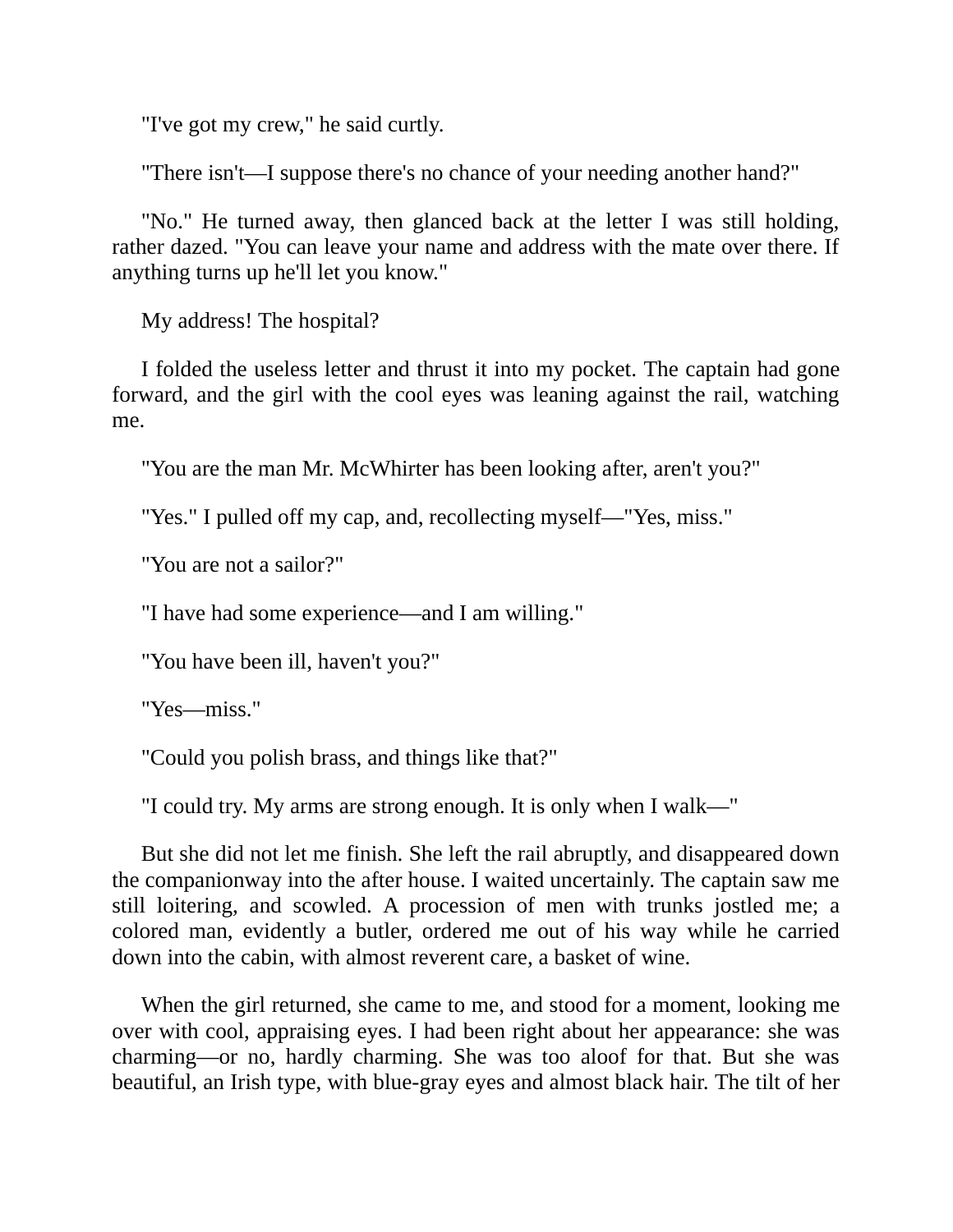head was haughty. Later I came to know that her hauteur was indifference: but at first I was frankly afraid of her, afraid of her cool, mocking eyes and the upward thrust of her chin.

"My brother-in-law is not here," she said after a moment, "but my sister is below in the cabin. She will speak to the captain about you. Where are your things?"

I glanced toward the hospital, where my few worldly possessions, including my dress clothes, my amputating set, and such of my books as I had not been able to sell, were awaiting disposition. "Very near, miss," I said.

"Better bring them at once; we are sailing in the morning." She turned away as if to avoid my thanks, but stopped and came back.

"We are taking you as a sort of extra man," she explained. "You will work with the crew, but it is possible that we will need you—do you know anything about butler's work?"

I hesitated. If I said yes, and then failed—

"I could try."

"I thought, from your appearance, perhaps you had done something of the sort." Oh, shades of my medical forebears, who had bequeathed me, along with the library, what I had hoped was a professional manner! "The butler is a poor sailor. If he fails us, you will take his place."

She gave a curt little nod of dismissal, and I went down the gangplank and along the wharf. I had secured what I went for; my summer was provided for, and I was still seven dollars to the good. I was exultant, but with my exultation was mixed a curious anger at McWhirter, that he had advised me not to shave that morning.

My preparation took little time. Such of my wardrobe as was worth saving, McWhirter took charge of. I sold the remainder of my books, and in a sailor's outfitting-shop I purchased boots and slickers—the sailors' oil skins. With my last money I bought a good revolver, second-hand, and cartridges. I was glad later that I had bought the revolver, and that I had taken with me the surgical instruments, antiquated as they were, which, in their mahogany case, had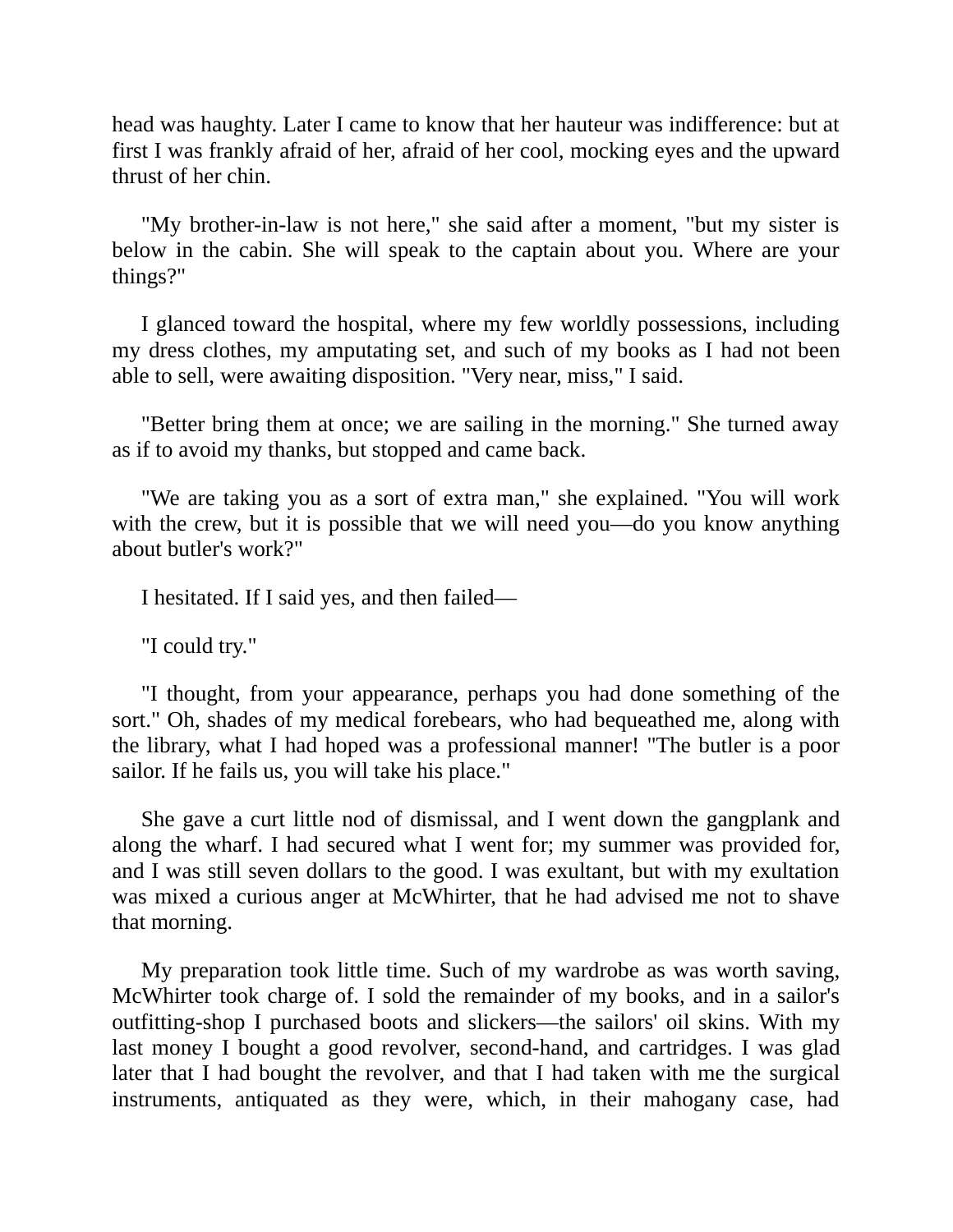accompanied my grandfather through the Civil War, and had done, as he was wont to chuckle, as much damage as a three-pounder. McWhirter came to the wharf with me, and looked the Ella over with eyes of proprietorship.

"Pretty snappy-looking boat," he said. "If the nigger gets sick, give him some of my seasick remedy. And take care of yourself, boy." He shook hands, his open face flushed with emotion. "Darned shame to see you going like this. Don't eat too much, and don't fall in love with any of the women. Good-bye."

He started away, and I turned toward the ship; but a moment later I heard him calling me. He came back, rather breathless.

"Up in my neighborhood," he panted, "they say Turner is a devil. Whatever happens, it's not your mix-in. Better—better tuck your gun under your mattress and forget you've got it. You've got some disposition yourself."

The Ella sailed the following day at ten o'clock. She carried nineteen people, of whom five were the Turners and their guests. The cabin was full of flowers and steamer-baskets.

<span id="page-13-0"></span>Thirty-one days later she came into port again, a lifeboat covered with canvas trailing at her stern.

#### **CHAPTER III**

#### **I UNCLENCH MY HANDS**

From the first the captain disclaimed responsibility for me. I was housed in the forecastle, and ate with the men. There, however, my connection with the crew and the navigation of the ship ended. Perhaps it was as well, although I resented it at first. I was weaker than I had thought, and dizzy at the mere thought of going aloft.

As a matter of fact, I found myself a sort of deck-steward, given the responsibility of looking after the shuffle-board and other deck games, the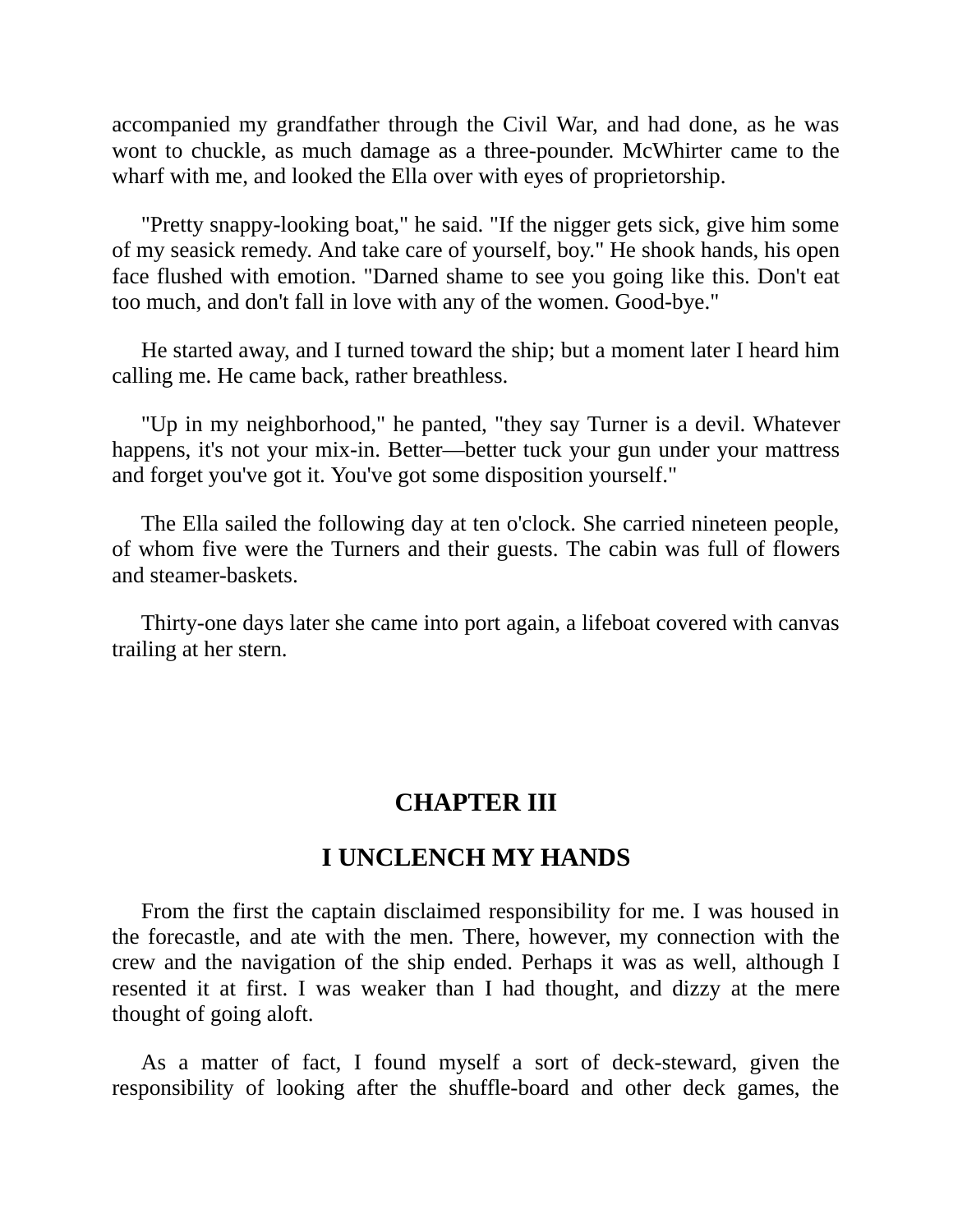steamer-rugs, the cards,—for they played bridge steadily,—and answerable to George Williams, the colored butler, for the various liquors served on deck.

The work was easy, and the situation rather amused me. After an effort or two to bully me, one of which resulted in my holding him over the rail until he turned gray with fright, Williams treated me as an equal, which was gratifying.

The weather was good, the food fair. I had no reason to repent my bargain. Of the sailing qualities of the Ella there could be no question. The crew, selected by Captain Richardson from the best men of the Turner line, knew their business, and, especially after the Williams incident, made me one of themselves. Barring the odor of formaldehyde in the forecastle, which drove me to sleeping on deck for a night or two, everything was going smoothly, at least on the surface.

Smoothly as far as the crew was concerned. I was not so sure about the after house.

As I have said, owing to the small size, of the vessel, and the fact that considerable of the space had been used for baths, there were, besides the family, only two guests, a Mrs. Johns, a divorcee, and a Mr. Vail. Mrs. Turner and Miss Lee shared the services of a maid, Karen Hansen, who, with a stewardess, Henrietta Sloane, occupied a double cabin. Vail had a small room, as had Turner, with a bath between which they used in common. Mrs. Turner's room was a large one, with its own bath, into which Elsa Lee's room also opened. Mrs. Johns had a room and bath. Roughly, and not drawn to scale, the living quarters of the family were arranged like the diagram in chapter XIX.

I have said that things were not going smoothly in the after house. I felt it rather than, saw it. The women rose late—except Miss Lee, who was frequently about when I washed the deck. They chatted and laughed together, read, played bridge when the men were so inclined, and now and then, when their attention was drawn to it, looked at the sea. They were always exquisitely and carefully dressed, and I looked at them as I would at any other masterpieces of creative art, with nothing of covetousness in my admiration.

The men were violently opposed types. Turner, tall, heavy-shouldered, morose by habit, with a prominent nose and rapidly thinning hair, and with strong, pale blue eyes, congested from hard drinking; Vail, shorter by three inches, dark, good-looking, with that dusky flush under the skin which shows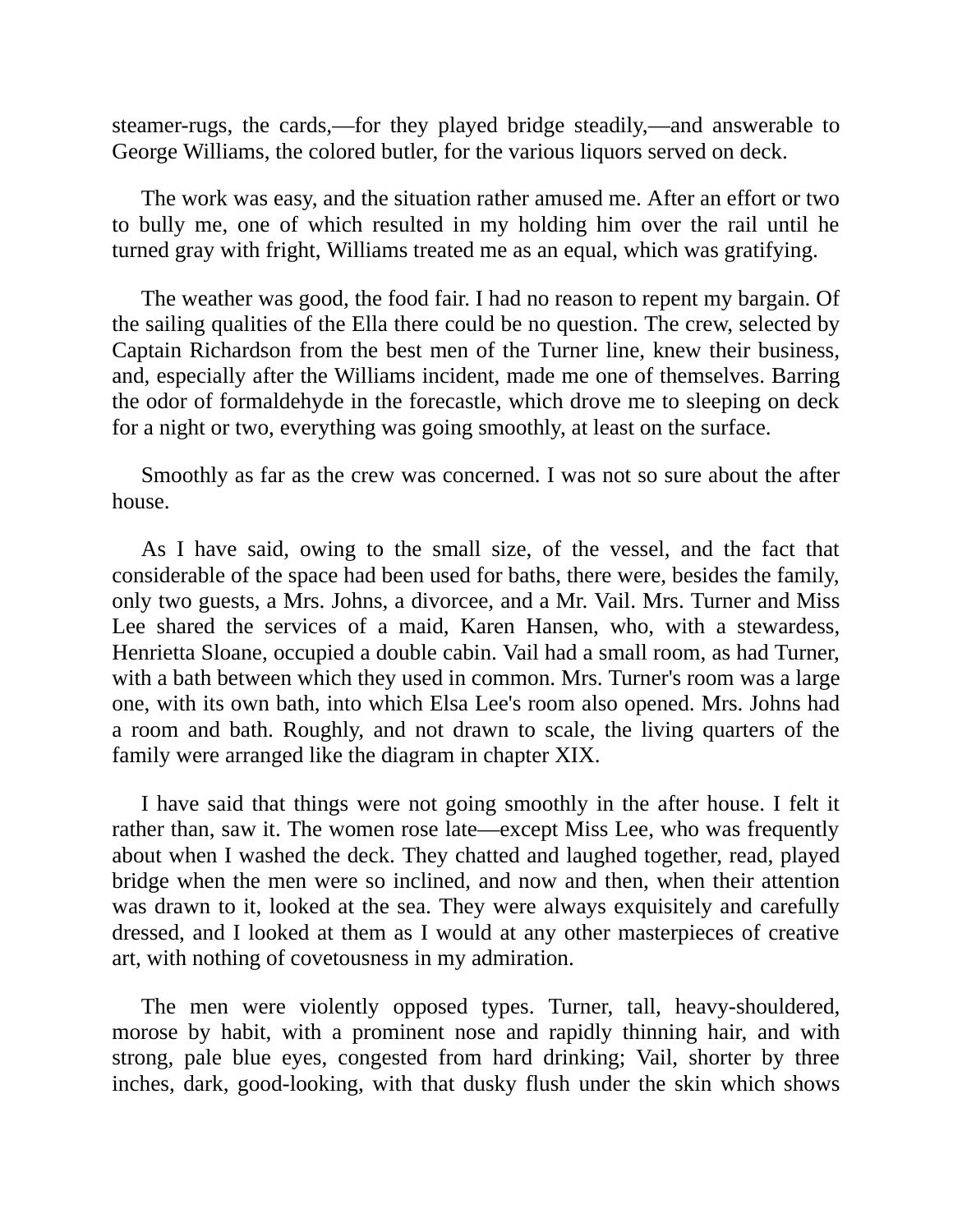good red blood, and as temperate as Turner was dissipated.

Vail was strong, too. After I had held Williams over the rail I turned to find him looking on, amused. And when the frightened darky had taken himself, muttering threats, to the galley, Vail came over to me and ran his hand down my arm.

"Where did you get it?" he asked.

"Oh, I've always had some muscle," I said. "I'm in bad shape now; just getting over fever."

"Fever, eh? I thought it was jail. Look here."

He threw out his biceps for me to feel. It was a ball of iron under my fingers. The man was as strong as an ox. He smiled at my surprise, and, after looking to see that no one was in sight, offered to mix me a highball from a decanter and siphon on a table.

I refused.

It was his turn to be surprised.

"I gave it up when I was in train—in the hospital," I corrected myself. "I find I don't miss it."

He eyed me with some curiosity over his glass, and, sauntering away, left me to my work of folding rugs. But when I had finished, and was chalking the deck for shuffle-board, he joined me again, dropping his voice, for the women had come up by that time and were breakfasting on the lee side of the after house.

"Have you any idea, Leslie, how much whiskey there is on board?"

"Williams has considerable, I believe. I don't think there is any in the forward house. The captain is a teetotaler."

"I see. When these decanters go back, Williams takes charge of them?"

"Yes. He locks them away."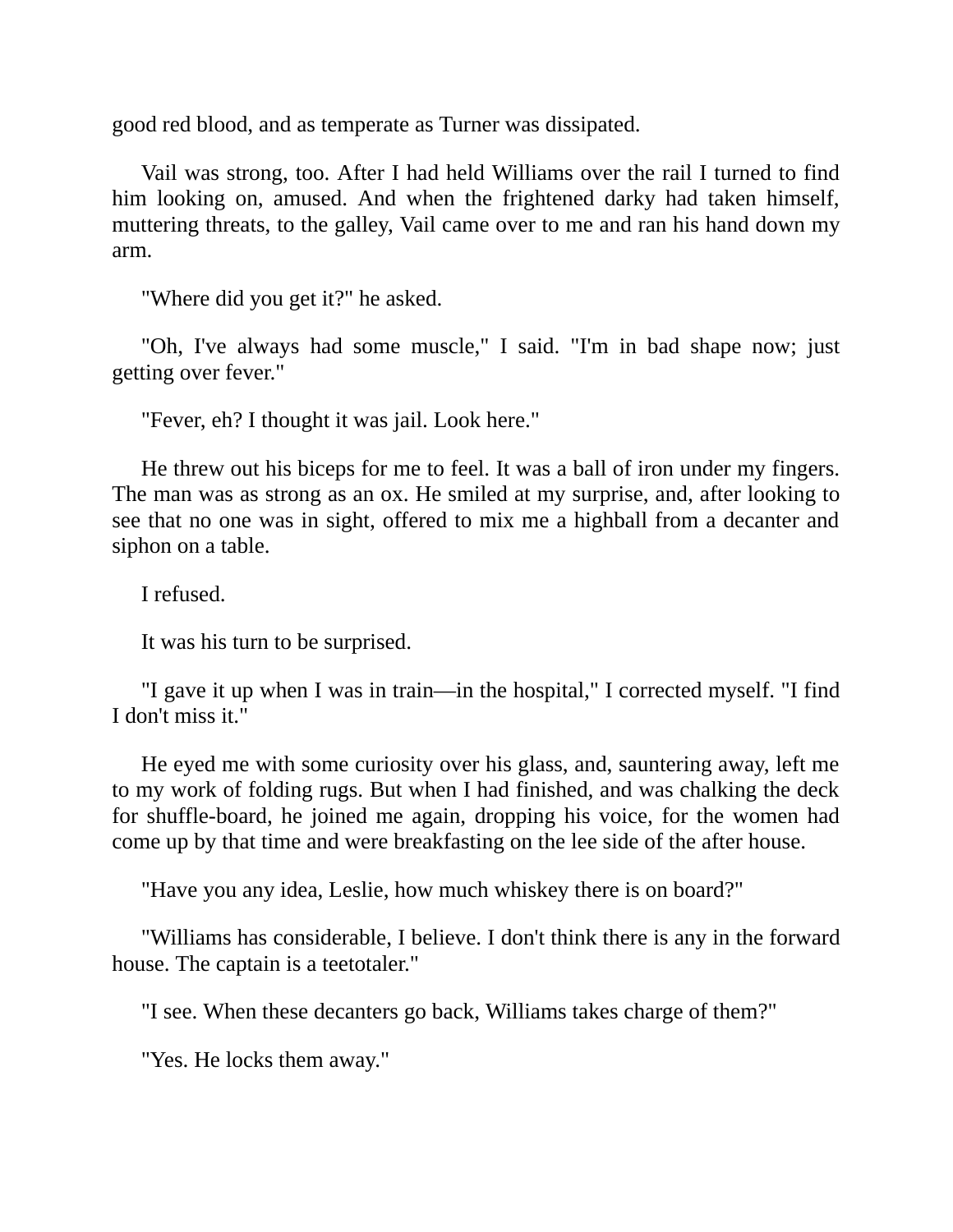He dropped his voice still lower.

"Empty them, Leslie," he said. "Do you understand? Throw what is left overboard. And, if you get a chance at Williams's key, pitch a dozen or two quarts overboard."

"And be put in irons!"

"Not necessarily. I think you understand me. I don't trust Williams. In a week we could have this boat fairly dry."

"There is a great deal of wine."

He scowled. "Damn Williams, anyhow! His instructions were—but never mind about that. Get rid of the whiskey."

Turner coming up the companionway at that moment, Vail left me. I had understood him perfectly. It was common talk in the forecastle that Turner was drinking hard, and that, in fact, the cruise had been arranged by his family in the hope that, away from his clubs; he would alter his habits—a fallacy, of course. Taken away from his customary daily round, given idle days on a summer sea, and aided by Williams, the butler, he was drinking his head off.

Early as it was, he was somewhat the worse for it that morning. He made directly for me. It was the first time he had noticed me, although it was the third day out. He stood in front of me, his red eyes flaming, and, although I am a tall man, he had an inch perhaps the advantage of me.

"What's this about Williams?" he demanded furiously. "What do you mean by a thing like that?"

"He was bullying me. I didn't intend to drop him."

The ship was rolling gently; he made a pass at me with a magazine he carried, and almost lost his balance. The women had risen, and were watching from the corner of the after house. I caught him and steadied him until he could clutch a chair.

"You try any tricks like that again, and you'll go overboard," he stormed. "Who are you, anyhow? Not one of our men?"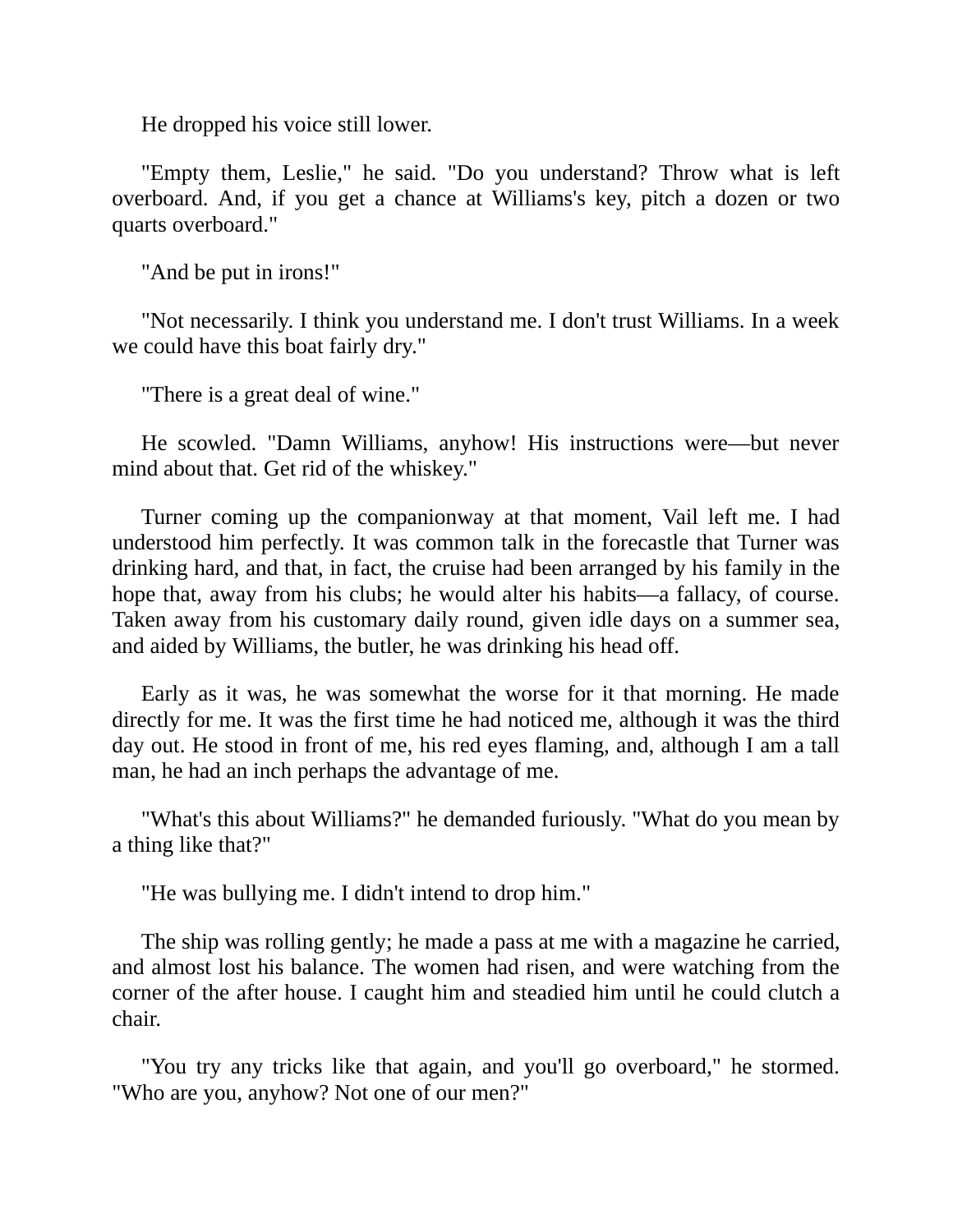I saw the quick look between Vail and Mrs. Turner, and saw her come forward. Mrs. Johns followed her, smiling.

"Marsh!" Mrs. Turner protested. "I told you about him—the man who had been ill."

"Oh, another of your friends!" he sneered, and looked from me to Vail with his ugly smile.

Vail went rather pale and threw up his head quickly. The next moment Mrs. Johns had saved the situation with an irrelevant remark, and the incident was over. They were playing bridge, not without dispute, but at least without insult. But I had hard a glimpse beneath the surface of that luxurious cruise, one of many such in the next few days.

That was on Monday, the third day out. Up to that time Miss Lee had not noticed me, except once, when she found me scrubbing the deck, to comment on a corner that she thought might be cleaner, and another time in the evening, when she and Vail sat in chairs until late, when she had sent me below for a wrap. She looked past me rather than at me, gave me her orders quietly but briefly, and did not even take the trouble to ignore me. And yet, once or twice, I had found her eyes fixed on me with a cool, half-amused expression, as if she found something in my struggles to carry trays as if I had been accustomed to them, or to handle a mop as a mop should be handled and not like a hockey stick —something infinitely entertaining and not a little absurd.

But that morning, after they had settled to bridge, she followed me to the rail, out of earshot I straightened and took off my cap, and she stood looking at me, unsmiling.

"Unclench your hands!" she said.

"I beg your pardon!" I straightened out my fingers, conscious for the first time of my clenched fists, and even opened and closed them once or twice to prove their relaxation.

"That's better. Now—won't you try to remember that I am responsible for your being here, and be careful?"

"Then take me away from here and put me with the crew. I am stronger now.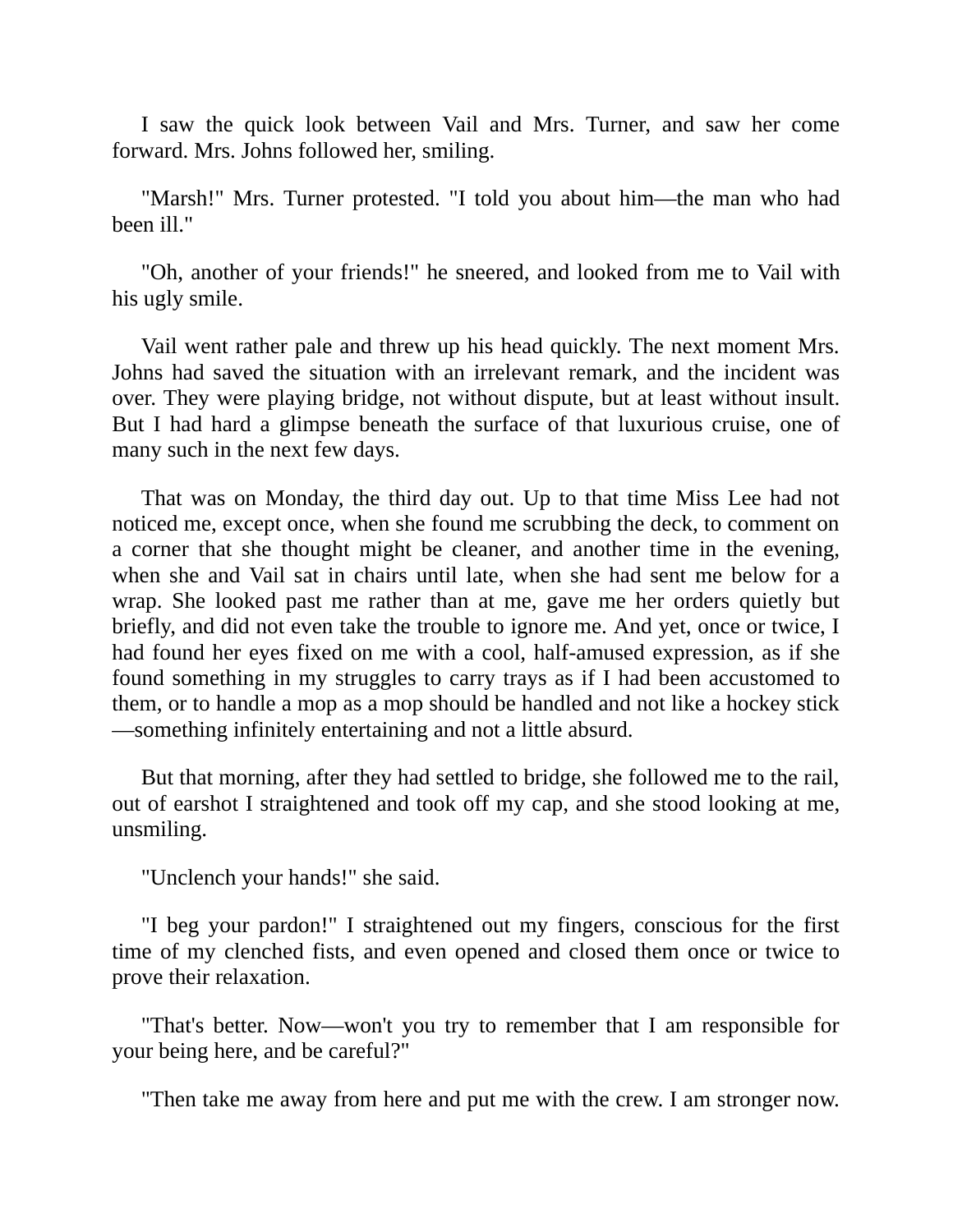Ask the captain to give me a man's work. This—this is a housemaid's occupation."

"We prefer to have you here," she said coldly; and then, evidently repenting her manner: "We need a man here, Leslie. Better stay. Are you comfortable in the forecastle?"

"Yes, Miss Lee."

"And the food is all right?"

"The cook says I am eating two men's rations."

She turned to leave, smiling. It was the first time she had thrown even a fleeting smile my way, and it went to my head.

"And Williams? I am to submit to his insolence?"

She stopped and turned, and the smile faded.

"The next time," she said, "you are to drop him!"

But during the remainder of the day she neither spoke to me nor looked, as far as I could tell, in my direction. She flirted openly with Vail, rather, I thought, to the discomfort of Mrs. Johns, who had appropriated him to herself—sang to him in the cabin, and in the long hour before dinner, when the others were dressing, walked the deck with him, talking earnestly. They looked well together, and I believe he was in love with her. Poor Vail!

Turner had gone below, grimly good-humored, to dress for dinner; and I went aft to chat, as I often did, with the steersman. On this occasion it happened to be Charlie Jones. Jones was not his name, so far as I know. It was some inordinately long and different German inheritance, and so, with the facility of the average crew, he had been called Jones. He was a benevolent little man, highly religious, and something of a philosopher. And because I could understand German, and even essay it in a limited way, he was fond of me.

"Seta du dick," he said, and moved over so that I could sit on the grating on which he stood. "The sky is fine to-night. Wunderschon!"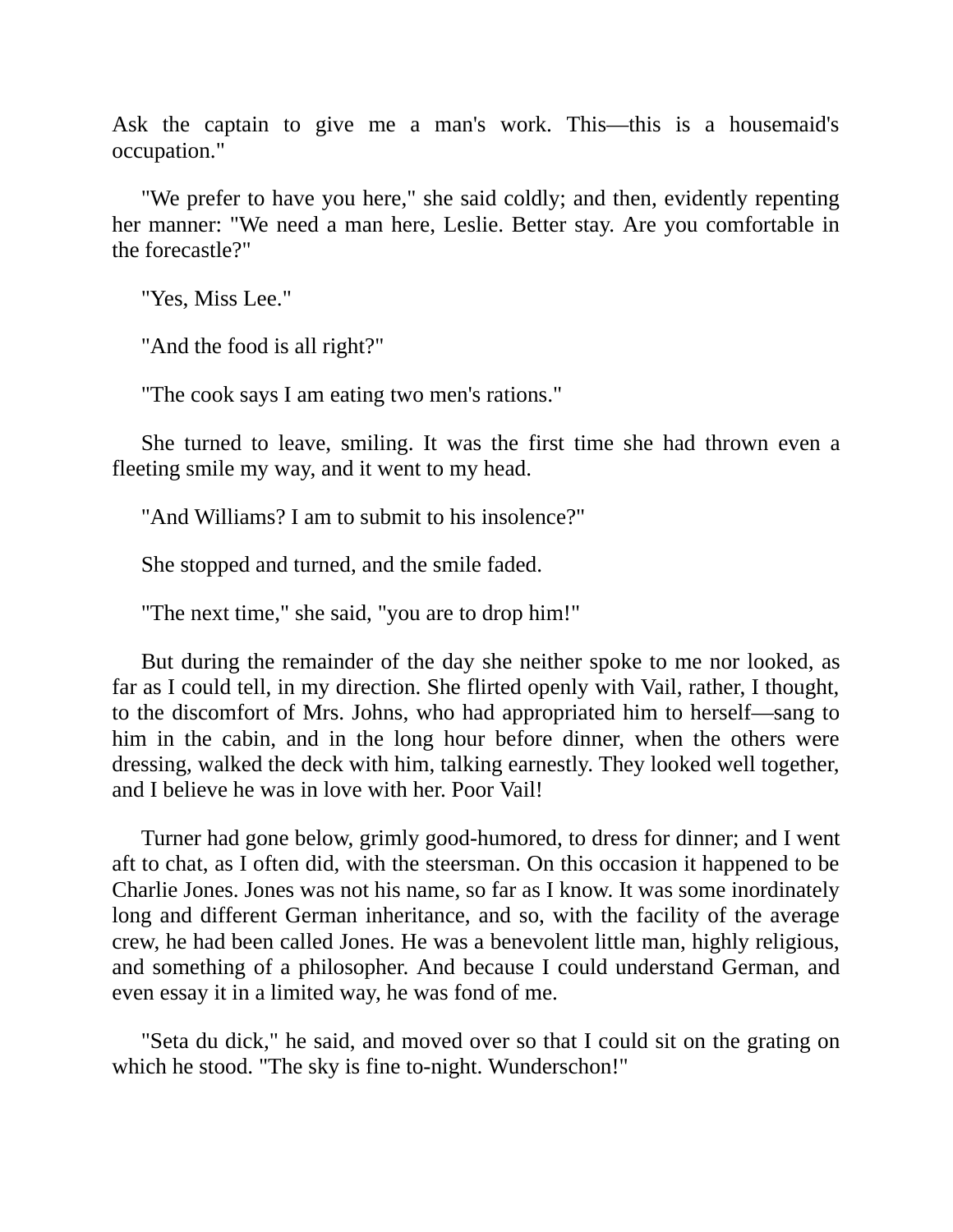"It always looks good to me," I observed, filling my pipe and passing my tobacco-bag to him. "I may have my doubts now and then on land, Charlie; but here, between the sky and the sea, I'm a believer, right enough."

"'In the beginning He created the heaven and the earth,'" said Charlie reverently.

We were silent for a time. The ship rolled easily; now and then she dipped her bowsprit with a soft swish of spray; a school of dolphins played astern, and the last of the land birds that had followed us out flew in circles around the masts.

"Sometimes," said Charlie Jones, "I think the Good Man should have left it the way it was after the flood just sky and water. What's the land, anyhow? Noise and confusion, wickedness and crime, robbing the widow and the orphan, eat or be et."

"Well," I argued, "the sea's that way. What are those fish out there flying for, but to get out of the way of bigger fish?"

Charlie Jones surveyed me over his pipe.

"True enough, youngster," he said; "but the Lord's given 'em wings to fly with. He ain't been so careful with the widow and the orphan."

This statement being incontrovertible, I let the argument lapse, and sat quiet, luxuriating in the warmth, in the fresh breeze, in the feeling of bodily well-being that came with my returning strength. I got up and stretched, and my eyes fell on the small window of the chart-room.

The door into the main cabin beyond was open. It was dark with the summer twilight, except for the four rose-shaded candles on the table, now laid for dinner. A curious effect it had—the white cloth and gleaming pink an island of cheer in a twilight sea; and to and from this rosy island, making short excursions, advancing, retreating, disappearing at times, the oval white ship that was Williams's shirt bosom.

Charlie Jones, bending to the right and raised to my own height by the grating on which he stood, looked over my shoulder. Dinner was about to be served. The women had come out. The table-lamps threw their rosy glow over white necks and uncovered arms, and revealed, higher in the shadows, the faces of the men,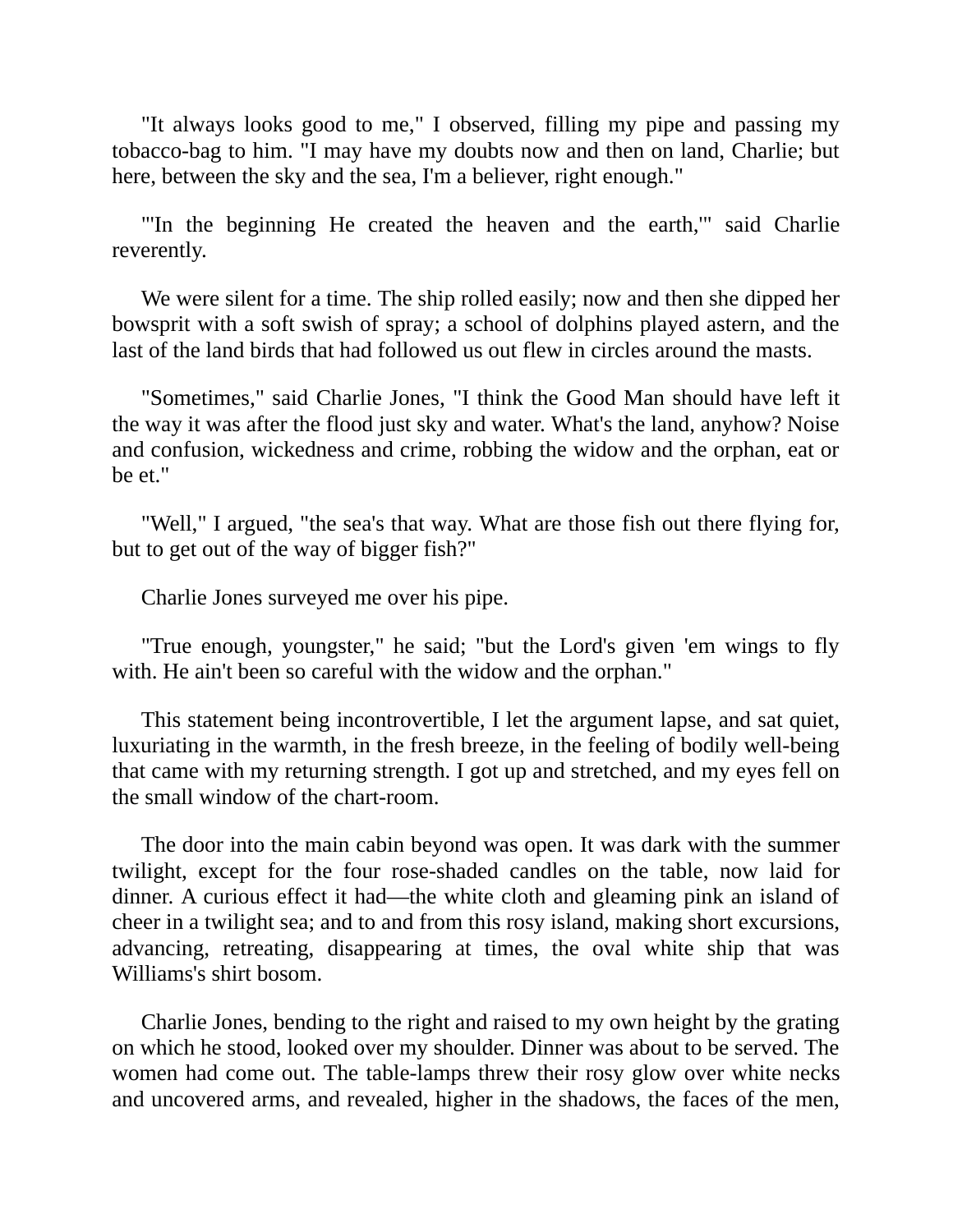smug, clean-shaven, assured, rather heavy.

I had been the guest of honor on a steam-yacht a year or two before, after a game. There had been pink lights on the table, I remembered, and the placecards at dinner the first night out had been caricatures of me in fighting trim. There had been a girl, too. For the three days of that week-end cruise I had been mad about her; before that first dinner, when I had known her two hours, I had kissed her hand and told her I loved her!

Vail and Miss Lee had left the others and come into the chart-room. As Charlie Jones and I looked, he bent over and kissed her hand.

The sun had gone down. My pipe was empty, and from the galley, forward, came the odor of the forecastle supper. Charlie was coughing, a racking paroxysm that shook his wiry body. He leaned over and caught my shoulder as I was moving away.

"New paint and new canvas don't make a new ship," he said, choking back the cough. "She's still the old Ella, the she-devil of the Turner line. Pink lights below, and not a rat in the hold! They left her before we sailed, boy. Every rope was crawling with 'em."

> "The very rats Instinctively had left it,"

<span id="page-20-0"></span>I quoted. But Charlie, clutching the wheel, was coughing again, and cursing breathlessly as he coughed.

#### **CHAPTER IV**

#### **I RECEIVE A WARNING**

The odor of formaldehyde in the forecastle having abated, permission for the crew to sleep on deck had been withdrawn. But the weather as we turned south had grown insufferably hot. The reek of the forecastle sickened me—the odor of fresh paint, hardly dry, of musty clothing and sweaty bodies.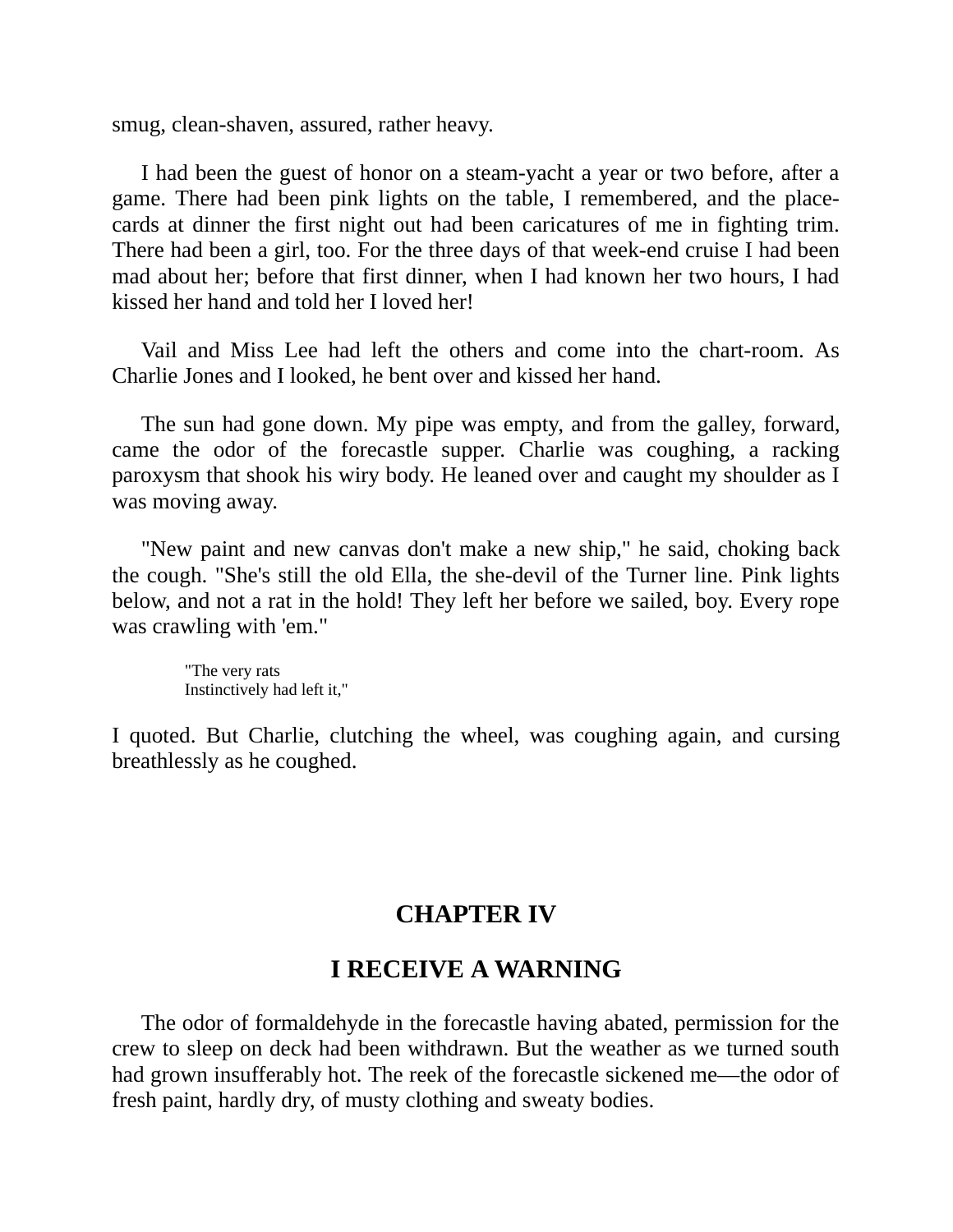I asked Singleton, the first mate, for permission to sleep on deck, and was refused. I went down, obediently enough, to be driven back with nausea. And so, watching my chance, I waited until the first mate, on watch, disappeared into the forward cabin to eat the night lunch always prepared by the cook and left there. Then, with a blanket and pillow, I crawled into the starboard lifeboat, and settled myself for the night. The lookout saw me, but gave no sign.

It was not a bad berth. As the ship listed, the stars seemed to sway above me, and my last recollection was of the Great Dipper, performing dignified gyrations in the sky.

I was aroused by one of the two lookouts, a young fellow named Burns. He was standing below, rapping on the side of the boat with his knuckles. I sat up and peered over at him, and was conscious for the first time that the weather had changed. A fine rain was falling; my hair and shirt were wet.

"Something doing in the chart-room," he said cautiously. "Thought you might not want to miss it."

He was in his bare feet, as was I. Together we hurried to the after house. The steersman, in oilskins, was at his post, but was peering through the barred window into the chart-room, which was brilliantly lighted. He stepped aside somewhat to let us look in. The loud and furious voices which had guided us had quieted, but the situation had not relaxed.

Singleton, the first mate, and Turner were sitting at a table littered with bottles and glasses, and standing over them, white with fury, was Captain Richardson. In the doorway to the main cabin, dressed in pajamas and a bathrobe, Vail was watching the scene.

"I told you last night, Mr. Turner," the captain said, banging the table with his fist, "I won't have you interfering with my officers, or with my ship. That man's on duty, and he's drunk."

"Your ship!" Turner sneered thickly. "It's my ship, and I—I discharge you."

He got to his feet, holding to the table. "Mr. Singleton—hic—from now on you're captain. Captain Singleton! How—how d'ye like it?"

Mr. Vail came forward, the only cool one of the four.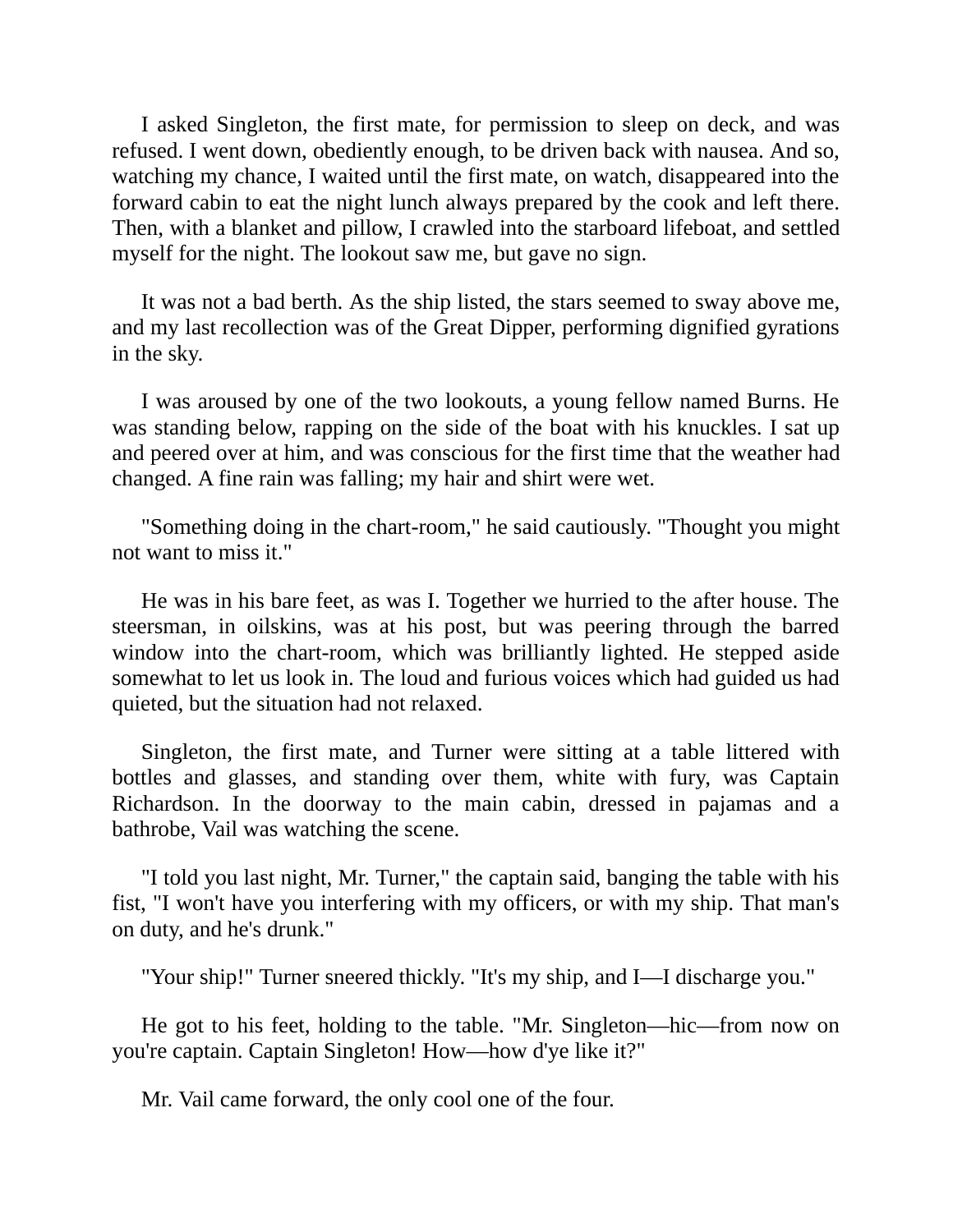"Don't be a fool, Marsh," he protested. "Come to bed. The captain's right."

Turner turned his pale-blue eyes on Vail, and they were as full of danger as a snake's. "You go to hell!" he said. "Singleton, you're the captain, d'ye hear? If Rich—if Richardson gets funny, put him—in irons."

Singleton stood up, with a sort of swagger. He wes less intoxicated than Turner, but ugly enough. He faced the captain with a leer.

"Sorry, old fellow," he said, "but you heard what Turner said!"

The captain drew a deep breath. Then, without any warning, he leaned across the table and shot out his clenched fist. It took the mate on the point of the chin, and he folded up in a heap on the floor.

"Good old boy!" muttered Burns, beside me. "Good old boy!"

Turner picked up a bottle from the table, and made the same incoordinate pass with it at the captain as he had at me the morning before with his magazine. The captain did not move. He was a big man, and he folded his arms with their hairy wrists across his chest.

"Mr. Turner," he said, "while we are on the sea I am in command here. You know that well enough. You are drunk to-night; in the morning you will be sober; and I want you to remember what I am going to say. If you interfere again —with—me—or—my officers—I—shall—put—you—in—irons."

He started for the after companionway, and Burns and I hurried forward out of his way, Burns to the lookout, I to make the round of the after house and bring up, safe from detection, by the wheel again. The mate was in a chair, looking sick and dazed, and Turner and Vail were confronting each other.

"You know that is a lie," Vail was saying. "She is faithful to you, as far as I know, although I'm damned if I know why." He turned to the mate roughly: "Better get out in the air."

Once again I left my window to avoid discovery. The mate, walking slowly, made his way up the companionway to the rail. The man at the wheel reported in the forecastle, when he came down at the end of his watch, that Singleton had seemed dazed, and had stood leaning against the rail for some time, occasionally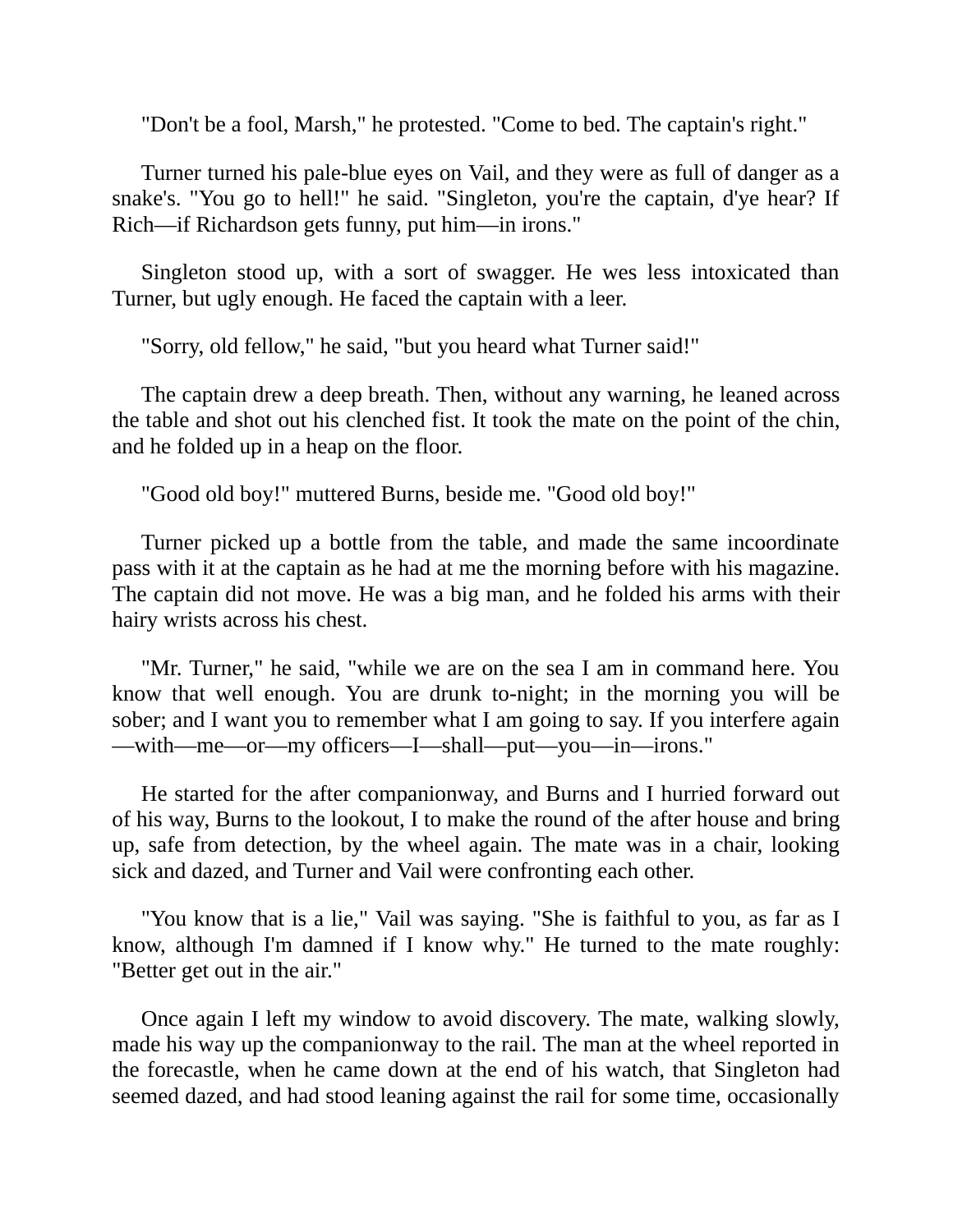cursing to himself; that the second mate had come on deck, and had sent him to bed; and that the captain was shut in his cabin with the light going.

There was much discussion of the incident among the crew. Sympathy was with the captain, and there was a general feeling that the end had not come. Charlie Jones, reading his Bible on the edge of his bunk, voiced the general belief.

"Knowin' the Turners, hull and mast," he said, "and having sailed with Captain Richardson off and on for ten years, the chances is good of our having a hell of a time. It ain't natural, anyhow, this voyage with no rats in the hold, and all the insects killed with this here formaldehyde, and ice-cream sent to the fo'c'sle on Sundays!"

But at first the thing seemed smoothed over. It is true that the captain did not speak to the first mate except when compelled to, and that Turner and the captain ignored each other elaborately. The cruise went on without event. There was no attempt on Turner's part to carry out his threat of the night before; nor did he, as the crew had prophesied, order the Ella into the nearest port. He kept much to himself, spending whole days below, with Williams carrying him highballs, always appearing at dinner, however, sodden of face but immaculately dressed, and eating little or nothing.

A week went by in this fashion, luring us all to security. I was still lean but fairly strong again. Vail, left to himself or to the women of the party, took to talking with me now and then. I thought he was uneasy. More than once he expressed a regret that he had taken the cruise, laying his discontent to the long inaction. But the real reason was Turner's jealousy of him, the obsession of the dipsomaniac. I knew it, and Vail knew that I knew.

On the 8th we encountered bad weather, the first wind of the cruise. All hands were required for tacking, and I was stationed on the forecastle-head with one other man. Williams, the butler, succumbed to the weather, and at five o'clock Miss Lee made her way forward through the driving rain, and asked me if I could take his place.

"If the captain needs you, we can manage," she said. "We have Henrietta and Karen, the two maids. But Mr. Turner prefers a man to serve."

I said that I was probably not so useful that I could not be spared, and that I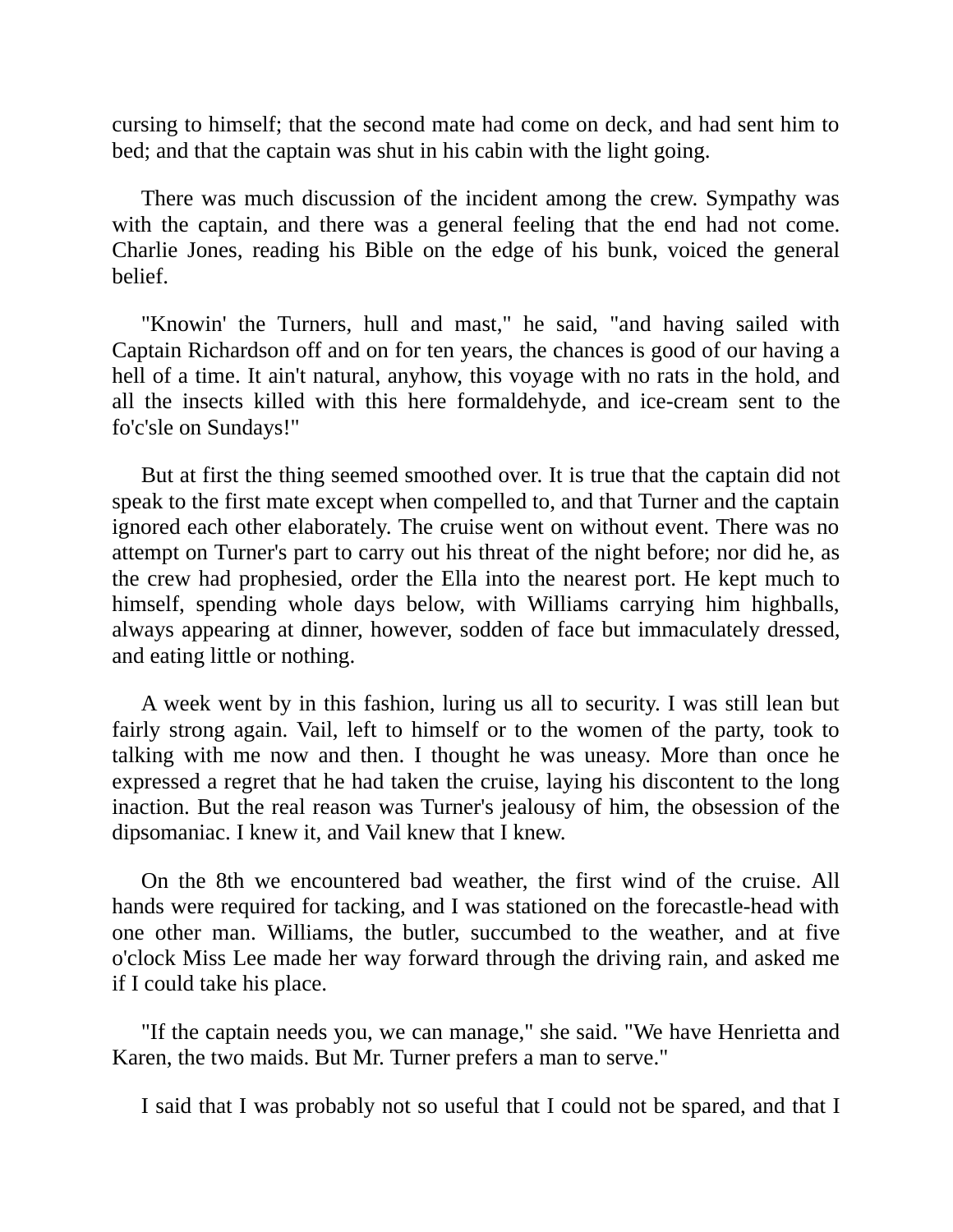would try. Vail's suggestion had come back to me, and this was my chance to get Williams's keys. Miss Lee having spoken to the captain, I was relieved from duty, and went aft with her. What with the plunging of the vessel and the slippery decks, she almost fell twice, and each time I caught her.

The second time, she wrenched her ankle, and stood for a moment holding to the rail, while I waited beside her. She wore a heavy ulster of some rough material, and a small soft hat of the same material, pulled over her ears. Her soft hair lay wet across her forehead.

"How are you liking the sea, Leslie?" she said, after she had tested her ankle and found the damage inconsiderable.

"Very much, Miss Lee."

"Do you intend to remain a—a sailor?"

"I am not a sailor. I am a deck steward, and I am about to become a butler."

"That was our agreement," she flashed at me.

"Certainly. And to know that I intend to fulfill it to the letter, I have only to show this."

It had been one of McWhirter's inspirations, on learning how I had been engaged, the small book called "The Perfect Butler." I took it from the pocket of my flannel shirt, under my oilskins, and held it out to her.

"I have not got very far," I said humbly. "It's not inspiring reading. I've got the wine glasses straightened out, but it seems a lot of fuss about nothing. Wine is wine, isn't it? What difference, after all, does a hollow stem or green glass make—"

The rain was beating down on us. The "Perfect Butler" was weeping tears; as its chart of choice vintages was mixed with water. Miss Lee looked up, smiling, from the book.

"You prefer 'a jug of wine,"' she said.

"Old Omar had the right idea; only I imagine, literally, it was a skin of wine.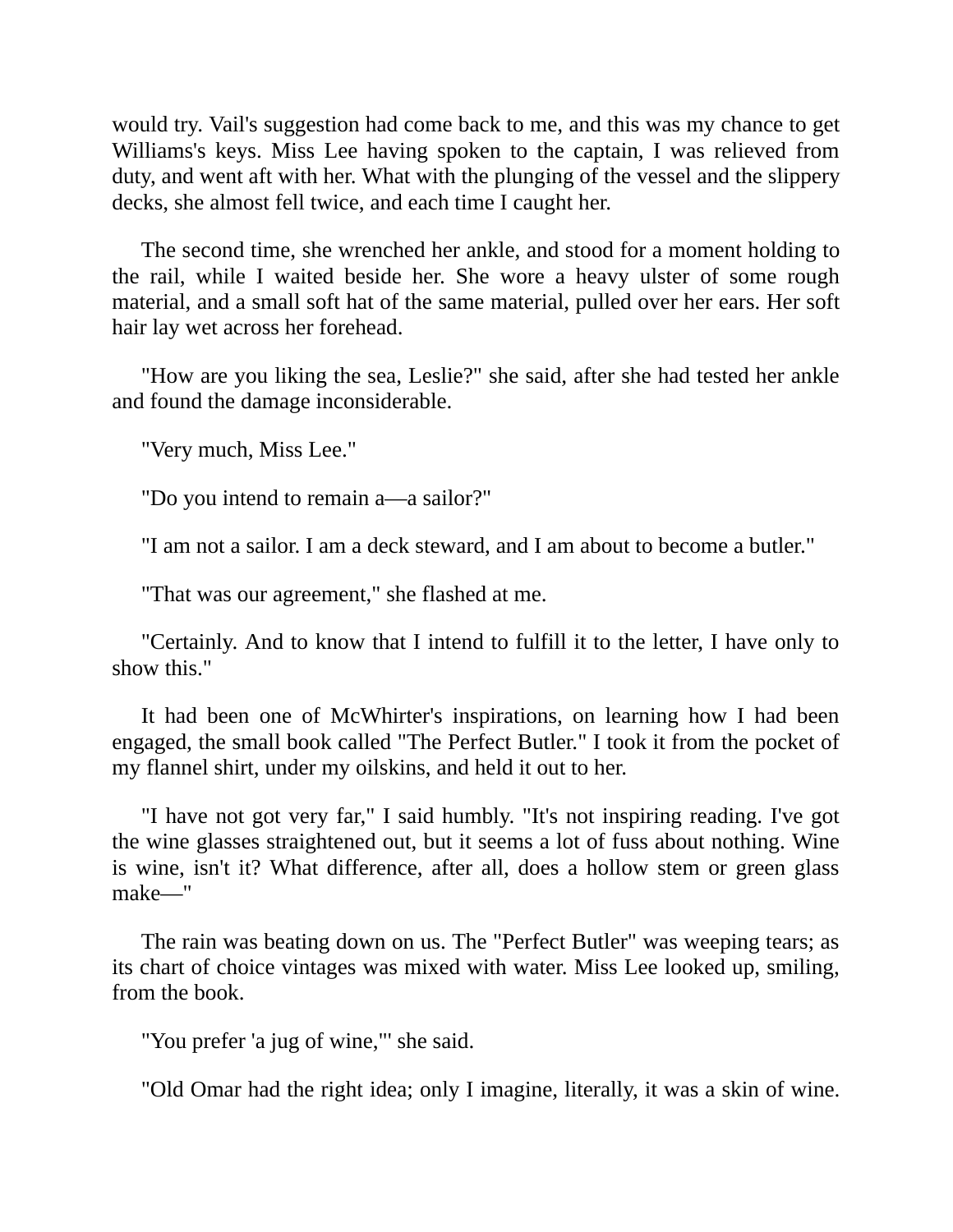They didn't have jugs, did they?"

"You know the 'Rubaiyat'?" she asked slowly.

"I know the jug of wine and loaf of bread part," I admitted, irritated at the slip. "In my home city they're using it to advertise a particular sort of bread. You know—'A book of verses underneath the bough, a loaf of Wiggin's home-made bread, and thou."'

In spite of myself, in spite of the absurd verse, of the pouring rain, of the fact that I was shortly to place her dinner before her in the capacity of upper servant, I thrilled to the last two words.

"'And thou,"' I repeated.

She looked up at me, startled, and for a second our glances held. The next moment she was gone, and I was alone on a rain swept deck, cursing my folly.

That night, in a white linen coat, I served dinner in the after house. The meal was unusually gay, rendered so by the pitching of the boat and the uncertainty of the dishes. In the general hilarity, my awkwardness went unnoticed. Miss Lee, sitting beside Vail, devoted herself to him. Mrs. Johns, young and blonde, tried to interest Turner, and, failing in that, took to watching me, to my discomfiture. Mrs. Turner, with apprehensive eyes on her husband, ate little and drank nothing.

Dinner over in the main cabin, they lounged into the chart-room—except Mrs. Johns, who, following them to the door, closed it behind them and came back. She held a lighted cigarette, and she stood just outside the zone of candlelight, watching me through narrowed eyes.

"You got along very well to-night," she observed. "Are you quite strong again?"

"Quite strong, Mrs. Johns."

"You have never done this sort of thing before, have you?"

"Butler's work? No—but it is rather simple."

"I thought perhaps you had," she said. "I seem to recall you, vaguely—that is,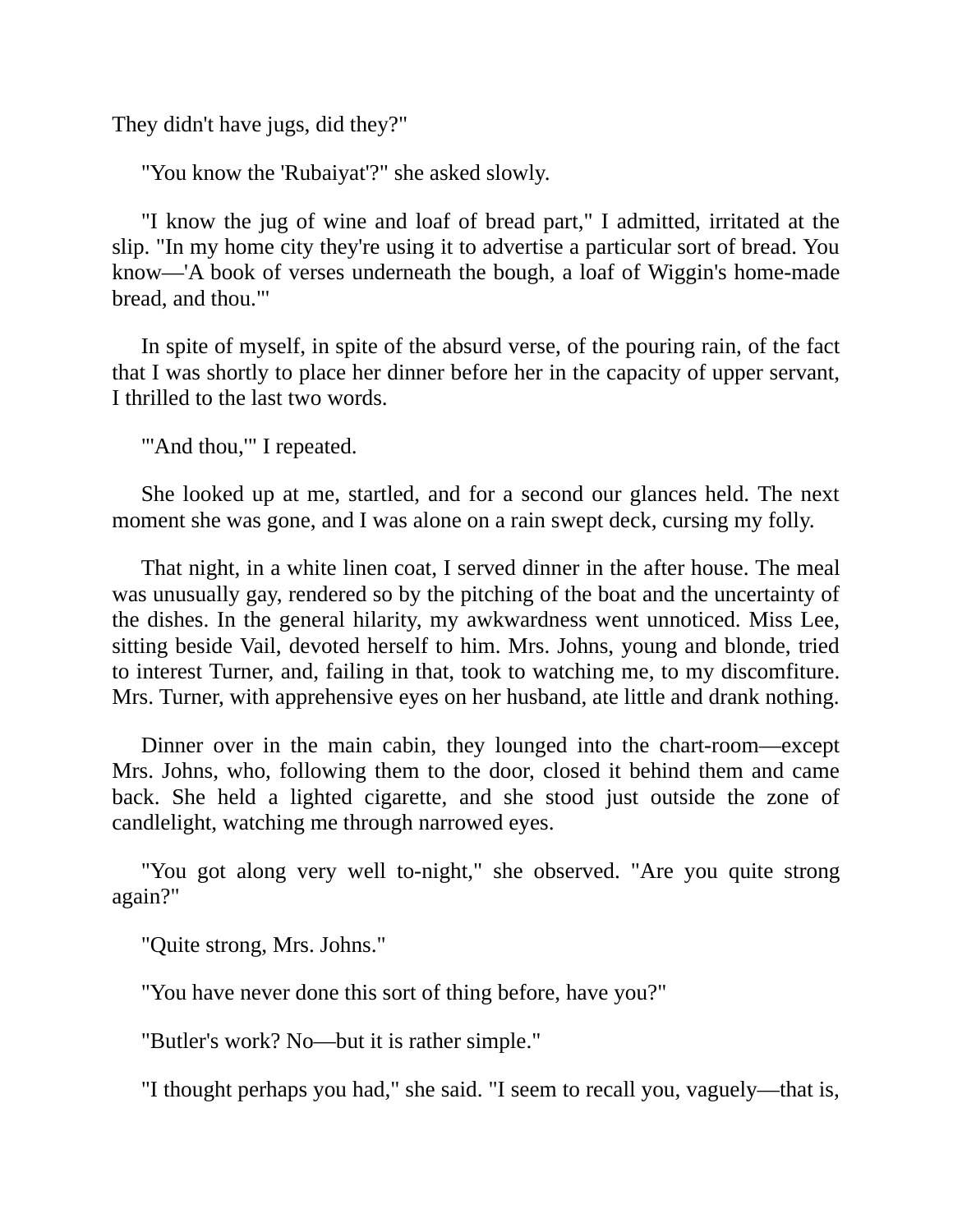I seem to remember a crowd of people, and a noise—I dare say I did see you in a crowd somewhere. You know, you are rather an unforgettable type."

I was nonplused as to how a butler would reply to such a statement, and took refuge in no reply at all. As it happened, none was needed. The ship gave a terrific roll at that moment, and I just saved the Chartreuse as it was leaving the table. Mrs. Johns was holding to a chair.

"Well caught," she smiled, and, taking a fresh cigarette, she bent over a tablelamp and lighted it herself. All the time her eyes were on me, I felt that she was studying one over her cigarette, with something in view.

"Is it still raining?"

"Yes, Mrs. Johns."

"Will you get a wrap from Karen and bring it to me on deck? I—I want air tonight."

The forward companionway led down into the main cabin. She moved toward it, her pale green gown fading into the shadow. At the foot of the steps she turned and looked back at me. I had been stupid enough, but I knew then that she had something to say to me, something that she would not trust to the cabin walls. I got the wrap.

She was sitting in a deck-chair when I found her, on the lee side of the after house, a position carefully chosen, with only the storeroom windows behind. I gave her the wrap, and she flung it over her without rising.

"Sit down, Leslie," she said, pointing to the chair beside her. And, as I hesitated, "Don't be silly, boy. Else Lee and her sister may be as blind as they like. You are not a sailor, or a butler, either. I don't care what you are: I'm not going to ask any questions. Sit down; I have to talk to some one."

I sat on the edge of the chair, somewhat uneasy, to tell the truth. The crew were about on a night like that, and at any moment Elsa Lee might avail herself of the dummy hand, as she sometimes did, and run up for a breath of air or a glimpse of the sea.

"Just now, Mrs. Johns;" I said, "I am one of the crew of the Ella, and if I am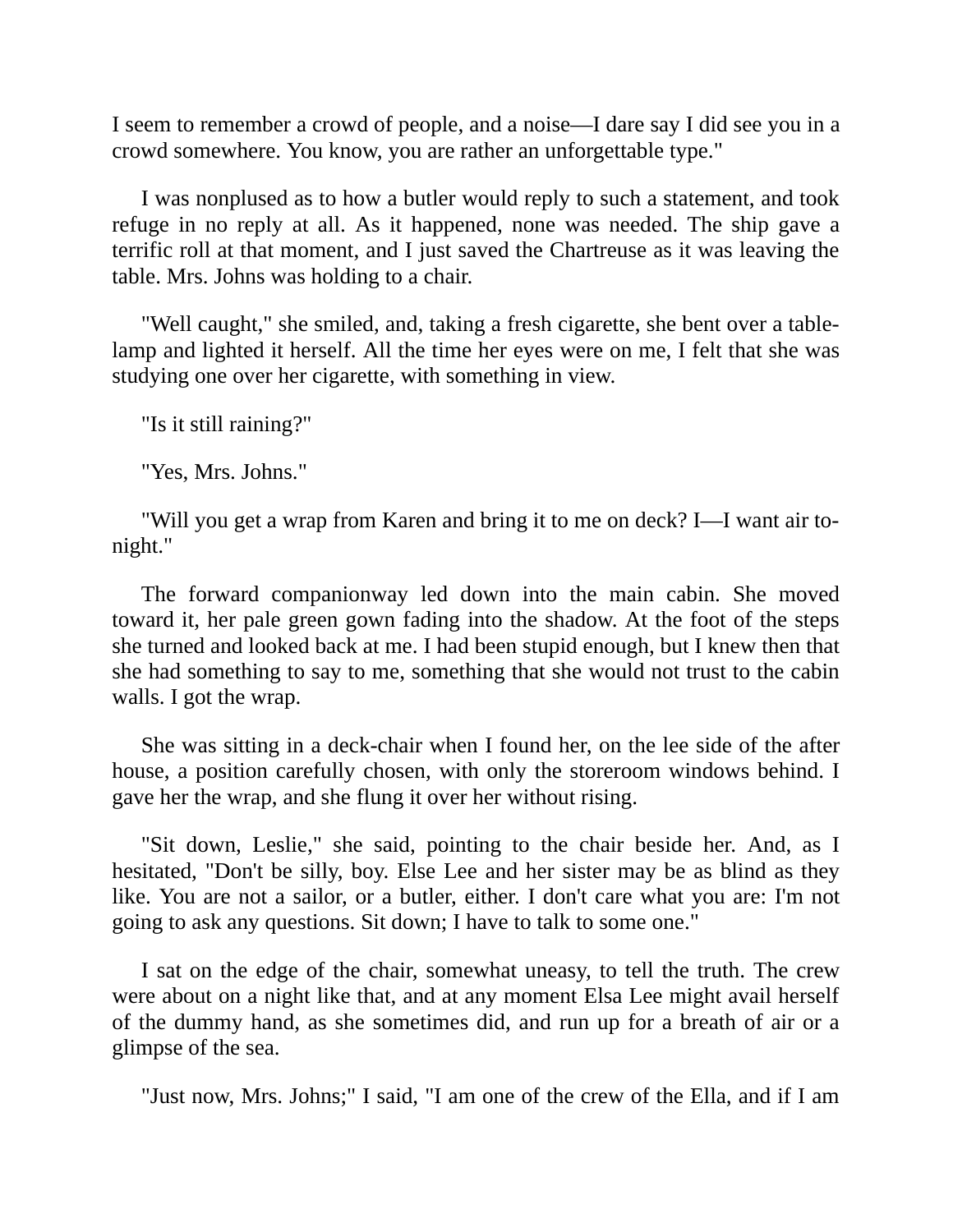seen here—"

"Oh, fudge!" she retorted impatiently. "My reputation isn't going to be hurt, and the man's never is. Leslie, I am frightened—you know what I mean."

"Turner?"

"Yes."

"You mean—with the captain?"

"With any one who happens to be near. He is dangerous. It is Vail now. He thinks Mr. Vail is in love with his wife. The fact is that Vail—well, never mind about that. The point is this: this afternoon he had a dispute with Williams, and knocked him down. The other women don't know it. Vail told me. We have given out that Williams is seasick. It will be Vail next, and, if he puts a hand on him, Vail will kill him; I know him."

"We could stop this drinking."

"And have him shoot up the ship! I have been thinking all evening, and only one thing occurs to me. We are five women and two men, and Vail refuses to be alarmed. I want you to sleep in the after house. Isn't there a storeroom where you could put a cot?"

"Yes," I agreed, "and I'll do it, of course, if you are uneasy, but I really think —"

"Never mind what you really think. I haven't slept for three nights, and I'm showing it." She made a motion to rise, and I helped her up. She was a tall woman, and before I knew it she had put both her hands on my shoulders.

"You are a poor butler, and an indifferent sailor, I believe," she said, "but you are rather a dear. Thank you."

She left me, alternately uplifted and sheepish. But that night I took a blanket and a pillow into the storeroom, and spread my six feet of length along the greatest diameter of a four-by-seven pantry.

And that night, also, between six and seven bells, with the storm subsided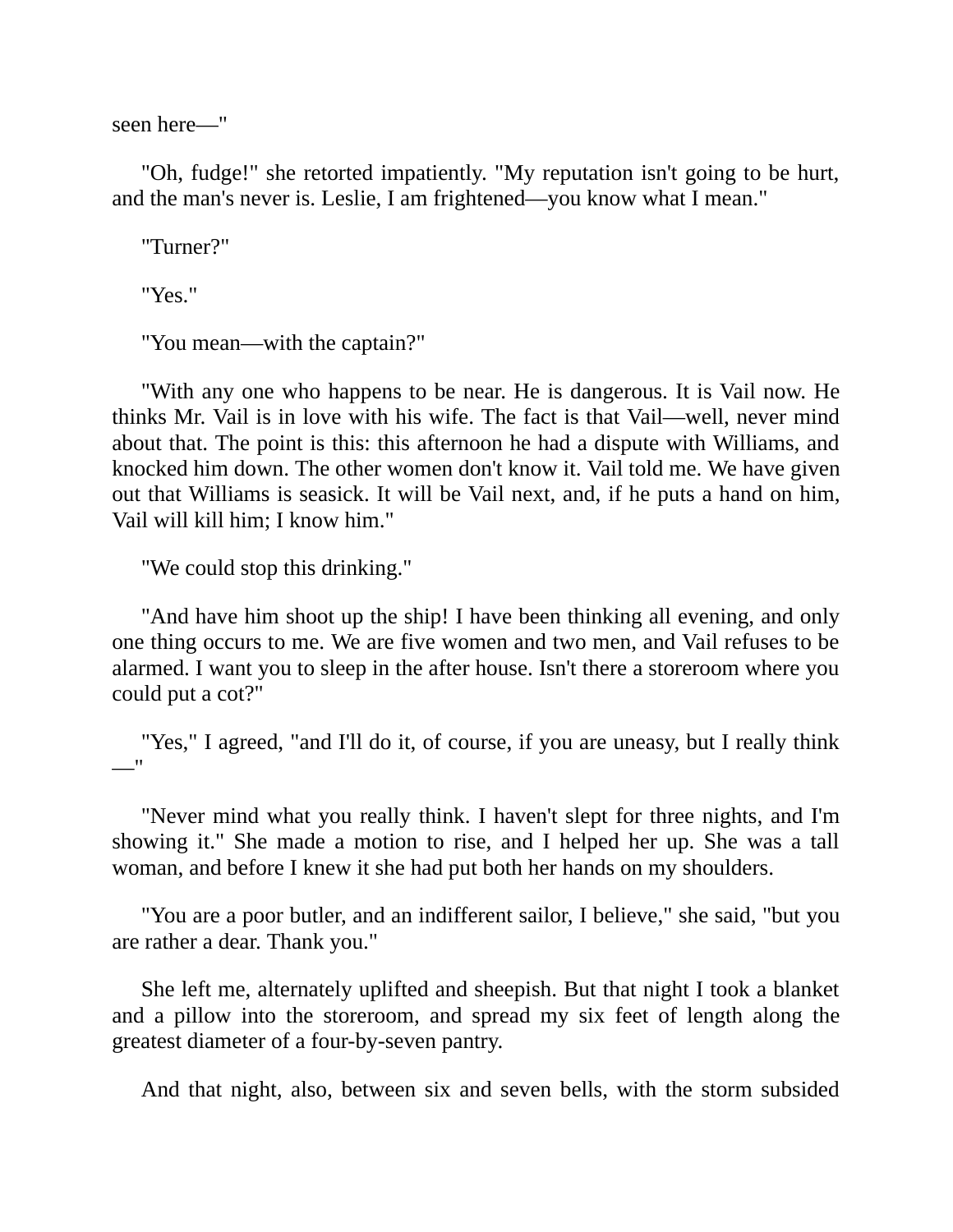and only a moderate sea, Schwartz, the second mate, went overboard—went without a cry, without a sound.

Singleton, relieving him at four o'clock, found his cap lying near starboard, just forward of the after house. The helmsman and the two men in the lookout reported no sound of a struggle. The lookout had seen the light of his cigar on the forecastle-head at six bells (three o'clock). At seven bells he had walked back to the helmsman and commented cheerfully on the break in the weather. That was the last seen of him.

The alarm was raised when Singleton went on watch at four o'clock. The Ella was heaved to and the lee boat lowered. At the same time life-buoys were thrown out, and patent lights. But the early summer dawn revealed a calm ocean; and no sign of the missing mate.

<span id="page-28-0"></span>At ten o'clock the order was reluctantly given to go on.

#### **CHAPTER V**

#### **A TERRIBLE NIGHT**

With the disappearance of Schwartz, the Ella was short-handed: I believe Captain Richardson made an attempt to secure me to take the place of Burns, now moved up into Schwartz's position. But the attempt met with a surly refusal from Turner.

The crew was plainly nervous and irritable. Sailors are simple-minded men, as a rule; their mental processes are elemental. They began to mutter that the devil-ship of the Turner line was at her tricks again.

That afternoon, going into the forecastle for some of my clothing, I found a curious group. Gathered about the table were Tom, the mulatto cook, a Swede named Oleson, Adams, and Burns of the crew. At the head of the table Charlie Jones was reading the service for the burial of the dead at sea. The men were standing, bareheaded. I took off my cap and stood, just inside the door, until the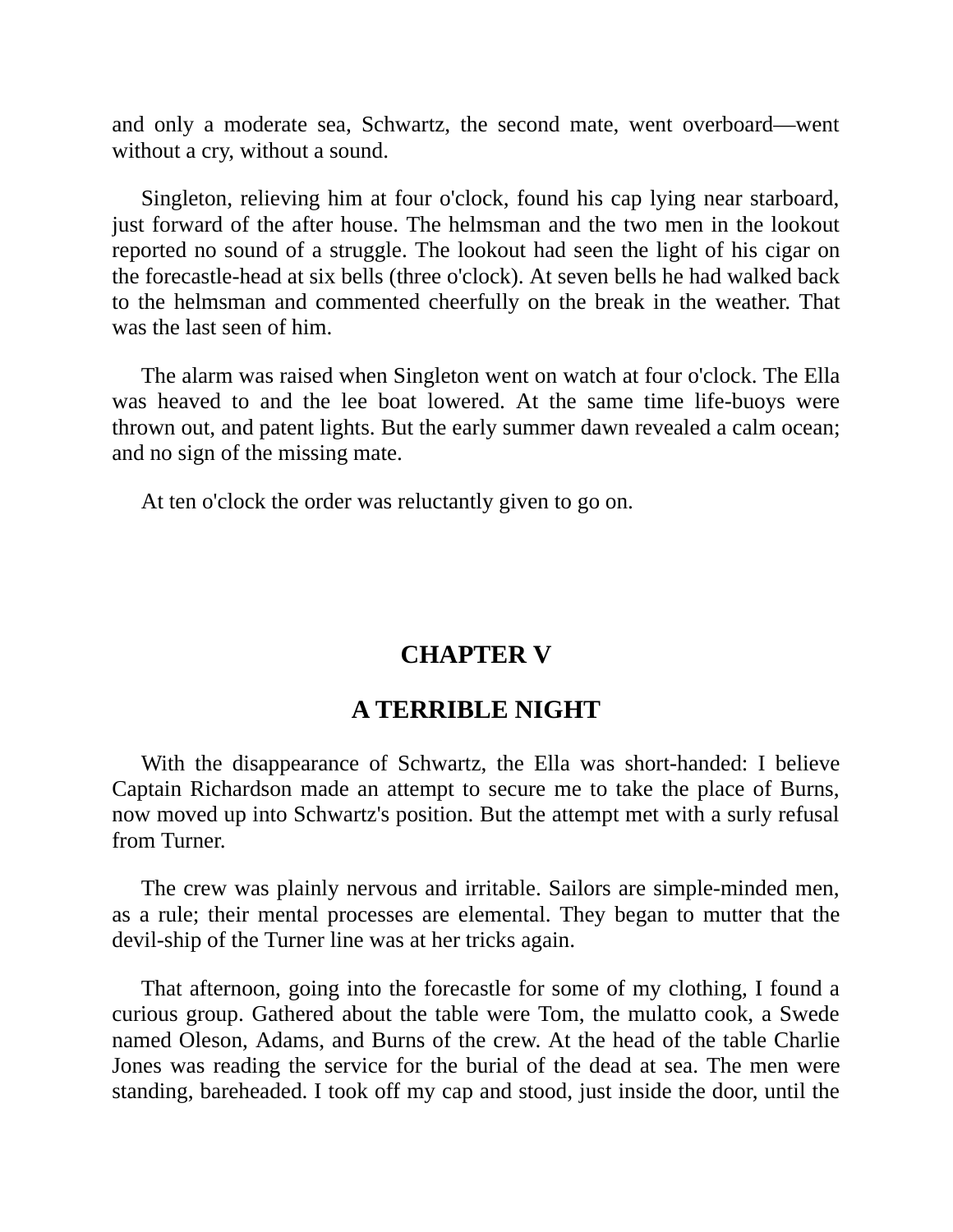simple service was over. I was strongly moved.

Schwartz disappeared in the early morning of August 9. And now I come, not without misgiving, to the night of August 12. I am wondering if, after all, I have made clear the picture that is before my eyes: the languid cruise, the slight relaxation of discipline, due to the leisure of a pleasure voyage, the Ella again rolling gently, with hardly a dash of spray to show that she was moving, the sun beating down on her white decks and white canvas, on the three women in summer attire, on unending-bridge, with its accompaniment of tall glasses filled with ice, on Turner's morose face and Vail's watchful one. In the forecastle, much gossip and not a little fear, and in the forward house, where Captain Richardson and Singleton had their quarters, veiled hostility and sullen silence.

August 11 was Tuesday, a hot August day, with only enough air going to keep our sails filled. At five o'clock I served afternoon tea, and shortly after I went to Williams's cabin in the forward house to dress the wound in his head, a long cut, which was now healing. I passed the captain's cabin, and heard him quarreling with the first mate, who was replying, now and then, sullenly. Only the tones of their voices reached me.

When I had finished with Williams, and was returning, the quarrel was still going on. Their voices ceased as I passed the door, and there was a crash, as of a chair violently overturned. The next bit I heard.

"Put that down!" the captain roared.

I listened, uncertain whether to break in or not. The next moment, Singleton opened the door and saw me. I went on as if I had heard nothing.

Beyond that, the day was much as other days. Turner ate no dinner that night. He was pale, and twitching; even with my small experience, I knew he was on the verge of delirium tremens. He did not play cards, and spent much of the evening wandering restlessly about on deck. Mrs. Turner retired early. Mrs. Johns played accompaniments for Vail to sing to, in the chart-room, until something after eleven, when they, too, went to their rooms.

It being impracticable for me to go to my quarters in the storeroom until the after house was settled, I went up on deck. Miss Lee had her arm through Turner's and was talking to him. He seemed to be listening to her; but at last he stopped and freed his arm, not ungently.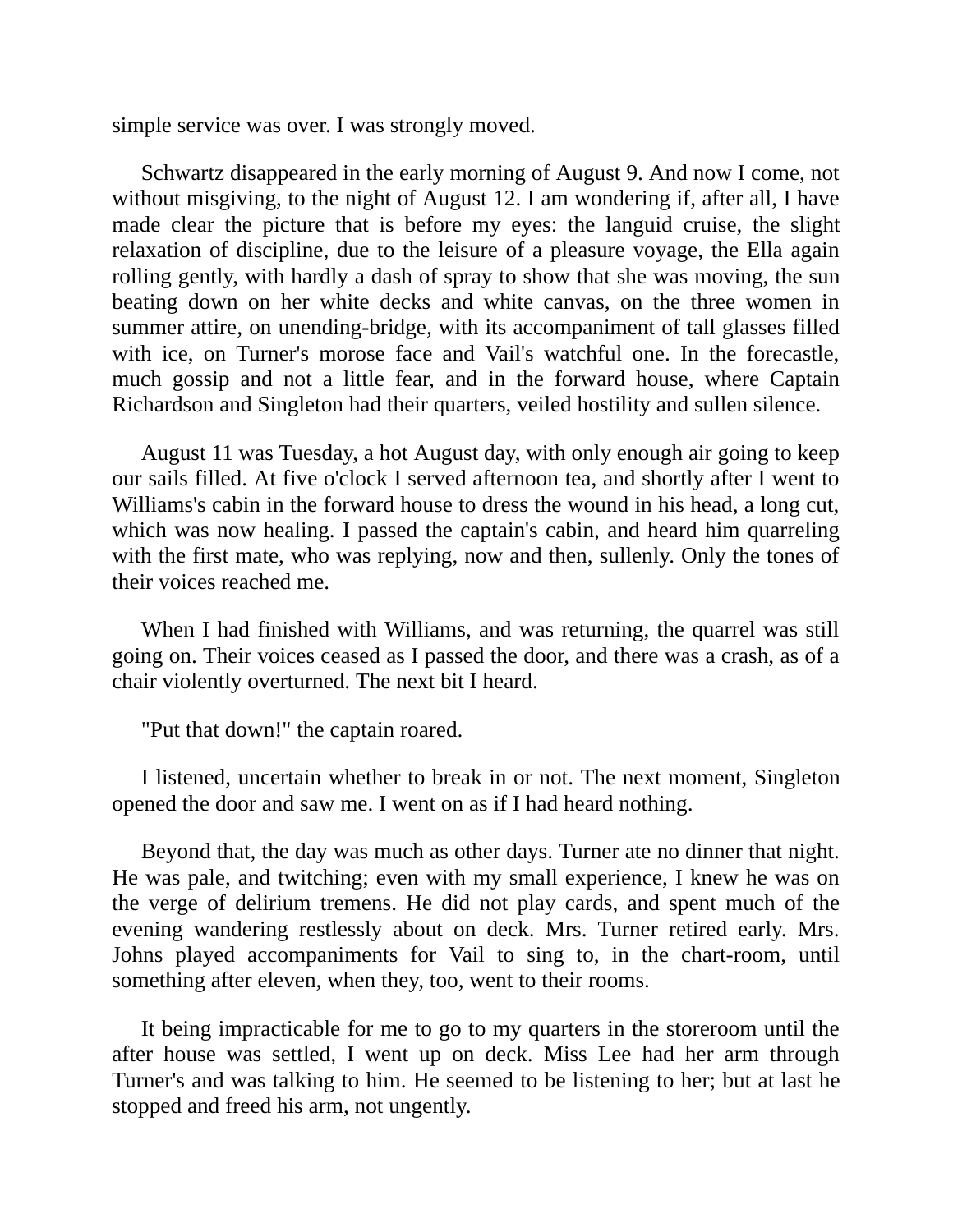"That all sounds very well, Elsa," he said, "but you don't know what you are talking about."

"I know this."

"I'm not a fool—or blind."

He lurched down the companionway and into the cabin. I heard her draw a long breath; then she turned and saw me.

"Is that you, Leslie?"

"Yes, Miss Lee."

She came toward me, the train of her soft white gown over her arm, and the light from a lantern setting some jewels on her neck to glittering.

"Mrs. Johns has told me where you are sleeping. You are very good to do it, although I think she is rather absurd."

"I am glad to do anything I can."

"I am sure of that. You are certain you are comfortable there?"

"Perfectly."

"Then—good-night. And thank you."

Unexpectedly she put out her hand, and I took it. It was the first time I had touched her, and it went to my head. I bent over her slim cold fingers and kissed them. She drew her breath in sharply in surprise, but as I dropped her hand our eyes met.

"You should not have done that," she said coolly. "I am sorry."

She left me utterly wretched. What a boor she must have thought me, to misconstrue her simple act of kindness! I loathed myself with a hatred that sent me groveling to my blanket in the pantry, and that kept me, once there, awake through all the early part of the summer night.

I wakened with a sense of oppression, of smothering heat. I had struggled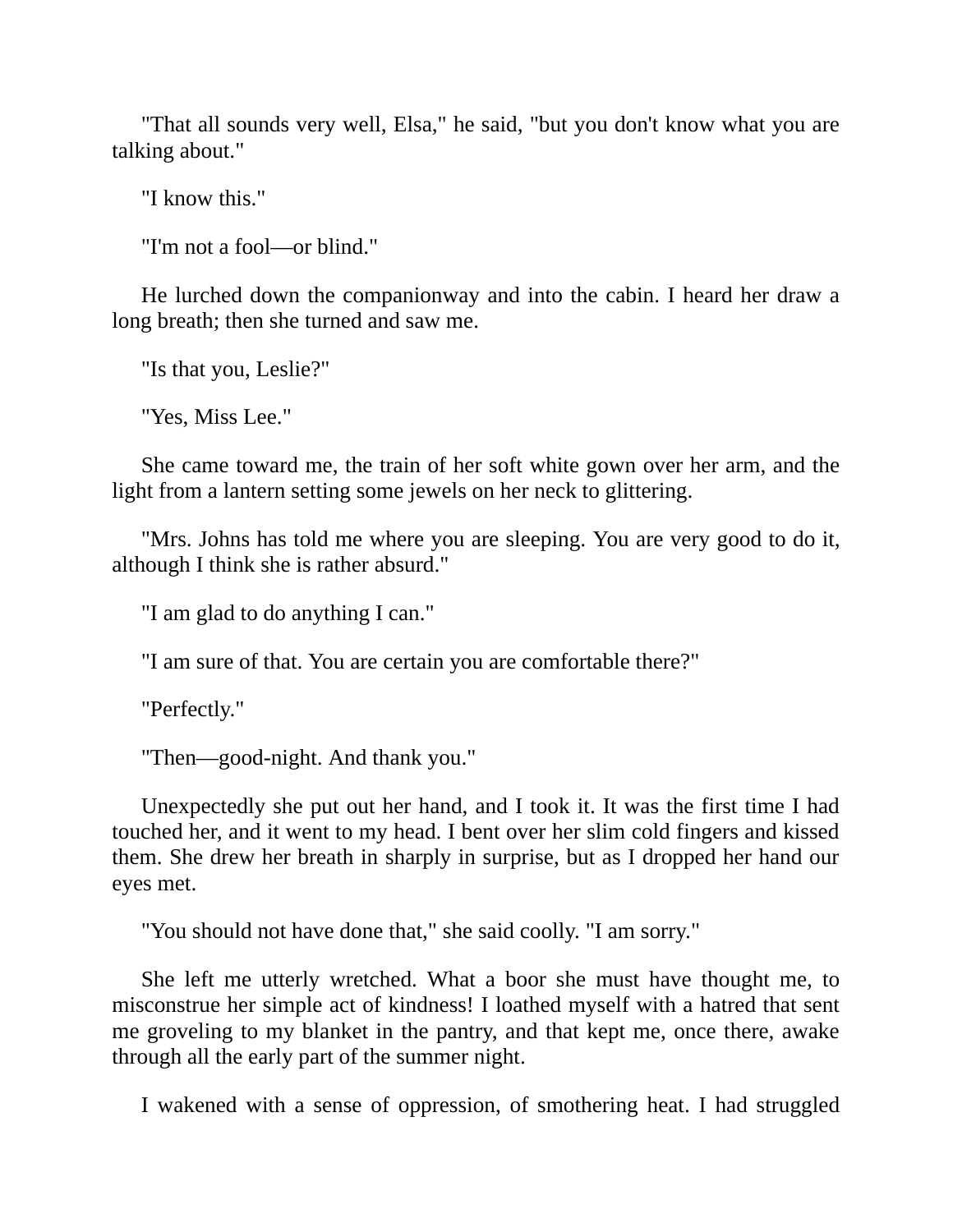slowly back to consciousness, to realize that the door of the pantry was closed, and that I was stewing in the moist heat of the August night. I got up, clad in my shirt and trousers, and felt my way to the door.

The storeroom and pantry of the after house had been built in during the rehabilitation of the boat, and consisted of a short passageway, with drawers for linens on either side, and beyond, lighted by a porthole, the small supply room in which I had been sleeping.

Along this passageway; then, I groped my way to the door at the end, opening into the main cabin near the chart-room door and across from Mrs. Turner's room. This door I had been in the habit of leaving open, for two purposes—ventilation, and in case I might be, as Mrs. Johns had feared, required in the night.

The door was locked on the outside.

I was a moment or two in grasping the fact. I shook it carefully to see if it had merely caught, and then, incredulous, I put my weight to it. It refused to yield. The silence outside was absolute.

I felt my way back to the window. It was open, but was barred with iron, and, even without that, too small for my shoulders. I listened for the mate. It was still dark, and so not yet time for the watch to change. Singleton would be on duty, and he rarely came aft. There was no sound of footsteps.

I lit a match and examined the lock. It was a simple one, and as my idea now was to free myself without raising an alarm, I decided to unscrew it with my pocket-knife. I was still confused, but inclined to consider my imprisonment a jest, perhaps on the part of Charlie Jones, who tempered his religious fervor with a fondness for practical joking.

I accordingly knelt in front of the lock and opened my knife. I was in darkness and working by touch. I had extracted one screw, and, with a growing sense of satisfaction, was putting it in my pocket before loosening a second, when a board on which I knelt moved under my knee, lifted, as if the other end, beyond the door, had been stepped on. There was no sound, no creak. Merely that ominous lifting under my knee. There was some one just beyond the door.

A moment later the pressure was released. With a growing horror of I know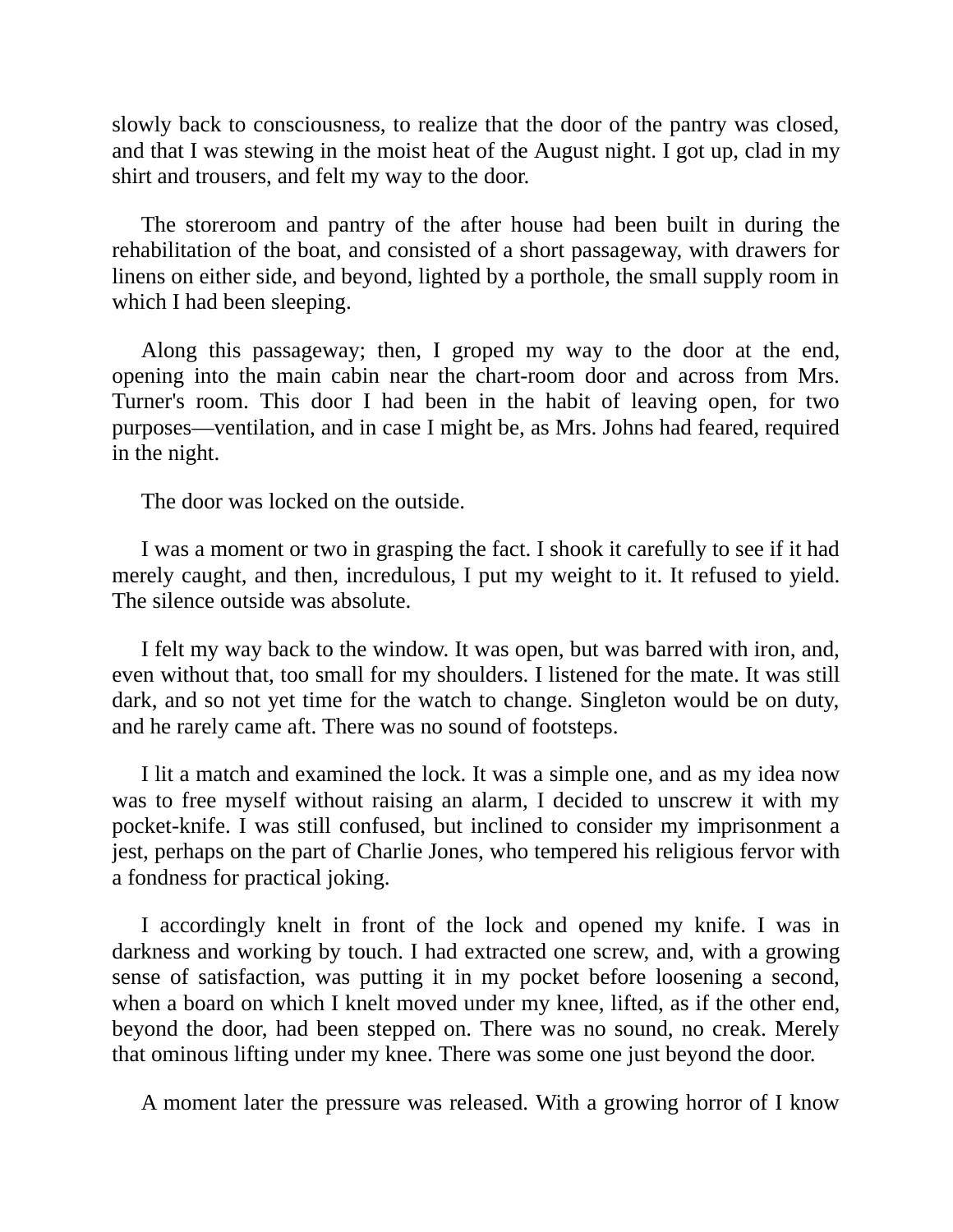not what, I set to work at the second screw, trying to be noiseless, but with hands shaking with excitement. The screw fell out into my palm. In my haste I dropped my knife, and had to grope for it on the floor. It was then that a woman screamed —a low, sobbing cry, broken off almost before it began. I had got my knife by that time, and in desperation I threw myself against the door. It gave way, and I fell full length on the main cabin floor. I was still in darkness. The silence in the cabin was absolute. I could hear the steersman beyond the chart-room scratching a match.

As I got up, six bells struck. It was three o'clock.

Vail's room was next to the pantry, and forward. I felt my way to it, and rapped.

"Vail," I called. "Vail!"

His door was open an inch or so. I went in and felt my way to his bunk. I could hear him breathing, a stertorous respiration like that of sleep, and yet unlike. The moment I touched him, the sound ceased, and did not commence again. I struck a match and bent over him.

<span id="page-32-0"></span>He had been almost cut to pieces with an axe.

#### **CHAPTER VI**

#### **IN THE AFTER HOUSE**

The match burnt out, and I dropped it. I remember mechanically extinguishing the glowing end with my heel, and then straightening to such a sense of horror as I have never felt before or since. I groped for the door; I wanted air, space, the freedom from lurking death of the open deck.

I had been sleeping with my revolver beside me on the pantry floor. Somehow or other I got back there and found it. I made an attempt to find the switch for the cabin lights, and, failing, revolver in hand, I ran into the chart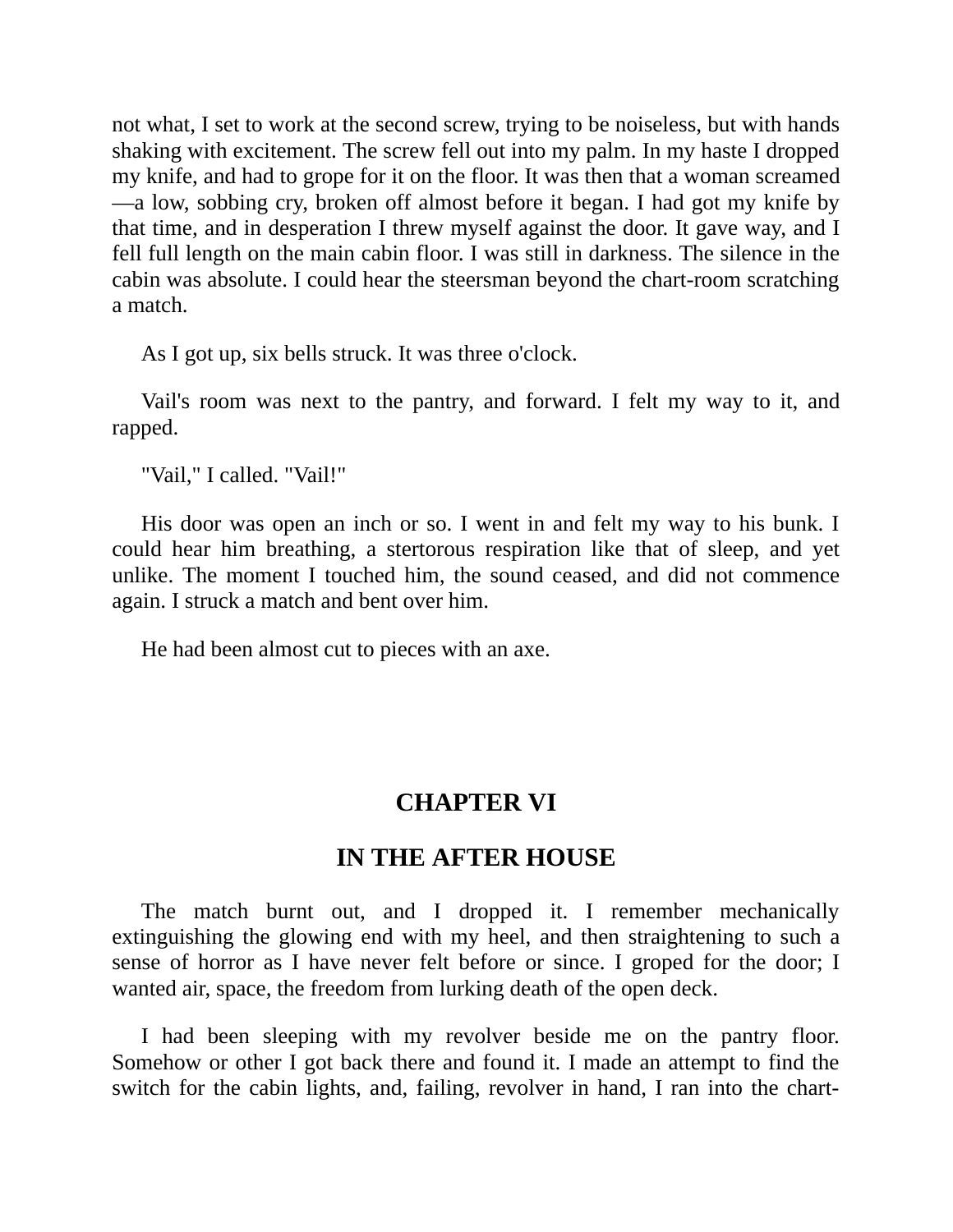room and up the after companionway. Charlie Jones was at the wheel, and by the light of a lantern I saw that he was bending to the right, peering in at the chartroom window. He turned when he heard me.

"What's wrong?" he asked. "I heard a yell a minute ago. Turner on the rampage?" He saw my revolver then, and, letting go the wheel, threw up both his hands. "Turn that gun away, you fool!"

I could hardly speak. I lowered the revolver and gasped: "Call the captain! Vail's been murdered!

"Good God!" he said. "Who did it?" He had taken the wheel again, and was bringing the ship back to her course. I was turning sick and dizzy, and I clutched at the railing of the companionway.

"I don't know. Where's the captain?"

"The mate's around." He raised his voice. "Mr. Singleton!" he called.

There was no time to lose, I felt. My nausea had left me. I ran forward to where I could dimly see Singleton looking in my direction.

"Singleton! Quick!" I called. "Bring your revolver."

He stopped and peered in my direction.

"Who is it?"

"Leslie. Come below, for God's sake!"

He came slowly toward me, and in a dozen words I told him what had happened. I saw then that he had been drinking. He reeled against me, and seemed at a loss to know what to do.

"Get your revolver," I said, "and wake the captain."

He disappeared into the forward house, to come back a moment later with a revolver. I had got a lantern in the mean time, and ran to the forward companionway which led into the main cabin. Singleton followed me.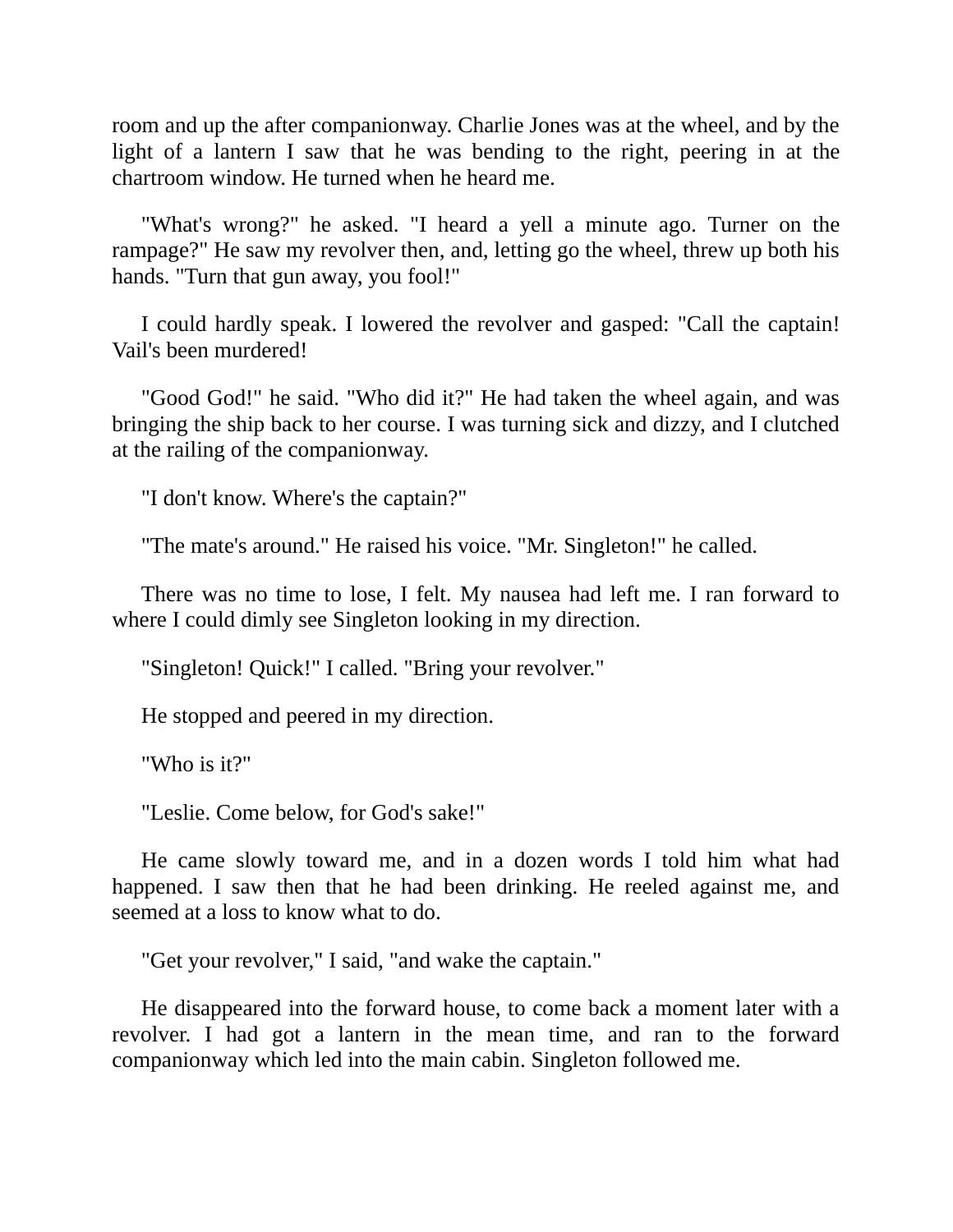"Where's the captain?" I asked.

"I didn't call him," Singleton replied, and muttered something unintelligible under his breath.

Swinging the lantern ahead of me, I led the way down the companionway. Something lay huddled at the foot. I had to step over it to get down. Singleton stood above, on the steps. I stooped and held the lantern close, and we both saw that it was the captain, killed as Vail had been. He was fully dressed except for his coat, and as he lay on his back, his cap had been placed over his mutilated face.

I thought I heard something moving behind me in the cabin, and wheeled sharply, holding my revolver leveled. The idea had come to me that the crew had mutinied, and that every one in the after house had been killed. The idea made me frantic; I thought of the women, of Elsa Lee, and I was ready to kill.

"Where is the light switch?" I demanded of Singleton, who was still on the companion steps, swaying.

"I don't know," he said, and collapsed, sitting huddled just above the captain's body, with his face in his hands.

I saw I need not look to him for help, and I succeeded in turning on the light in the swinging lamp in the center of the cabin. There was no sign of any struggle, and the cabin was empty. I went back to the captain's body, and threw a rug over it. Then I reached over and shook Singleton by the arm.

"Do something!" I raved. "Call the crew. Get somebody here, you drunken fool!"

He rose and staggered up the companionway, and I ran to Miss Lee's door. It was closed and locked, as were all the others except Vail's and the one I had broken open. I reached Mr. Turner's door last. It was locked, and I got no response to my knock. I remembered that his room and Vail's connected through a bath, and, still holding my revolver leveled, I ran into Vail's room again, this time turning on the light.

A night light was burning in the bath-room, and the door beyond was unlocked. I flung it open and stepped in. Turner was lying on his bed, fully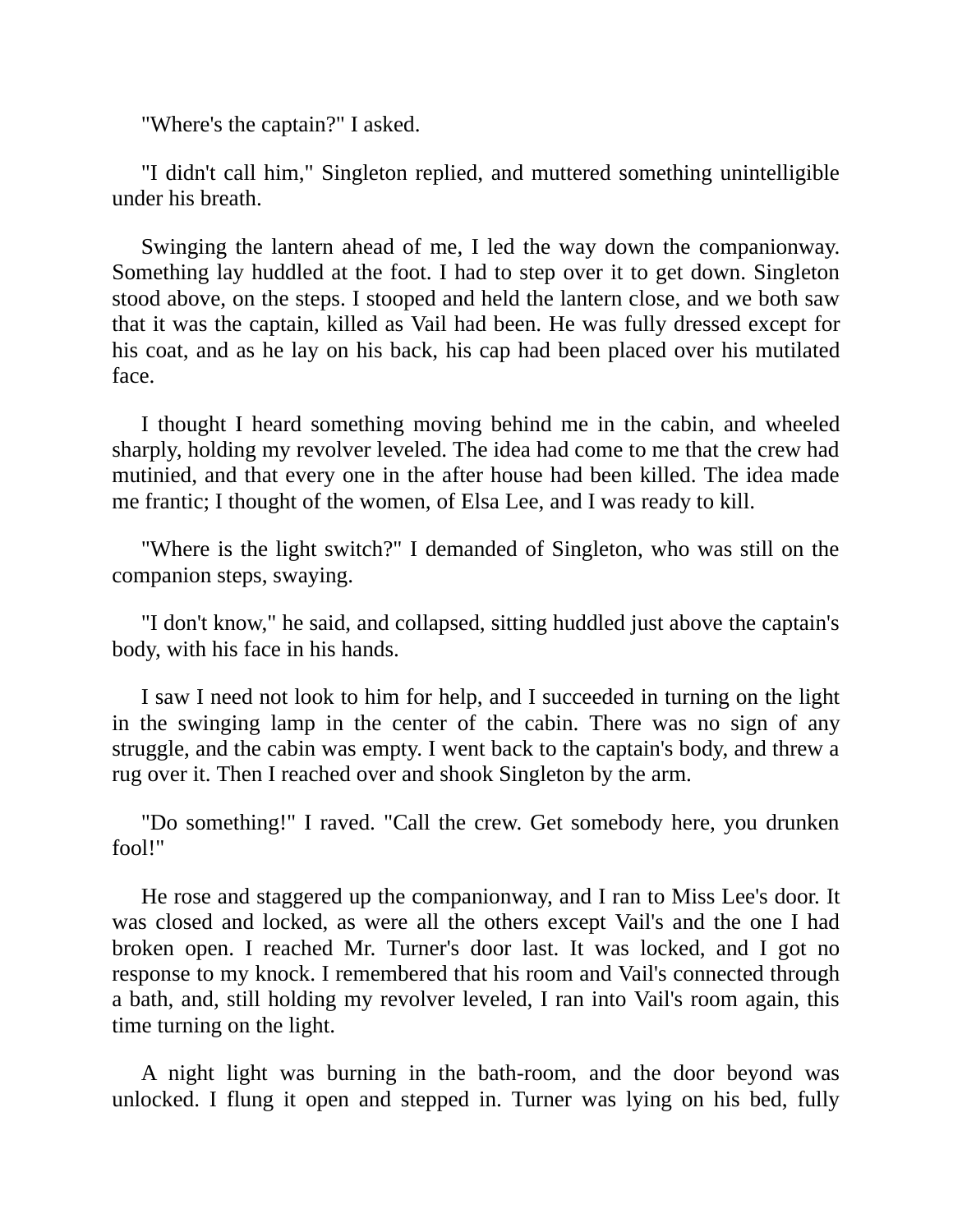dressed, and at first I thought he too had been murdered. But he was in a drunken stupor. He sat up, dazed, when I shook him by the arm.

"Mr. Turner!" I cried. "Try to rouse yourself, man! The captain has been murdered, and Mr. Vail!"

He made an effort to sit up, swayed, and fell back again. His face was swollen and purplish, his eyes congested. He made an effort to speak, but failed to be intelligible. I had no time to waste. Somewhere on the Ella the murderer was loose. He must be found.

I flung out of Turner's cabin as the crew, gathered from the forecastle and from the decks, crowded down the forward companionway. I ran my eye over them. Every man was there, Singleton below by the captain's body, the crew, silent and horror-struck, grouped on the steps: Clarke, McNamara, Burns, Oleson, and Adams. Behind the crew, Charlie Jones had left the wheel and stood peering down, until sharply ordered back. Williams, with a bandage on his head, and Tom, the mulatto cook, were in the group.

I stood, revolver in hand, staring at the men. Among them, I felt sure, was the murderer. But which one? All were equally pale, equally terrified.

"Boys," I said, "Mr. Vail and your captain have been murdered. The murderer must be on the ship—one of ourselves." There was a murmur at that. "Mr. Singleton, I suggest that these men stay together in a body, and that no one be allowed to go below until all have been searched and all weapons taken from them."

Singleton had dropped into a chair, and sat with his face buried in his hands, his back to the captain's body. He looked up without moving, and his face was gray.

"All right," he said. "Do as you like. I'm sick."

He looked sick. Burns, who had taken Schwartz's place as second mate, left the group and came toward me.

"We'd better waken the women," he said. "If you'll tell them, Leslie, I'll take the crew on deck and keep them there."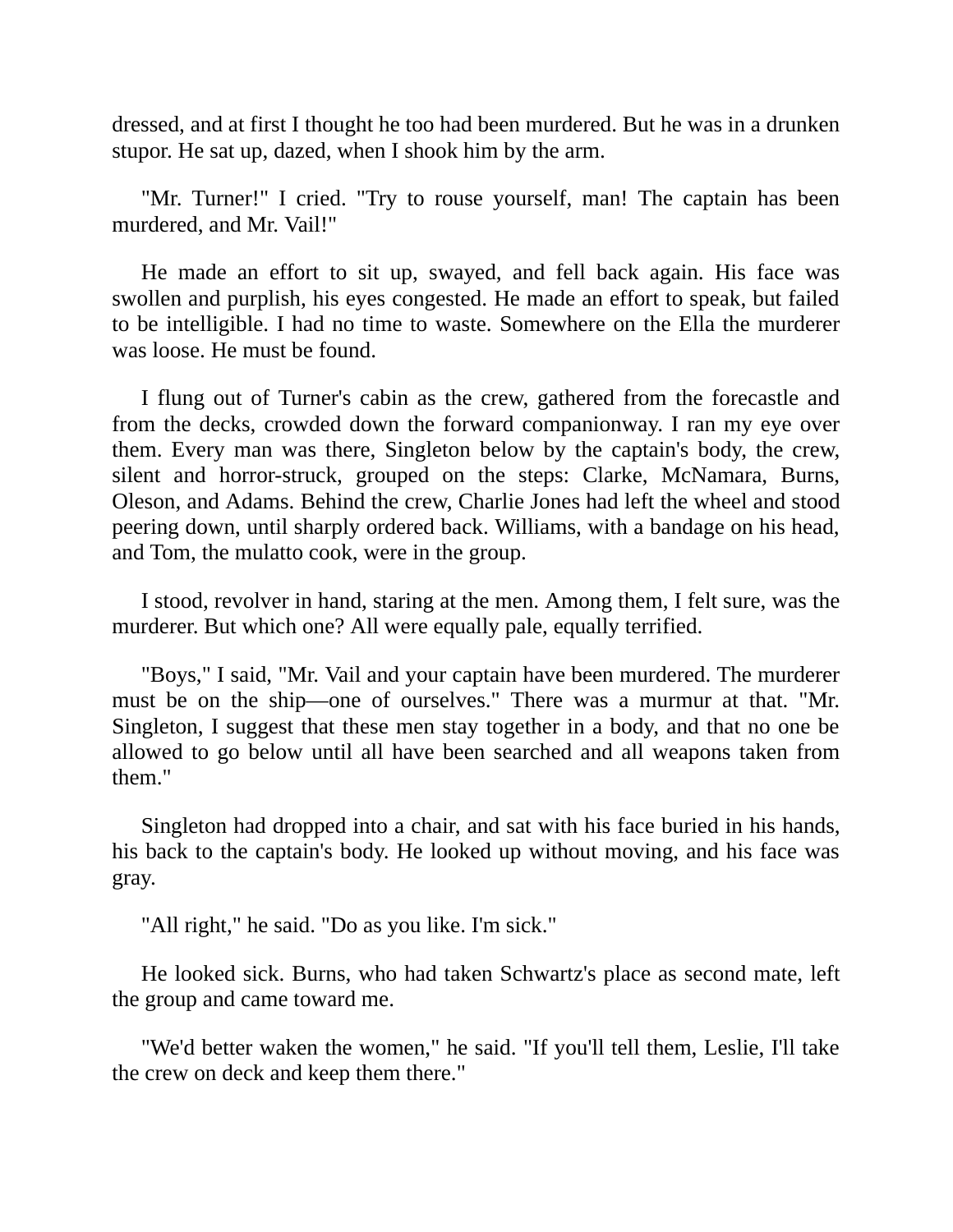Singleton seemed dazed, and when Burns spoke of taking the men on deck, he got up dizzily.

"I'm going too," he muttered. "I'll go crazy if I stay down here with that."

The rug had been drawn back to show the crew what had happened. I drew it reverently over the body again.

After the men had gone, I knocked at Mrs. Turner's door. It was some time before she roused; when she answered, her voice was startled.

"What is it?"

"It's Leslie, Mrs. Turner. Will you come to the door?"

"In a moment."

She threw on a dressing-gown, and opened the door.

"What is wrong?"

I told her, as gently as I could. I thought she would faint; but she pulled herself together and looked past me into the cabin.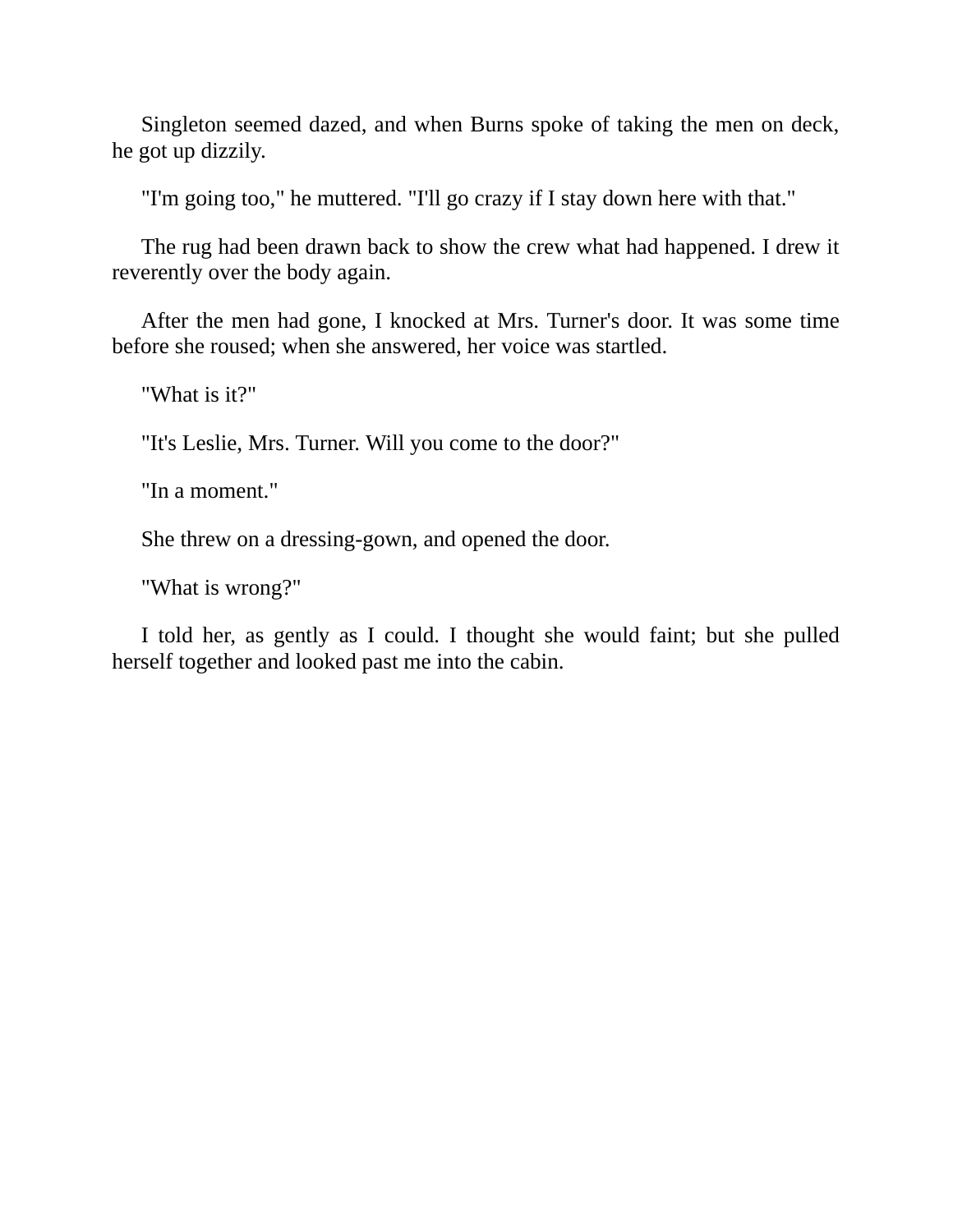"That is—?"

"The captain, Mrs. Turner."

"And Mr. Vail?"

"In his cabin."

"Where is Mr. Turner?"

"In his cabin, asleep."

She looked at me strangely, and, leaving the door, went into her sister's room, next. I heard Miss Lee's low cry of horror, and almost immediately the two women came to the doorway.

"Have you seen Mr. Turner?" Miss Lee demanded.

"Just now."

"Has Mrs. Johns been told?"

"Not yet."

She went herself to Mrs. Johns's cabin, and knocked. She got an immediate answer, and Mrs. Johns, partly dressed, opened the door.

"What's the matter?" she demanded. "The whole crew is tramping outside my windows. I hope we haven't struck an iceberg."

"Adele, don't faint, please. Something awful has happened."

"Turner! He has killed some one finally!"

"Hush, for Heaven's sake! Wilmer has been murdered, Adele—and the captain."

Mrs. Johns had less control than the other women. She stood for an instant, with a sort of horrible grin on her face. Then she went down on the floor, full length, with a crash. Elsa Lee knelt beside her and slid a pillow under her head.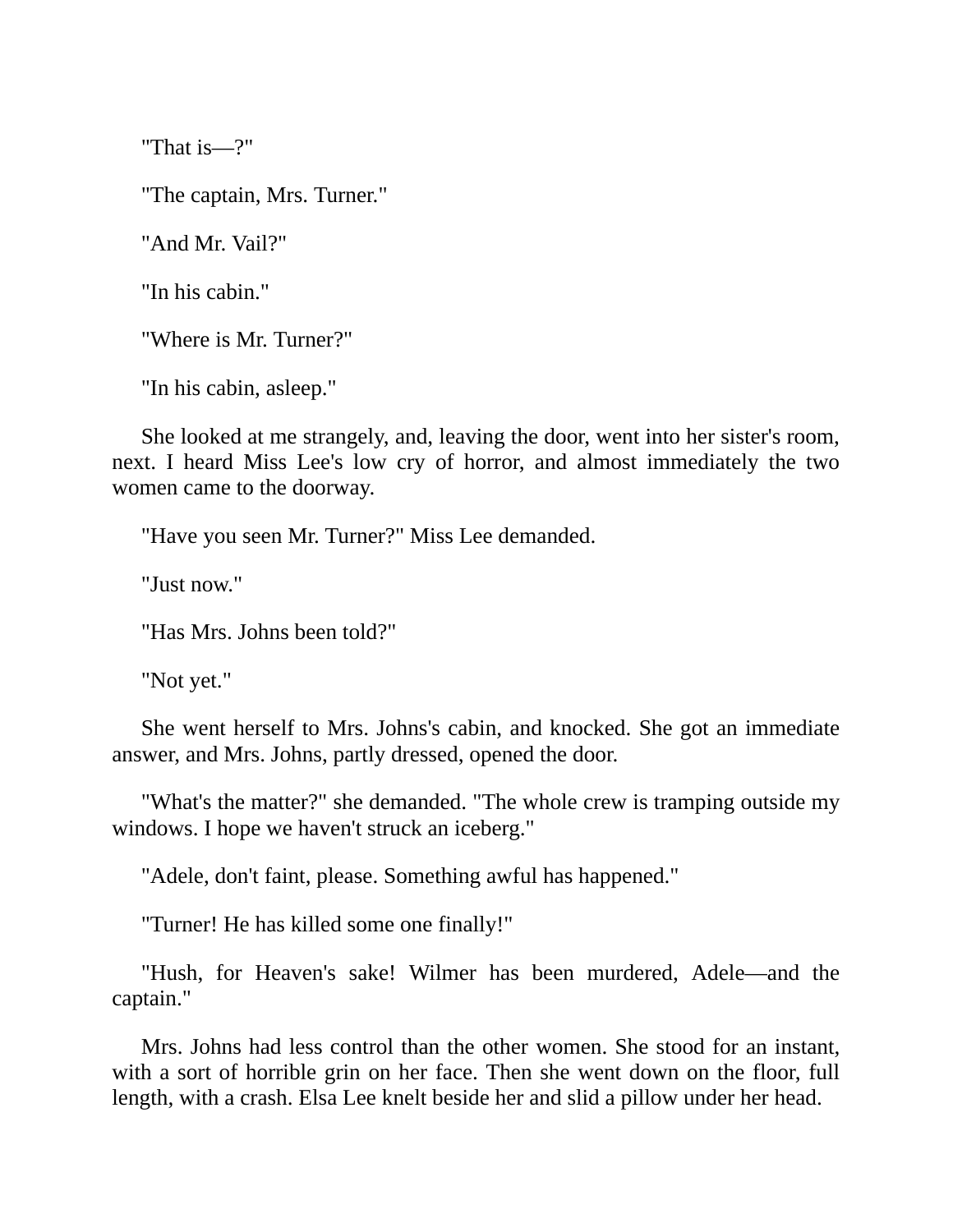"Call the maids, Leslie," she said quietly. "Karen has something for this sort of thing. Tell her to bring it quickly."

I went the length of the cabin and into the chartroom. The maids' room was here, on the port-side, and thus aft of Mrs. Turner's and Miss Lee's rooms. It had one door only, and two small barred windows, one above each of the two bunks.

I turned on the chart-room lights. At the top of the after companionway the crew had been assembled, and Burns was haranguing them. I knocked at the maids' door, and, finding it unlocked, opened it an inch or so.

"Karen!" I called—and, receiving no answer: "Mrs. Sloane!" (the stewardess).

I opened the door wide and glanced in. Karen Hansen, the maid, was on the floor, dead. The stewardess, in collapse from terror, was in her bunk, uninjured.

### **CHAPTER VII**

### **WE FIND THE AXE**

I went to the after companionway and called up to the men to send the first mate down; but Burns came instead.

"Singleton's sick," he explained. "He's up there in a corner, with Oleson and McNamara holding him."

"Burns," I said cautiously—"I've found another!"

"God, not one of the women!"

"One of the maids—Karen."

Burns was a young fellow about my own age, and to this point he had stood up well. But he had been having a sort of flirtation with the girl, and I saw him go sick with horror. He wanted to see her, when he had got command of himself;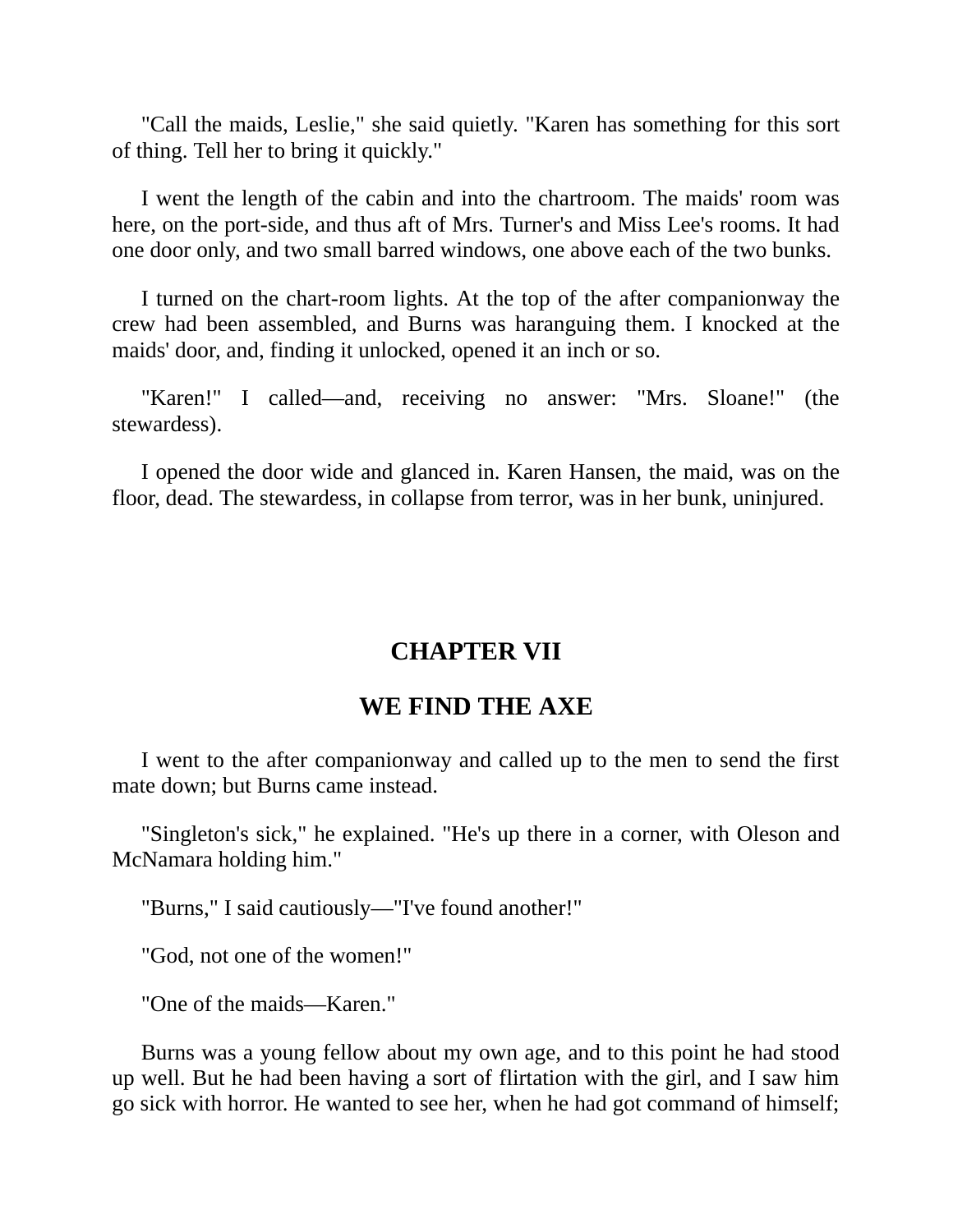but I would not let him enter the room. He stood outside, while I went in and carried out the stewardess, who was coming to and moaning. I took her forward, and told the three women there what I had found.

Mrs. Johns was better, and I found them all huddled in her room. I put the stewardess on the bed, and locked the door into the next room. Then, after examining the window, I gave Elsa Lee my revolver.

"Don't let any one in," I said. "I'll put a guard at the two companionways, and we'll let no one down. But keep the door locked also."

She took the revolver from me, and examined it with the air of one familiar with firearms. Then she looked up at me, her lips as white as her face.

"We are relying on you, Leslie," she said.

And, at her words, the storm of self-contempt and bitterness that I had been holding in abeyance for the last half hour swept over me like a flood. I could have wept for fury.

"Why should you trust me?" I demanded. "I slept through the time when I was needed. And when I wakened and found myself locked in the storeroom, I waited to take the lock off instead of breaking down the door! I ought to jump overboard."

"We are relying on you," she said again, simply; and I heard her fasten the door behind me as I went out.

Dawn was coming as I joined the crew, huddled around the wheel. There were nine men, counting Singleton. But Singleton hardly counted. He was in a state of profound mental and physical collapse. The Ella was without an accredited officer, and, for lack of orders to the contrary, the helmsman— McNamara now—was holding her to her course. Burns had taken Schwartz's place as second mate, but the situation was clearly beyond him. Turner's condition was known and frankly discussed. It was clear that, for a time at least, we would have to get along without him.

Charlie Jones, always an influence among the men, voiced the situation as we all stood together in the chill morning air: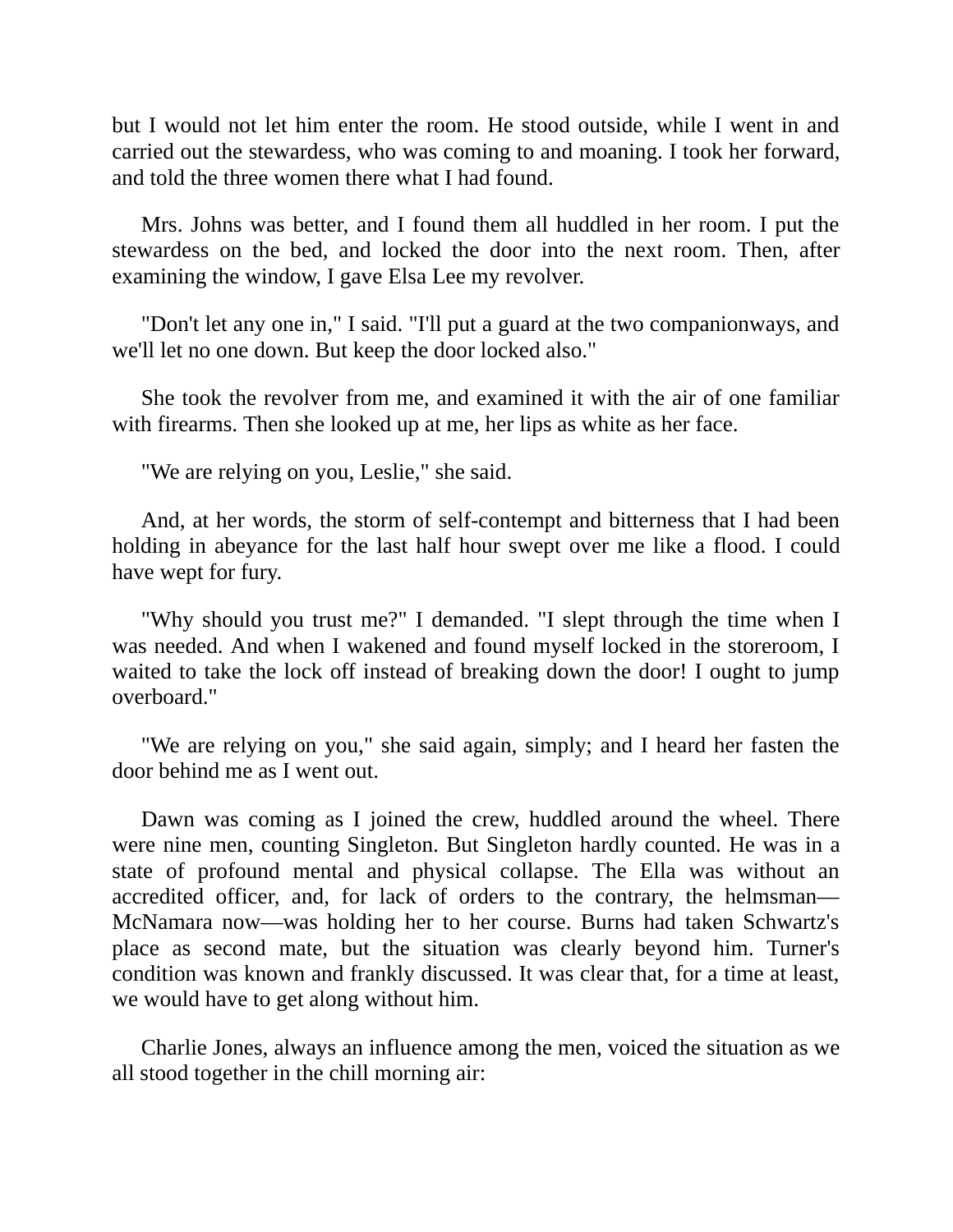"What we want to do, boys," he said, "is to make for the nearest port. This here is a police matter."

"And a hanging matter," someone else put in.

"We've got to remember, boys, that this ain't like a crime on land. We've got the fellow that did it. He's on the boat all right."

There was a stirring among the men, and some of them looked aft to where, guarded by the Swede Oleson, Singleton was sitting, his head in his hands.

"And, what's more," Charlie Jones went on, "I'm for putting Leslie here in charge—for now, anyhow. That's agreeable to you, is it, Burns?"

"But I don't know anything about a ship," I objected. "I'm willing enough, but I'm not competent."

I believe the thing had been discussed before I went up, for McNamara spoke up from the wheel.

"We'll manage that somehow or other, Leslie," he said. "We want somebody to take charge, somebody with a head, that's all. And since you ain't, in a manner of speaking, been one of us, nobody's feelings can't be hurt. Ain't that it, boys?"

"That, and a matter of brains," said Burns.

"But Singleton?" I glanced aft.

"Singleton is going in irons," was the reply I got.

The light was stronger now, and I could see their faces. It was clear that the crew, or a majority of the crew, believed him guilty, and that, as far as Singleton was concerned, my authority did not exist.

"All right," I said. "I'll do the best I can. First of all, I want every man to give up his weapons. Burns!"

"Aye, aye."

"Go over each man. Leave them their pocket-knives; take everything else."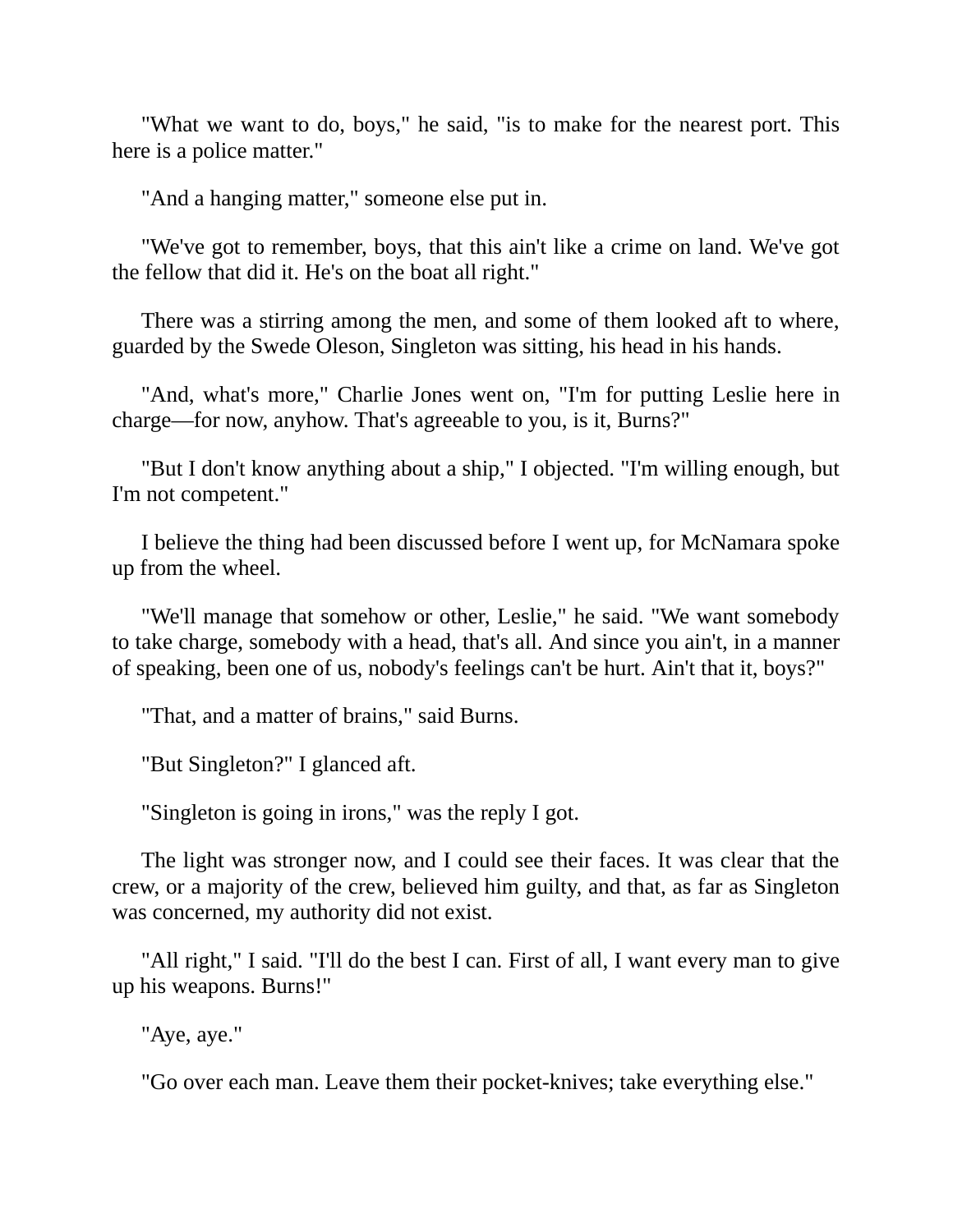The men lined up. The situation was tense, horrible, so that the miscellaneous articles from their pockets—knives, keys, plugs of chewing tobacco, and here and there, among the foreign ones, small combs for beard and mustache unexpectedly brought to light, caused a smile of pure reaction. Two revolvers from Oleson and McNamara and one nicked razor from Adams completed the list of weapons we found. The crew submitted willingly. They seemed relieved to have some one to direct them, and the alacrity with which they obeyed my orders showed how they were suffering under the strain of inaction.

I went over to Singleton and put my hand on his shoulder.

"I'm sorry, Mr. Singleton," I said, "but I'll have to ask you for your revolver."

Without looking at me, he drew it from his hip pocket and held it out. I took it: It was loaded.

"It's out of order," he said briefly. "If it had been working right, I wouldn't be here."

I reached down and touched his wrist. His pulse was slow and rather faint, his hands cold.

"Is there anything I can do for you?"

"Yes," he snarled. "You can get me a belaying-pin and let me at those fools over there. Turner did this, and you know it as well as I do!"

I slid his revolver into my pocket, and went back to the men. Counting Williams and the cook and myself, there were nine of us. The cook I counted out, ordering him to go to the galley and prepare breakfast. The eight that were left I divided into two watches, Burns taking one and I the other. On Burns's watch were Clarke, McNamara, and Williams; on mine, Oleson, Adams, and Charlie Jones.

It was two bells, or five o'clock. Burns struck the gong sharply as an indication that order, of a sort, had been restored. The rising sun was gleaming on the sails; the gray surface of the sea was ruffling under the morning breeze. From the galley a thin stream of smoke was rising. Some of the horror of the night went with the darkness, but the thought of what waited in the cabin below was on us all.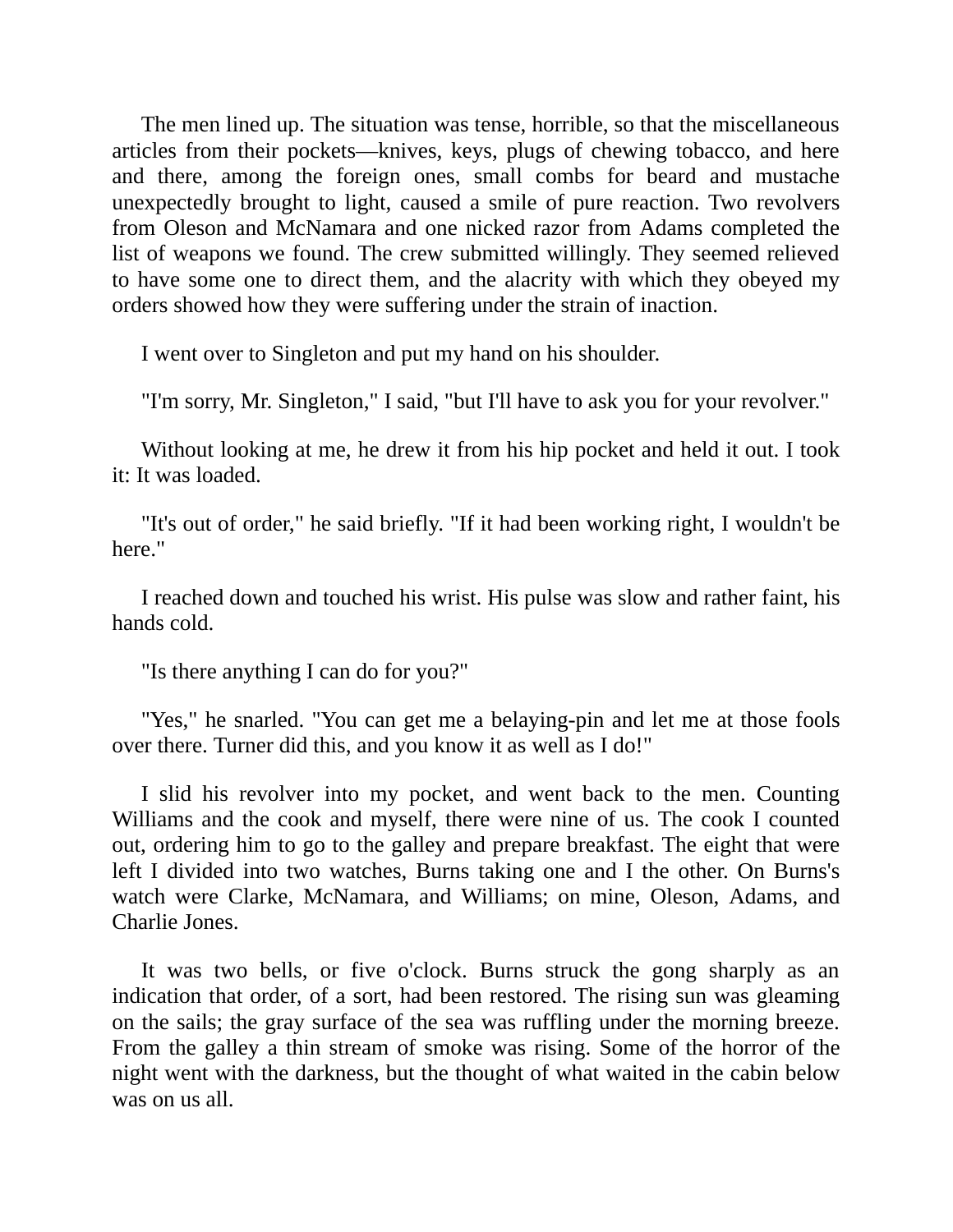I suggested another attempt to rouse Mr. Turner, and Burns and Clarke went below. They came back in ten minutes, reporting no change in Turner's condition. There was open grumbling among the men at the situation, but we were helpless. Burns and I decided to go on as if Turner were not on board, until he was in condition to take hold.

We thought it best to bring up the bodies while all the crew was on duty, and then to take up the watches. I arranged to have one man constantly on guard in the after house—a difficult matter where all were under suspicion. Burns suggested Charlie Jones as probably the most reliable, and I gave him the revolver I had taken from Singleton. It was useless, but it made at least a show of authority. The rest of the crew, except Oleson, on guard over the mate, was detailed to assist in carrying up the three bodies. Williams was taken along to get sheets from the linen room.

We brought the captain up first, laying him on a sheet on the deck and folding the edges over him. It was terrible work. Even I, fresh from a medical college, grew nauseated over it. He was heavy. It was slow work, getting him up. Vail we brought up in the sheets from his bunk. Of the three, he was the most mutilated. The maid Karen showed only one injury, a smashing blow on the head, probably from the head of the axe. For axe it had been, beyond a doubt. I put Williams to work below to clear away every evidence of what had happened. He went down, ashy-faced, only to rush up again, refusing to stay alone. I sent Clarke with him, and instructed Charlie Jones to keep them there until the cabin was in order.

At three bells the cook brought coffee, and some of the men took it. I tried to swallow, but it choked me.

Burns had served as second mate on a sailing vessel, and thought he could take us back, at least into more traveled waters. We decided to head back to New York. I got the code book from the captain's cabin, and we agreed to run up the flag, union down, if any other vessel came in sight. I got the code word for "Mutiny—need assistance," and I asked the mate if he would signal if a vessel came near enough. But he turned sullen and refused to answer.

I find it hard to recap calmly the events of that morning: the three still and shrouded figures, prone on deck; the crew, bareheaded, standing around, eyeing each other stealthily, with panic ready to leap free and grip each of them by the throat; the grim determination, the reason for which I did not yet know, to put the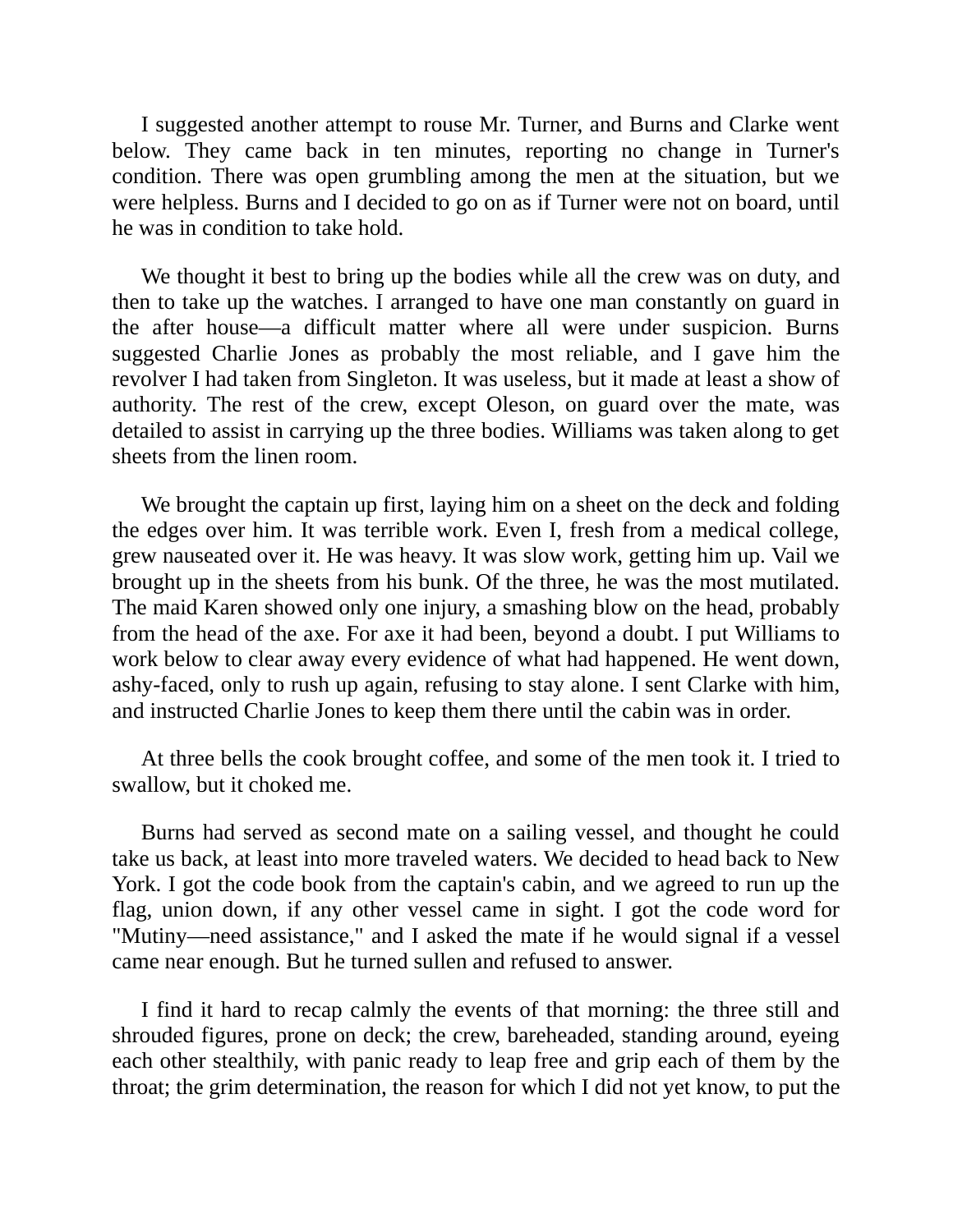first mate in irons; and, over all, the clear sunrise of an August morning on the ocean, rails and decks gleaming, an odor of coffee in the air, the joyous lift and splash of the bowsprit as the Ella, headed back on her course, seemed to make for home like a nag for the stable.

Surely none of these men, some weeping, all grieving, could be the fiend who had committed the crimes. One by one, I looked in their faces—at Burns, youngest member of the crew, a blue-eyed, sandy-haired Scot; at Clarke and Adams and Charlie Jones, old in the service of the Turner line; at McNamara, a shrewd little Irishman; at Oleson the Swede. And, in spite of myself, I could not help comparing them with the heavy-shouldered, sodden-faced man below in his cabin, the owner of the ship.

One explanation came to me, and I leaped at it—the possibility of a stowaway hidden in the hold, some maniacal fugitive who had found in the little cargo boat's empty hull ample room to hide. The men, too, seized at the idea. One and all volunteered for what might prove to be a dangerous service.

I chose Charlie Jones and Clarke as being most familiar with the ship, and we went down into the hold. Clarke carried a lantern. Charlie Jones held Singleton's broken revolver. I carried a belaying pin. But, although we searched every foot of space, we found nothing. The formaldehyde with which Turner had fumigated the ship clung here tenaciously, and, mixed with the odors of bilge water and the indescribable heavy smells left by tropical cargoes, made me dizzy and ill.

We were stumbling along, Clarke with the lantern, I next, and Charlie Jones behind, on our way to the ladder again, when I received a stunning blow on the back of the head. I turned dizzy, expecting nothing less than sudden death, when it developed that Jones, having stumbled over a loose plank, had fallen forward, the revolver in his outstretched hand striking my head.

He picked himself up sheepishly, and we went on. But so unnerved was I by this fresh shock that it was a moment or two before I could essay the ladder.

Burns was waiting at the hatchway, peering down. Beside him on the deck lay a bloodstained axe.

Elsa Lee, on hearing the story of Henrietta Sloane, had gone to the maids' cabin, and had found it where it had been flung into the berth of the stewardess.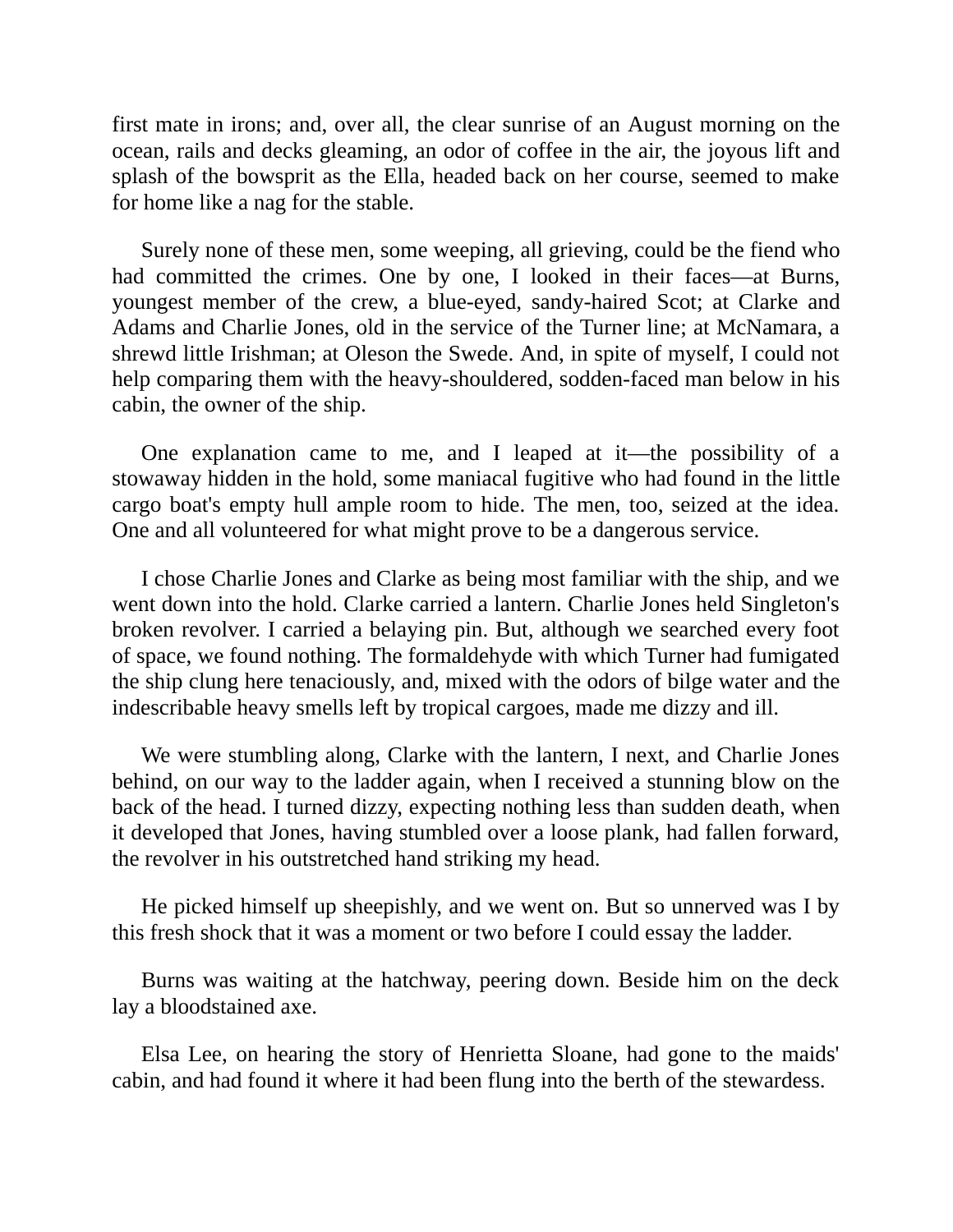### **CHAPTER VIII**

### **THE STEWARDESS'S STORY**

But, after all, the story of Henrietta Sloane only added to the mystery. She told it to me, sitting propped in a chair in Mrs. Johns's room, her face white, her lips dry and twitching. The crew were making such breakfast as they could on deck, and Mr. Turner was still in a stupor in his room across the main cabin. The four women, drawn together in their distress, were huddled in the center of the room, touching hands now and then, as if finding comfort in contact, and reassurance.

"I went to bed early," said the stewardess; "about ten o'clock, I think. Karen had not come down; I wakened when the watch changed. It was hot, and the window from our room to the deck was open. There is a curtain over it, to keep the helmsman from looking in—it is close to the wheel. The bell, striking every half-hour, does not waken me any more, although it did at first. It is just outside the window. But I heard the watch change. I heard eight bells struck, and the lookout man on the forecastle head call, 'All's well.'

"I sat up and turned on the lights. Karen had not come down, and I was alarmed. She had been—had been flirting a little with one of the sailors, and I had warned her that it would not do. She'd be found out and get into trouble.

"The only way to reach our cabin was through the chart-room, and when I opened the door an inch or two, I saw why Karen had not come down. Mr. Turner and Mr. Singleton were sitting there. They were—" She hesitated.

"Please go on," said Mrs. Turner. "They were drinking?"

"Yes, Mrs. Turner. And Mr. Vail was there, too. He was saying that the captain would come down and there would be more trouble. I shut the door and stood just inside, listening. Mr. Singleton said he hoped the captain would come —that he and Mr. Turner only wanted a chance to get at him."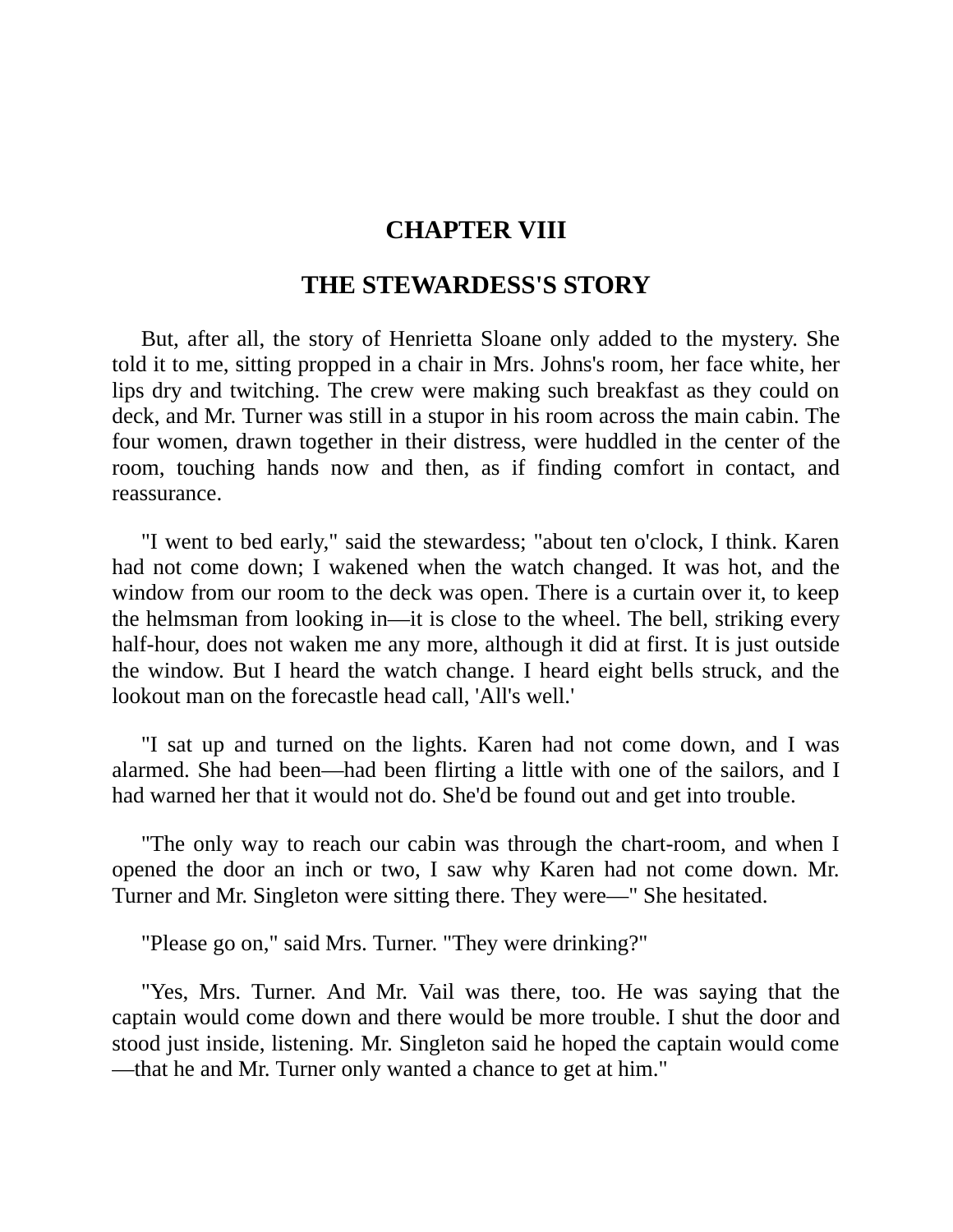Miss Lee leaned forward and searched the stewardess's face with strained eyes.

"You are sure that he mentioned Mr. Turner in that?"

"That was exactly what he said, Miss Lee. The captain came down just then, and ordered Mr. Singleton on deck. I think he went, for I did not hear his voice again. I thought, from the sounds, that Mr. Vail and the captain were trying to get Mr. Turner to his room."

Mrs. Johns had been sitting back, her eyes shut, holding a bottle of salts to her nose. Now she looked up.

"My dear woman," she said, "are you trying to tell us that we slept through all that?"

"If you did not hear it, you must have slept," the stewardess persisted obstinately. "The door into the main cabin was closed. Karen came down just after. She was frightened. She said the first mate was on deck, in a terrible humor; and that Charlie Jones, who was at the wheel, had appealed to Burns not to leave him there—that trouble was coming. That must have been at half-past twelve. The bell struck as she put out the light. We both went to sleep then, until Mrs. Turner's ringing for Karen roused us."

"But I did not ring for Karen."

The woman stared at Mrs. Turner.

"But the bell rang, Mrs. Turner. Karen got up at once and, turning on the light, looked at the clock. 'What do you think of that?' she said. 'Ten minutes to three, and I'd just got to sleep!' I growled about the light, and she put it out, after she had thrown on a wrapper. The room was dark when she opened the door. There was a little light in the chart-room, from the binnacle lantern. The door at the top of the companionway was always closed at night; the light came through the window near the wheel."

She had kept up very well to this point, telling her story calmly and keeping her voice down. But when she reached the actual killing of the Danish maid, she went to pieces. She took to shivering violently, and her pulse, under my fingers, was small and rapid. I mixed some aromatic spirits with water and gave it to her,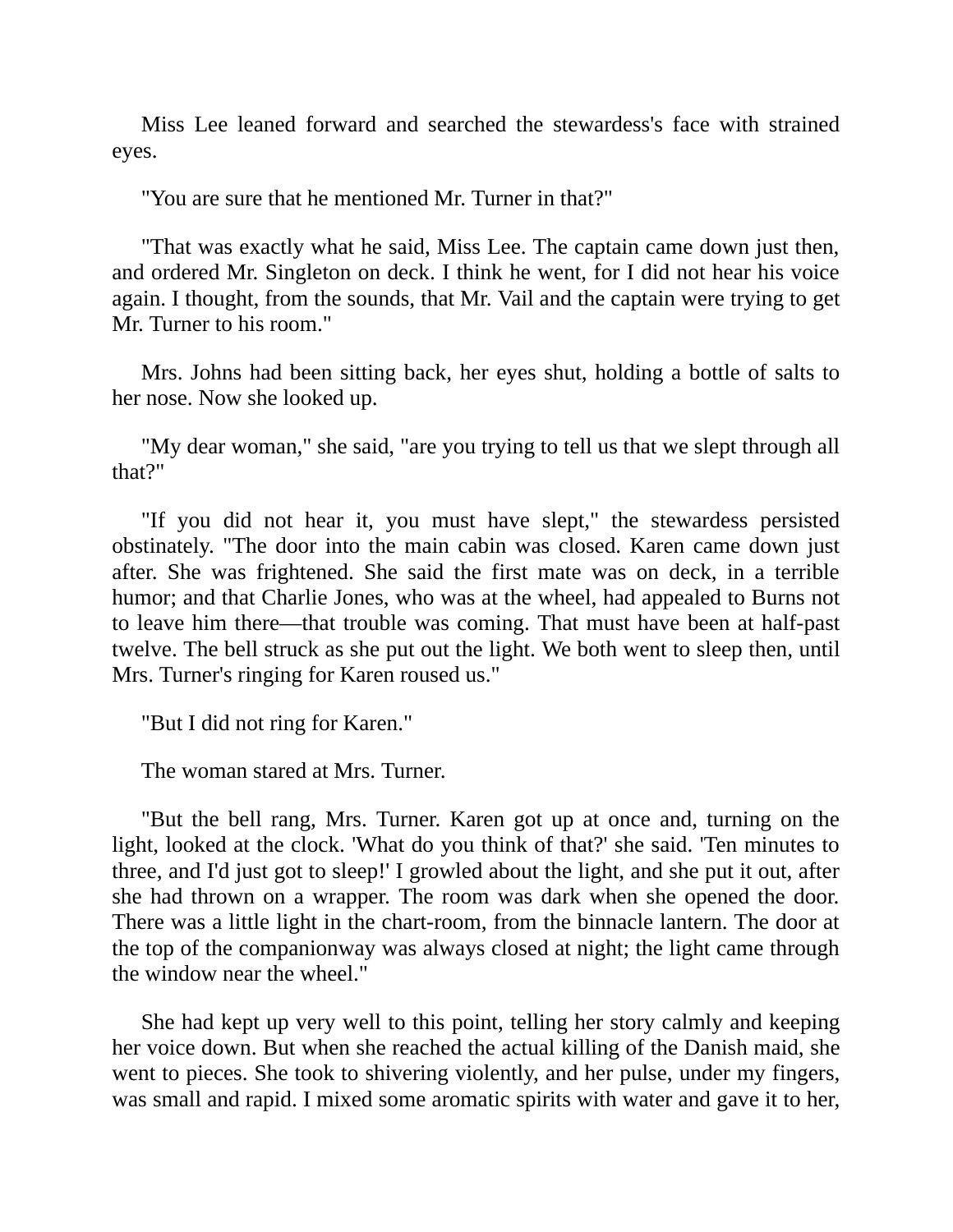and we waited until she could go on.

For the first time, then, I realized that I was clad only in shirt and trousers, with a handkerchief around my head where the accident in the hold had left me with a nasty cut. My bare feet were thrust into down-at-the-heel slippers. I saw Miss Lee's eyes on me, and colored.

"I had forgotten," I said uncomfortably. "I'll have time to find my coat while she is recovering. I have been so occupied—"

"Don't be a fool," Mrs. Johns said brusquely. "No one cares how you look. We only thank Heaven you are alive to look after us. Do you know what we have been doing, locked in down here? We have been—"

"Please, Adele!" said Elsa Lee. And Mrs. Johns, shrugging her shoulders, went back to her salts.

The rest of the story we got slowly. Briefly, it was this. Karen, having made her protest at being called at such an hour, had put on a wrapper and pinned up her hair. The light was on. The stewardess said she heard a curious chopping sound in the main cabin, followed by a fall, and called Karen's attention to it. The maid, impatient and drowsy, had said it was probably Mr. Turner falling over something, and that she hoped she would not meet him. Once or twice, when he had been drinking, he had made overtures to her, and she detested him.

The sound outside ceased. It was about five minutes since the bell had rung, and Karen yawned and sat down on the bed. "I'll let her ring again," she said. "If she gets in the habit of this sort of thing, I'm going to leave." The stewardess asked her to put out the light and let her sleep, and Karen did so. The two women were in darkness, and the stewardess dozed, for a minute only. She was awakened by Karen touching her on the shoulder and whispering close to her ear.

"That beast is out there," she said. "I peered out, and I think he is sitting on the companion steps. You listen, and if he tries to stop me I'll call you."

The stewardess was wide awake by that time. She thought perhaps the bell, instead of coming from Mrs. Turner's room, had come from the room adjoining Turner's, where Vail slept, and which had been originally designed for Mrs. Turner. She suggested turning on the light again and looking at the bell register;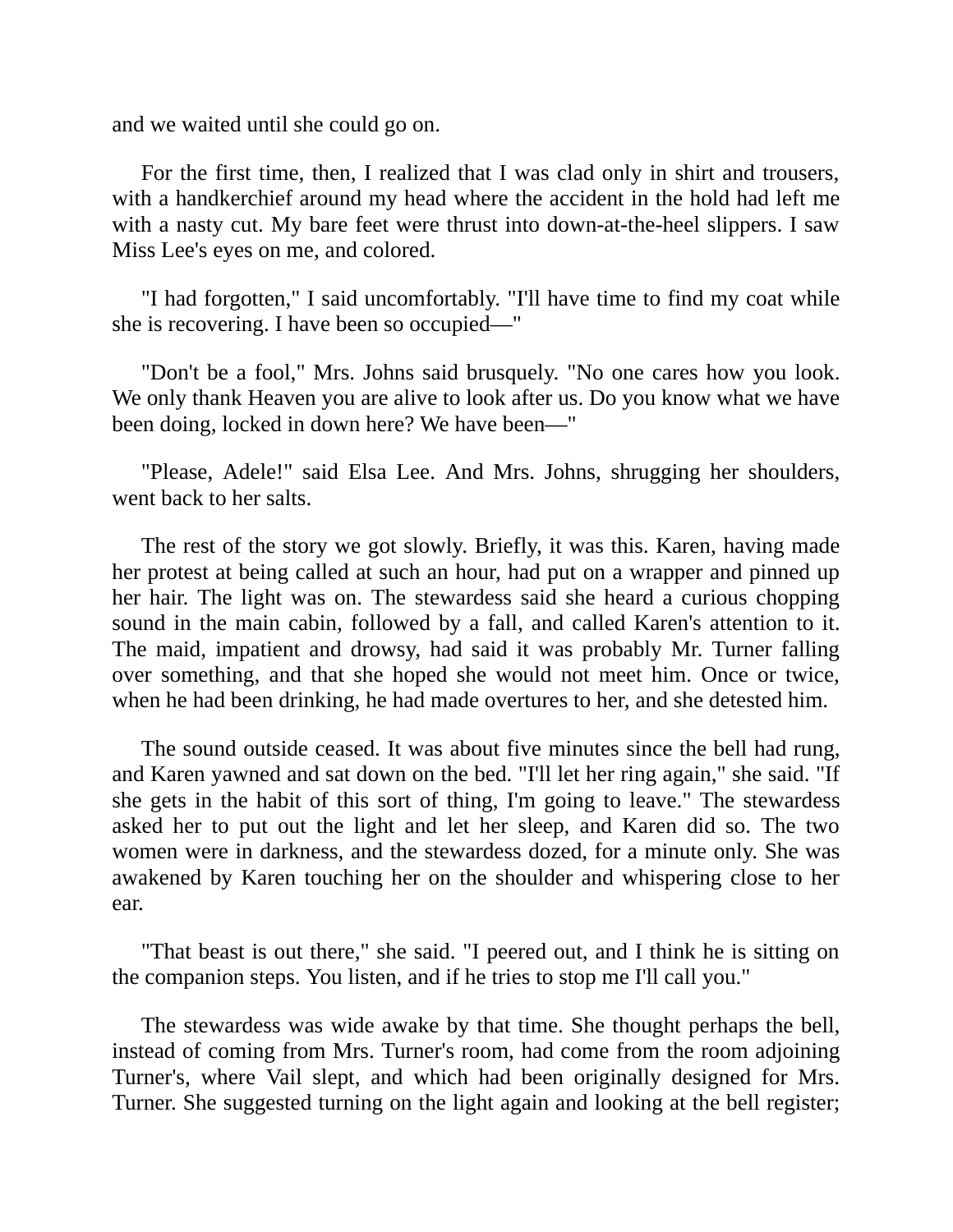but Karen objected.

The stewardess sat up in her bed, which was the one under the small window opening on the deck aft. She could not see through the door directly, but a faint light came through the doorway as Karen opened the door.

The girl stood there, looking out. Then suddenly she threw up her hands and screamed, and the next moment there was a blow struck. She staggered back a step or two, and fell into the room. The stewardess saw a white figure in the doorway as the girl fell. Almost instantly something whizzed by her, striking the end of a pillow and bruising her arm. She must have fainted. When she recovered, faint daylight was coming into the room, and the body of the Danish girl was lying as it had fallen.

She tried to get up, and fainted again.

That was her story, and it did not tell us much that we needed to know. She showed me her right arm, which was badly bruised and discolored at the shoulder.

"What do you mean by a white figure?"

"It looked white: it seemed to shine."

"When I went to call you, Mrs. Sloane, the door to your room was closed."

"I saw it closed!" she said positively. "I had forgotten that, but now I remember. The axe fell beside me, and I tried to scream, but I could not. I saw the door closed, very slowly and without a sound. Then I fainted."

The thing was quite possible. Owing to the small size of the cabin, and to the fact that it must accommodate two bunks, the door opened out into the chartroom. Probably the woman had fainted before I broke the lock of my door and fell into the main cabin. But a white figure!

"Karen exclaimed," Miss Lee said slowly, "that some one was sitting on the companion steps?"

"Yes, miss."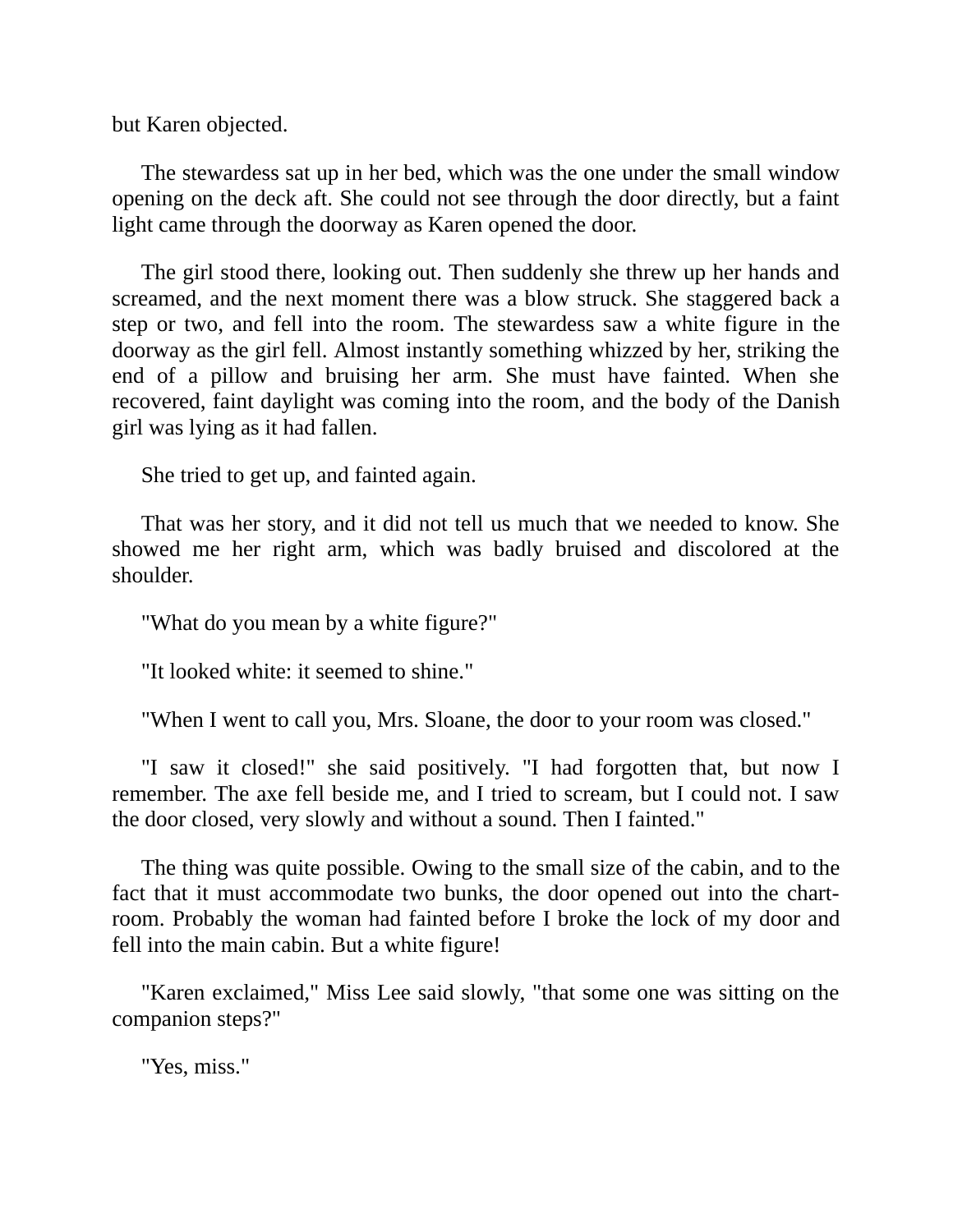"And she thought that it was Mr. Turner?"

"Yes." The stewardess looked quickly at Mrs. Turner, and averted her eyes. "It may have been all talk, miss, about his—about his bothering her. She was a great one to fancy that men were following her about."

Miss Lee got up and came to the door where I was standing.

"Surely we need not be prisoners any longer!" she said in an undertone. "It is daylight. If I stay here I shall go crazy."

"The murderer is still on the ship," I protested. "And just now the deck is hardly a place for women. Wait until this afternoon, Miss Lee. By that time I shall have arranged for a guard for you. Although God knows, with every man under suspicion, where we will find any to trust."

"You will arrange a guard!"

"The men have asked me to take charge."

"But—I don't understand. The first mate—"

"—is a prisoner of the crew."

"They accuse him!"

"They have to accuse some one. There's a sort of hysteria among the men, and they've fixed on Singleton. They won't hurt him, I'll see to that,—and it makes for order."

She considered for a moment. I had time then to see the havoc the night had wrought in her. She was pale, with deep hollows around her eyes. Her hands shook and her mouth drooped wearily. But, although her face was lined with grief, it was not the passionate sorrow of a loving girl. She had not loved Vail, I said to myself. She had not loved Vail! My heart beat faster.

"Will you allow me to leave this room for five minutes?"

"If I may go with you, and if you will come back without protest."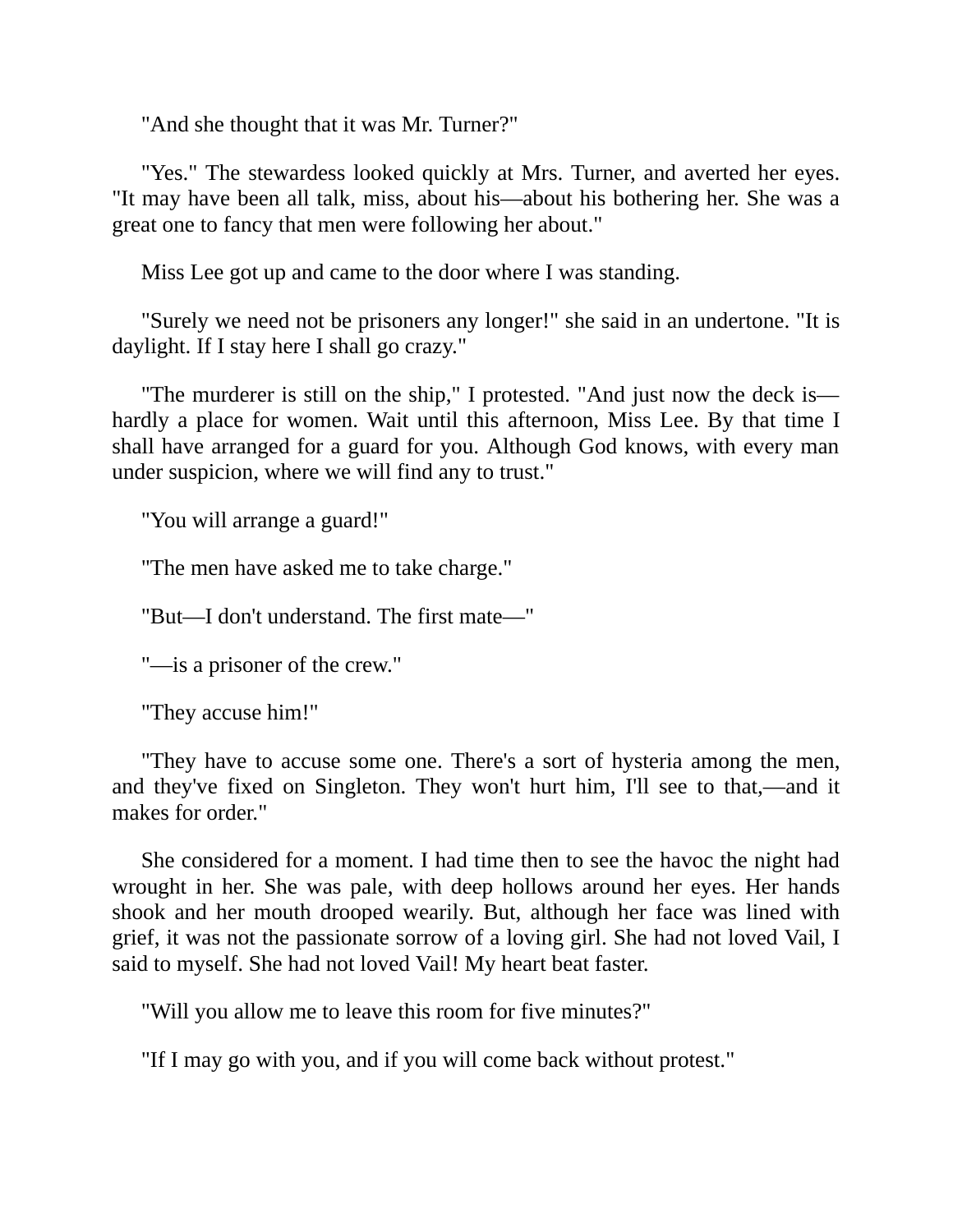"You are arbitrary!" she said resentfully. "I only wish to speak to Mr. Turner."

"Then—if I may wait at the door."

"I shall not go, under those conditions."

"Miss Lee," I said desperately, "surely you must realize the state of affairs. We must trust no one—no one. Every shadowy corner, every closed door, may hold death in its most terrible form."

"You are right, of course. Will you wait outside? I can dress and be ready in five minutes."

I went into the main cabin, now bright with the morning sun, which streamed down the forward companionway. The door to Vail's room across was open, and Williams, working in nervous haste, was putting it in order. Walking up and down, his shrewd eyes keenly alert, Charlie Jones was on guard, revolver in hand. He came over to me at once.

"Turner is moving, in there," he said, jerking his thumb toward the forward cabin. "What are you going to do? Let a drunken sot like that give us orders, and bang us with a belaying pin when we don't please him?"

"He is the owner. But one thing we can do, Jones. We can keep him from more liquor. Williams!"

He came out, more dead than alive.

"Williams," I said sternly, "I give you an hour to get rid of every ounce of liquor on the Ella. Remember, not a bottle is to be saved."

"But Mistah Turner—"

"I'll answer to Mr. Turner. Get it overboard before he gets around. And, Williams!"

"Well?"—sullenly.

"I'm going around after you, and if I find so much as a pint, I'll put you in that room you have just left, and lock you in."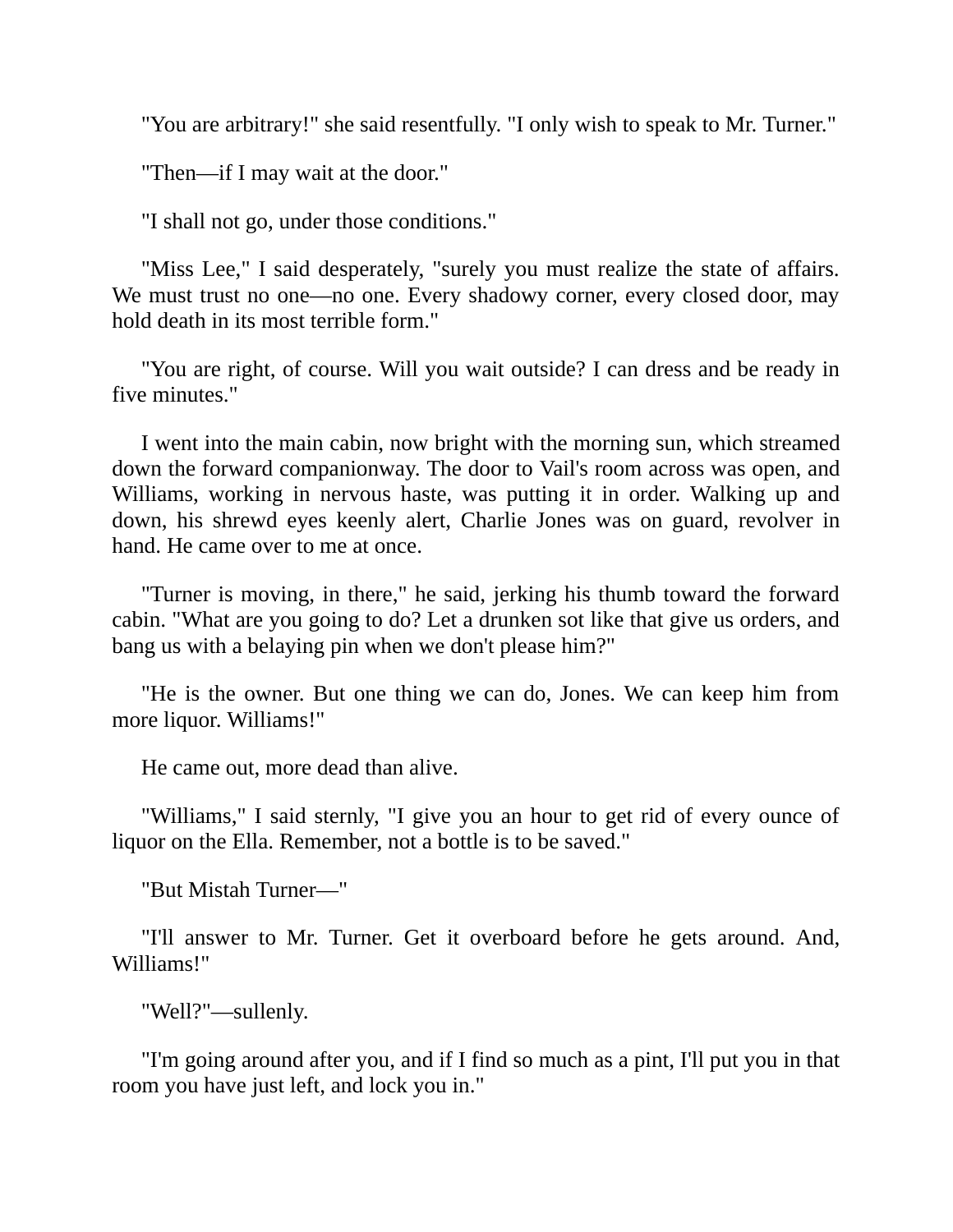He turned even grayer, and went into the storeroom.

A day later, and the crew would probably have resented what they saw that morning. But that day they only looked up apathetically from their gruesome work of sewing into bags of canvas the sheeted bodies on the deck, while a grayfaced Negro in a white coat flung over the rail cases of fine wines, baskets and boxes full of bottles, dozen after dozen of brandies and liquors, all sinking beyond salvage in the blue Atlantic.

# **CHAPTER IX**

#### **PRISONERS**

MY first thought had been for the women, and, unluckily, to save them a shock I had all evidences of the crime cleared away as quickly as possible. Stains that might have been of invaluable service in determining the murderer were washed away almost before they were dry. I realized this now, too late. But the axe remained, and I felt that its handle probably contained a record for more skillful eyes than mine to read, prints that under the microscope would reveal the murderer's identity as clearly as a photograph.

I sent for Burns, who reported that he had locked the axe in the captain's cabin. He gave me the key, which I fastened to a string and hung around my neck under my shirt. He also reported that, as I had suggested, the crew had gone, two at a time, into the forecastle, and had brought up what they needed to stay on deck. The forecastle had been closed and locked in the presence of the crew, and the key given to Burns, who fastened it to his watch-chain. The two hatchways leading to the hold had been fastened down also, and Oleson, who was ship's carpenter, had nailed them fast.

The crew had been instructed to stay aft of the wheel, except when on watch. Thus the helmsman need not be alone. As I have said, the door at the top of the companion steps, near the wheel, was closed and locked, and entrance to the after house was to be gained only by the forward companion. It was the intention of Burns and myself to keep watch here, amidships.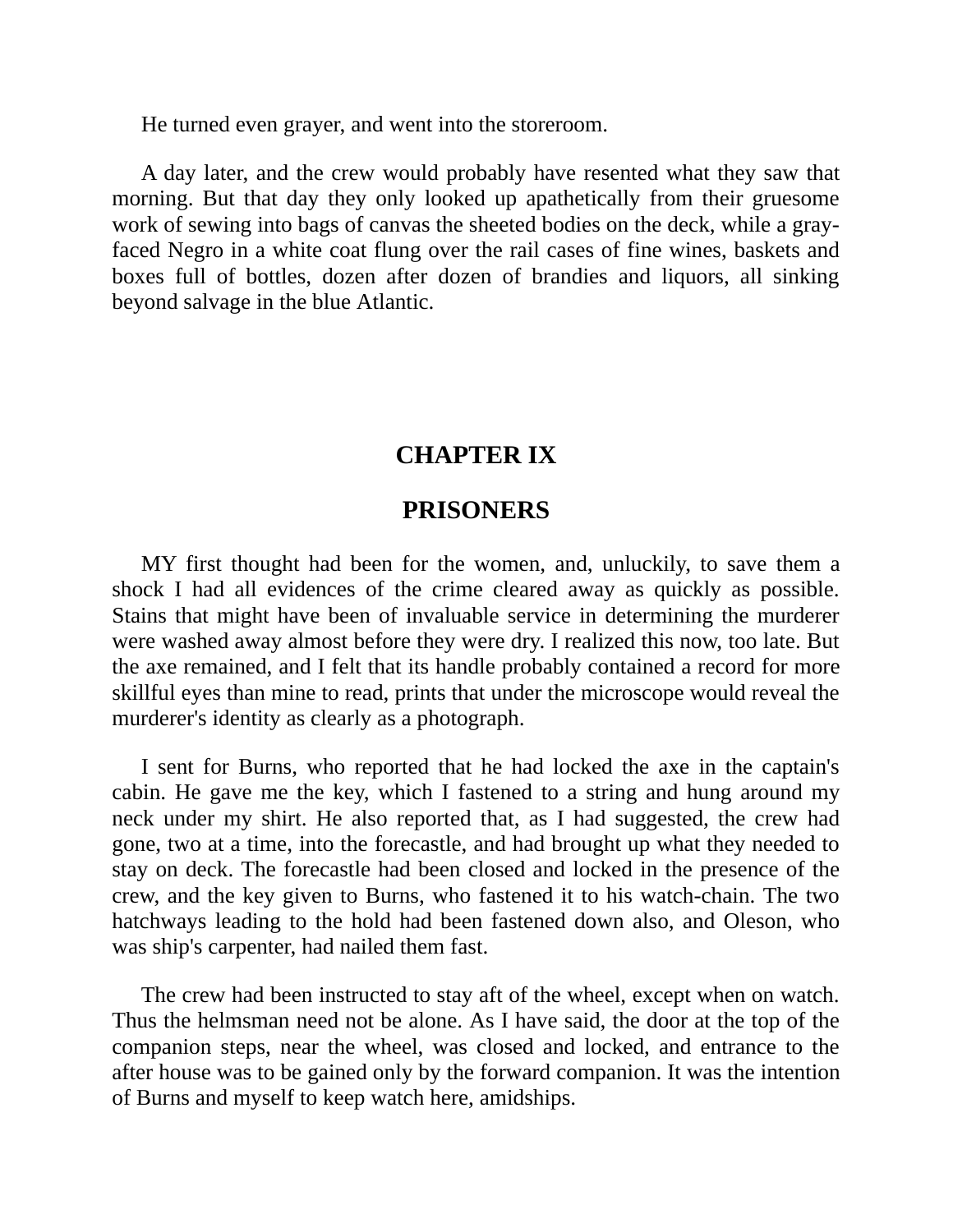Burns had probably suffered more than any of us. Whatever his relation to the Hansen woman had been, he had been with her only three hours before her death, and she was wearing a ring of his, a silver rope tied in a sailor's knot, when she died. And Burns had been fond of Captain Richardson, in a crew where respect rather than affection toward the chief officer was the rule.

When Burns gave me the key to the captain's room Charlie Jones had reached the other end of the long cabin, and was staring through into the chartroom. It was a time to trust no one, and I assured myself that Jones was not looking before I thrust it into my shirt.

"They're—all ready, Leslie," Burns said, his face working. "What are we going to do with them?"

"We'll have to take them back."

"But we can't do that. It's a two weeks' matter, and in this weather—"

"We will take them back, Burns," I said shortly, and he assented mechanically:—

"Aye, aye, sir."

Just how it was to be done was a difficult thing to decide. Miss Lee had not appeared yet, and the three of us, Jones, Burns, and I, talked it over. Jones suggested that we put them in one of the life boats, and nail over it a canvas and tarpaulin cover.

"It ain't my own idea," he said modestly. "I seen it done once, on the Argentina. It worked all right for a while, and after a week or so we lowered the jolly-boat and towed it astern."

I shuddered; but the idea was a good one, and I asked Burns to go up and get the boat ready.

"We must let the women up this afternoon," I said, "and, if it is possible, try to keep them from learning where the bodies are. We can rope off a part of the deck for them, and ask them not to leave it."

Miss Lee came out then, and Burns went on deck.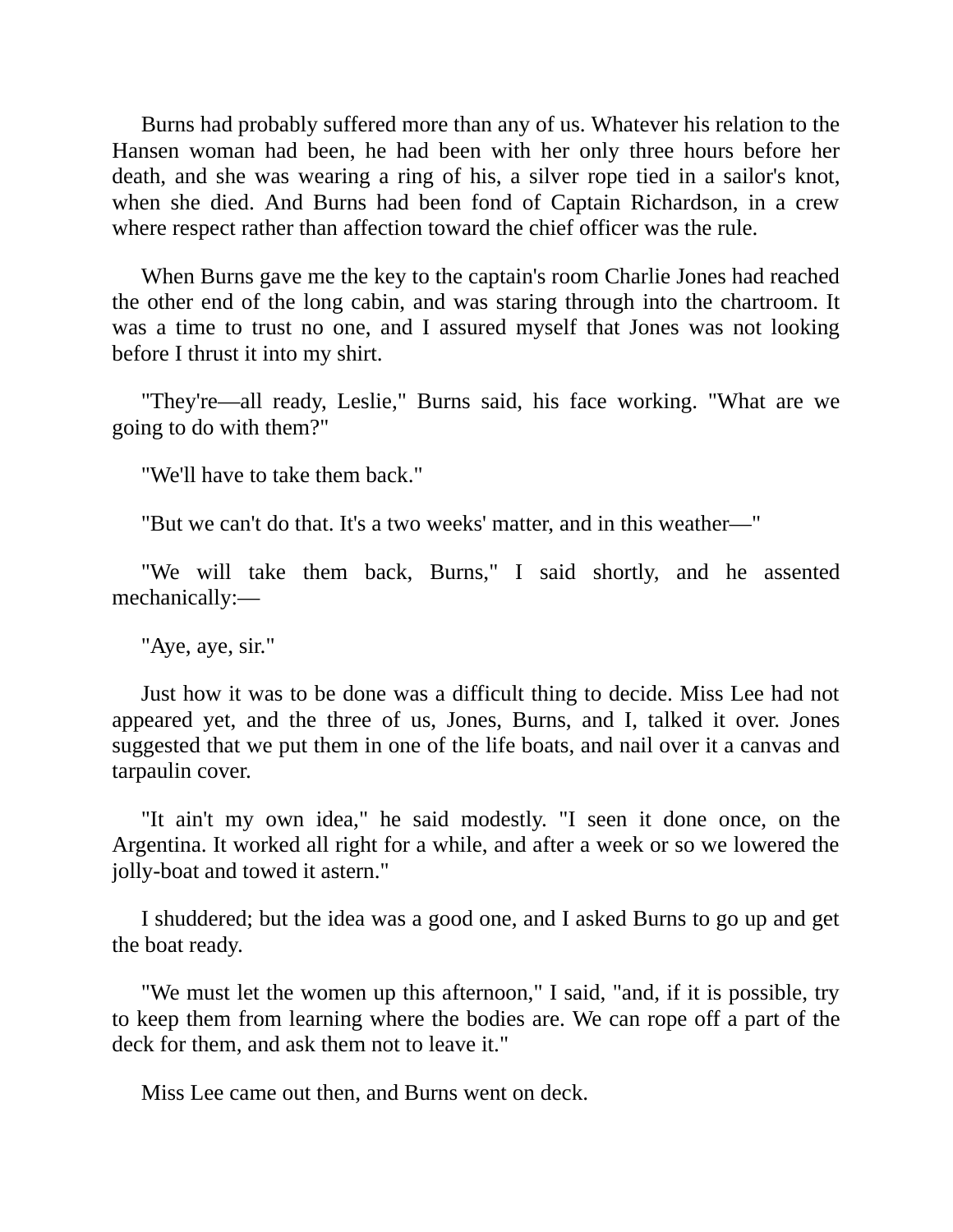The girl was looking better. The exertion of dressing had brought back her color, and her lips, although firmly set, were not drawn. She stood just outside the door and drew a deep breath.

"You must not keep us prisoners any longer, Leslie," she said. "Put a guard over us, if you must, but let us up in the air."

"This afternoon, Miss Lee," I said. "This morning you are better below."

She understood me, but she had no conception of the brutality of the crime, even then.

"I am not a child. I wish to see them. I shall have to testify—"

"You will not see them, Miss Lee."

She stood twisting her handkerchief in her hands. She saw Charlie Jones pacing the length of the cabin, revolver in hand. From the chartroom came the sound of hammering, where the after companion door, already locked, was being additionally secured with strips of wood nailed across.

"I understand," she said finally. "Will you take me to Karen's room?"

I could see no reason for objecting; but so thorough was the panic that had infected us all that I would not allow her in until I had preceded her, and had searched in the clothes closet and under the two bunks. Williams had not reached this room yet, and there was a pool of blood on the floor.

She had a great deal of courage. She glanced at the stain, and looked away again quickly.

"I—think I shall not come in. Will you look at the bell register for me? What bell is registered?"

"Three."

"Three!" she said. "Are you sure?"

I looked again. "It is three."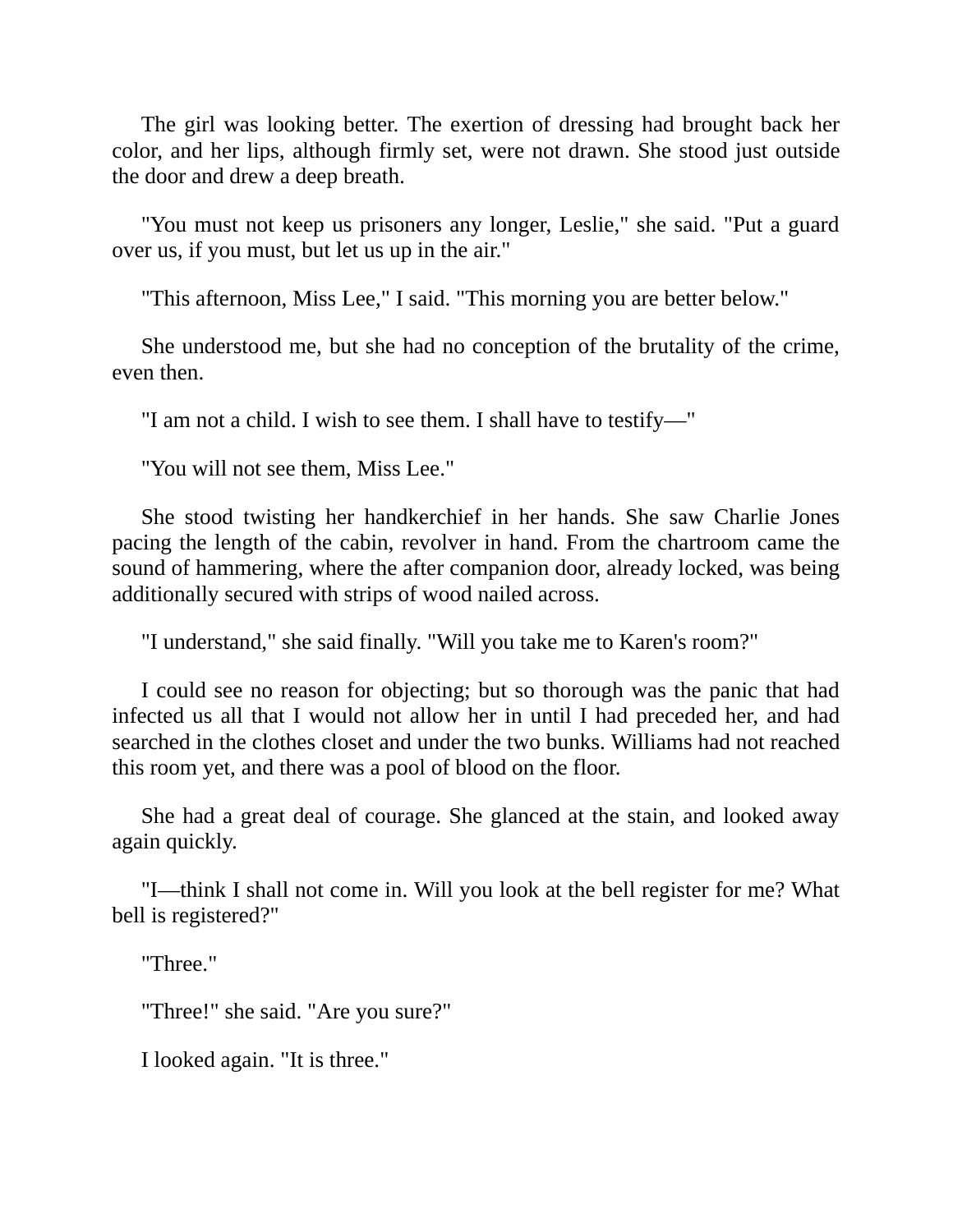"Then it was not my sister's bell that rang. It was Mr. Vail's!"

"It must be a mistake. Perhaps the wires—"

"Mrs. Turner's room is number one. Please go back and ask her to ring her bell, while I see how it registers."

But I would not leave her there alone. I went with her to her sister's door, and together we returned to the maids' cabin. Mrs. Turner had rung as we requested, and her bell had registered "One."

"He rang for help!" she cried, and broke down utterly. She dropped into a chair in the chart-room and cried softly, helplessly, while I stood by, unable to think of anything to do or say. I think now that it was the best thing she could have done, though at the time I was alarmed. I ventured, finally, to put my hand on her shoulder.

"Please!" I said.

Charlie Jones came to the door of the chartroom, and retreated with instinctive good taste. She stopped crying after a time, and I knew the exact instant when she realized my touch. I felt her stiffen; without looking up, she drew away from my hand; and I stepped back, hurt and angry—the hurt for her, the anger that I could not remember that I was her hired servant.

When she got up, she did not look at me, nor I at her—at least not consciously. But when, in those days, was I not looking at her, seeing her, even when my eyes were averted, feeling her presence before any ordinary sense told me she was near? The sound of her voice in the early mornings, when I was washing down the deck, had been enough to set my blood pounding in my ears. The last thing I saw at night, when I took myself to the storeroom to sleep, was her door across the main cabin; and in the morning, stumbling out with my pillow and blanket, I gave it a foolish little sign of greeting.

What she would not see the men had seen, and, in their need, they had made me their leader. To her I was Leslie, the common sailor. I registered a vow, that morning, that I would be the common sailor until the end of the voyage.

"Mr. Turner is awake, I believe," I said stiffly.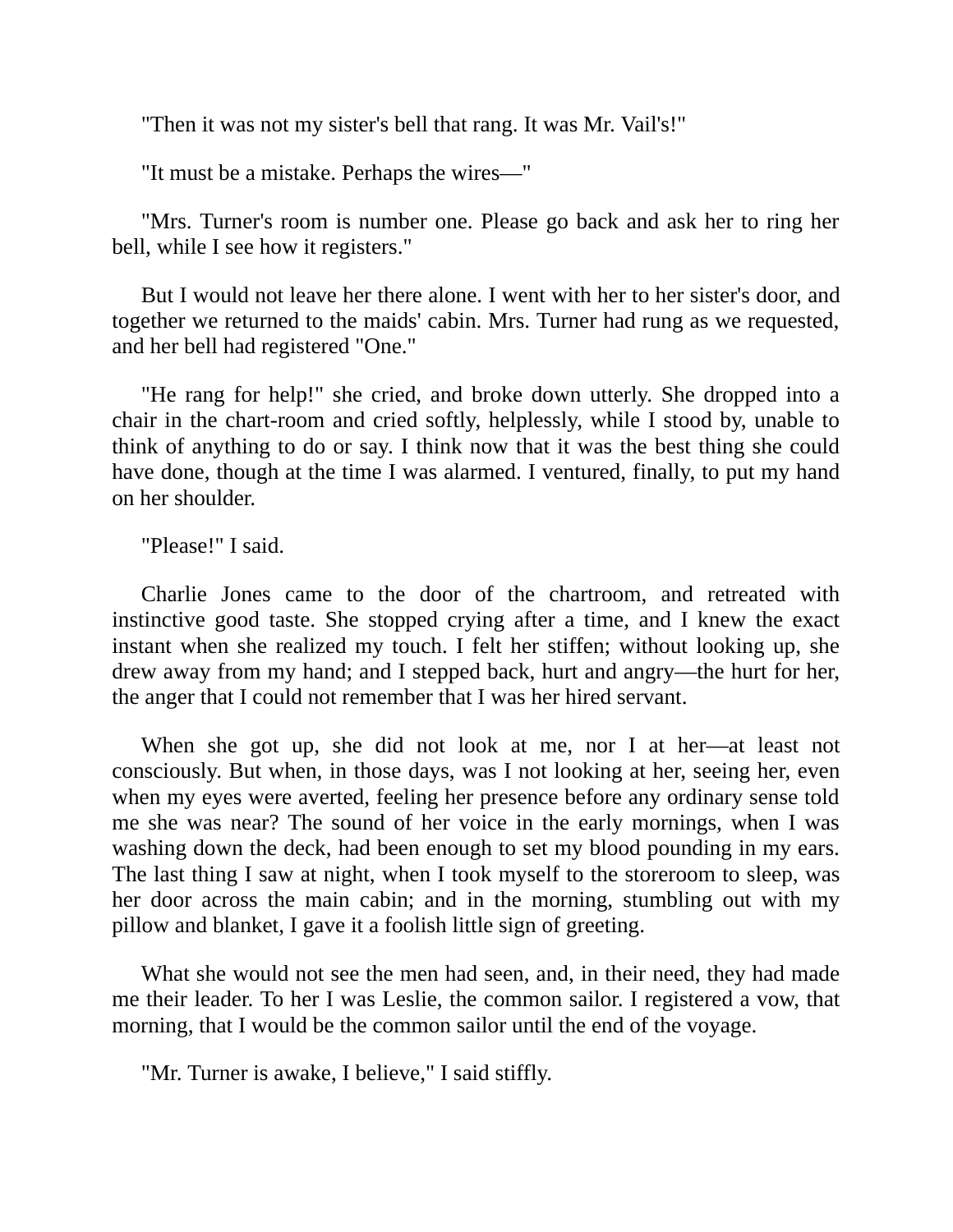"Very well."

She turned back into the main cabin; but she paused at the storeroom door.

"It is curious that you heard nothing," she said slowly. "You slept with this door open, didn't you?"

"I was locked in."

She stooped quickly and looked at the lock.

"You broke it open?"

"Partly, at the last. I heard—" I stopped. I did not want to tell her what I had heard. But she knew.

"You heard—Karen, when she screamed?"

"Yes. I was aroused before that,—I do not know how,—and found I was locked in. I thought it might be a joke—forecastle hands are fond of joking, and they resented my being brought here to sleep. I took out some of the screws with my knife, and—then I broke the door."

"You saw no one?"

"It was dark; I saw and heard no one."

"But, surely—the man at the wheel—"

"Hush," I warned her; "he is there. He heard something, but the helmsman cannot leave the wheel."

She was stooping to the lock again.

"You are sure it was locked?"

"The bolt is still shot." I showed her.

"Then—where is the key?"

"The key!"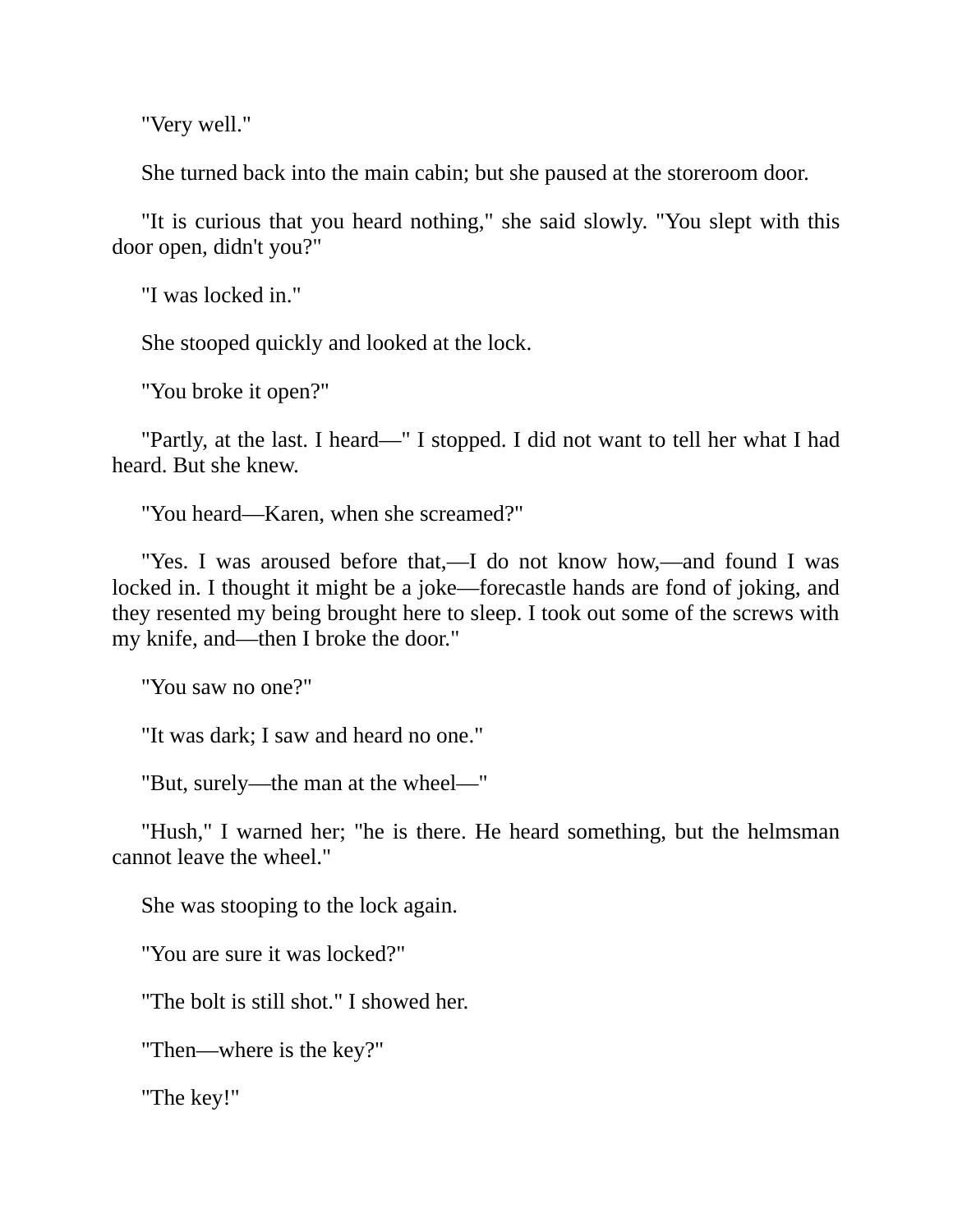"Certainly. Find the key, and you will find the man who locked you in."

"Unless," I reminded her, "it flew out when I broke the lock."

"In that case, it will be on the floor."

But an exhaustive search of the cabin floor discovered no key. Jones, seeing us searching, helped, his revolver in one hand and a lighted match in the other, handling both with an abandon of ease that threatened us alternately with fire and a bullet. But there was no key.

"It stands to reason, miss," he said, when we had given up, "that, since the key isn't here, it isn't on the ship. That there key is a sort of red-hot give-away. No one is going to carry a thing like that around. Either it's here in this cabin which it isn't—or it's overboard."

"Very likely, Jones. But I shall ask Mr. Turner to search the men."

She went toward Turner's door, and Jones leaned over me, putting a hand on my arm.

"She's right, boy," he said quickly. "Don't let 'em know what you're after, but go through their pockets. And their shoes!" he called after me. "A key slips into a shoe mighty easy."

But, after all, it was not necessary. The key was to be found, and very soon.

# **CHAPTER X**

### **"THAT'S MUTINY"**

Exactly what occurred during Elsa Lee's visit to her brother-in-law's cabin I have never learned. He was sober, I know, and somewhat dazed, with no recollection whatever of the previous night, except a hazy idea that he had quarreled with Richardson.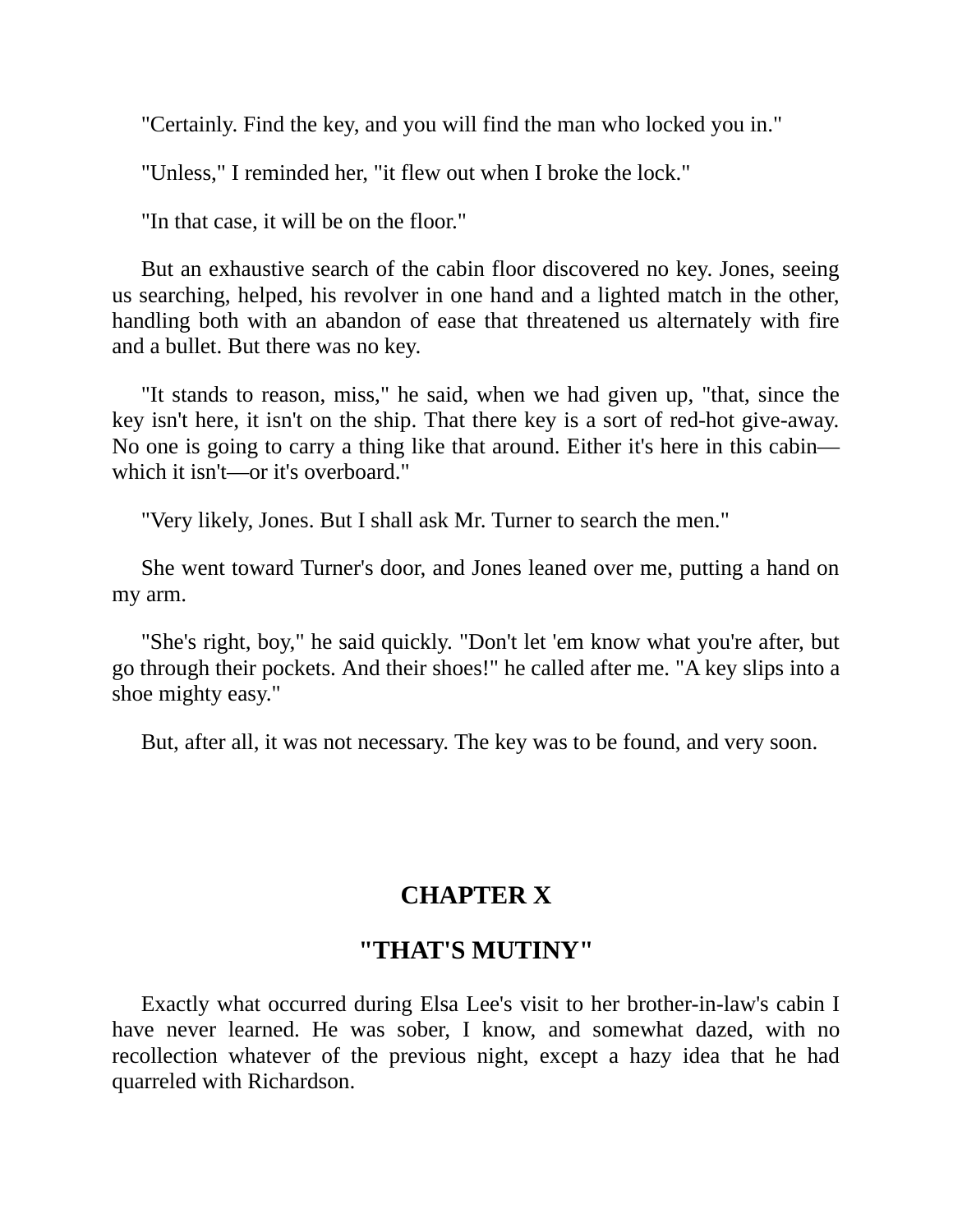Jones and I waited outside. He suggested that we have prayers over the bodies when we placed them in the boat, and I agreed to read the burial service from the Episcopal Prayer Book. The voices from Turner's cabin came steadily, Miss Lee's low tones, Turner's heavy bass only now and then. Once I heard her give a startled exclamation, and both Jones and I leaped to the door. But the next moment she was talking again quietly.

Ten minutes—fifteen—passed. I grew restless and took to wandering about the cabin. Mrs. Johns came to the door opposite, and asked to have tea sent down to the stewardess. I called the request up the companionway, unwilling to leave the cabin for a moment. When I came back, Jones was standing at the door of Vail's cabin, looking in. His face was pale.

"Look there!" he said hoarsely. "Look at the bell. He must have tried to push the button!"

I stared in. Williams had put the cabin to rights, as nearly as he could. The soaked mattress was gone, and a clean linen sheet was spread over the bunk. Poor Vail's clothing, as he had taken it off the night before, hung on a mahogany stand beside the bed, and above, almost concealed by his coat, was the bell. Jones's eyes were fixed on the darkish smear, over and around the bell, on the white paint.

I measured the height of the bell from the bed. It was well above, and to one side—a smear rather than a print, too indeterminate to be of any value, sinister, cruel.

"He didn't do that, Charlie," I said. "He couldn't have got up to it after—That is the murderer's mark. He leaned there, one hand against the wall, to look down at his work. And, without knowing it, he pressed the button that roused the two women."

He had not heard the story of Henrietta Sloane, and, as we waited, I told him. Some of the tension was relaxing. He tried, in his argumentative German way, to drag me into a discussion as to the foreordination of a death that resulted from an accidental ringing of a bell. But my ears were alert for the voices near by, and soon Miss Lee opened the door.

Turner was sitting on his bunk. He had made an attempt to shave, and had cut his chin severely. He was in a dressing-gown, and was holding a handkerchief to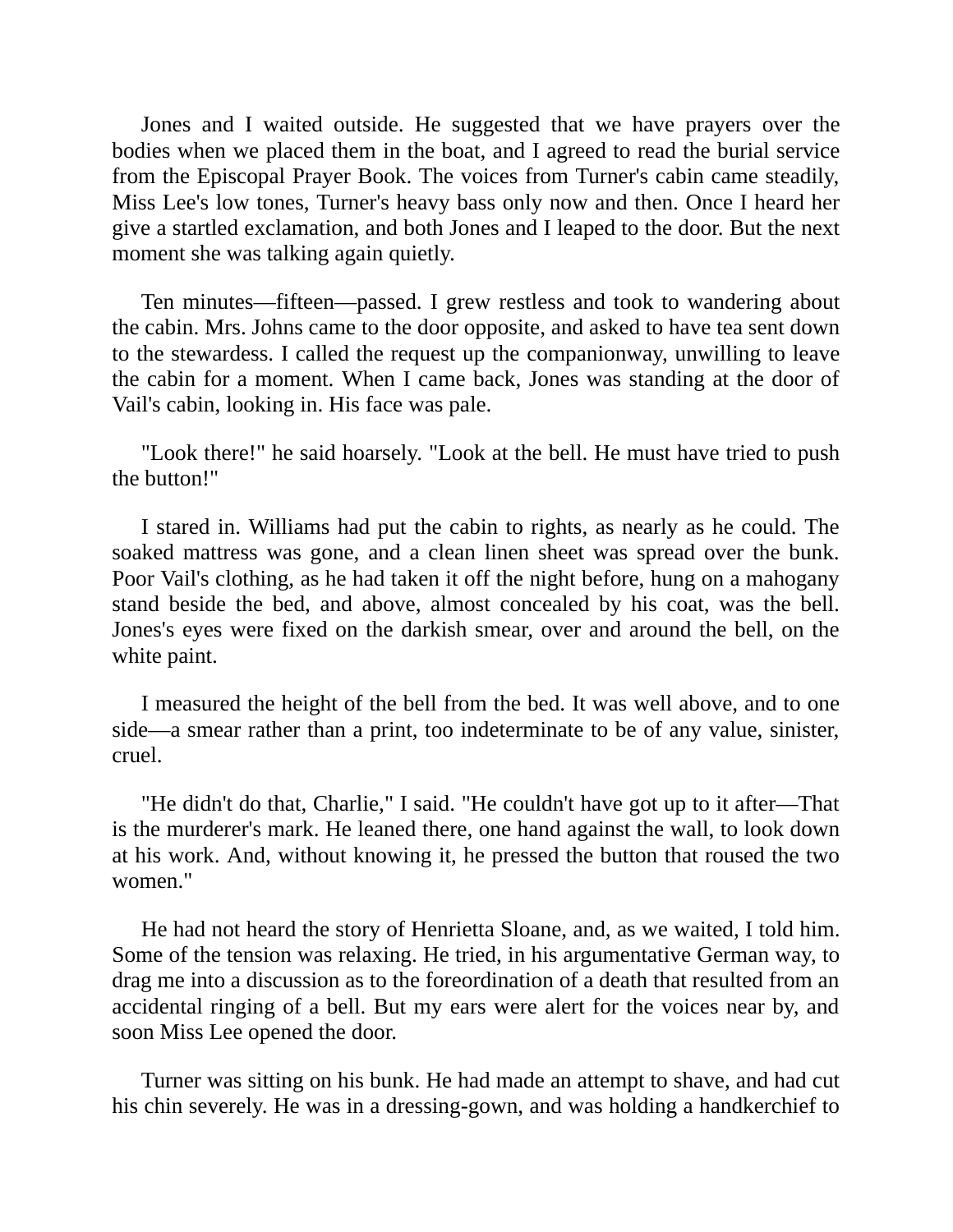his face; he peered at me over it with red-rimmed eyes.

"This—this is horrible, Leslie," he said. "I can hardly believe it."

"It is true, Mr. Turner."

He took the handkerchief away and looked to see if the bleeding had stopped. I believe he intended to impress us both with his coolness, but it was an unfortunate attempt. His lips, relieved of the pressure, were twitching; his nerveless fingers could hardly refold the handkerchief.

"Wh-why was I not—called at once?" he demanded.

"I notified you. You were—you must have gone to sleep again."

"I don't believe you called me. You're—lying, aren't you?" He got up, steadying himself by the wall, and swaying dizzily to the motion of the ship. "You shut me off down here, and then run things your own damned way." He turned on Miss Lee. "Where's Helen?"

"In her room, Marsh. She has one of her headaches. Please don't disturb her."

"Where's Williams?" He turned to me.

"I can get him for you."

"Tell him to bring me a highball. My mouth's sticky." He ran his tongue over his dry lips. "And—take a message from me to Richardson—" He stopped, startled. Indeed, Miss Lee and I had both started. "To who's running the boat, anyhow? Singleton?"

"Mr. Singleton is a prisoner in the forward house," I said gravely.

The effect of this was astonishing. He stared at us both, and, finding corroboration in Miss Lee's face, his own took on an instant expression of relief. He dropped to the side of the bed, and his color came slowly back. He even smiled—a crafty grin that was inexpressibly horrible.

"Singleton!" he said. "Why do they—how do they know it was he?"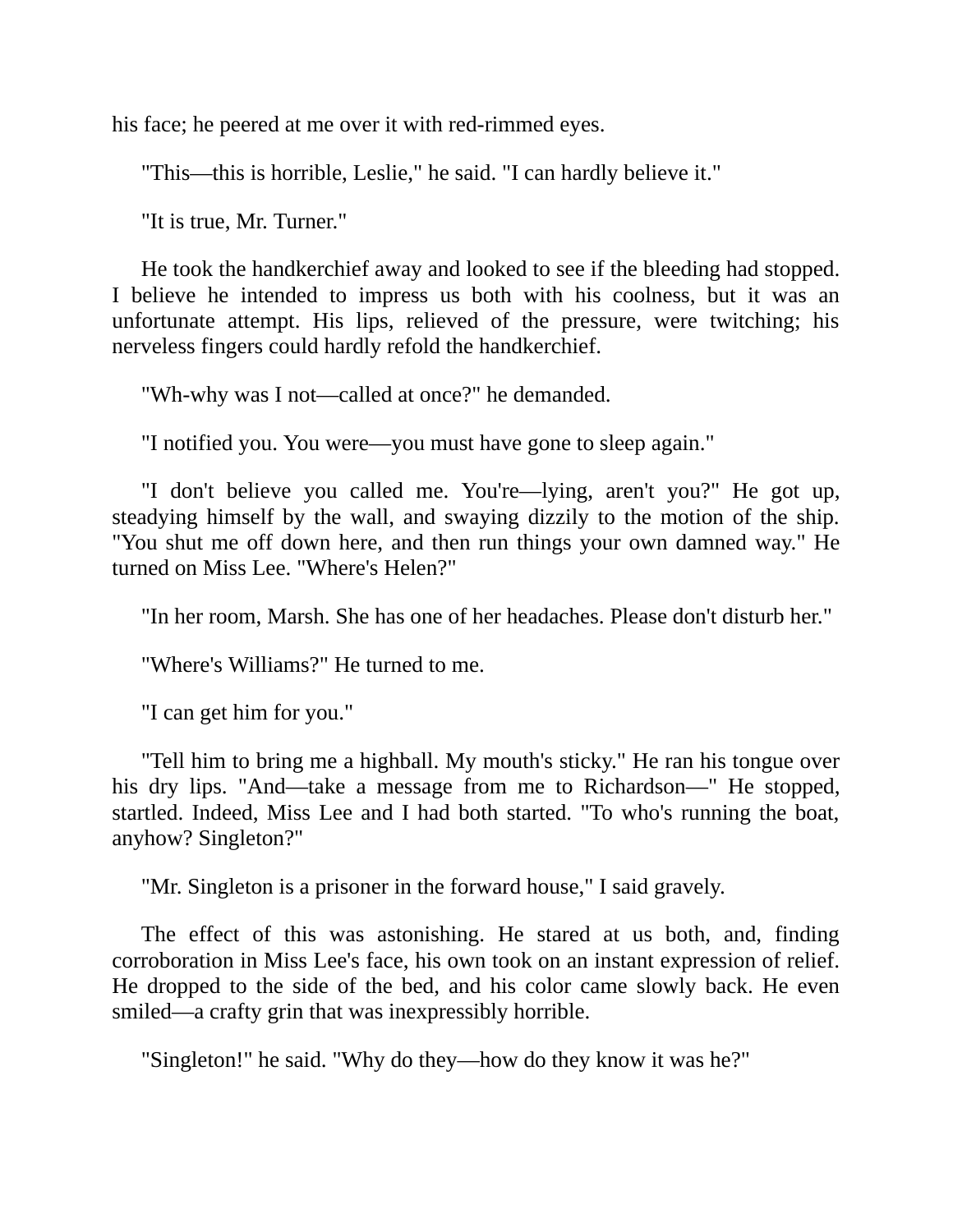"He had quarreled with the captain last night, and he was on duty at the time of the when the thing happened. The man at the wheel claims to have seen him in the chartroom just before, and there was other evidence, I believe. The lookout saw him forward, with something—possibly the axe. Not decisive, of course, but enough to justify putting him in irons. Somebody did it, and the murderer is on board, Mr. Turner."

His grin had faded, but the crafty look in his pale-blue eyes remained.

"The chart-room was dark. How could the steersman—" He checked himself abruptly, and looked at us both quickly. "Where are—they?" he asked in a different tone.

"On deck."

"We can't keep them in this weather."

"We must," I said. "We will have to get to the nearest port as quickly as we can, and surrender ourselves and the bodies. This thing will have to be sifted to the bottom, Mr. Turner. The innocent must not suffer for the guilty, and every one on the ship is under suspicion."

He fell into a passion at that, insisting that the bodies be buried at once, asserting his ownership of the vessel as his authority, demanding to know what I, a forecastle hand, had to say about it, flinging up and down the small room, showering me with invective and threats, and shoving Miss Lee aside when she laid a calming hand on his arm. The cut on his chin was bleeding again, adding to his wild and sinister expression. He ended by demanding Williams.

I opened the door and called to Charlie Jones to send the butler, and stood by, waiting for the fresh explosion that was coming. Williams shakily confessed that there was no whiskey on board.

"Where is it?" Turner thundered.

Williams looked at me. He was in a state of inarticulate fright.

"I ordered it overboard," I said.

Turner whirled on me, incredulity and rage in his face.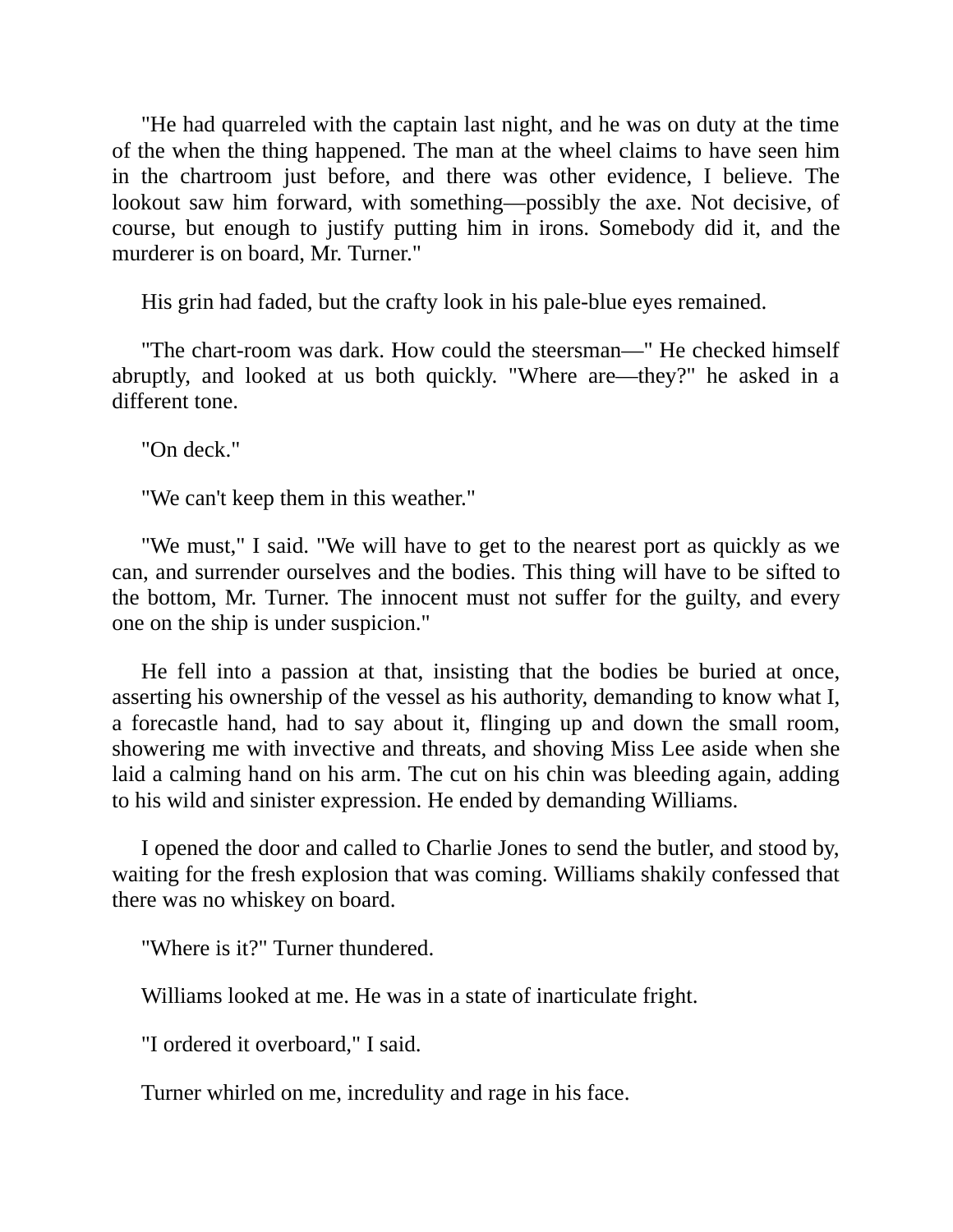"You!"

I put the best face I could on the matter, and eyed him steadily. "There has been too much drinking on this ship," I said. "If you doubt it, go up and look at the three bodies on the deck."

"What have you to do about it?" His eyes were narrowed; there was menace in every line of his face.

"With Schwartz gone, Captain Richardson dead, and Singleton in irons, the crew had no officers. They asked me to take charge."

"So! And you used your authority to meddle with what does not concern you The ship has an officer while I am on it. And there will be no mutiny."

He flung into the main cabin, and made for the forward companionway. I stepped back to allow Miss Lee to precede me. She was standing, her back to the dressing-stand, facing the door. She looked at me and made a helpless gesture with her hands, as if the situation were beyond her. Then I saw her look down. She took a quick step or two toward the door, and, stooping picked up some small object from almost under my foot. The incident would have passed without notice, had she not, in attempting to wrap it in her handkerchief, dropped it. I saw then that it was a key.

"Let me get it for you," I said. To my amazement, she put her foot over it.

"Please see what Mr. Turner is doing," she said. "It is the key to my jewelcase."

"Will you let me see it?"

"No."

"It is not the key to a jewel-case."

"It does not concern you what it is."

"It is the key to the storeroom door."

"You are stronger than I am. You look the brute. You can knock me away and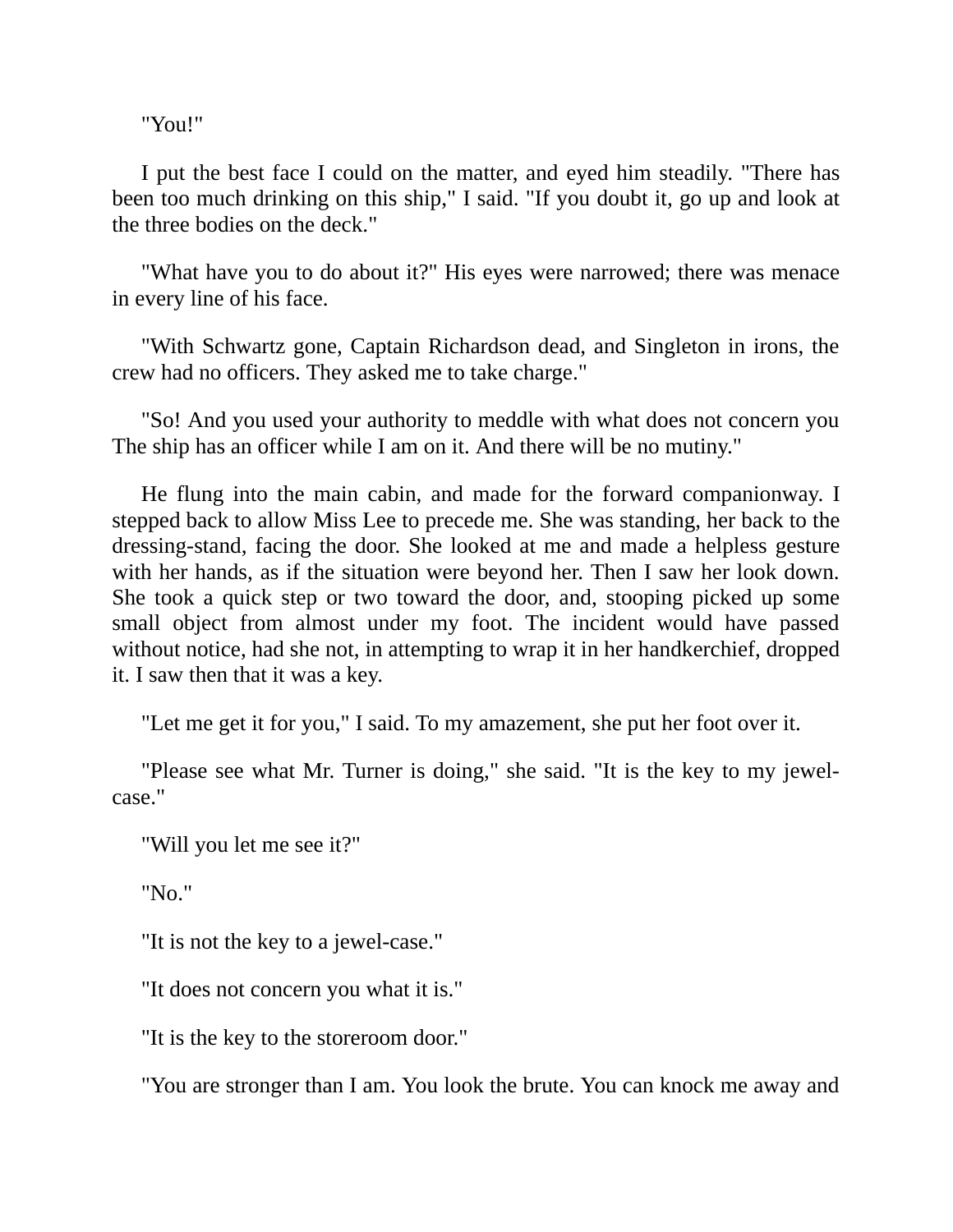get it."

I knew then, of course, that it was the storeroom key. But I could not take it by force. And so defiantly she faced me, so valiant was every line of her slight figure, that I was ashamed of my impulse to push her aside and take it. I loved her with every inch of my overgrown body, and I did the thing she knew I would do. I bowed and left the cabin. But I had no intention of losing the key. I could not take it by force, but she knew as well as I did what finding it there in Turner's room meant. Turner had locked me in. But I must be able to prove it—my wits against hers, and the advantage mine. I had the women under guard.

I went up on deck.

A curious spectacle revealed itself. Turner, purple with anger, was haranguing the men, who stood amidships, huddled together, but grim and determined withal. Burns, a little apart from the rest, was standing, sullen, his arms folded. As Turner ceased, he took a step forward.

"You are right, Mr. Turner," he said. "It's your ship, and it's up to you to say where she goes and how she goes, sir. But some one will hang for this, Mr. Turner,—some one that's on this deck now; and the bodies are going back with us—likewise the axe. There ain't going to be a mistake—the right man is going to swing."

```
"That's mutiny!"
```
"Yes, sir," Burns acknowledged, his face paling a little. "I guess you could call it that."

Turner swung on his heel and went below, where Jones, relieved of guard duty by Burns, reported him locked in his room, refusing admission to his wife and Miss Lee, both of whom had knocked on the door.

The trouble with Turner added to the general misery of the situation. Burns got our position at noon with more or less exactness, and the general working of the Ella went on well enough. But the situation was indescribable. Men started if a penknife dropped, and swore if a sail flapped. The call of the boatswain's pipe rasped their ears, and the preparation for stowing the bodies in the jolly-boat left them unnerved and sick. Some sort of a meal was cooked, but no one could eat; Williams brought up, untasted, the luncheon he had carried down to the after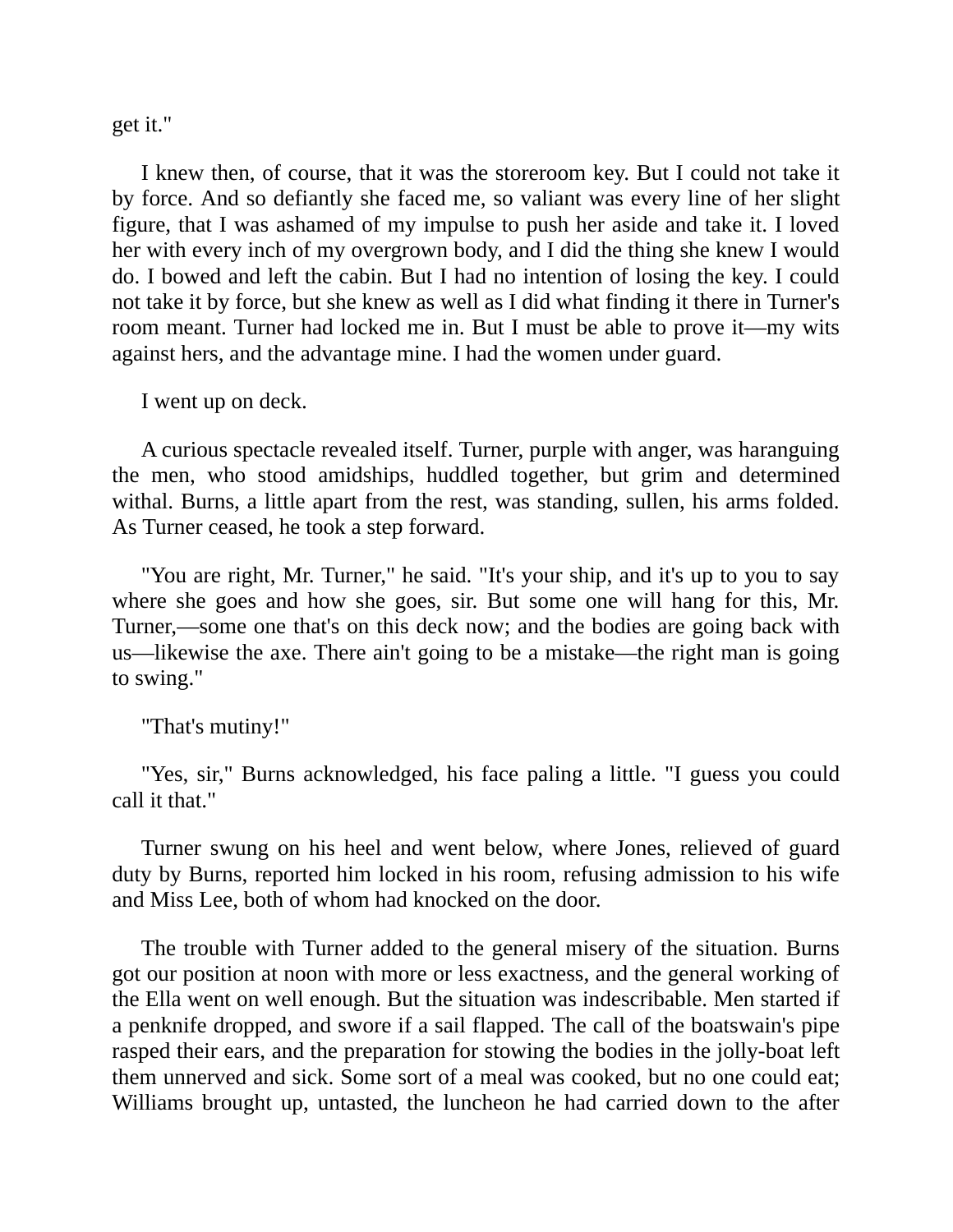house.

At two o'clock all hands gathered amidships, and the bodies were carried forward to where the boat, lowered in its davits and braced, lay on the deck. It had been lined with canvas and tarpaulin, and a cover of similar material lay ready to be nailed in place. All the men were bareheaded. Many were in tears. Miss Lee came forward with us, and it was from her prayer-book that I, too moved for self-consciousness, read the burial-service.

"I am the resurrection and the life," I read huskily.

The figures at my feet, in their canvas shrouds, rolled gently with the rocking of the ship; the sun beat down on the decks, on the bare heads of the men, on the gilt edges of the prayer-book, gleaming in the light, on the last of the land-birds, drooping in the heat on the main cross-trees.

"... For man walketh in a vain shadow," I read, "and disquieteth himself in vain....

"O spare me a little, that I may recover my strength: before I go hence, and be no more seen."

### **CHAPTER XI**

### **THE DEAD LINE**

Mrs. Johns and the stewardess came up late in the afternoon. We had railed off a part of the deck around the forward companionway for them, and none of the crew except the man on guard was allowed inside the ropes. After a consultation, finding the ship very short-handed, and unwilling with the night coming on to trust any of the men, Burns and I decided to take over this duty ourselves, and, by stationing ourselves at the top of the companionway, to combine the duties of officer on watch and guard of the after house. To make the women doubly secure, we had Oleson nail all the windows closed, although they were merely portholes. Jones was no longer on guard below, and I had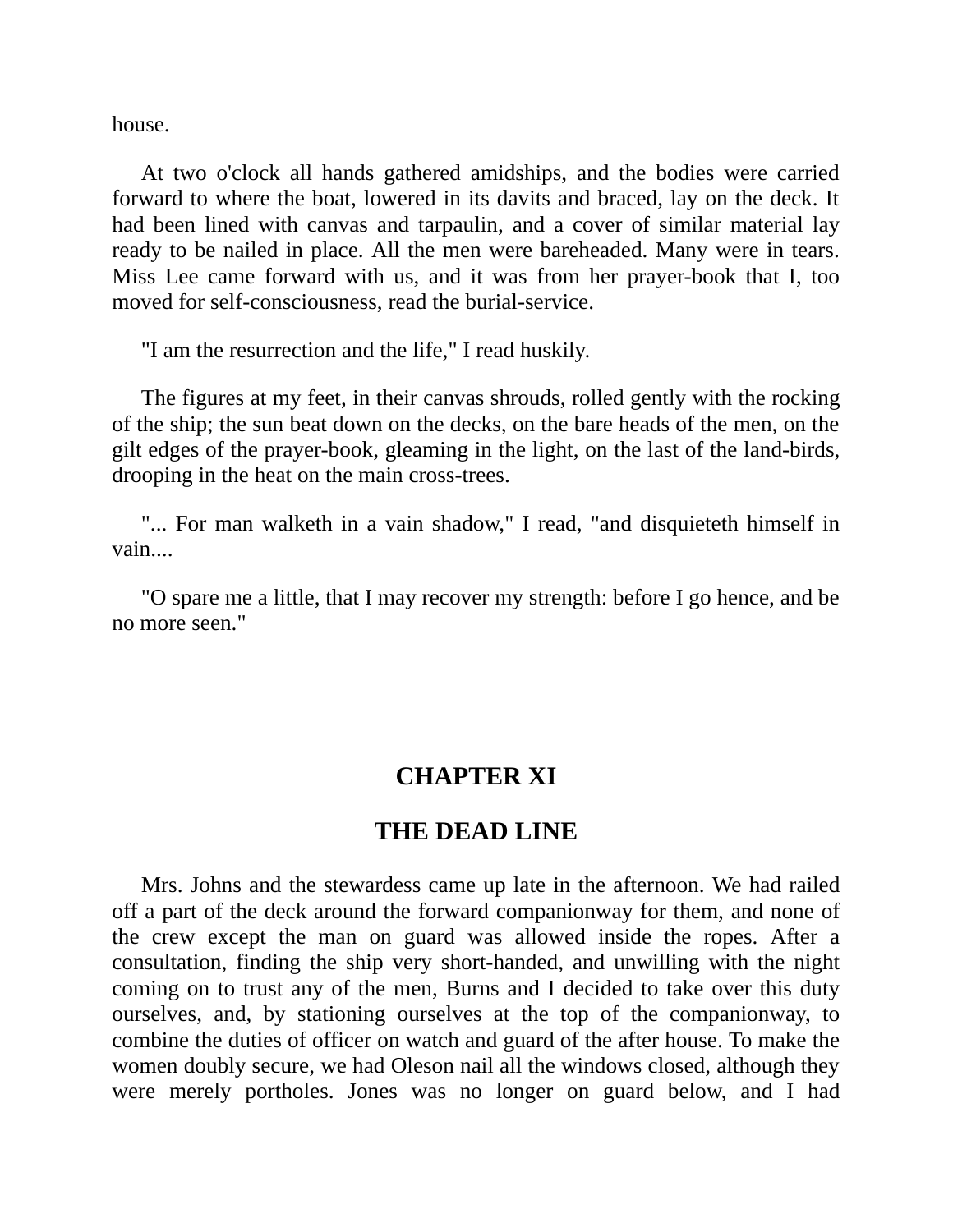exchanged Singleton's worthless revolver for my own serviceable one.

Mrs. Johns, carefully dressed, surveyed the railed-off deck with raised eyebrows.

"For—us?" she asked, looking at me. The men were gathered about the wheel aft, and were out of ear-shot. Mrs. Sloane had dropped into a steamer-chair, and was lying back with closed eyes.

"Yes, Mrs. Johns."

"Where have you put them?"

I pointed to where the jolly-boat, on the port side of the ship, swung on its davits.

"And the mate, Mr. Singleton?"

"He is in the forward house."

"What did you do with the—the weapon?"

"Why do you ask that?"

"Morbid curiosity," she said, with a lightness of tone that rang false to my ears. "And then—naturally, I should like to be sure that it is safely overboard, so it will not be"—she shivered—"used again."

"It is not overboard, Mrs. Johns," I said gravely. "It is locked in a safe place, where it will remain until the police come to take it."

"You are rather theatrical, aren't you?" she scoffed, and turned away. But a second later she came back to me, and put her hand on my arm. "Tell me where it is," she begged. "You are making a mystery of it, and I detest mysteries."

I saw under her mask of lightness then: she wanted desperately to know where the axe was. Her eyes fell, under my gaze.

"I am sorry. There is no mystery. It is simply locked away for safe-keeping."

She bit her lip.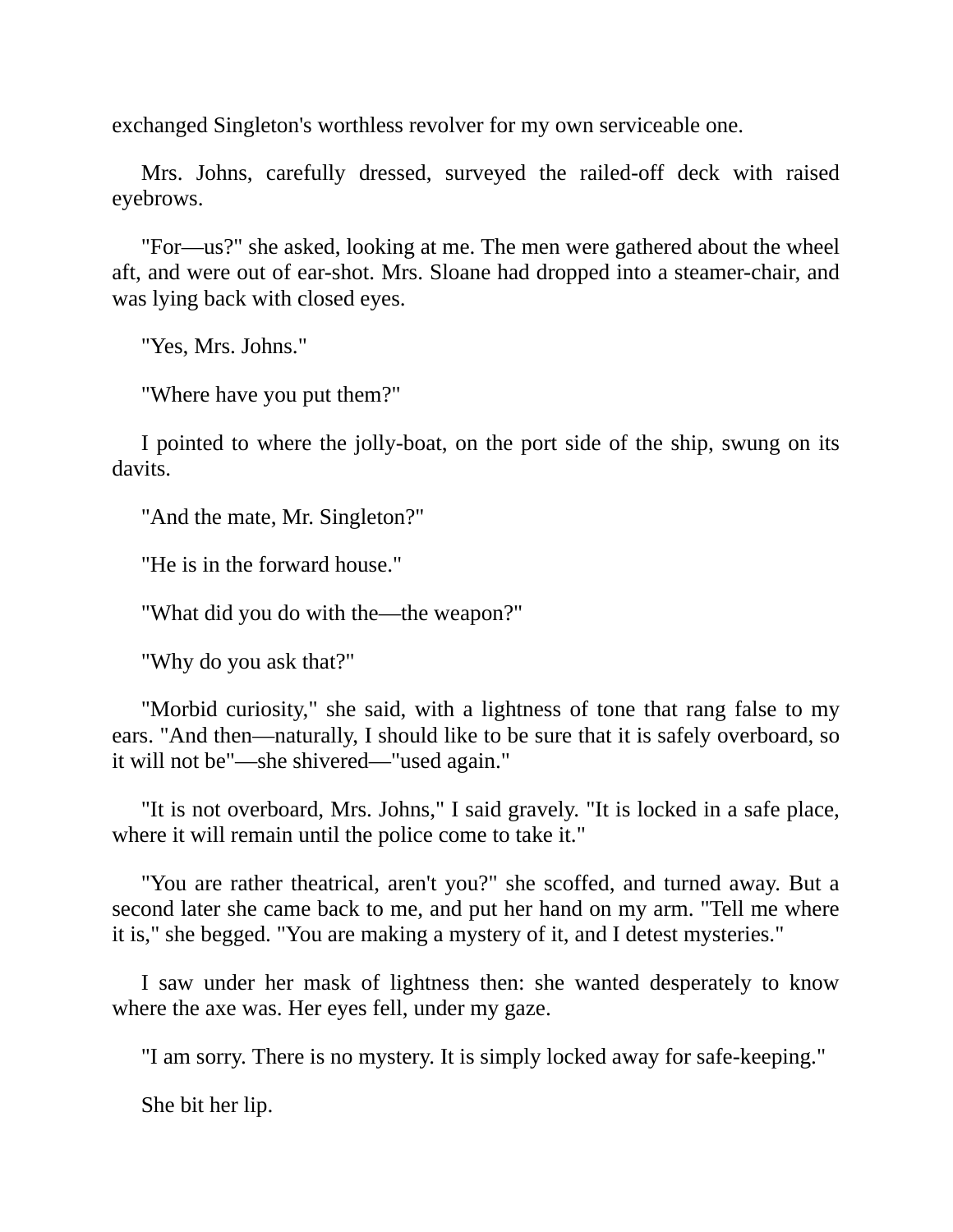"Do you know what I think?" she said slowly. "I think you have hypnotized the crew, as you did me—at first. Why has no one remembered that you were in the after house last night, that you found poor Wilmer Vail, that you raised the alarm, that you discovered the captain and Karen? Why should I not call the men here and remind them of all that?"

"I do not believe you will. They know I was locked in the storeroom. The door—the lock—"

"You could have locked yourself in."

"You do not know what you are saying!"

But I had angered her, and she went on cruelly:—

"Who are you, anyhow? You are not a sailor. You came here and were taken on because you told a hard-luck story. How do we know that you came from a hospital? Men just out of prison look as you did. Do you know what we called you, the first two days out? We called you Elsa's jail-bird And now, because you have dominated the crew, we are in your hands!"

"Do Mrs. Turner and Miss Lee think that?"

"They feel as I do. This is a picked crew men the Turner line has employed for years."

"You are very brave, Mrs. Johns," I said. "If I were what you think I am, I would be a dangerous enemy."

"I am not afraid of you."

I thought fast. She was right. It had not occurred to me before, but it swept over me overwhelmingly.

"You are leaving me only one thing to do," I said. "I shall surrender myself to the men at once." I took out my revolver and held it out to her. "This rope is a dead-line. The crew know, and you will have no trouble; but you must stand guard here until some one else is sent."

She took the revolver without a word, and, somewhat dazed by this new turn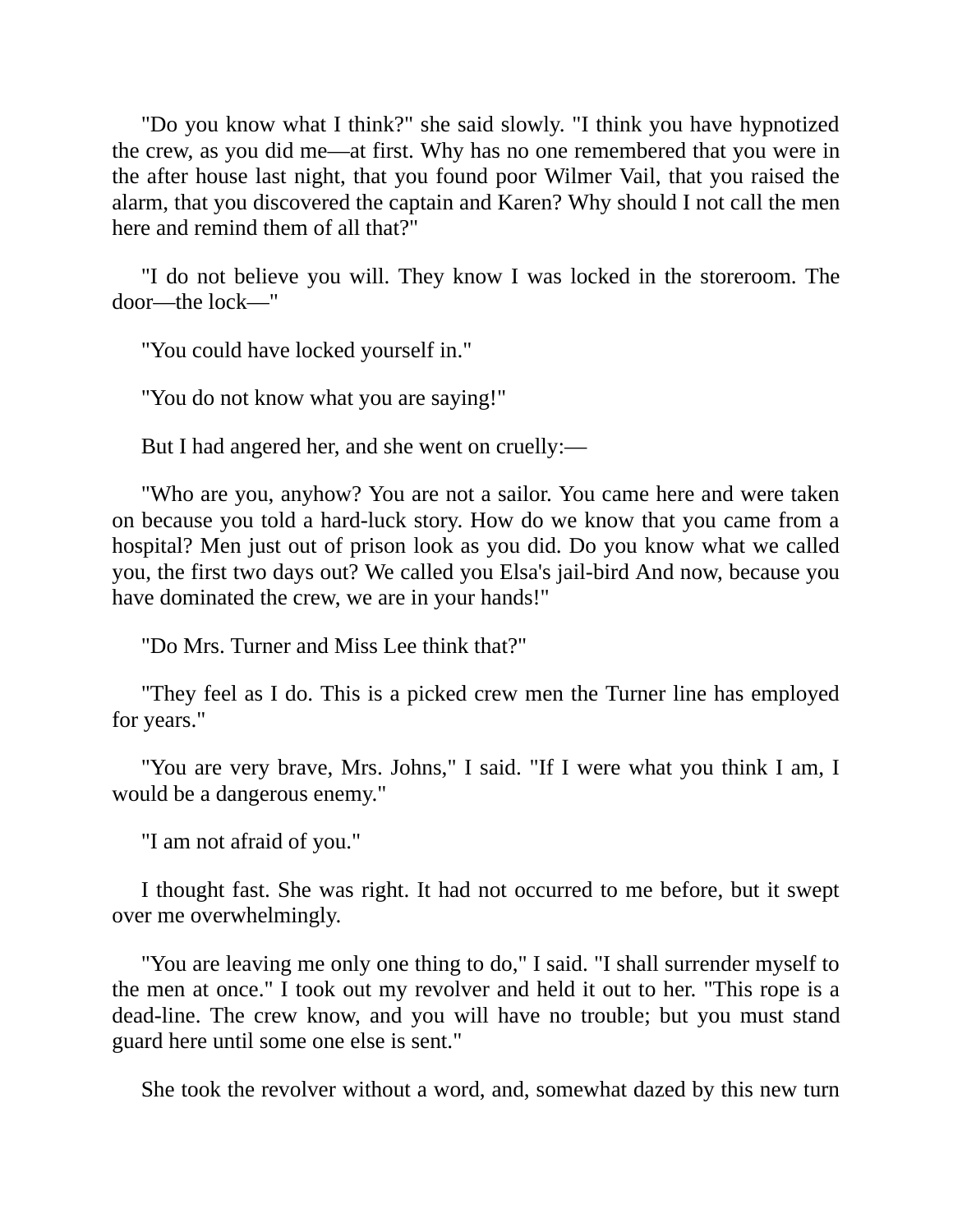of events, I went aft. The men were gathered there, and I surrendered myself. They listened in silence while I told them the situation. Burns, who had been trying to sleep, sat up and stared at me incredulously.

"It will leave you pretty short-handed, boys," I finished, "but you'd better fasten me up somewhere. But I want to be sure of one thing first: whatever happens, keep the guard for the women."

"We'd like to talk it over, Leslie," Burns said, after a word with the others.

I went forward a few feet, taking care to remain where they could see me, and very soon they called me. There had been a dispute, I believe. Adams and McNamara stood off from the others, their faces not unfriendly, but clearly differing from the decision. Charlie Jones, who, by reason of long service and a sort of pious control he had in the forecastle, was generally spokesman for the crew, took a step or two toward me.

"We'll not do it, boy," he said. "We think we know a man when we see one, as well as having occasion to know that you're white all through. And we're not inclined to set the talk of women against what we think best to do. So you stick to your job, and we're back of you."

In spite of myself, I choked up. I tried to tell them what their loyalty meant to me; but I could only hold out my hand, and, one by one, they came up and shook it solemnly.

"We think," McNamara said, when, last of all, he and Adams came up, "that it would be best, lad, if we put down in the log-book all that has happened last night and to-day, and this just now, too. It's fresh in our minds now, and it will be something to go by."

So Burns and I got the log-book from the captain's cabin. The axe was there, where we had placed it earlier in the day, lying on the white cover of the bed. The room was untouched, as the dead man had left it—a collar on the stand, brushes put down hastily, a half-smoked cigar which had burned a long scar on the wood before it had gone out. We went out silently, Burns carrying the book, I locking the door behind us.

Mrs. Johns, sitting near the companionway with the revolver on her knee, looked up and eyed me coolly.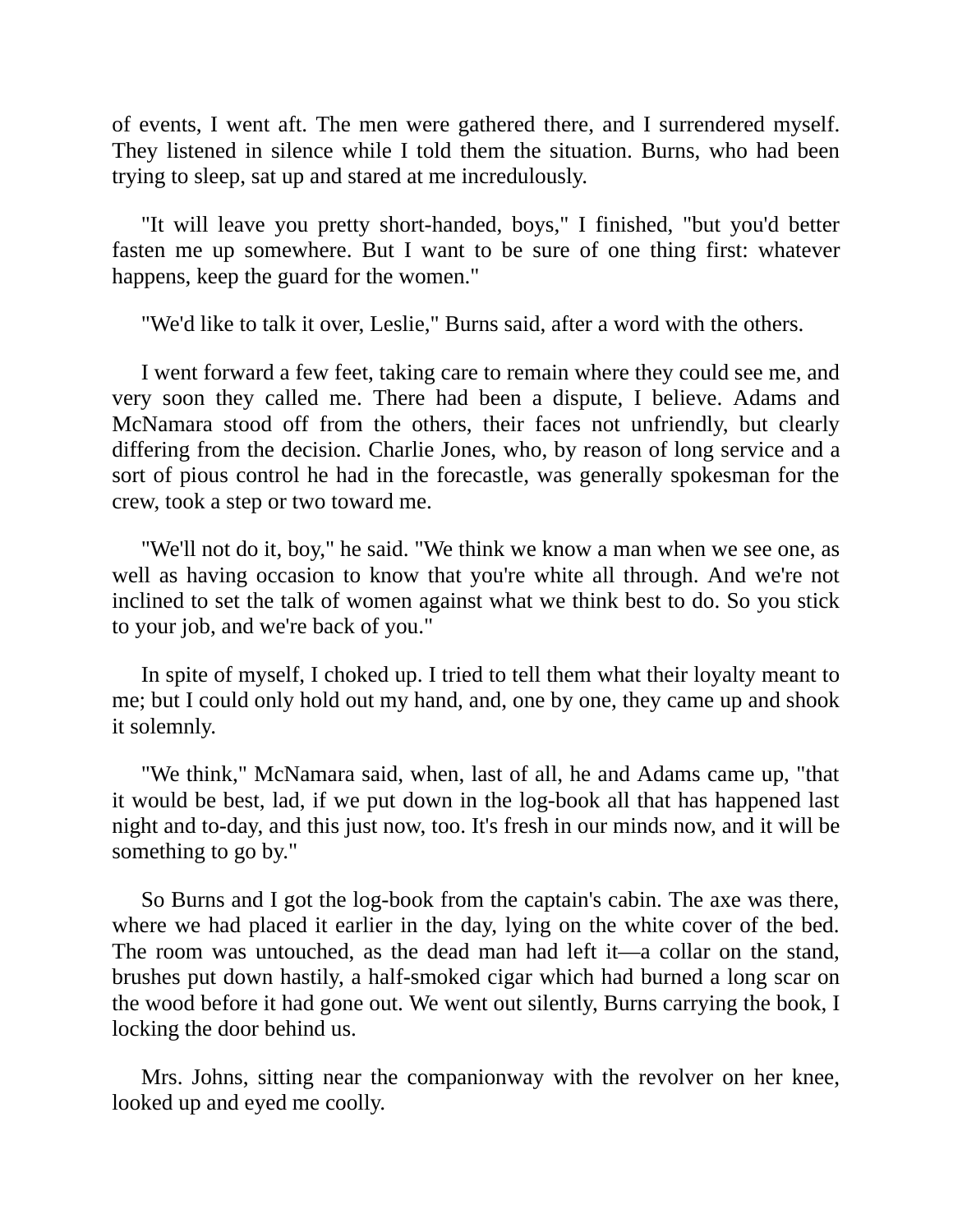"So they would not do it!"

"I am sorry to disappoint you—they would not."

She held up my revolver to me, and smiled cynically.

"Remember," she said, "I only said you were a possibility."

"Thank you; I shall remember."

By unanimous consent, the task of putting down what had happened was given to me. I have a copy of the log-book before me now, the one that was used at the trial. The men read it through before they signed it.

August thirteenth.

This morning, between two-thirty and three o'clock, three murders were committed on the yacht Ella. At the request of Mrs. Johns, one of the party on board, I had moved to the after house to sleep, putting my blanket and pillow in the storeroom and sleeping on the floor there. Mrs. Johns gave, as her reason, a fear of something going wrong, as there was trouble between Mr. Turner and the captain. I slept with a revolver beside me and with the door of the storeroom open.

At some time shortly before three o'clock I wakened with a feeling of suffocation, and found that the door was closed and locked on the outside. I suspected a joke among the crew, and set to work with my pen-knife to unscrew the lock. When I had two screws out, a woman screamed, and I broke down the door.

As the main cabin was dark, I saw no one and could not tell where the cry came from. I ran into Mr. Vail's cabin, next the storeroom, and called him. His door was standing open. I heard him breathing heavily. Then the breathing stopped. I struck a match, and found him dead. His head had been crushed in with an axe, the left hand cut off, and there were gashes on the right shoulder and the abdomen.

I knew the helmsman would be at the wheel, and ran up the after companionway to him and told him. Then I ran forward and called the first mate, Mr. Singleton, who was on duty. He had been drinking. I asked him to call the captain, but he did not. He got his revolver, and we hurried down the forward companion. The body of the captain was lying at the foot of the steps, his head on the lowest stair. He had been killed like Mr. Vail. His cap had been placed over his face.

The mate collapsed on the steps. I found the light switch and turned it on. There was no one in the cabin or in the chart-room. I ran to Mr. Turner's room, going through Mr. Vail's and through the bathroom. Mr. Turner was in bed, fully dressed. I could not rouse him. Like the mate, he had been drinking.

The mate had roused the crew, and they gathered in the chart-room. I told them what had happened, and that the murderer must be among us. I suggested that they stay together, and that they submit to being searched for weapons.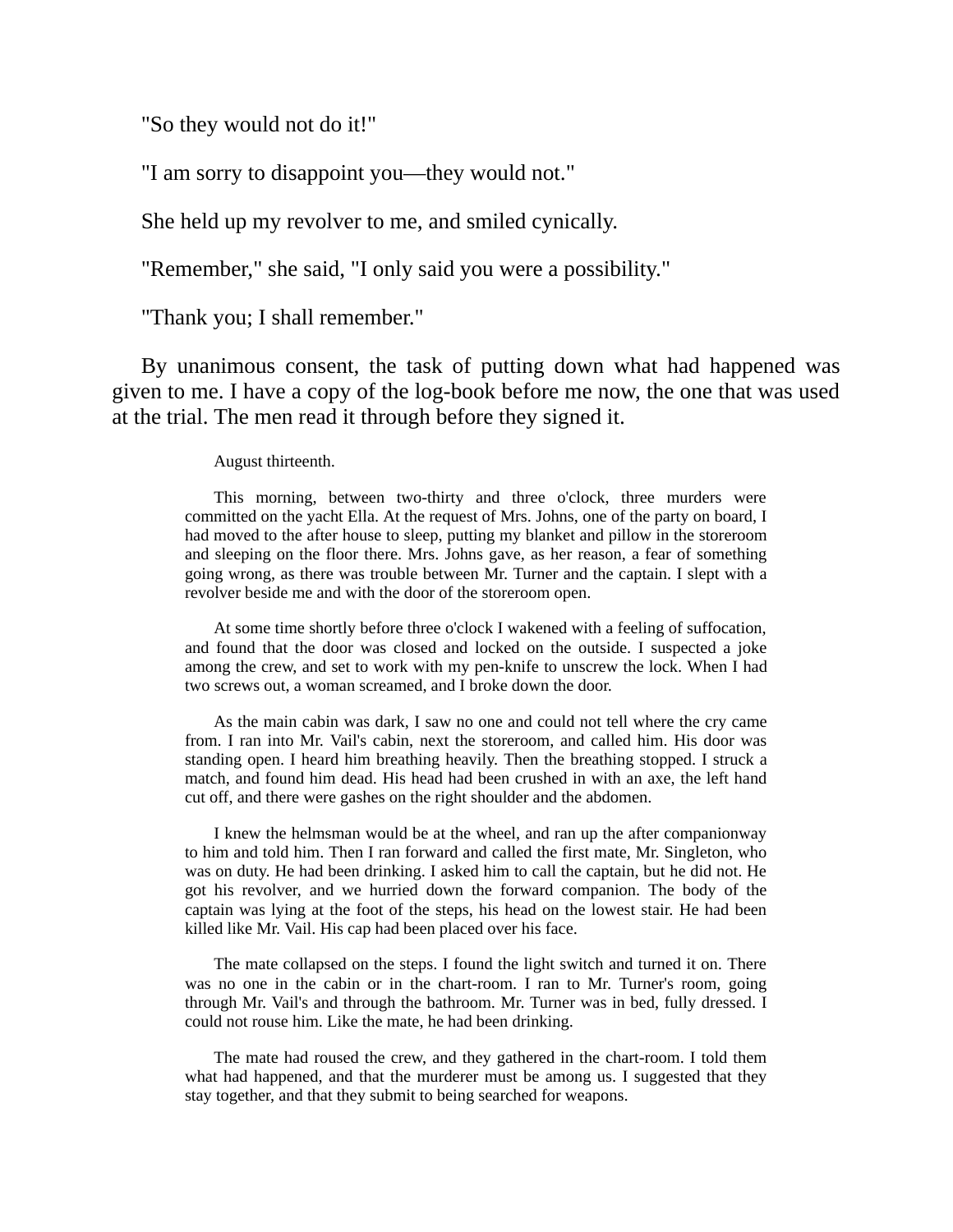They went on deck in a body, and I roused the women and told them. Mrs. Turner asked me to tell the two maids, who slept in a cabin off the chartroom. I found their door unlocked, and, receiving no answer, opened it. Karen Hansen, the lady's-maid, was on the floor, dead, with her skull crushed in. The stewardess, Henrietta Sloane, was fainting in her bunk. An axe had been hurled through the doorway as the Hansen woman fell, and was found in the stewardess's bunk.

Dawn coming by that time, I suggested a guard at the two companionways, and this was done. The men were searched and all weapons taken from them. Mr. Singleton was under suspicion, it being known that he had threatened the captain's life, and Oleson, a lookout, claiming to have seen him forward where the axe was kept.

The crew insisted that Singleton be put in irons. He made no objection, and we locked him in his own room in the forward house. Owing to the loss of Schwartz, the second mate, already recorded in this log-book (see entry for August ninth), the death of the captain, and the imprisonment of the first mate, the ship was left without officers. Until Mr. Turner could make an arrangement, the crew nominated Burns, one of themselves, as mate, and asked me to assume command. I protested that I knew nothing of navigation, but agreed on its being represented that, as I was not one of them, there could be ill feeling.

The ship was searched, on the possibility of finding a stowaway in the hold. But nothing was found. I divided the men into two watches, Burns taking one and I the other. We nailed up the after companionway, and forbade any member of the crew to enter the after house. The forecastle was also locked, the men bringing their belongings on deck. The stewardess recovered and told her story, which, in her own writing, will be added to this record.

The bodies of the dead were brought on deck and sewed into canvas, and later, with appropriate services, placed in the jolly-boat, it being the intention, later on, to tow the boat behind us. Mr. Turner insisted that the bodies be buried at sea, and, on the crew opposing this, retired to his cabin, announcing that he considered the position of the men a mutiny.

Some feeling having arisen among the women of the party that I might know more of the crimes than was generally supposed, having been in the after house at the time they were committed, and having no references, I this afternoon voluntarily surrendered myself to Burns, acting first mate. The men, however, refused to accept this surrender, only two, Adams and McNamara, favoring it. I expect to give myself up to the police at the nearest port, until the matter is thoroughly probed.

The axe is locked in the captain's cabin.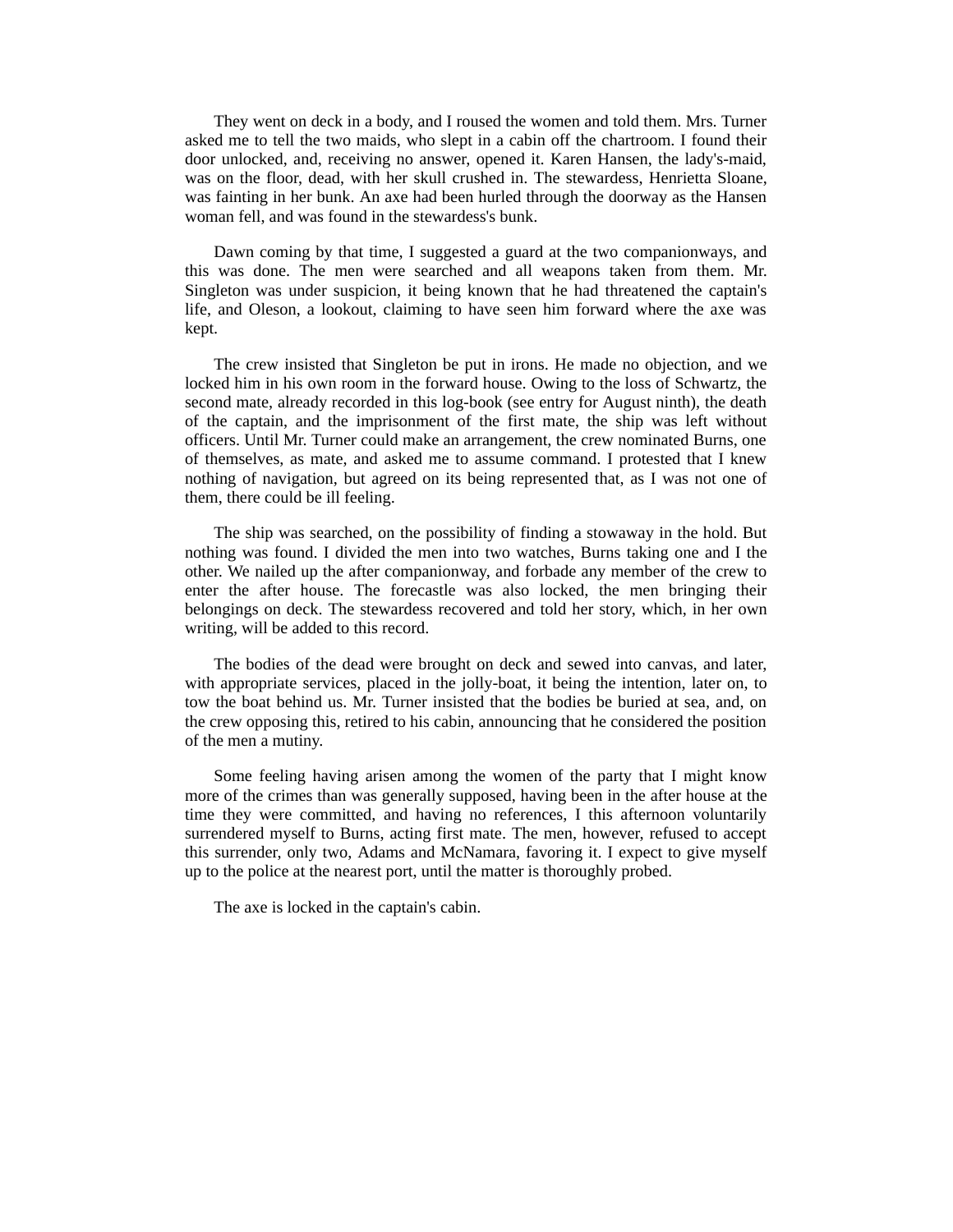(Signed) RALPH LESLIE. John Robert Burns Charles Klineordlinger (Jones) William McNamara Witnesses Carl L. Clarke Joseph Q. Adams John Oleson Tom MacKenzie Obadiah Williams

# **CHAPTER XII**

# **THE FIRST MATE TALKS**

Williams came up on deck late that afternoon, with a scared face, and announced that Mr. Turner had locked himself in his cabin, and was raving in delirium on the other side of the door. I sent Burns down having decided, in view of Mrs. Johns's accusation, to keep away from the living quarters of the family. Burns's report corroborated what Williams had said. Turner was in the grip of delirium tremens, and the Ella was without owner or officers.

Turner refused to open either door for us. As well as we could make out, he was moving rapidly but almost noiselessly up and down the room, muttering to himself, now and then throwing himself on the bed, only to get up at once. He rang his bell a dozen times, and summoned Williams, only, in reply to the butler's palpitating knock, to stand beyond the door and refuse to open it or to voice any request. The situation became so urgent that finally I was forced to go down, with no better success.

Mrs. Turner dragged herself across, on the state of affairs being reported to her, and, after two or three abortive attempts, succeeded in getting a reply from him.

"Marsh!" she called. "I want to talk to you. Let me in."

"They'll get us," he said craftily.

"Us? Who is with you?"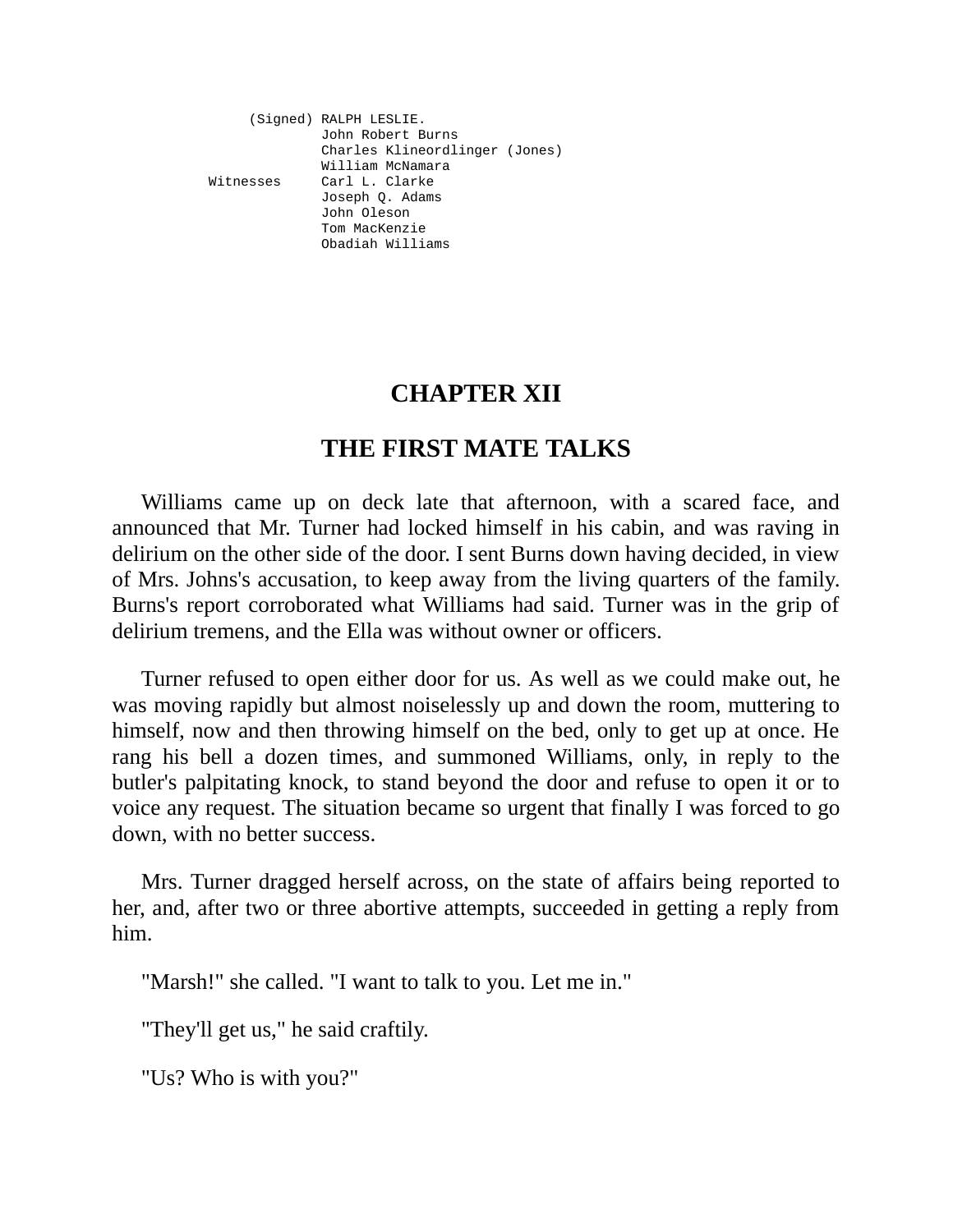"Vail," he replied promptly. "He's here talking. He won't let me sleep."

"Tell him to give you the key and you will keep it for him so no one can get him," I prompted. I had had some experience with such cases in the hospital.

She tried it without any particular hope, but it succeeded immediately. He pushed the key out under the door, and almost at once we heard him throw himself on the bed, as if satisfied that the problem of his security was solved.

Mrs. Turner held the key out to me, but I would not take it.

"Give it to Williams," I said. "You must understand, Mrs. Turner, that I cannot take it."

She was a woman of few words, and after a glance at my determined face she turned to the butler.

"You will have to look after Mr. Turner, Williams. See that he is comfortable, and try to keep him in bed."

Williams put out a trembling hand, but, before he took the key, Turner's voice rose petulantly on the other side of the door.

"For God's sake, Wilmer," he cried plaintively, "get out and let me sleep I haven't slept for a month."

Williams gave a whoop of fear, and ran out of the cabin, crying that the ship was haunted and that Vail had come back. From that moment, I believe, the after house was the safest spot on the ship. To my knowledge, no member of the crew so much as passed it on the starboard side, where Vail's and Turner's cabins were situated. It was the one good turn the owner of the Ella did us on that hideous return journey; for, during most of the sixteen days that it took us to get back, he lay in his cabin, alternating the wild frenzy of delirium tremens with quieter moments when he glared at us with crafty, murderous eyes, and picked incessantly at the bandages that tied him down. Not an instant did he sleep, that we could discover; and always, day or night, Vail was with him, and they were quarreling. The four women took care of him as best they could. For a time they gave him the bromides I prepared, taking my medical knowledge without question. In the horror of the situation, curiosity had no place, and class distinctions were forgotten. That great leveler, a common trouble, put Henrietta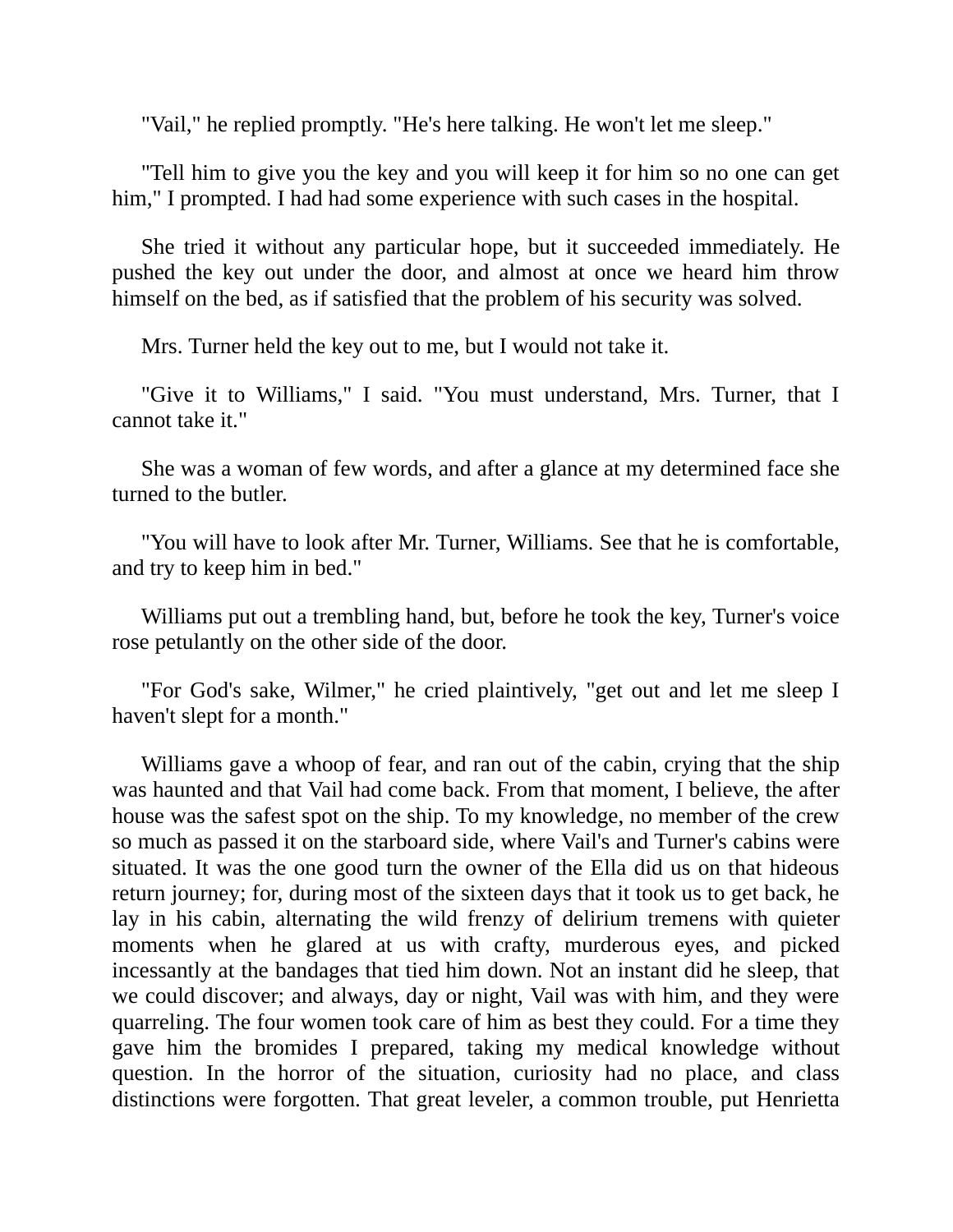Sloane, the stewardess, and the women of the party at the same table in the after house, where none ate, and placed the responsibility for the ship, although, I was nominally in command, on the shoulders of all the men. And there sprang up among them a sort of esprit de corps, curious under the circumstances, and partly explained, perhaps, by the belief that in imprisoning Singleton they had the murderer safely in hand. What they thought of Turner's possible connection with the crime, I do not know.

Personally, I was convinced that Turner was guilty. Perhaps, lulled into a false security by the incarceration of the two men, we unconsciously relaxed our vigilance. But by the first night the crew were somewhat calmer. Here and there a pipe was lighted, and a plug of tobacco went the rounds. The forecastle supper, served on deck, was eaten; and Charlie Jones, securing a permission that I thought it best to grant, went forward and painted a large black cross on the side of the jolly-boat, and below it the date, August 13, 1911. The crew watched in respectful silence.

The weather was in our favor, the wind on our quarter, a blue sky heaped with white cloud masses, with the sunset fringed with the deepest rose. The Ella made no great way, but sailed easily. Burns and I alternated at the forward companionway, and, although the men were divided into watches, the entire crew was on duty virtually all the time.

I find, on consulting the book in which I recorded, beginning with that day, the incidents of the return voyage, that two things happened that evening. One was my interview with Singleton; the other was my curious and depressing clash with Elsa Lee, on the deck that night.

Turner being quiet and Burns on watch at the beginning of the second dog watch, six o'clock, I went forward to the room where Singleton was imprisoned. Burns gave me the key, and advised me to take a weapon. I did not, however, nor was it needed.

The first mate was sitting on the edge of his bunk, in his attitude of the morning, his head in his hands. As I entered, he looked up and nodded. His color was still bad; he looked ill and nervous, as might have been expected after his condition the night before.

"For God's sake, Leslie," he said, "tell them to open the window. I'm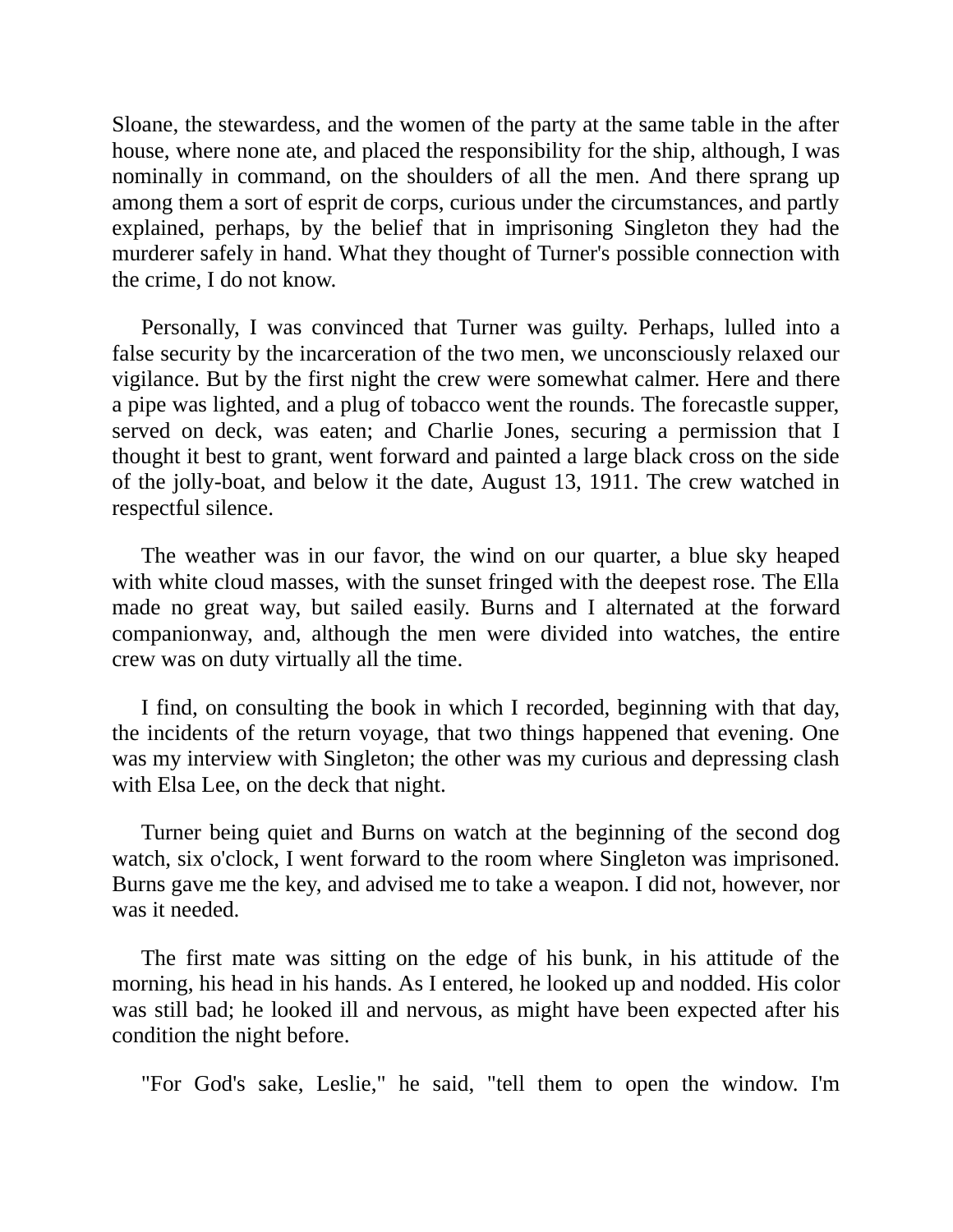choking!"

He was right: the room was stifling. I opened the door behind me, and stood in the doorway, against a rush for freedom. But he did not move. He sank back into his dejected attitude.

"Will you eat some soup, if I send it?"

He shook his head.

"Is there anything you care for?"

"Better let me starve; I'm gone, anyhow."

"Singleton," I said, "I wish you would tell me about last night. If you did it, we've got you. If you didn't, you'd better let me take your own account of what happened, while it's fresh in your mind. Or, better still, write it yourself."

He held out his right hand. I saw that it was shaking violently.

"Couldn't hold a pen," he said tersely. "Wouldn't be believed, anyhow."

The air being somewhat better, I closed and locked the door again, and, coming in, took out my notebook and pencil. He watched me craftily. "You can write it," he said, "if you'll give it to me to keep. I'm not going to put the rope around my own neck. If it's all right, my lawyers will use it. If it isn't—" He shrugged his shoulders.

I had never liked the man, and his tacit acknowledgment that he might incriminate himself made me eye him with shuddering distaste. But I took down his story, and reproduce it here, minus the technicalities and profanity with which it was interlarded.

Briefly, Singleton's watch began at midnight. The captain, who had been complaining of lumbago, had had the cook prepare him a mustard poultice, and had retired early. Burns was on watch from eight to twelve, and, on coming into the forward house at a quarter after eleven o'clock to eat his night lunch, reported to Singleton that the captain was in bed and that Mr. Turner had been asking for him. Singleton, therefore, took his cap and went on deck. This was about twenty minutes after eleven. He had had a drink or two earlier in the evening, and he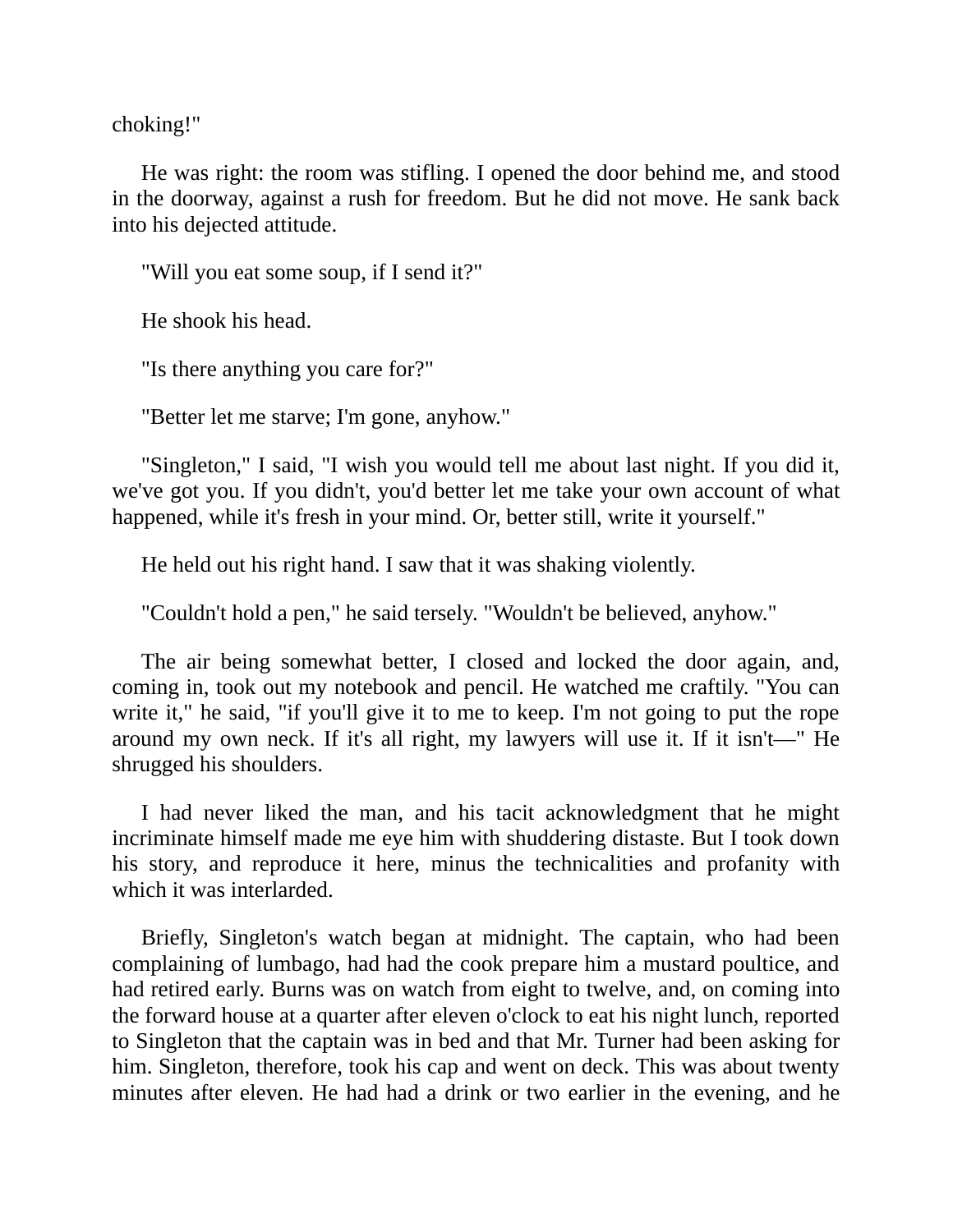took another in his cabin when he got his cap.

He found Turner in the chart-house, playing solitaire and drinking. He was alone, and he asked Singleton to join him. The first mate looked at his watch and accepted the invitation, but decided to look around the forward house to be sure the captain was asleep. He went on deck. He could hear Burns and the lookout talking. The forward house was dark. He listened outside the captain's door, and heard him breathing heavily, as if asleep. He stood there for a moment. He had an uneasy feeling that some one was watching him. He thought of Schwartz, and was uncomfortable. He did not feel the whiskey at all.

He struck a light and looked around. There was no one in sight. He could hear Charlie Jones in the forecastle drumming on his banjo, and Burns whistling the same tune as he went aft to strike the bell. (It was the duty of the officer on watch to strike the hour.) It was then half after eleven. As he passed the captain's door again, his foot struck something, and it fell to the floor. He was afraid the captain had been roused, and stood still until he heard him breathing regularly again. Then he stooped down. His foot had struck an axe upright against the captain's door, and had knocked it down.

The axe belonged on the outer wall of the forward house. It was a rule that it must not be removed from its place except in emergency, and the first mate carried it out and leaned it against the forward port corner of the after house when he went below. Later, on his watch, he carried it forward and put it where it belonged.

He found Turner waiting on deck, and together they descended to the chartroom. He was none too clear as to what followed. They drank together. Vail tried to get Turner to bed, and failed. He believed that Burns had called the captain. The captain had ordered him to the deck, and there had been a furious quarrel. He felt ill by that time, and, when he went on watch at midnight, Burns was uncertain about leaving him. He was not intoxicated, he maintained, until after half-past one. He was able to strike the bell without difficulty, and spoke, each time he went aft, to Charlie Jones, who was at the wheel.

After that, however, he suddenly felt strange. He thought he had been doped, and told the helmsman so. He asked Jones to strike the bell for him, and, going up on the forecastle head, lay down on the boards and fell asleep. He did not waken until he heard six bells struck—three o'clock. And, before he had fully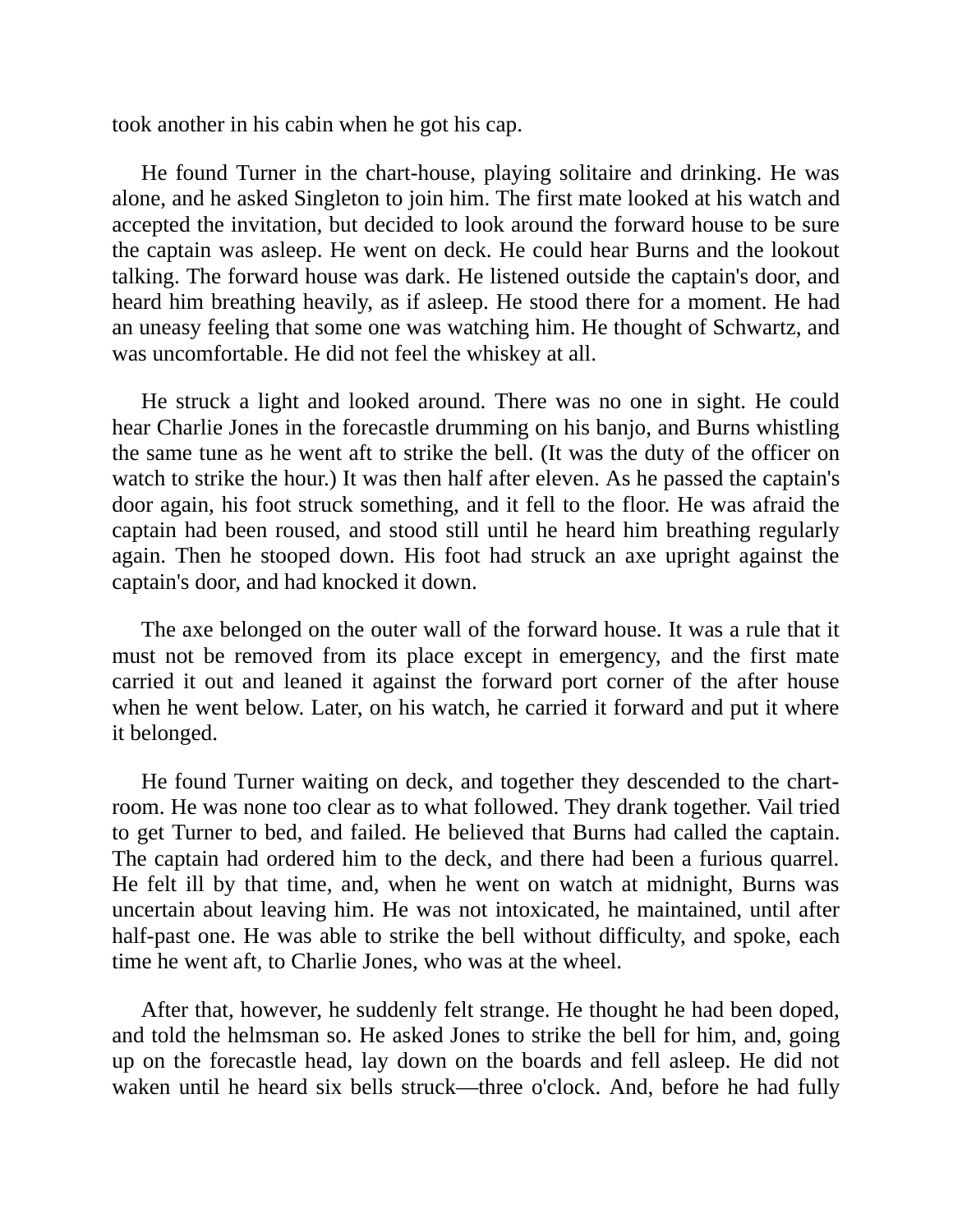roused, I had called him.

"Then," I said, "when the lookout saw you with the axe, you were replacing it?"

"Yes."

"The lookout says you were not on deck between two and three o'clock."

"How does he know? I was asleep."

"You had threatened to get the captain."

"I had a revolver; I didn't need to use an axe."

Much as I disliked the man, I was inclined to believe his story, although I thought he was keeping something back. I leaned forward.

"Singleton," I said, "if you didn't do it, and I want to think you did not,—who did?"

He shrugged his shoulders.

"We have women aboard. We ought to know what precautions to take."

"I wasn't the only man on deck that night. Burns was about, and he had a quarrel with the Hansen woman. Jones was at the wheel, too. Why don't you lock up Jones?"

"We are all under suspicion," I admitted. "But you had threatened the captain."

"I never threatened the girl, or Mr. Vail."

I had no answer to this, and we both fell silent. Singleton was the first to speak:—

"How are you going to get back? The men can sail a course, but who is to lay it out? Turner? No Turner ever knew anything about a ship but what it made for him."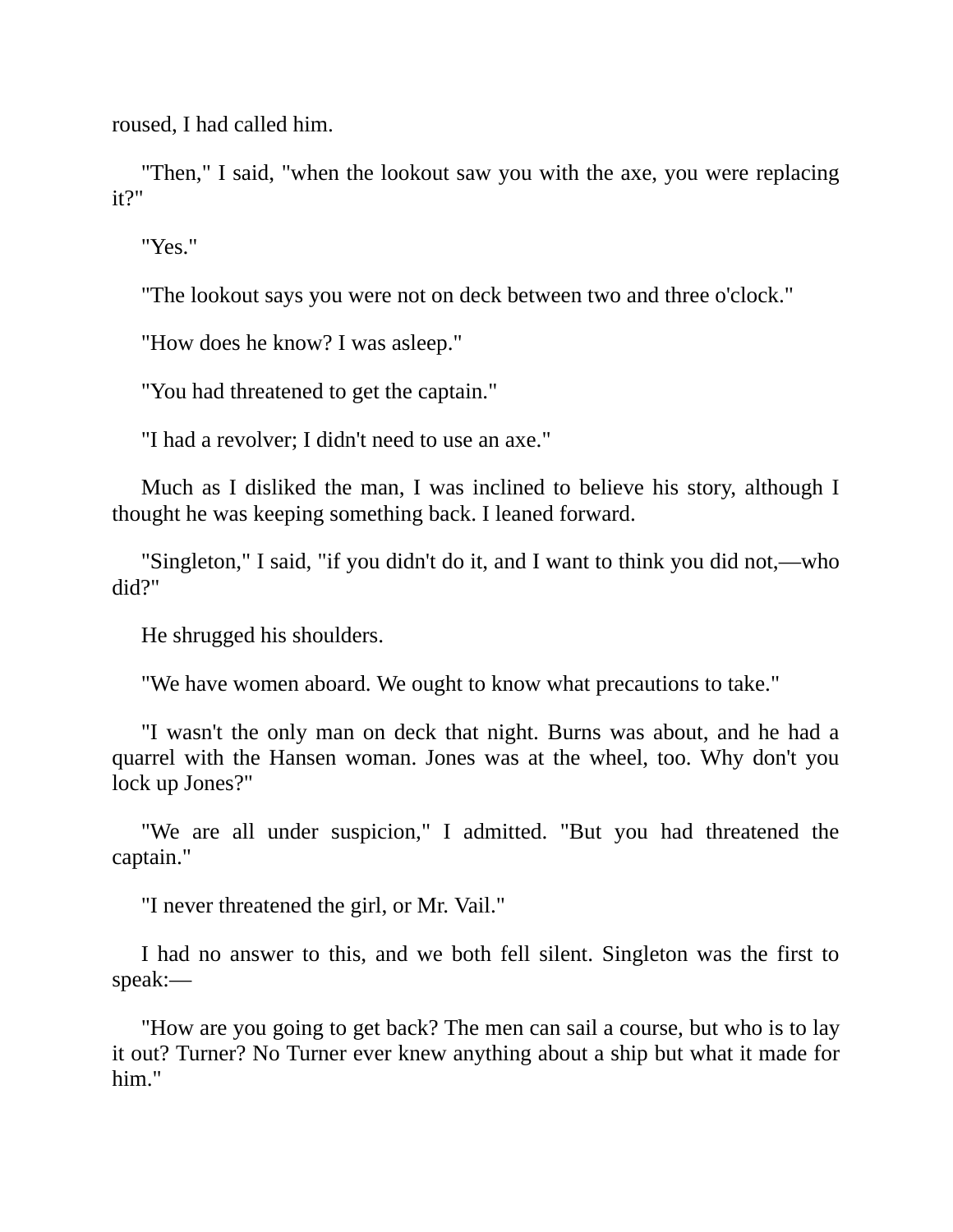"Turner is sick. Look here, Singleton, you want to get back as much as we do, or more. Wouldn't you be willing to lay a course, if you were taken out once a day? Burns is doing it, but he doesn't pretend to know much about it, and—we have the bodies."

But he turned ugly again, and refused to help unless he was given his freedom, and that I knew the crew would not agree to.

"You'll be sick enough before you get back!" he snarled.

## **CHAPTER XIII**

# **THE WHITE LIGHT**

With the approach of night our vigilance was doubled. There was no thought of sleep among the crew, and, with the twilight, there was a distinct return of the terror of the morning.

Gathered around the wheel, the crew listened while Jones read evening prayer. Between the two houses, where the deck was roped off, Miss Lee was alone, pacing back and-forward, her head bent, her arms dropped listlessly.

The wind had gone, and the sails hung loose over our heads. I stood by the port rail. Although my back was toward Miss Lee, I was conscious of her every movement; and so I knew when she stooped under the rope and moved lightly toward the starboard rail.

Quick as she was, I was quicker. There was still light enough to see her face as she turned when I called to her:

"Miss Lee You must not leave the rope."

"Must not?"

"I am sorry to seem arbitrary. It is for your own safety."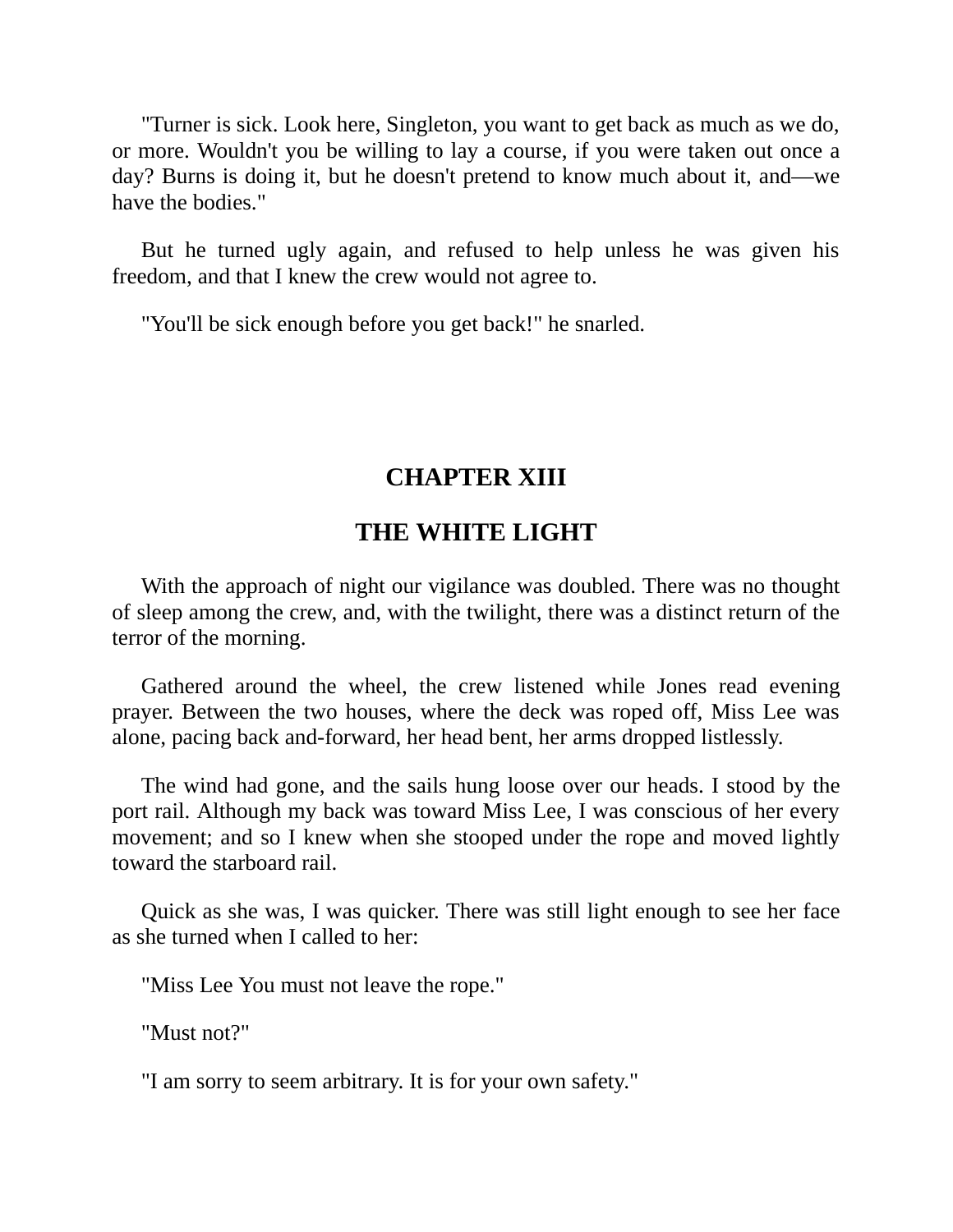I was crossing the deck toward her as I spoke. I knew what she was going to do. I believe, when she saw my face, that she read my knowledge in it. She turned back from the rail and faced me.

"Surely I may go to the rail!"

"It would be unwise, if for no other reason than discipline."

"Discipline! Are you trying to discipline me?"

"Miss Lee, you do not seem to understand," I said, as patiently as I could. "Just now I am in charge of the Ella. It does not matter how unfit I am—the fact remains. Nor does it concern me that your brother-in-law owns the ship. I am in charge of it, and, God willing, there will be no more crimes on it. You will go back to the part of the deck that is reserved for you, or you will go below and stay there."

She flushed with anger, and stood there with her head thrown back, eyeing me with a contempt that cut me to the quick. The next moment she wheeled and, raising her hand, flung toward the rail the key to the storeroom door. I caught her hand—too late.

But fate was on my side, after all. As I stood, still gripping her wrist, the key fell ringing almost at my feet. It had struck one of the lower yard braces. I stooped, and, picking it up, pocketed it.

She was dazed, I think. She made no effort to free her arm, but she put her other hand to her heart unexpectedly, and I saw that she was profoundly shocked. I led her, unprotesting, to a deck-chair, and put her down in it; and still she had not spoken: She lay back and closed her eyes. She was too strong to faint; she was superbly healthy. But she knew as well as I did what that key meant, and she had delivered it into my hands. As for me, I was driven hard that night; for, as I stood there looking down at her, she held out her hand to me, palm up.

"Please!" she said pleadingly. "What does it mean to you, Leslie? We were kind to you, weren't we? When you were ill, we took you on, my sister and I, and now you hate us."

"Hate you!"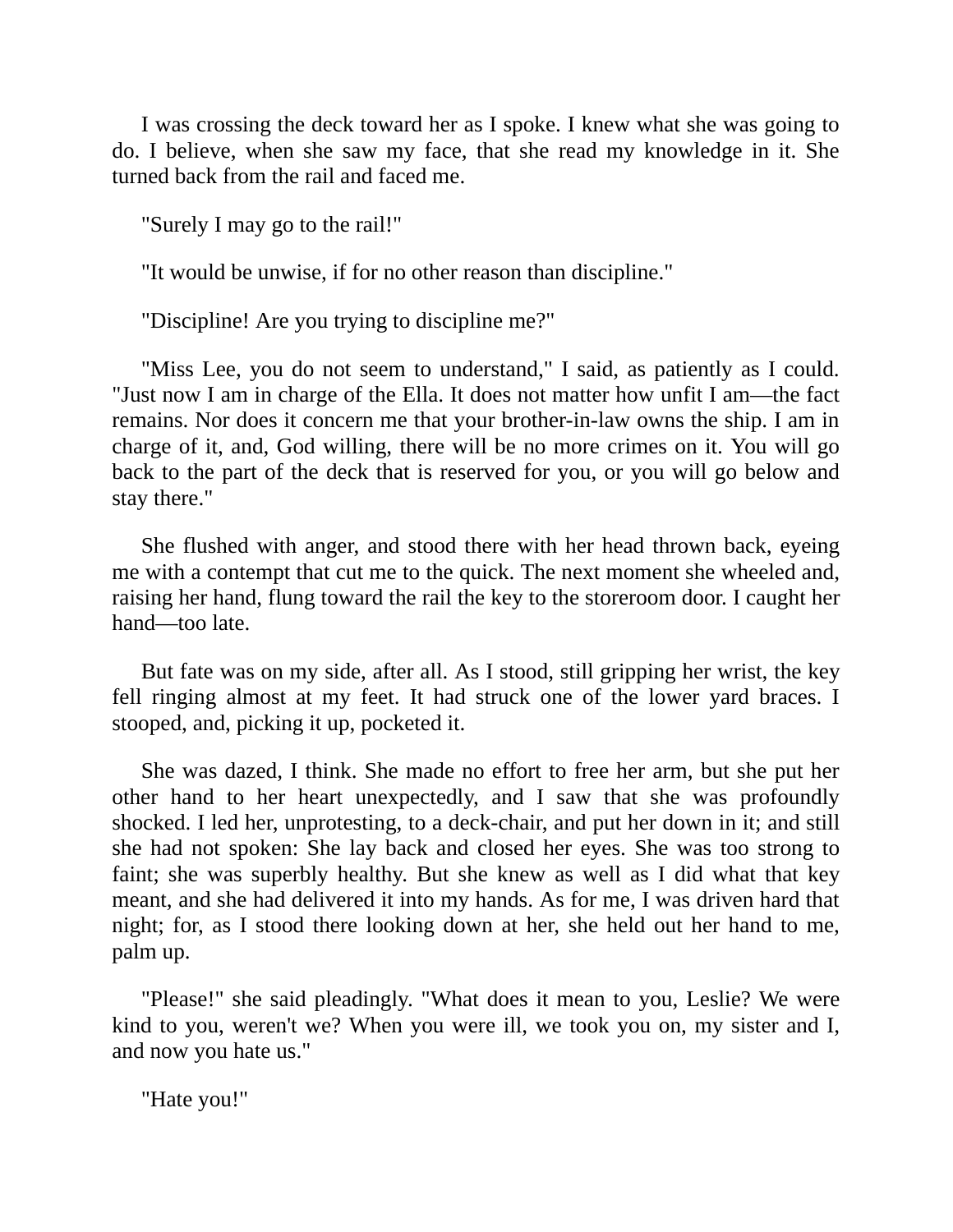"He didn't know what he was doing. He wasn't sane. No sane man kills—that way. He had a revolver, if he had wanted—Please give me that key!"

"Some one will suffer. Would you have the innocent suffer with the guilty?"

"If they cannot prove it against any one—"

"They may prove it against me."

"You!"

"I was in the after house," I said doggedly. "I was the one to raise an alarm and to find the bodies. You do not know anything about me. I am—'Elsa's jailbird'!"

"Who told you that?"

"It does not matter—I know it. I told you the truth, Miss Elsa; I came here from the hospital. But I may have to fight for my life. Against the Turner money and influence, I have only—this key. Shall I give it to you?"

I held it out to her on the palm of my hand. It was melodramatic, probably; but I was very young, and by that time wildly in love with her. I thought, for a moment, that she would take it; but she only drew a deep breath and pushed my hand away.

"Keep it," she said. "I am ashamed."

We were silent after that, she staring out over the rail at the deepening sky; and, looking at her as one looks at a star, I thought she had forgotten my presence, so long she sat silent. The voices of the men aft died away gradually, as, one by one, they rolled themselves in blankets on the deck, not to sleep, but to rest and watch. The lookout, in his lonely perch high above the deck, called down guardedly to ask for company, and one of the crew went up.

When she turned to me again, it was to find my eyes fixed on her.

"You say you have neither money nor influence. And yet, you are a gentleman."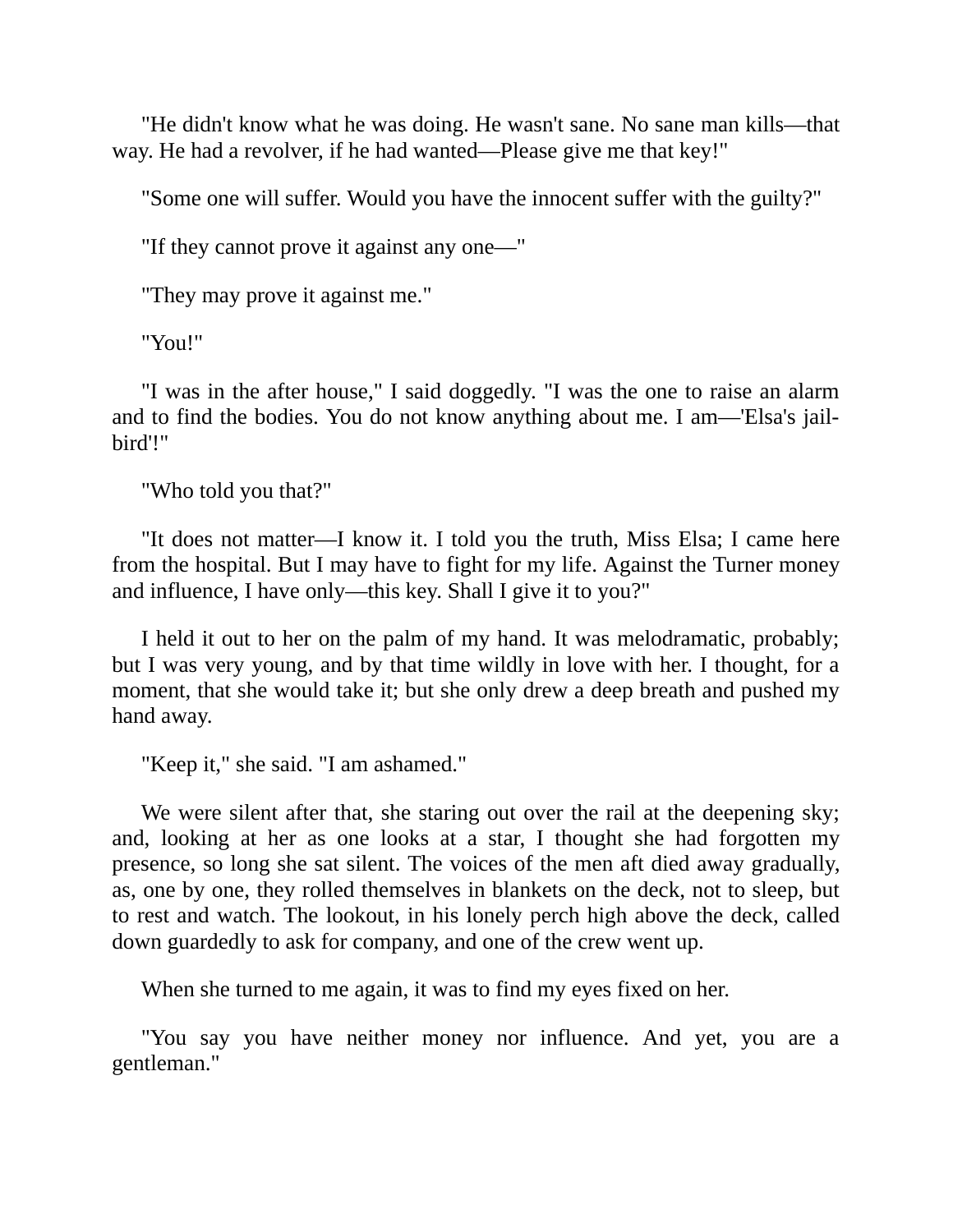"I hope so."

"You know what I mean"—impatiently. "You are not a common sailor."

"I did not claim to be one."

"You are quite determined we shall not know anything about you?"

"There is nothing to know. I have given you my name, which is practically all I own in the world. I needed a chance to recover from an illness, and I was obliged to work. This offered the best opportunity to combine both."

"You are not getting much chance—to rest," she said, with a sigh, and got up. I went with her to the companionway, and opened the door. She turned and looked at me.

"Good-night."

"Good-night, Miss Lee."

"I—I feel very safe with you on guard," she said, and held out her hand. I took it in mine, with my heart leaping. It was as cold as ice.

That night, at four bells, I mustered the crew as silently as possible around the jollyboat, and we lowered it into the water. The possibility of a dead calm had convinced me that the sooner it was done the better. We arranged to tow the boat astern, and Charlie Jones suggested a white light in its bow, so we could be sure at night that it had not broken loose.

Accordingly, we attached to the bow of the jolly-boat a tailed block with an endless fall riven through it, so as to be able to haul in and refill the lantern. Five bells struck by the time we had arranged the towing-line.

We dropped the jolly-boat astern and made fast the rope. It gave me a curious feeling, that small boat rising and falling behind us, with its dead crew, and its rocking light, and, on its side above the water-line, the black cross—a curious feeling of pursuit, as if, across the water, they in the boat were following us. And, perhaps because the light varied, sometimes it seemed to drop behind, as if wearying of the chase, and again, in great leaps, to be overtaking us, to be almost upon us.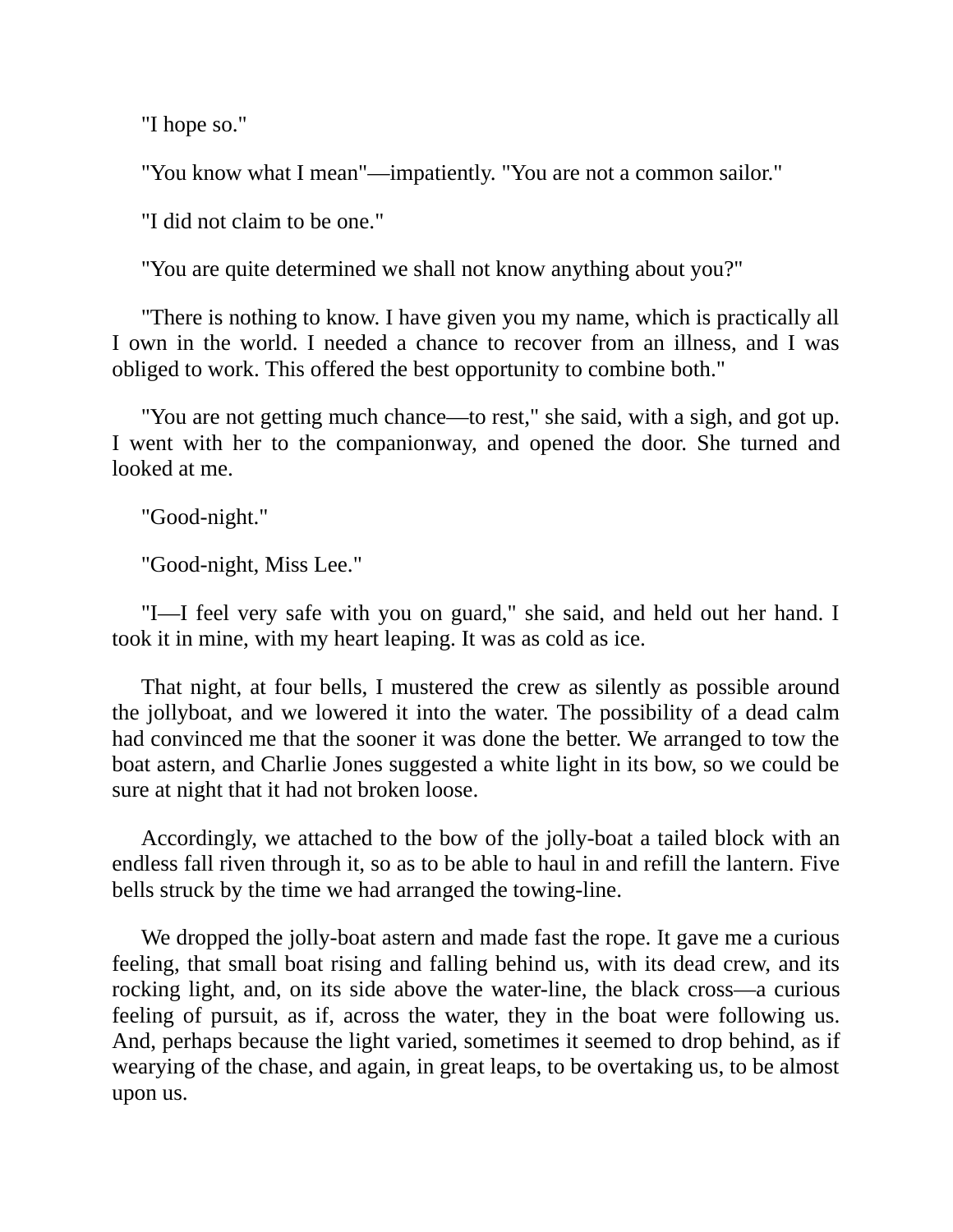An open boat with a small white light and a black cross on the side.

## **CHAPTER XIV**

## **FROM THE CROW'S NEST**

The night passed without incident, except for one thing that we were unable to verify. At six bells, during the darkest hour of the night that precedes the early dawn of summer, Adams, from the crow's-nest, called down, in a panic, that there was something crawling on all fours on the deck below him.

Burns, on watch at the companionway, ran forward with his revolver, and narrowly escaped being brained—Adams at that moment flinging down a marlinespike that he had carried aloft with him.

I heard the crash and joined Burns, and together we went over the deck and, both houses. Everything was quiet: the crew in various attitudes of exhausted sleep, their chests and dittybags around them; Oleson at the wheel; and Singleton in his jail-room, breathing heavily.

Adams's nerve was completely gone, and, being now thoroughly awake, I joined him in the crow's-nest. Nothing could convince him that he had been the victim of a nervous hallucination. He stuck to his story firmly.

"It was on the forecastle-head first," he maintained. "I saw it gleaming."

"Gleaming?"

"Sort of shining," he explained. "It came up over the rail, and at first it stood up tall, like a white post."

"You didn't say before that it was white."

"It was shining," he said slowly, trying to put his idea into words. "Maybe not exactly white, but light-colored. It stood still for so long, I thought I must be mistaken—that it was a light on the rigging. Then I got to thinking that there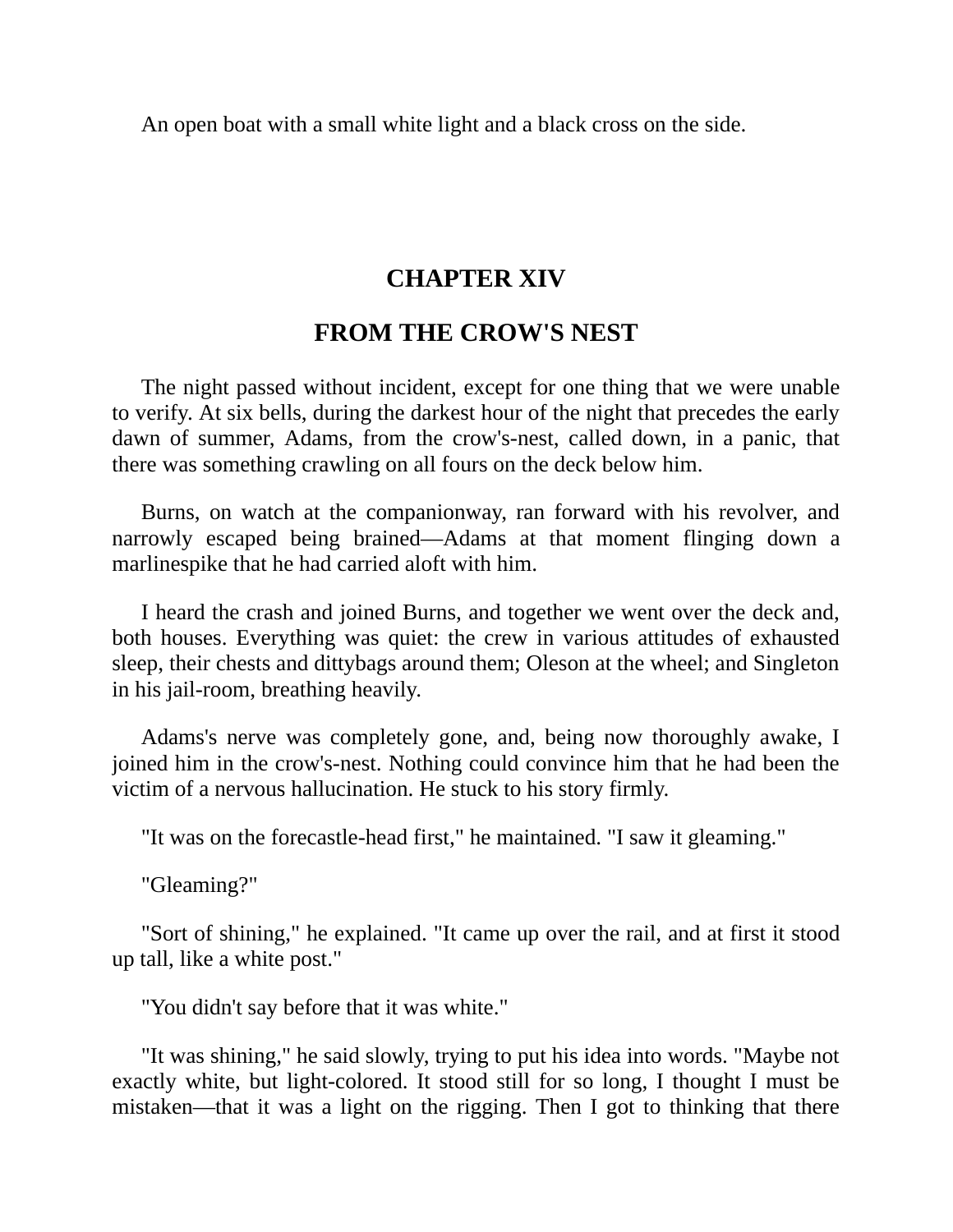wasn't no place for a light to come from just there."

That was true enough.

"First it was as tall as a man, or taller maybe," he went on. "Then it seemed about half that high and still in the same place. Then it got lower still, and it took to crawling along on its belly. It was then I yelled."

I looked down. The green starboard light threw a light over only a small part of the deck. The red light did no better. The masthead was possibly thirty feet above the hull, and served no illuminating purpose whatever. From the bridge forward the deck was practically dark.

"You yelled, and then what happened?"

His reply was vague—troubled.

"I'm not sure," he said slowly. "It seemed to fade away. The white got smaller —went to nothing, like a cloud blown away in a gale. I flung the spike."

I accepted the story with outward belief and a mental reservation. But I did not relish the idea of the spike Adams had thrown lying below on deck. No more formidable weapon short of an axe, could be devised. I said as much.

"I'm going down for it," I said; "if you're nervous, you'd better keep it by you. But don't drop it on everything that moves below. You almost got Burns."

I went down cautiously, and struck a match where Adams had indicated the spike. It was not there. Nor had Burns picked it up. A splintered board showed where it had struck, and a smaller indentation where it had rebounded; but the marlinespike was gone, and Burns had not seen it. We got a lantern and searched systematically, without result. Burns turned to me a face ghastly in the oil light.

"Somebody has it," he said, "and there will be more murder! Oh, my God, Leslie!"

"When you went back after the alarm, did you count the men?"

"No; Oleson said no one had come forward. They could not have passed without his seeing them. He has the binnacle lantern and two other lights."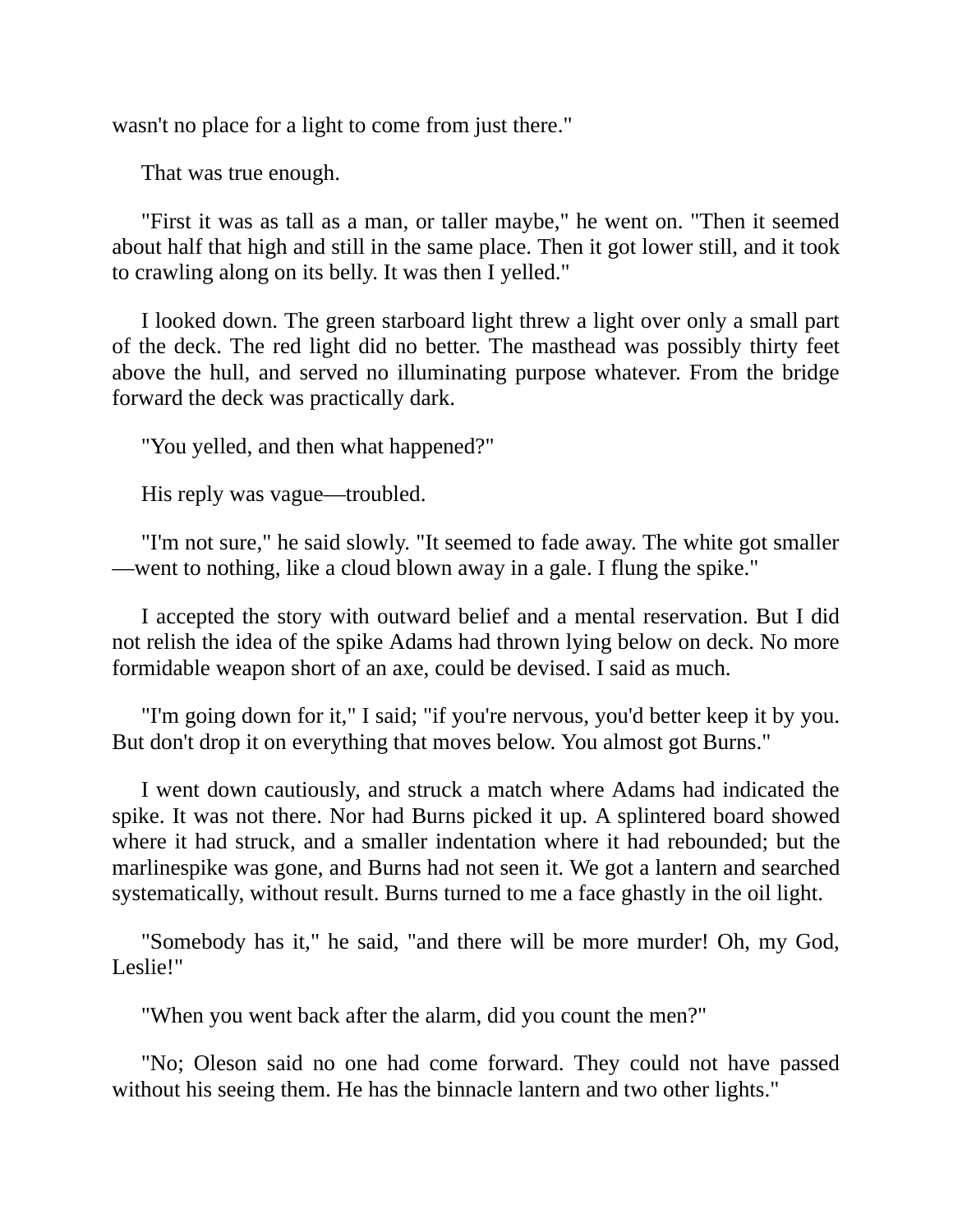"And no one came from the after house?"

"No one."

Eight bells rang out sharply. The watch changed. I took the revolver and Burns's position at the companionway, while Burns went aft. He lined up the men by the binnacle light, and went over them carefully. The marlinespike was not found; but he took from the cook a long meat-knife, and brought both negro and knife forward to me. The man was almost collapsing with terror. He maintained that he had taken the knife for self-protection, and we let him go with a warning.

Dawn brought me an hour's sleep, the first since my awakening in the storeroom. When I roused, Jones at the wheel had thrown an extra blanket over me, for the morning was cool and a fine rain was falling.

The men were scattered around in attitudes of dejection, one or two of them leaning over the rail, watching the jolly-boat, riding easily behind us. Jones heard me moving, and turned.

"Your friend below must be pretty bad, sir," he said. "Your lady-love has been asking for you. I wouldn't let them wake you."

"My—what?"

He waxed apologetic at once.

"That's just my foolishness, Leslie," he said. "No disrespect to the lady, I'm sure. If it ain't so, it ain't, and no harm done. If it is so, why, you needn't be ashamed, boy. 'The way of a man with a maid,' says the Book."

"You should have called me, Jones," I said sharply. "And no nonsense of that sort with the men."

He looked hurt, but made no reply beyond touching his cap. And, while I am mentioning that, I may speak of the changed attitude of the men toward me from the time they put me in charge. Whether the deference was to the office rather than the man, or whether in placing me in authority they had merely expressed a general feeling that I was with them rather than of them, I do not know. I am inclined to think the former. The result, in any case, was the same. They deferred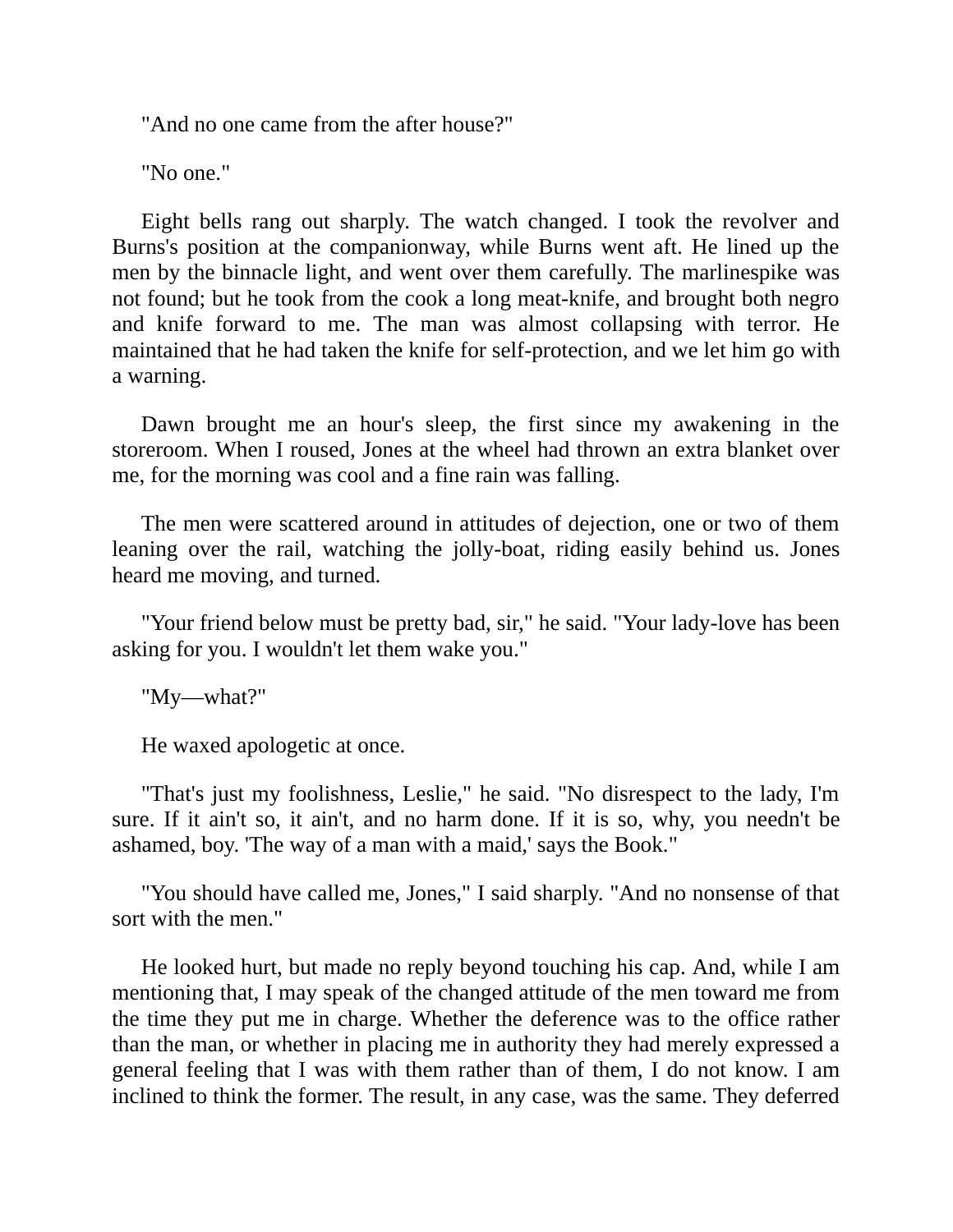to me whenever possible, brought large and small issues alike to me, served me my food alone, against my protestations, and, while navigating the ship on their own responsibility, took care to come to me for authority for everything.

Before I went below that morning, I suggested that some of the spare canvas be used to erect a shelter on the after deck, and this was done. The rain by that time was driving steadily—a summer rain without wind. The men seemed glad to have occupation, and, from that time on, the tent which they erected over the hatchway aft of the wheel was their living and eating quarters. It added something to their comfort: I was not so certain that it added to their security.

Turner was violent that day. I found all four women awake and dressed, and Mrs. Turner, whose hour it was on duty, in a chair outside the door. The stewardess, her arm in a sling, was making tea over a spirit-lamp, and Elsa was helping her. Mrs. Johns was stretched on a divan, and on the table lay a small revolver.

Clearly, Elsa had told the incident of the key. I felt at once the atmosphere of antagonism. Mrs. Johns watched me coolly from under lowered eyelids. The stewardess openly scowled. And Mrs. Turner rose hastily, and glanced at Mrs. Johns, as if in doubt. Elsa had her back to me, and was busy with the cups.

"I'm afraid you've had a bad night," I said.

"A very bad night," Mrs. Turner replied stiffly.

"Delirium?"

"Very marked. He has talked of a white figure—we cannot quite make it out. It seems to be Wilmer—Mr. Vail."

She had not opened the door, but stood, nervously twisting her fingers, before it.

"The bromides had no effect?"

She glanced helplessly at the others. "None," she said, after a moment.

Elsa Lee wheeled suddenly and glanced scornfully at her sister.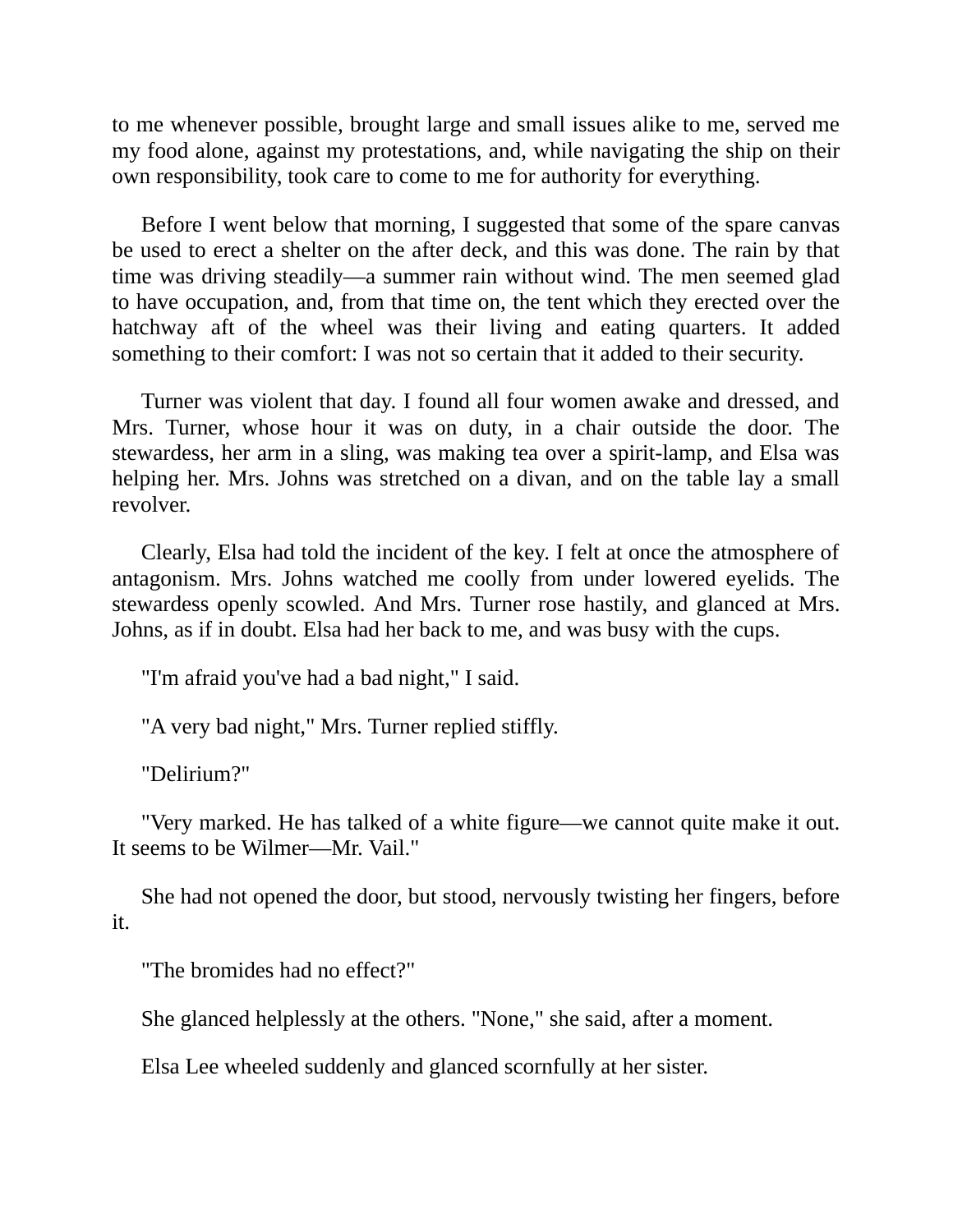"Why don't you tell him?" she demanded. "Why don't you say you didn't give the bromides?"

"Why not?"

Mrs. Johns raised herself on her elbow and looked at me.

"Why should we?" she asked. "How do we know what you are giving him? You are not friendly to him or to us. We know what you are trying to do—you are trying to save yourself, at any cost. You put a guard at the companionway. You rail off the deck for our safety. You drop the storeroom key in Mr. Turner's cabin, where Elsa will find it, and will be obliged to acknowledge she found it, and then take it from her by force, so you can show it later on and save yourself!"

Elsa turned on her quickly.

"I told you how he got it, Adele. I tried to throw it—"

"Oh, if you intend to protect him!"

"I am rather bewildered," I said slowly; "but, under the circumstances, I suppose you do not wish me to look after Mr. Turner?"

"We think not"—from Mrs. Turner.

"How will you manage alone?"

Mrs. Johns got up and lounged to the table. She wore a long satin negligee of some sort, draped with lace. It lay around her on the floor in gleaming lines of soft beauty. Her reddish hair was low on her neck, and she held a cigarette, negligently, in her teeth. All the women smoked, Mrs. Johns incessantly.

She laid one hand lightly on the revolver, and flicked the ash from her cigarette with the other.

"We have decided," she said insolently, "that, if the crew may establish a dead-line, so may we. Our dead-line is the foot of the companionway. One of us will be on watch always. I am an excellent shot."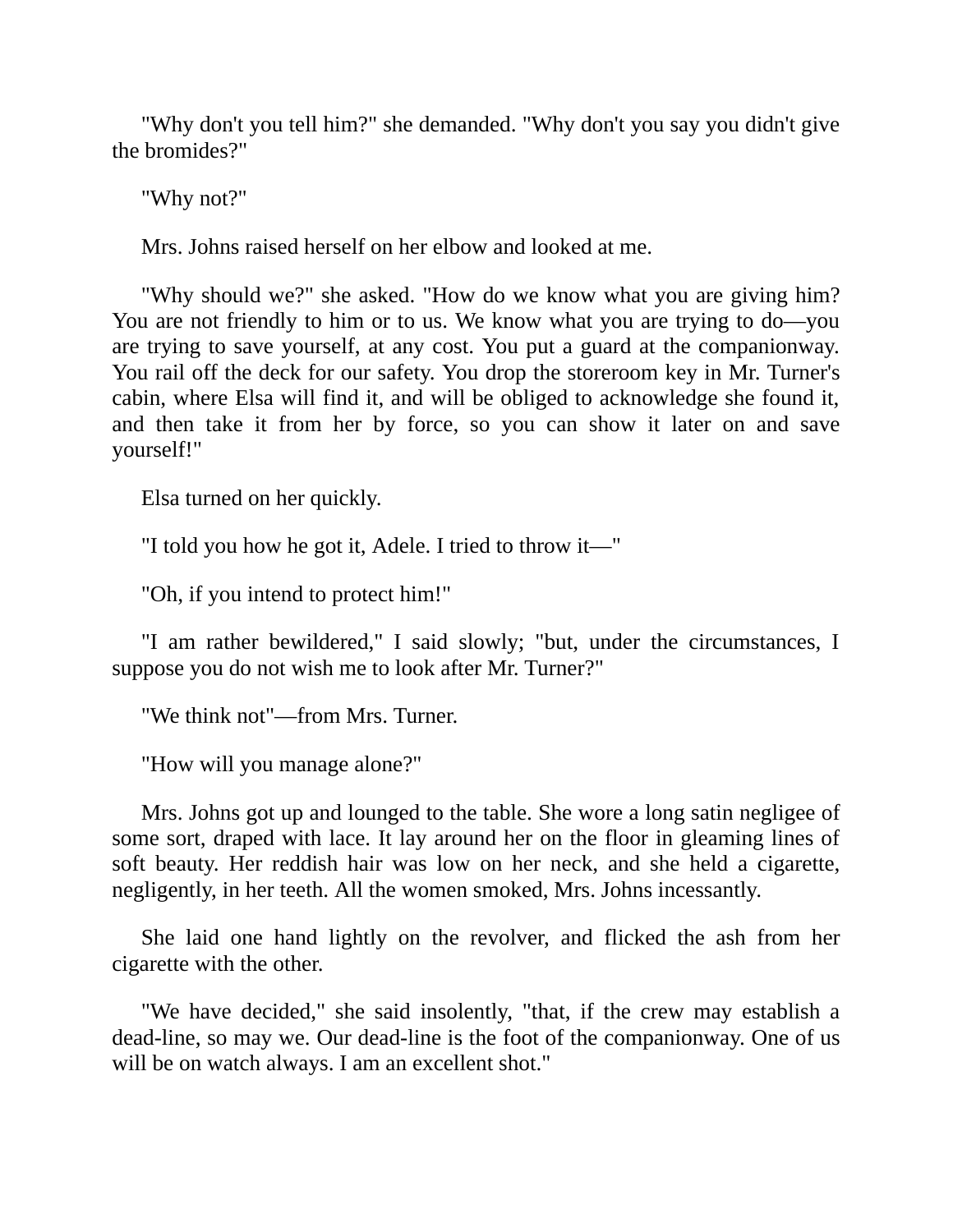"I do not doubt it." I faced her. "I am afraid you will suffer for air; otherwise, the arrangement is good. You relieve me of part of the responsibility for your safety. Tom will bring your food to the steps and leave it there."

"Thank you."

"With good luck, two weeks will see us in port; and then—"

"In port! You are taking us back?"

"Why not?"

She picked up the revolver and examined it absently. Then she glanced at me, and shrugged her shoulders. "How can we know? Perhaps this is a mutiny, and you are on your way to some God forsaken island. That's the usual thing among pirates, isn't it?"

"I have no answer to that, Mrs. Johns," I said quietly, and turned to where Elsa sat.

"I shall not come back unless you send for me," I said. "But I want you to know that my one object in life from now on is to get you back safely to land; that your safety comes first, and that the vigilance on deck in your interest will not be relaxed."

"Fine words!" the stewardess muttered.

The low mumbling from Turner's room had persisted steadily. Now it rose again in the sharp frenzy that had characterized it through the long night.

"Don't look at me like that, man!" he cried, and then "He's lost a hand! A hand!"

Mrs. Turner went quickly into the cabin, and the sounds ceased. I looked at Elsa, but she avoided my eyes. I turned heavily and went up the companionway.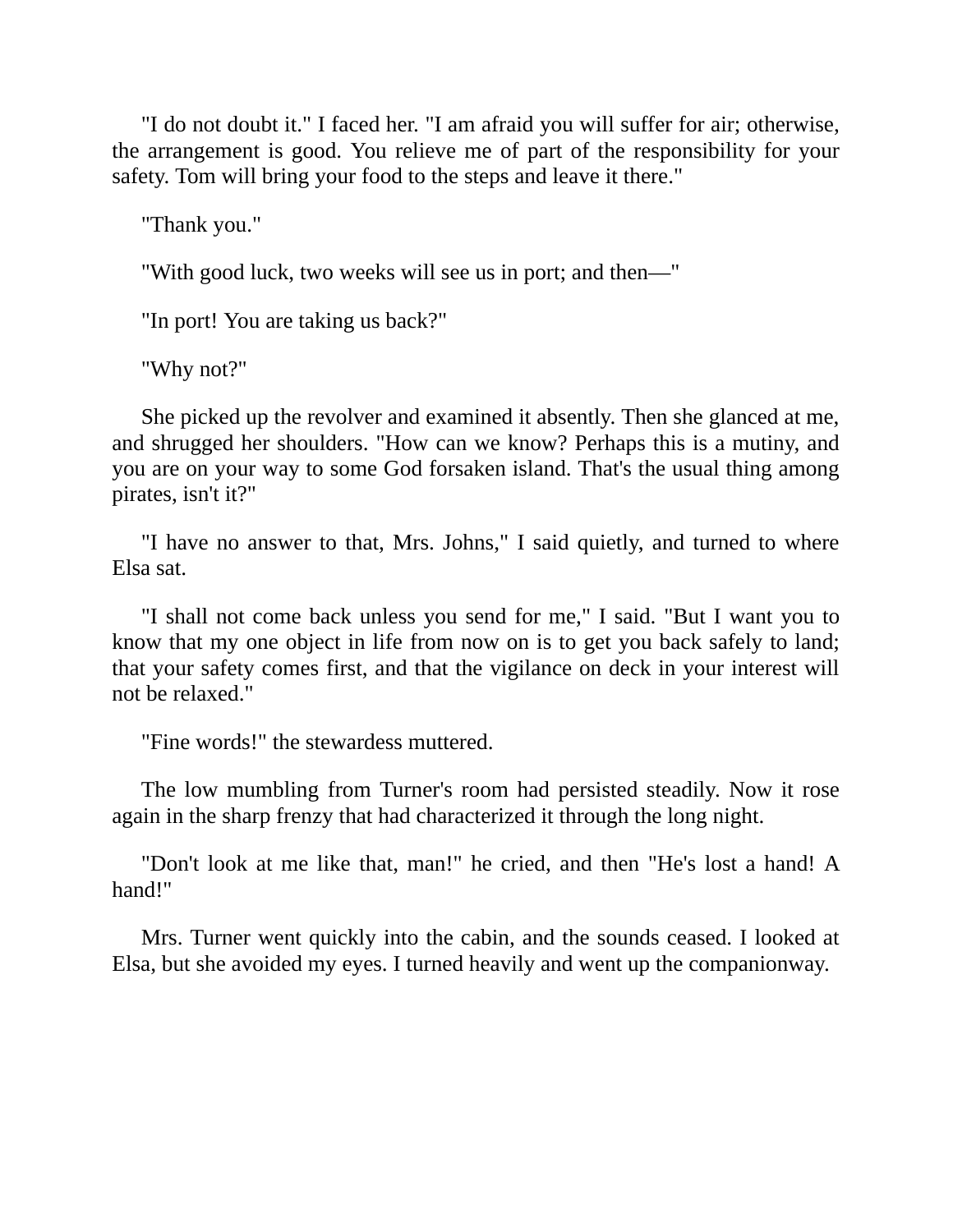# **CHAPTER XV**

#### **A KNOCKING IN THE HOLD**

It rained heavily all that day. Late in the afternoon we got some wind, and all hands turned out to trim sail. Action was a relief, and the weather suited our disheartened state better than had the pitiless August sun, the glaring white of deck and canvas, and the heat.

The heavy drops splashed and broke on top of the jolly-boat, and, as the wind came up, it rode behind us like a live thing.

Our distress signal hung sodden, too wet to give more than a dejected response to the wind that tugged at it. Late in the afternoon we sighted a large steamer, and when, as darkness came on, she showed no indication of changing her course, Burns and I sent up a rocket and blew the fog horn steadily. She altered her course then and came towards us, and we ran up our code flags for immediate assistance; but she veered off shortly after, and went on her way. We made no further effort to attract her attention. Burns thought her a passenger steamer for the Bermudas, and, as her way was not ours, she could not have been of much assistance.

One or two of the men were already showing signs of strain. Oleson, the Swede, developed a chill, followed by fever and a mild delirium, and Adams complained of sore throat and nausea. Oleson's illness was genuine enough. Adams I suspected of malingering. He had told the men he would not go up to the crow's-nest again without a revolver, and this I would not permit.

Our original crew had numbered nine—with the cook and Williams, eleven. But the two Negroes were not seamen, and were frightened into a state bordering on collapse. Of the men actually useful, there were left only five: Clarke, McNamara, Charlie Jones, Burns, and myself; and I was a negligible quantity as regarded the working of the ship.

With Burns and myself on guard duty, the burden fell on Clarke, McNamara, and Jones. A suggestion of mine that we release Singleton was instantly vetoed by the men. It was arranged, finally, that Clarke and McNamara take alternate watches at the wheel, and Jones be given the lookout for the night, to be relieved by either Burns or myself.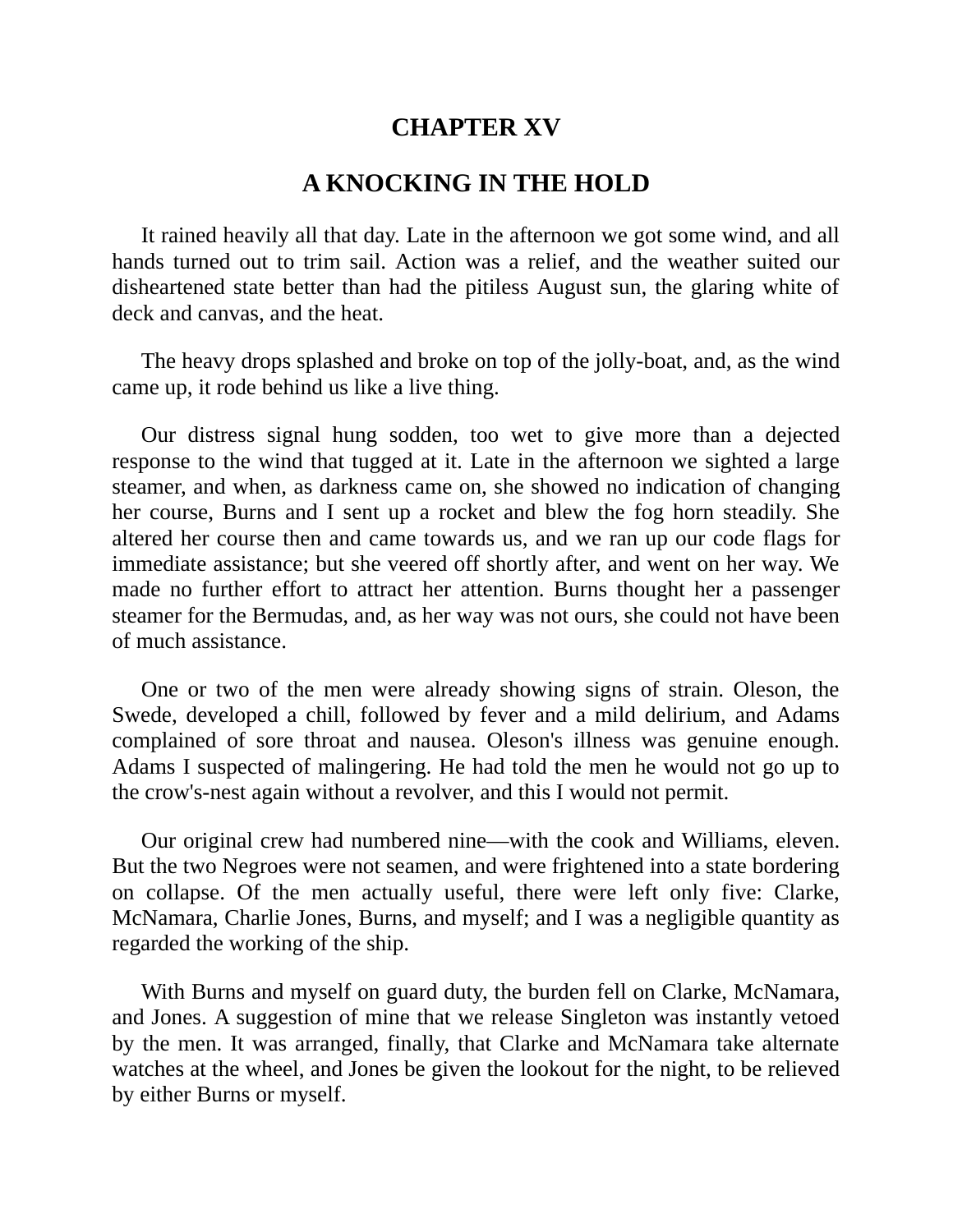I watched the weather anxiously. We were too short-handed to manage any sort of a gale; and yet, the urgency of our return made it unwise to shorten canvas too much. It was as well, perhaps, that I had so much to distract my mind from the situation in the after house.

The second of the series of curious incidents that complicated our return voyage occurred that night. I was on watch from eight bells midnight until four in the morning. Jones was in the crow's-nest, McNamara at the wheel. I was at the starboard forward corner of the after house, looking over the rail. I thought that I had seen the lights of a steamer.

The rain had ceased, but the night was still very dark. I heard a sort of rapping from the forward house, and took a step toward it, listening. Jones heard it, too, and called down to me, nervously, to see what was wrong.

I called up to him, cautiously, to come down and take my place while I investigated. I thought it was Singleton. When Jones had taken up his position at the companionway, I went forward. The knocking continued, and I traced it to Singleton's cabin. His window was open, being too small for danger, but barred across with strips of wood outside, like those in the after house. But he was at the door, hammering frantically. I called to him through the open window, but the only answer was renewed and louder pounding.

I ran around to his door, and felt for the key, which I carried.

"What is the matter?" I called.

"Who is it?"

"Leslie."

"For God's sake, open the door!"

I unlocked it and threw it open. He retreated before me, with his hands out, and huddled against the wall beside the window. I struck a match. His face was drawn and distorted, and he held his arm up as if to ward off a blow.

I lighted the lamp, for there were no electric lights in the forward house, and stared at him, amazed. Satisfied that I was really Leslie, he had stooped, and was fumbling under the window. When he straightened, he held something out to me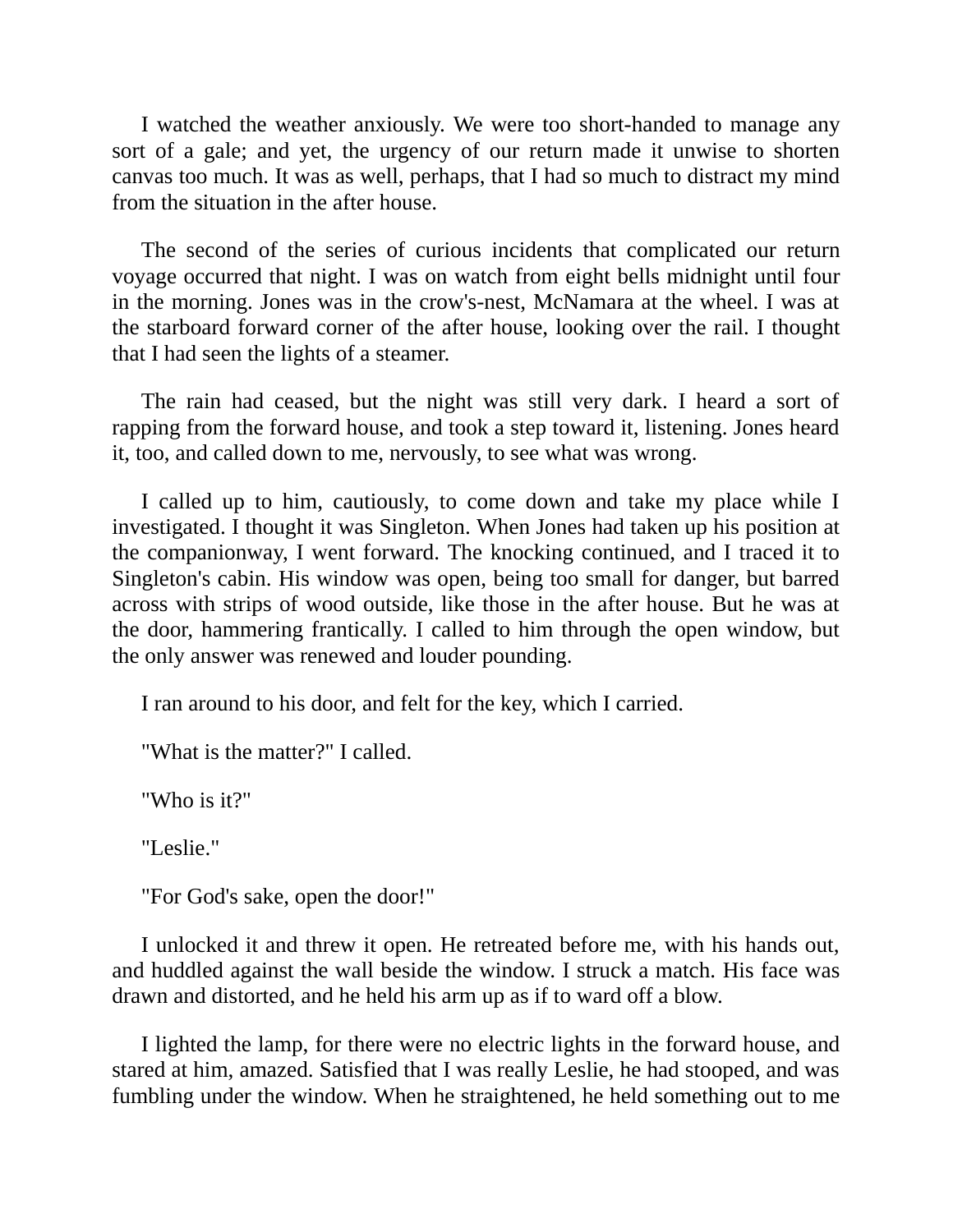in the palm of his shaking hand. I saw, with surprise, that it was a tobaccopouch.

"Well?" I demanded.

"It was on the ledge," he said hoarsely. "I put it there myself. All the time I was pounding, I kept saying that, if it was still there, it was not true—I'd just fancied it. If the pouch was on the floor, I'd know."

"Know what?"

"It was there," he said, looking over his shoulder. "It's been there three times, looking in—all in white, and grinning at me."

"A man?"

"It—it hasn't got any face."

"How could it grin—at you if it hasn't any face?" I demanded impatiently. "Pull yourself together and tell me what you saw."

It was some time before he could tell a connected story, and, when he did, I was inclined to suspect that he had heard us talking the night before, had heard Adams's description of the intruder on the forecastle-head, and that, what with drink and terror, he had fancied the rest. And yet, I was not so sure.

"I was asleep, the first time," he said. "I don't know how long ago it was. I woke up cold, with the feeling that something was looking at me. I raised up in bed, and there was a thing at the window. It was looking in."

"What sort of a thing?"

"What I told you—white."

"A white head?"

"It wasn't a head. For God's sake, Leslie! I can't tell you any more than that. I saw it. That's enough. I saw it three times."

"It isn't enough for me," I said doggedly. "It hadn't any head or face, but it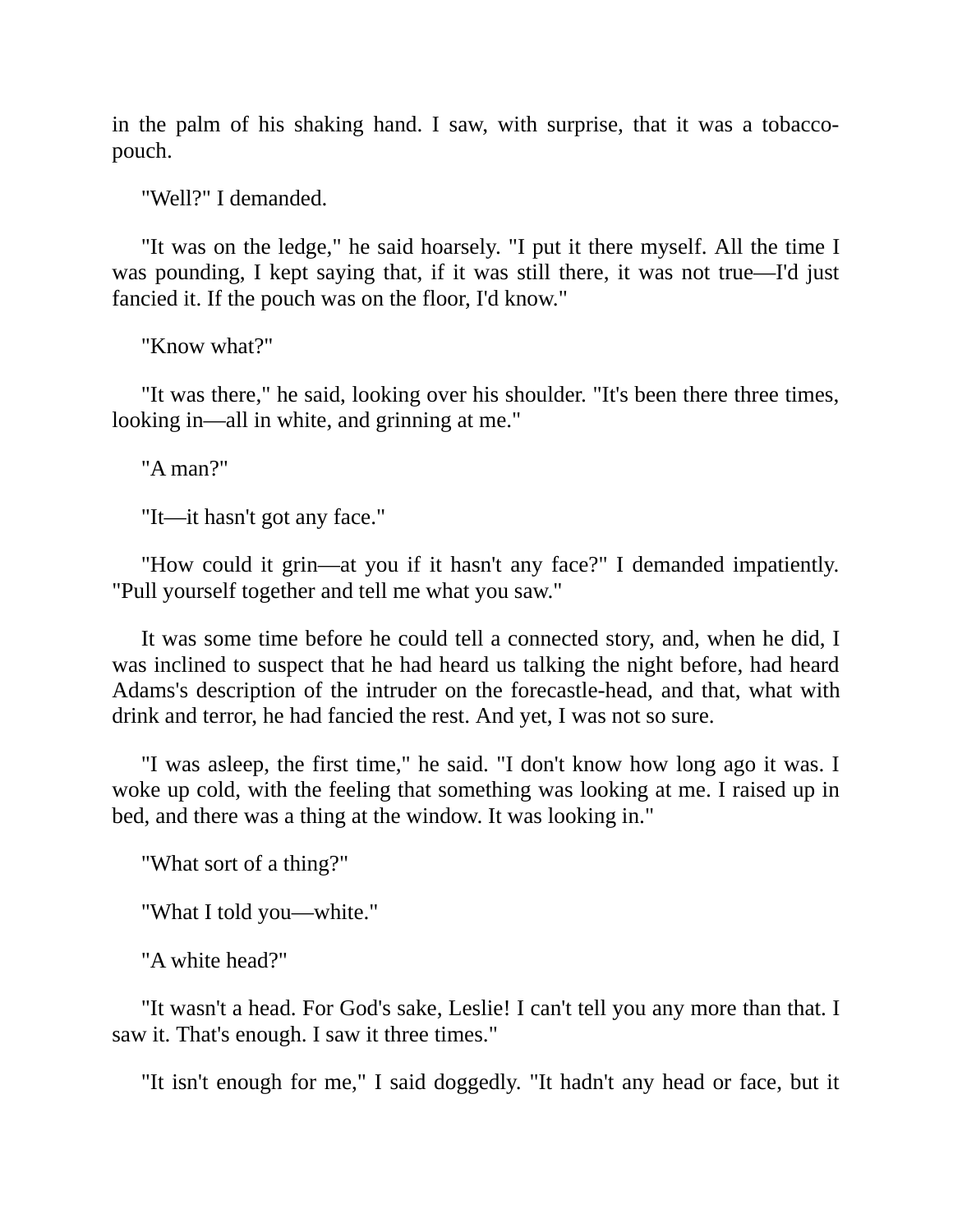looked in! It's dark out there. How could you see?"

For reply, he leaned over and, turning down the lamp, blew it out. We sat in the smoking darkness, and slowly, out of the thick night, the window outlined itself. I could see it distinctly. But how, white and faceless, had it stared in at the window, or reached through the bars, as Singleton declared it had done, and waved a fingerless hand at us?

He was in a state of mental and physical collapse, and begged so pitifully not to be left, that at last I told him I would take him with me, on his promise to remain in a chair until dawn, and to go back without demur. He sat near me, amidships, huddled down among the cushions of one of the wicker chairs, not sleeping, but staring straight out, motionless.

With the first light of dawn Burns relieved me, and I went forward with Singleton. He dropped into his bunk, and was asleep almost immediately. Then, inch by inch, I went over the deck for footprints, for any clue to what, under happier circumstances, I should have considered a ghastly hoax. But the deck was slippery and sodden, the rail dripping, and between the davits where the jolly-boat had swung was stretched a line with a shirt of Burns's hung on it, absurdly enough, to dry. Poor Burns, promoted to the dignity of first mate, and trying to dress the part!

Oleson and Adams made no attempt to work that day; indeed, Oleson was not able. As I had promised, the breakfast for the after house was placed on the companion steps by Tom, the cook, whence it was removed by Mrs. Sloane. I saw nothing of either Elsa Lee or Mrs. Johns. Burns was inclined to resent the deadline the women had drawn below, and suggested that, since they were so anxious to take care of themselves, we give up guarding the after house and let them do it. We were short-handed enough, he urged, and, if they were going to take that attitude, let them manage. I did not argue, but my eyes traveled over the rail to where the jolly-boat rose to meet the fresh sea of the morning, and he colored. After that he made no comment.

Singleton awakened before noon, and ate his first meal since the murders. He looked better, and we had a long talk, I outside the window and he within. He held to his story of the night before, but was still vague as to just how the thing looked. Of what it was he seemed to have no doubt. It was the specter of either the captain or Vail; he excluded the woman, because she was shorter. As I stood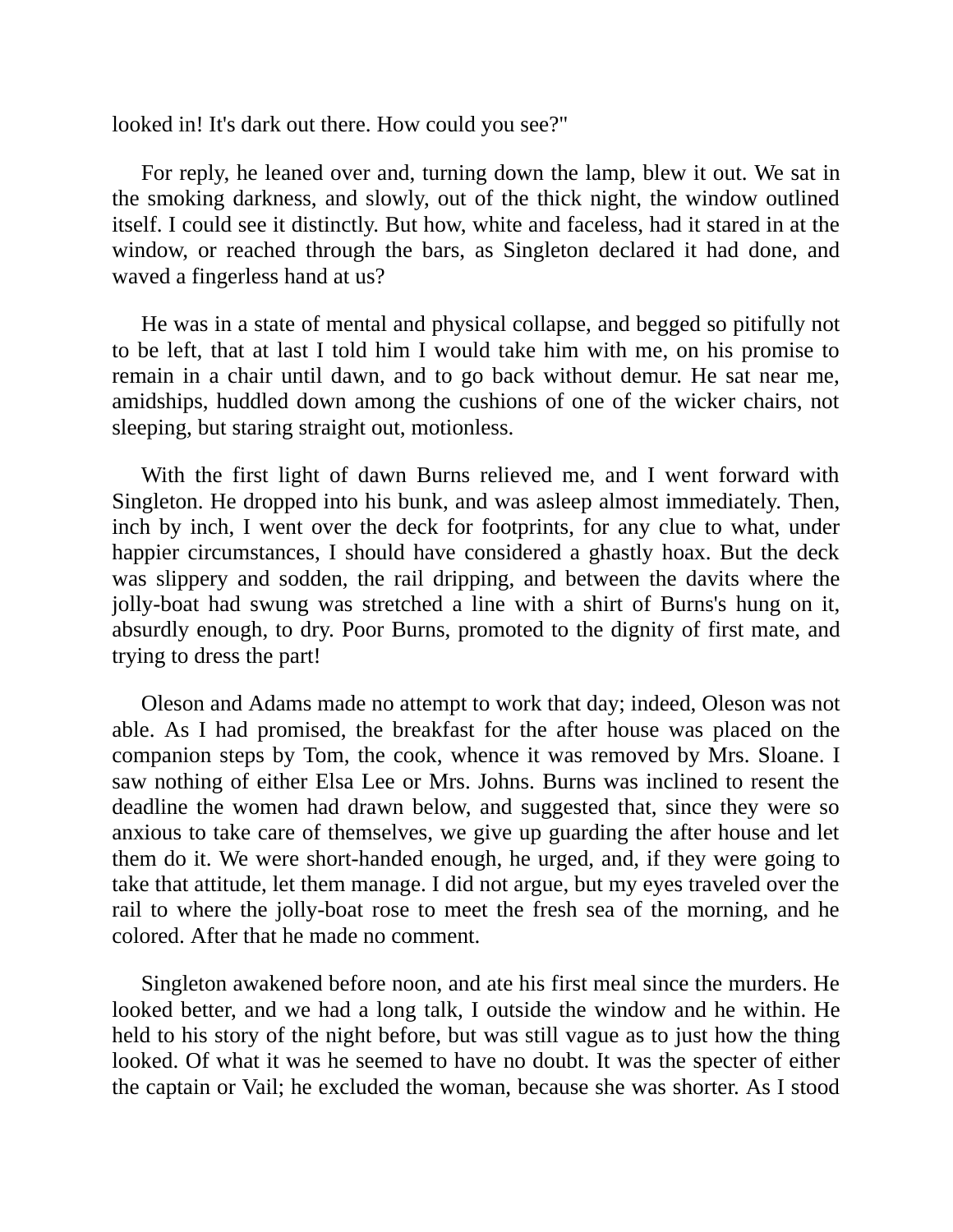outside, he measured on me the approximate height of the apparition somewhere about five feet eight. He could see Burns's shirt, he admitted, but the thing had been close to the window.

I found myself convinced against my will, and that afternoon, alone, I made a second and more thorough examination of the forecastle and the hold. In the former I found nothing. Having been closed for over twenty-four hours, it was stifling and full of odors. The crew, abandoning it in haste, had left it in disorder. I made a systematic search, beginning forward and working back. I prodded in and under bunks, and moved the clothing that hung on every hook and swung, to the undoing of my nerves, with every swell. Much curious salvage I found under mattresses and beneath bunks: a rosary and a dozen filthy pictures under the same pillow; more than one bottle of whiskey; and even, where it had been dropped in the haste of flight, a bottle of cocaine. The bottle set me to thinking: had we a "coke" fiend on board, and, if we had, who was it?

The examination of the hold led to one curious and not easily explained discovery. The Ella was in gravel ballast, and my search there was difficult and nerve-racking. The creaking of the girders and floor-plates, the groaning overhead of the trestle-trees, and once an unexpected list that sent me careening, head first, against a ballast-tank, made my position distinctly disagreeable. And above all the incidental noises of a ship's hold was one that I could not place—a regular knocking, which kept time with the list of the boat.

I located it at last, approximately, at one of the ballast ports, but there was nothing to be seen. The port had been carefully barred and calked over. The sound was not loud. Down there among the other noises, I seemed to feel as well as hear it. I sent Burns down, and he came up, puzzled.

"It's outside," he said. "Something cracking against her ribs."

"You didn't notice it yesterday, did you?"

"No; but yesterday we were not listening for noises."

The knocking was on the port side. We went forward together, and, leaning well out, looked over the rail.

The missing marlinespike was swinging there, banging against the hull with every roll of the ship. It was fastened by a rope lanyard to a large bolt below the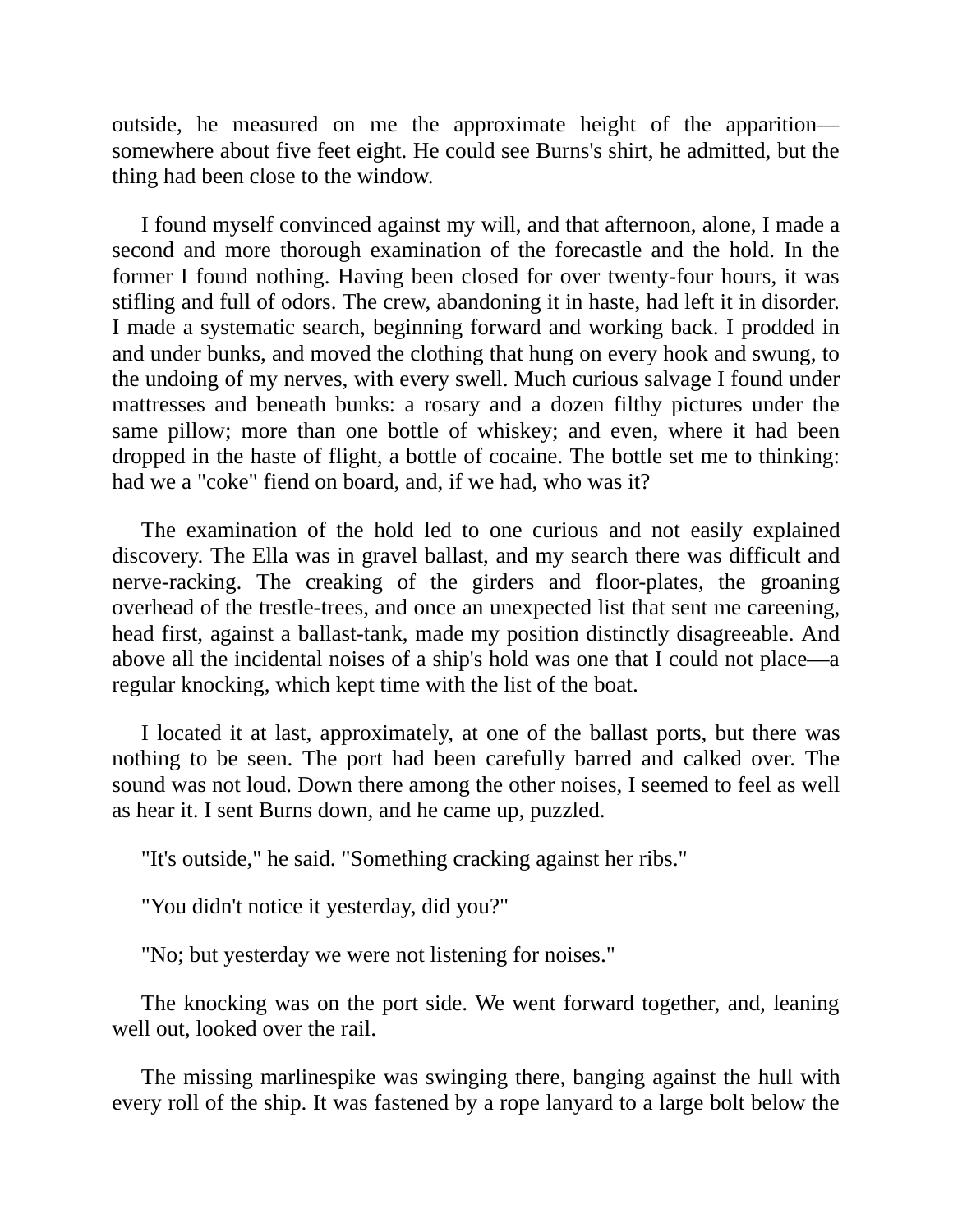rail, and fastened with what Burns called a Blackwall hitch—a sailor's knot.

#### **CHAPTER XVI**

#### **JONES STUMBLES OVER SOMETHING**

I find, from my journal, that the next seven days passed without marked incident. Several times during that period we sighted vessels, all outward bound, and once we were within communicating distance of a steam cargo boat on her way to Venezuela. She lay to and sent her first mate over to see what could be done.

He was a slim little man with dark eyes and a small mustache above a cheerful mouth. He listened in silence to my story, and shuddered when I showed him the jolly-boat. But we were only a few days out by that time, and, after all, what could they do? He offered to spare us a hand, if it could be arranged; but, Adams having recovered by that time, we decided to get along as we were. A strange sight we must have presented to the tidy little officer in his uniform and black tie: a haggard, unshaven lot of men, none too clean, all suffering from strain and lack of sleep, with nerves ready to snap; a white yacht, motionless, her sails drooping,—for not a breath of air moved,—with unpolished brasses and dirty decks; in charge of all, a tall youth, unshaven like the rest, and gaunt from sickness, who hardly knew a nautical phrase, who shook the little officer's hand with a ferocity of welcome that made him change color, and whose uniform consisted of a pair of dirty khaki trousers and a khaki shirt, open at the neck; and behind us, wallowing in the trough of the sea as the Ella lay to, the jolly-boat, so miscalled, with its sinister cargo.

The Buenos Aires went on, leaving us a bit cheered, perhaps, but none the better off, except that she verified our bearings. The after house had taken no notice of the incident. None of the women had appeared, nor did they make any inquiry of the cook when he carried down their dinner that night. As entirely as possible, during the week that had passed, they had kept to themselves. Turner was better, I imagined; but, the few times when Elsa Lee appeared at the companion for a breath of air, I was off duty and missed her. I thought it was by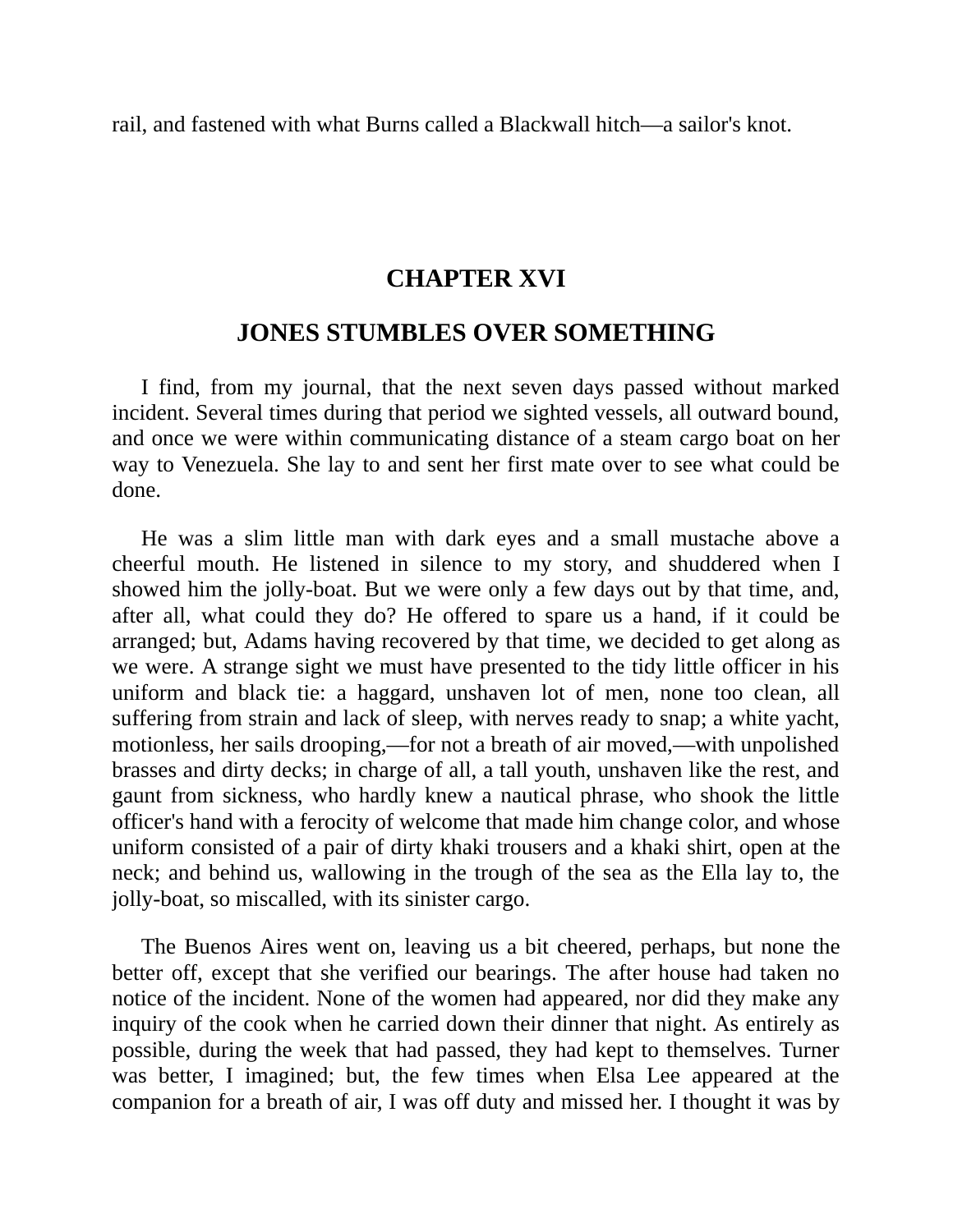design, and I was desperate for a sight of her.

Mrs. Johns came on deck once or twice while I was there, but she chose to ignore me. The stewardess, however, was not so partisan, and, the day before we met the Buenos Aires, she spent a little time on deck, leaning against the rail and watching me with alert black eyes.

"What are you going to do when you get to land, Mr. Captain Leslie?" she asked. "Are you going to put us all in prison?"

"That's as may be," I evaded. She was a pretty little woman, plump and dark, and she slid her hand along the rail until it touched mine. Whereon, I did the thing she was expecting, and put my fingers over hers. She flushed a little, and dimpled.

"You are human, aren't you?" she asked archly. "I am not afraid of you."

"No one is, I am sure."

"Silly! Why, they are all afraid of you, down there." She jerked her head toward the after house. "They want to offer you something, but none of them will do it."

"Offer me something?"

She came a little closer, so that her round shoulder touched mine.

"Why not? You need money, I take it. And that's the one thing they have money."

I began to understand her.

"I see," I said slowly. "They want to bribe me."

She shrugged her shoulders.

"That is a nasty word. They might wish to buy—a key or two that you carry."

"The storeroom key, of course. But what other?"

She looked around—we were alone. A light breeze filled the sails and flicked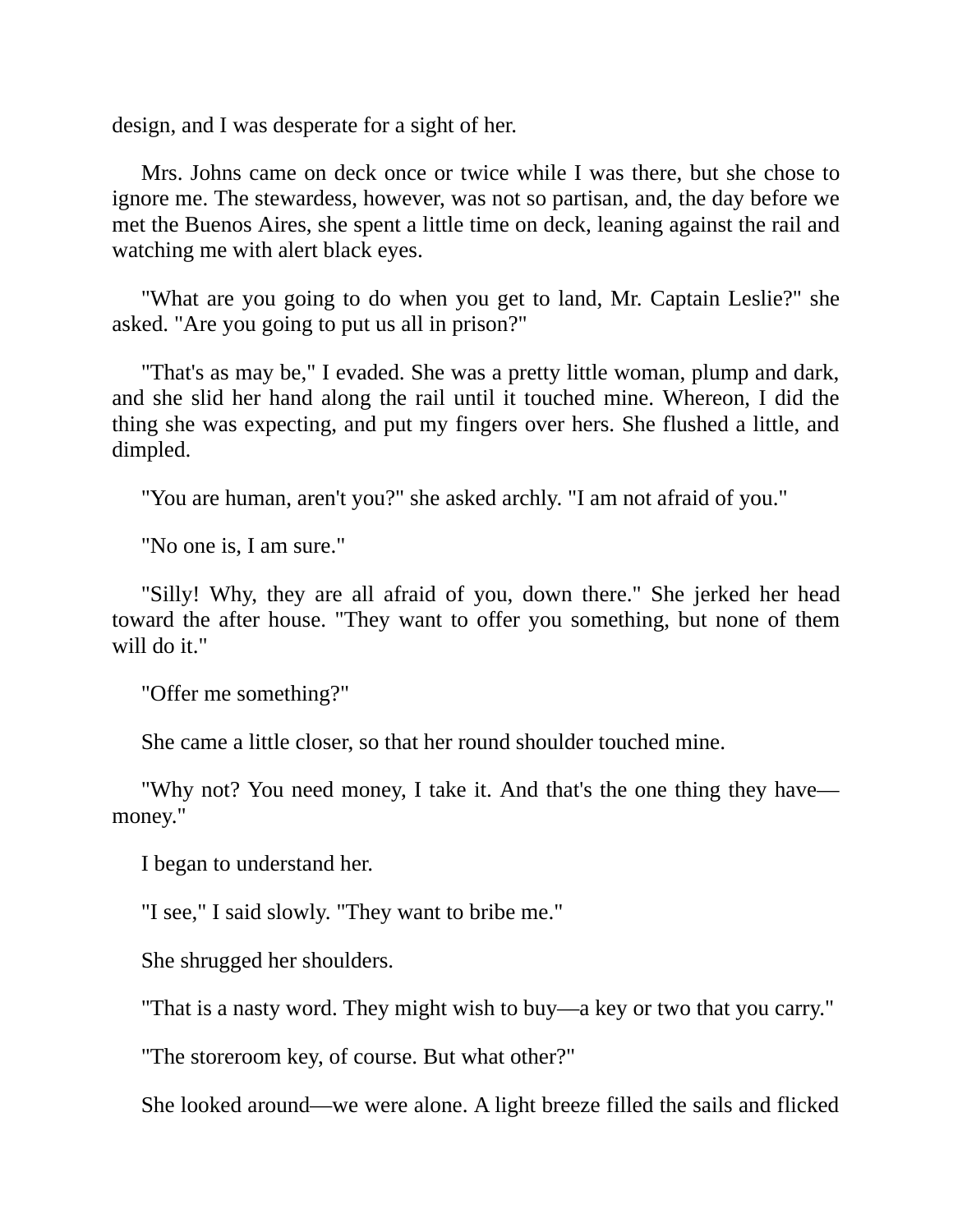the end of a scarf she wore against my face.

"The key to the captain's cabin," she said, very low.

That was what they wished to buy: the incriminating key to the storeroom, found on Turner's floor, and access to the axe, with its telltale prints on the handle.

The stewardess saw my face harden, and put her hand on my arm.

"Now I am afraid of you!" she cried: "When you look like that!"

"Mrs. Sloane," I said, "I do not know that you were asked to do this—I think not. But if you were, say for me what I am willing to say for myself: I shall tell what I know, and there is not money enough in the world to prevent my telling it straight. The right man is going to be punished, and the key to the storeroom will be given to the police, and to no one else."

"But—the other key?"

"That is not in my keeping."

"I do not believe you!"

"I am sorry," I said shortly. "As a matter of fact, Burns has that."

By the look of triumph in her eyes I knew I had told her what she wanted to know. She went below soon after, and I warned Burns that he would probably be approached in the same way.

"Not that I am afraid," I added. "But keep the little Sloane woman at a distance. She's quite capable of mesmerizing you with her eyes and robbing you with her hands at the same time."

"I'd rather you'd carry it," he said, "although I'm not afraid of the lady. It's not likely, after—"

He did not finish, but he glanced aft toward the jollyboat. Poor Burns! I believe he had really cared for the Danish girl. Perhaps I was foolish, but I refused to take the key from him; I felt sure he could be trusted.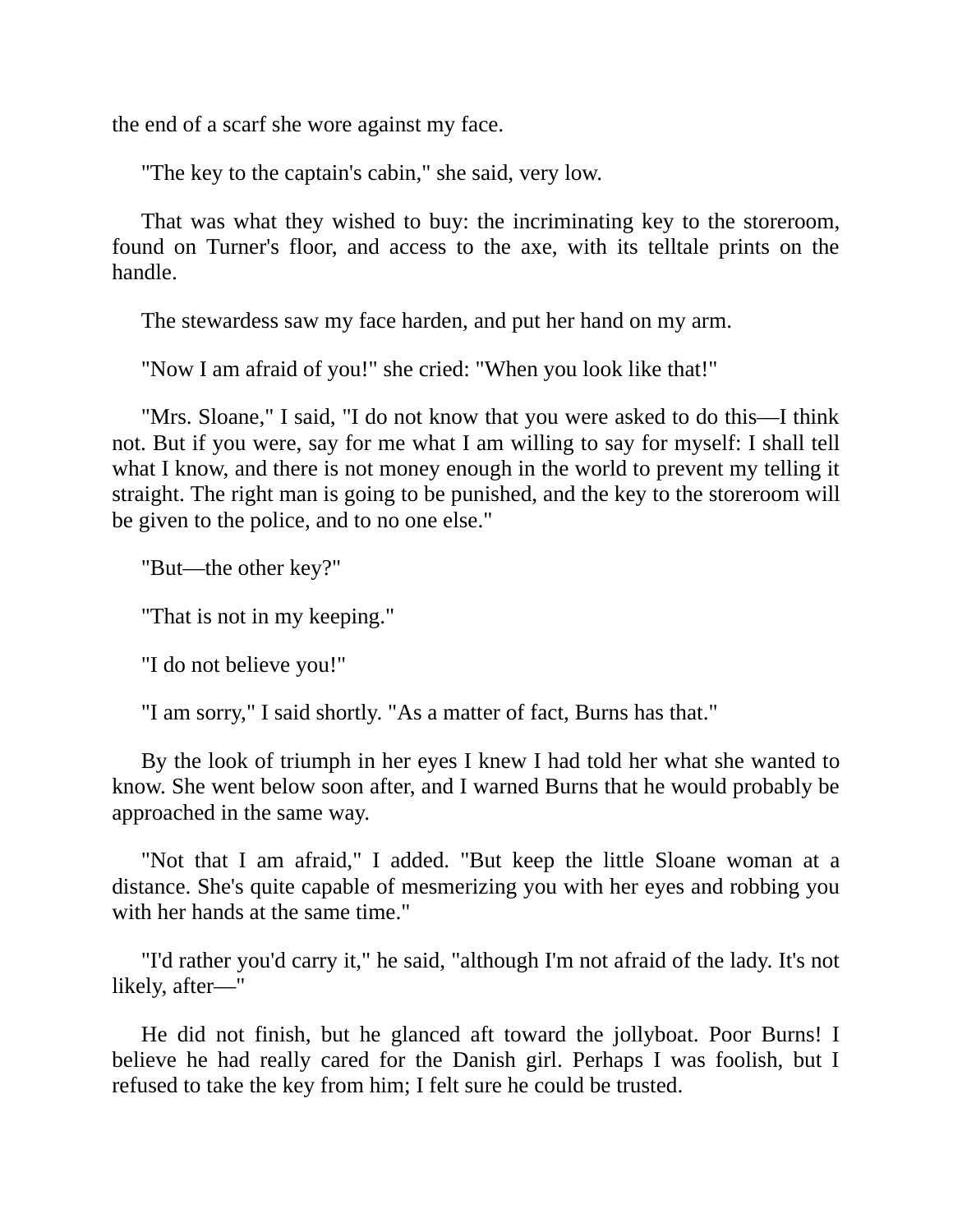The murders had been committed on the early morning of Wednesday, the 12th. It was on the following Tuesday that Mrs. Sloane and I had our little conversation on deck, and on Wednesday we came up with the Buenos Aires.

It was on Friday, therefore, two days after the cargo steamer had slid over the edge of the ocean, and left us, motionless, a painted ship upon a painted sea, that the incident happened that completed the demoralization of the crew.

For almost a week the lookouts had reported "All's well" in response to the striking of the ship's bell. The hysteria, as Burns and I dubbed it, of the white figure had died away as the men's nerves grew less irritated. Although we had found no absolute explanation of the marlinespike, an obvious one suggested itself. The men, although giving up their weapons without protest, had grumbled somewhat over being left without means of defense. It was entirely possible, we agreed, that the marlinespike had been so disposed, as some seaman's resort in time of need.

The cook, taking down the dinner on Friday evening, reported Mr. Turner up and about and partly dressed. The heat was frightful. All day we had had a following breeze, and it had been necessary to lengthen the towing-rope, dropping the jolly-boat well behind us. The men, saying little or nothing, dozed under their canvas; the helmsman drooped at the wheel. Under our feet the boards sent up simmering heat waves, and the brasses were too hot to touch.

At four o'clock Elsa Lee came on deck, and spoke to me for the first time in several days. She started when she saw me, and no wonder. In the frenzied caution of the day after the crimes, I had flung every razor overboard, and the result was as villainous a set of men as I have ever seen.

"Have you been ill again?" she asked.

I put my hand to my chin. "Not ill," I said; "merely unshaven."

"But you are pale, and your eyes are sunk in your head."

"We are very short-handed and—no one has slept much."

"Or eaten at all, I imagine," she said. "When do we get in?"

"I can hardly say. With this wind, perhaps Tuesday."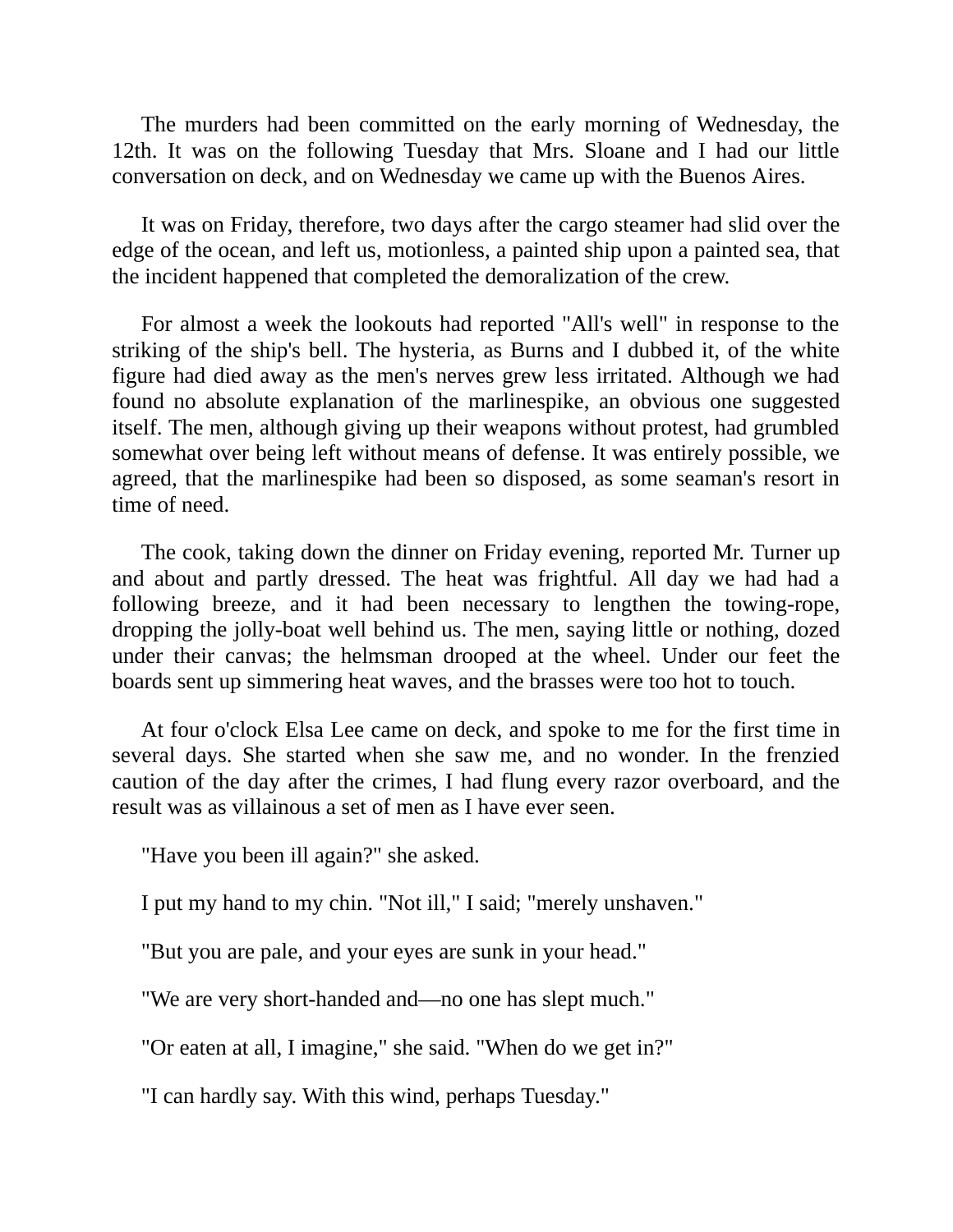"Where?"

"Philadelphia."

"You intend to turn the yacht over to the police?"

"Yes, Miss Lee."

"Every one on it?"

"That is up to the police. They will probably not hold the women. You will be released, I imagine, on your own recognizance."

"And—Mr. Turner?"

"He will have to take his luck with the rest of us."

She asked me no further questions, but switched at once to what had brought her on deck.

"The cabin is unbearable," she said. "We are willing to take the risk of opening the after companion door."

But I could not allow this, and I tried to explain my reasons. The crew were quartered there, for one; for the other, whether they were willing to take the risk or not, I would not open it without placing a guard there, and we had no one to spare for the duty. I suggested that they use the part of the deck reserved for them, where it was fairly cool under the awning; and, after a dispute below, they agreed to this. Turner, very weak, came up the few steps slowly, but refused my proffered help. A little later, he called me from the rail and offered me a cigar. The change in him was startling.

We took advantage of their being on deck to open the windows and air the after house. But all were securely locked and barred before they went below again. It was the first time they had all been on deck together since the night of the 11th. It was a different crowd of people that sat there, looking over the rail and speaking in monosyllables: no bridge, no glasses clinking with ice, no elaborate toilets and carefully dressed hair, no flash of jewels, no light laughter following one of poor Vail's sallies.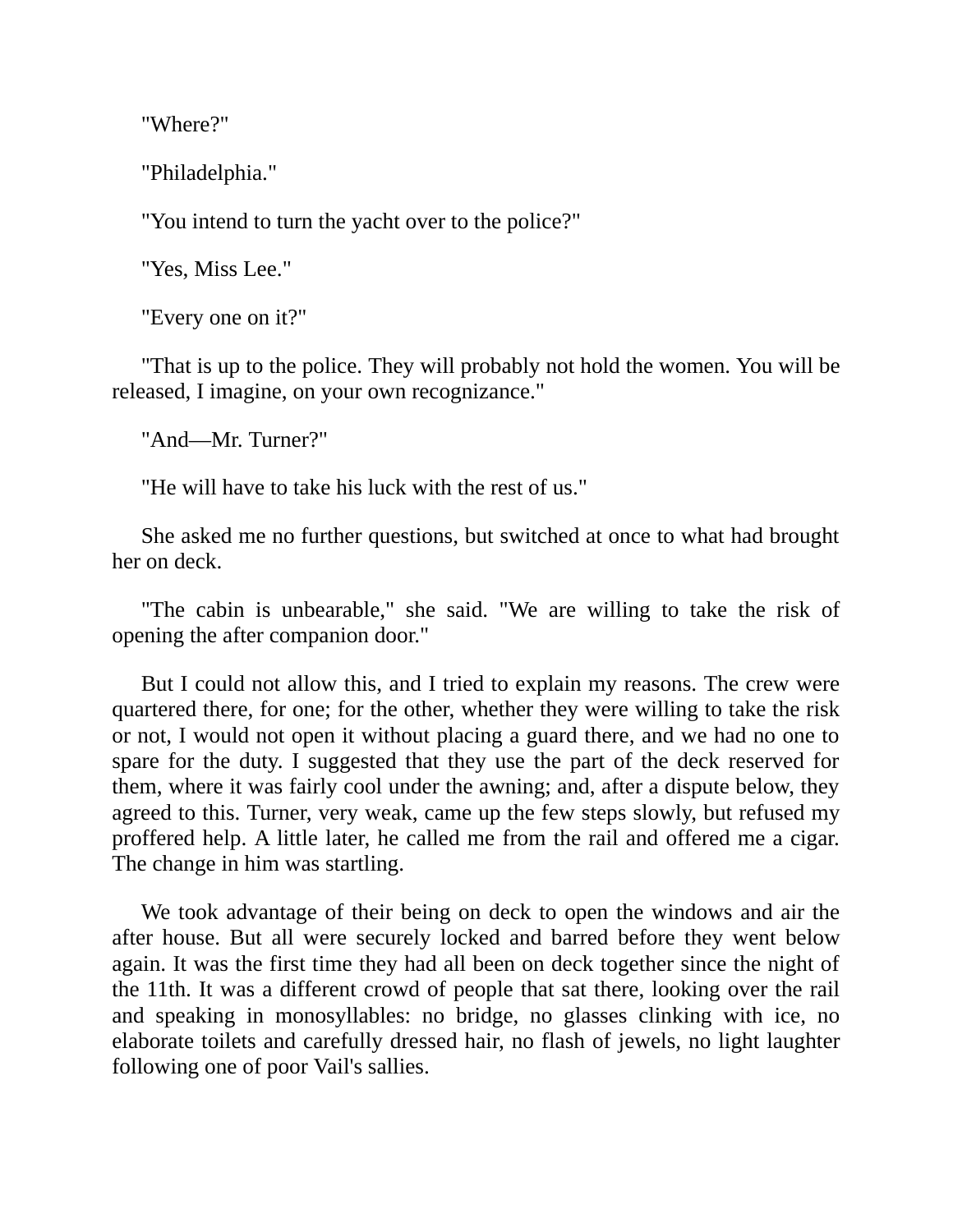At ten o'clock they went below, but not until I had quietly located every member of the crew. I had the watch from eight to twelve that night, and at half after ten Mrs. Johns came on deck again. She did not speak to me, but dropped into a steamer-chair and yawned, stretching out her arms. By the light of the companion lantern, I saw that she had put on one of the loose negligees she affected for undress, and her arms were bare except for a fall of lace.

At eight bells (midnight) Burns took my place. Charlie Jones was at the wheel, and McNamara in the crow's-nest. Mrs. Johns was dozing in her chair. The yacht was making perhaps four knots, and, far behind, the small white light of the jolly-boat showed where she rode.

I slept heavily, and at eight bells I rolled off my blanket and prepared to relieve Burns. I was stiff, weary, unrefreshed. The air was very still and we were hardly moving. I took a pail of water that stood near the rail, and, leaning far out, poured it over my head and shoulders. As I turned, dripping, Jones, relieved of the wheel, touched me on the arm.

"Go back to sleep, boy," he said kindly. "We need you, and we're goin' to need you more when we get ashore. You've been talkin' in your sleep till you plumb scared me."

But I was wide awake by that time, and he had had as little sleep as I had. I refused, and we went forward together, Jones to get coffee, which stood all night on the galley stove.

It was still dark. The dawn, even in the less than four weeks we had been out, came perceptibly later. At the port forward corner of the after house, Jones stumbled over something, and gave a sharp exclamation. The next moment he was on his knees, lighting a match.

Burns lay there on his face, unconscious, and bleeding profusely from a cut on the back of his head—but not dead.

# **CHAPTER XVII**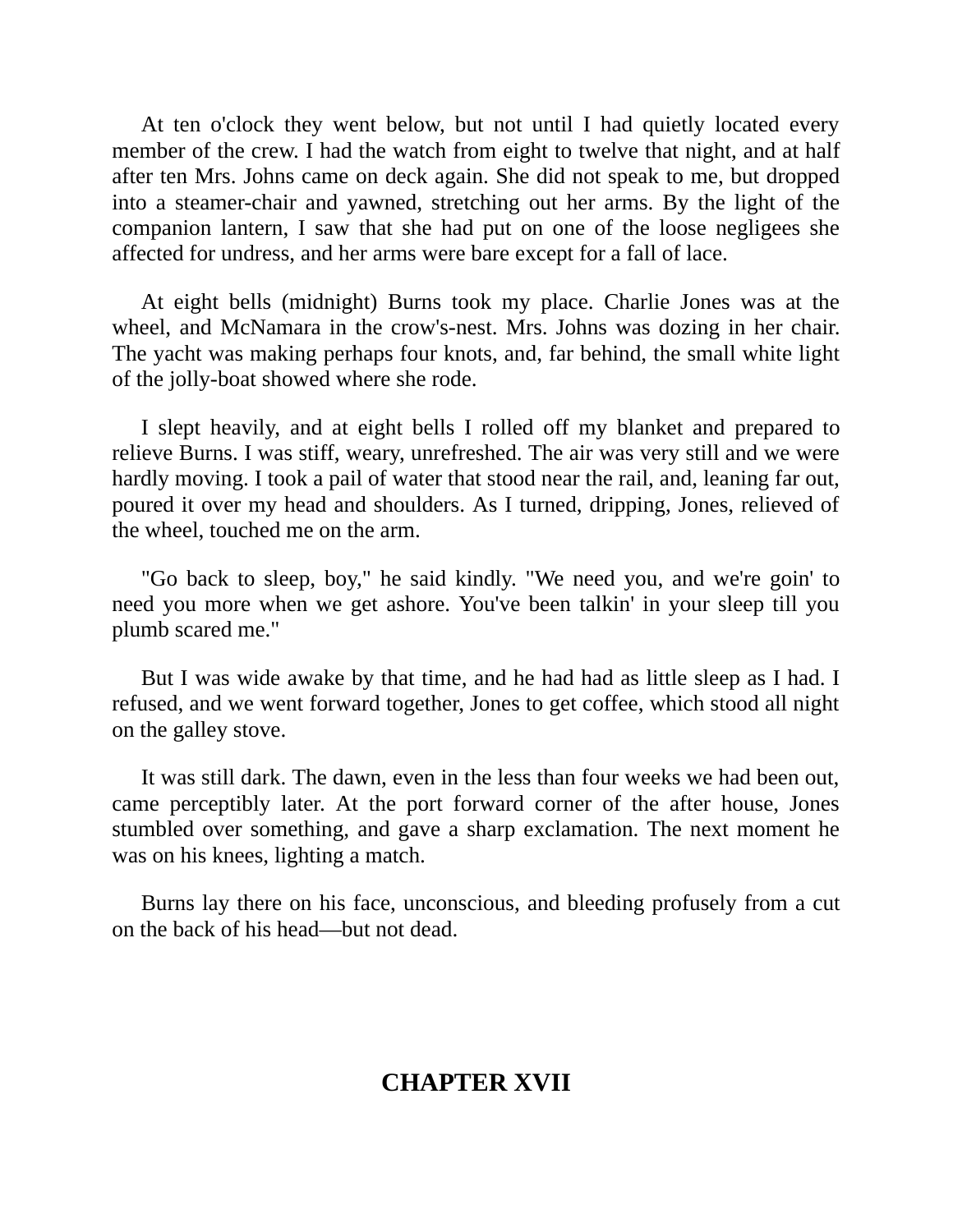# **THE AXE IS GONE**

My first thought was of the after house. Jones, who had been fond of Burns, was working over him, muttering to himself. I felt his heart, which was beating slowly but regularly, and, convinced that he was not dying, ran down into the after house. The cabin was empty: evidently the guard around the pearl handled revolver had been given up on the false promise of peace. All the lights were going, however, and the heat was suffocating.

I ran to Miss Lee's door, and tried it. It was locked, but almost instantly she spoke from inside:

"What is it?"

"Nothing much. Can you come out?"

She came a moment later, and I asked her to call into each cabin to see if every one was safe. The result was reassuring—no one had been disturbed; and I was put to it to account to Miss Lee for my anxiety without telling her what had happened. I made some sort of excuse, which I have forgotten, except that she evidently did not believe it.

On deck, the men were gathered around Burns. There were ominous faces among them, and mutterings of hatred and revenge; for Burns had been popular —the best-liked man among them all. Jones, wrought to the highest pitch, had even shed a few shamefaced tears, and was obliterating the humiliating memory by an extra brusqueness of manner.

We carried the injured man aft, and with such implements as I had I cleaned and dressed the wound. It needed sewing, and it seemed best to do it before he regained consciousness. Jones and Adams went below to the forecastle, therefore, and brought up my amputating set, which contained, besides its knives, some curved needles and surgical silk, still in good condition.

I opened the case, and before the knives, the long surgeon's knives which were in use before the scalpel superseded them, they fell back, muttering and amazed.

I did not know that Elsa Lee also was watching until, having requested Jones, who had been a sailmaker, to thread the needles, his trembling hands refused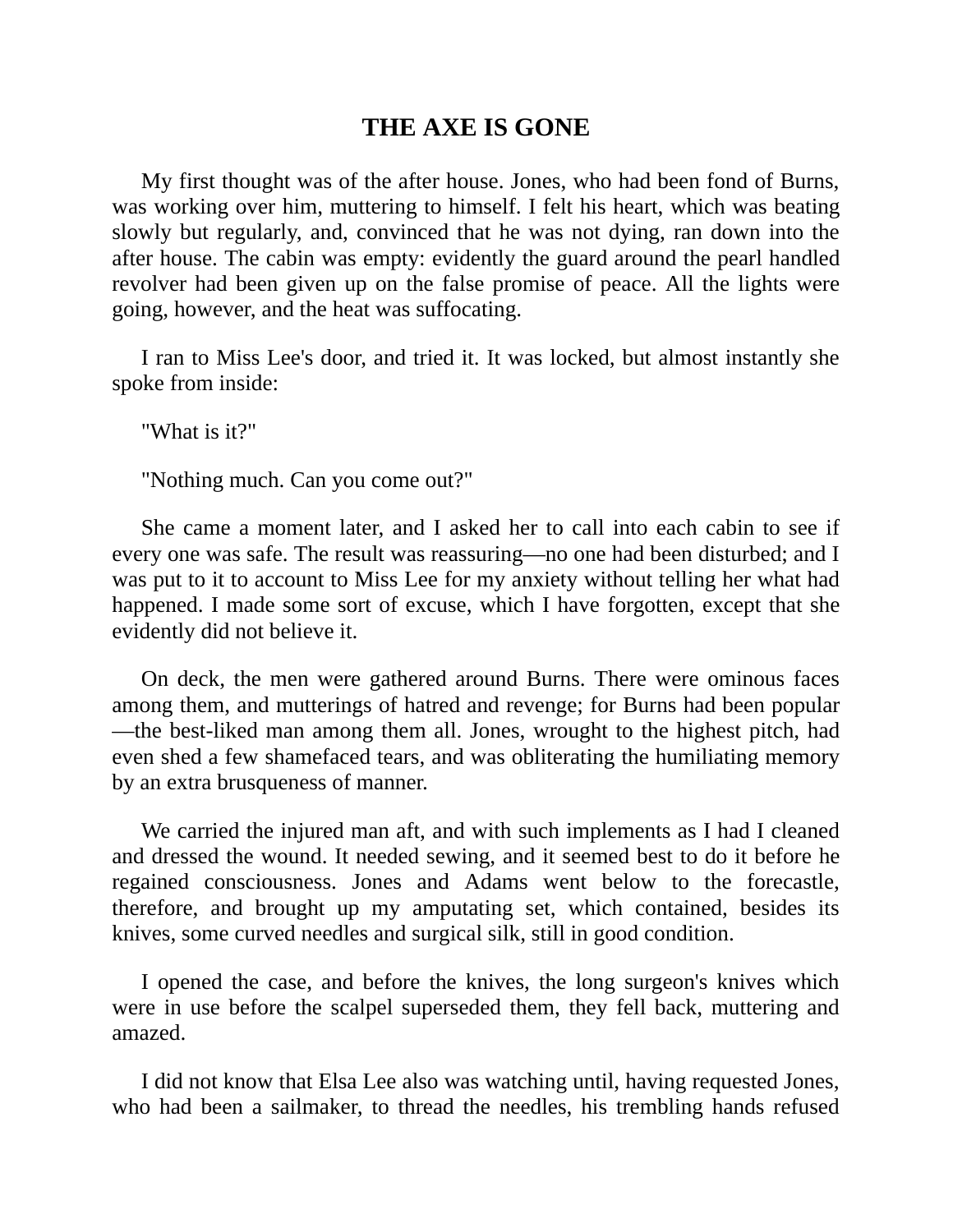their duty. I looked up, searching the group for a competent assistant, and saw the girl. She had dressed, and the light from the lantern beside me on the deck threw into relief her white figure among the dark ones. She came forward as my eyes fell on her.

"Let me try," she said; and, kneeling by the lantern, in a moment she held out the threaded needle. Her hand was quite steady. She made an able assistant, wiping clean the oozing edges of the wound so that I could see to clip the bleeding vessels, and working deftly with the silk and needles to keep me supplied. My old case yielded also a roll or so of bandage. By the time Burns was attempting an incoordinate movement or two, the operation was over and the instruments put out of sight.

His condition was good. The men carried him to the tent, where Jones sat beside him, and the other men stood outside, uneasy and watchful, looking in.

The operating-case, with its knives, came in for its share of scrutiny, and I felt that an explanation was due the men. To tell the truth, I had forgotten all about the case. Perhaps I swaggered just a bit as I went over to wash my hands. It was my first opportunity, and I was young, and the Girl was there.

"I see you looking at my case, boys," I said. "Perhaps I'm a little late explaining, but I guess after what you've seen you'll understand. The case belonged to my grandfather, who was a surgeon. He was in the war. That case was at Gettysburg."

"And because of your grandfather you brought it on shipboard!" Clarke said nastily.

"No. I'm a cub doctor myself. I'd been sick, and I needed the sea and a rest."

They were not so impressed as I had expected—or perhaps they had known all along. Sailors are a secretive lot.

"I'm thinking we'll all be getting a rest soon," a voice said. "What are you going to do with them knives?"

I had an inspiration. "I'm going to leave that to you men," I said. "You may throw them overboard, if you wish—but, if you do, take out the needles and the silk; we may need them."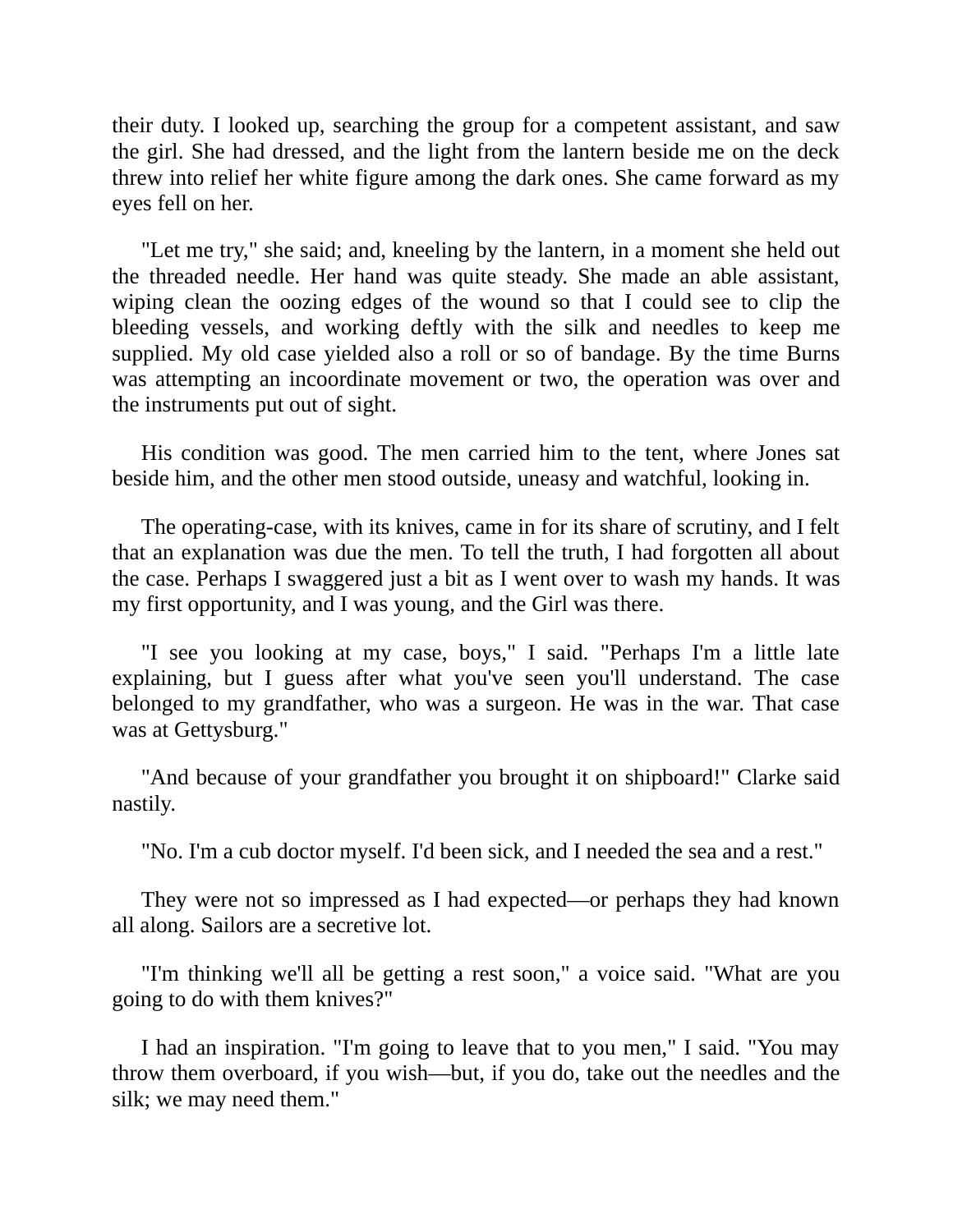There followed a savage but restrained argument among the men. Jones, from the tent, called out irritably:—

"Don't be fools, you fellows. This happened while Leslie was asleep. I'll swear he never moved after he lay down."

The crew reached a decision shortly after that, and came to me in a body.

"We think," Oleson said, "that we'll lock them in the captain's cabin, with the axe."

"Very well," I said. "Burns has the key around his neck."

Clarke, I think it was, went into the tent, and came out again directly.

"There's no key around his neck," he said gruffly.

"It may have slipped around under his back."

"It isn't there at all."

I ran into the tent, where Jones, having exhausted the resources of the injured man's clothing, was searching among the blankets on which he lay. There was no key. I went out to the men again, bewildered. The dawn had come, a pink and rosy dawn that promised another stifling day. It revealed the disarray of the deck —the basins, the old mahogany amputating-case with its lock plate of bone, the stained and reddened towels; and it showed the brooding and overcast faces of the men.

"Isn't it there?" I asked. "Our agreement was for me to carry the key to Singleton's cabin and Burns the captain's."

Miss Lee, by the rail, came forward slowly, and looked up at me.

"Isn't it possible," she said, "that, knowing where the key was, some one wished to get it, and so—" She indicated the tent and Burns.

I knew then. How dull I had been, and stupid! The men caught her meaning, too, and we tramped heavily forward, the girl and I leading.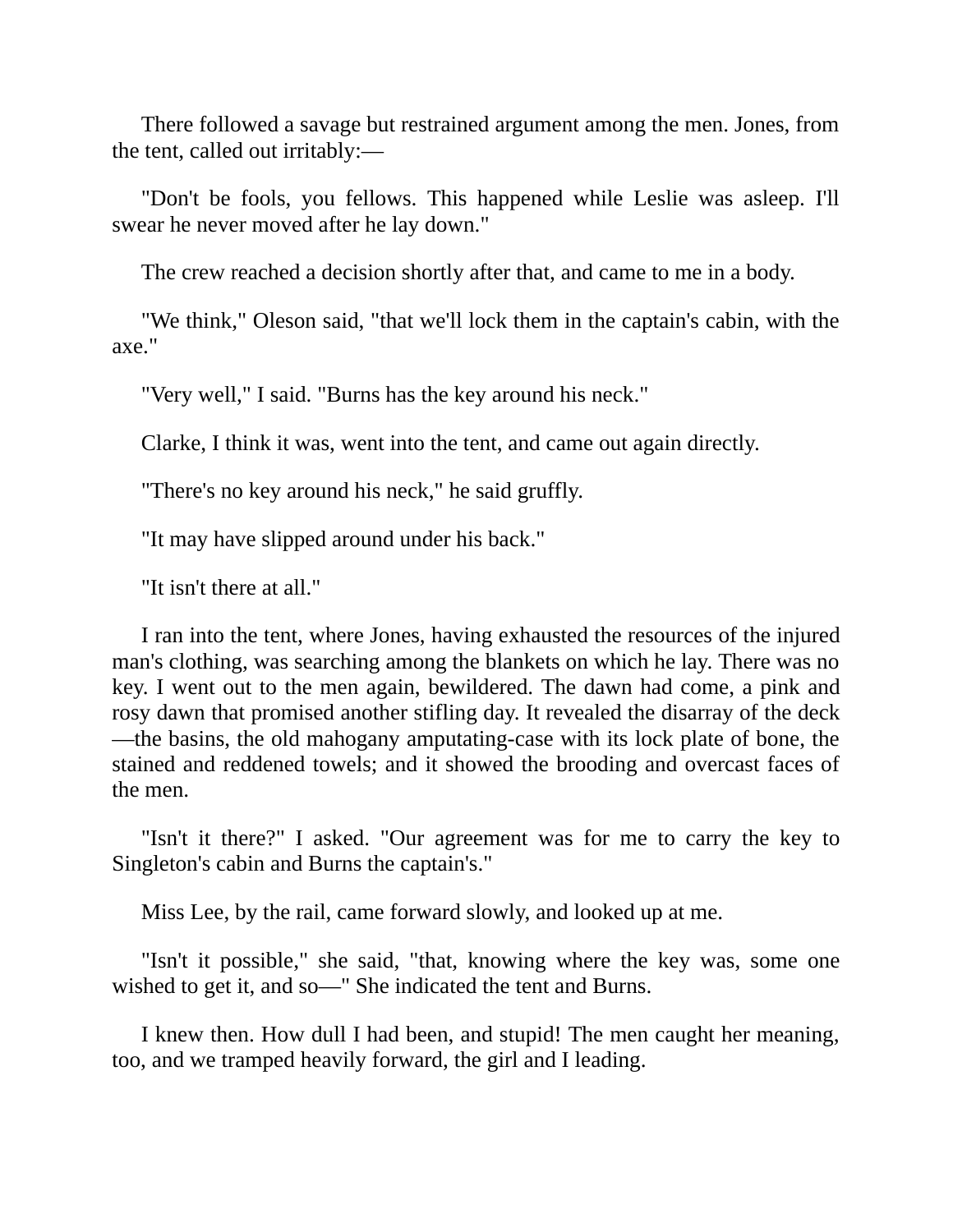The door into the captain's room was open, and the axe was gone from the bunk. The key, with the cord that Burns had worn around his neck, was in the door, the string torn and pulled as if it had been jerked away from the unconscious man. Later on we verified this by finding, on the back of Burns's neck an abraded line two inches or so in length.

It was a strong cord—the kind a sailor pins his faith to, and uses indiscriminately to hold his trousers or his knife.

I ordered a rigid search of the deck, but the axe was gone. Nor was it ever found. It had taken its bloody story many fathoms deep into the old Atlantic, and hidden it, where many crimes have been hidden, in the ooze and slime of the sea-bottom.

That day was memorable for more than the attack on Burns. It marked a complete revolution in my idea of the earlier crimes, and of the criminal.

Two things influenced my change of mental attitude. The attack on Burns was one. I did not believe that Turner had strength enough to fell so vigorous a man, even with the capstan bar which we found lying near by. Nor could he have jerked and broken the amberline. Mrs. Johns I eliminated for the same reason, of course. I could imagine her getting the key by subtlety, wheedling the impressionable young sailor into compliance. But force!

The second reason was the stronger.

Singleton, the mate, had become a tractable and almost amiable prisoner. Like Turner, he was ugly only when he was drinking, and there was not even enough liquor on the Ella to revive poor Burns. He spent his days devising, with bits of wire, a ring puzzle that he intended should make his fortune. And I believe he contrived, finally, a clever enough bit of foolery. He was anxious to talk, and complained bitterly of loneliness, using every excuse to hold Tom, the cook, when he carried him his meals. He had asked for a Bible, too, and read it now and then.

The morning of Burns's injury, I visited Singleton.

The new outrage, coming at a time when they were slowly recovering confidence, had turned the men surly. The loss of the axe, the handle of which I had told them would, under skillful eyes, reveal the murderer as accurately as a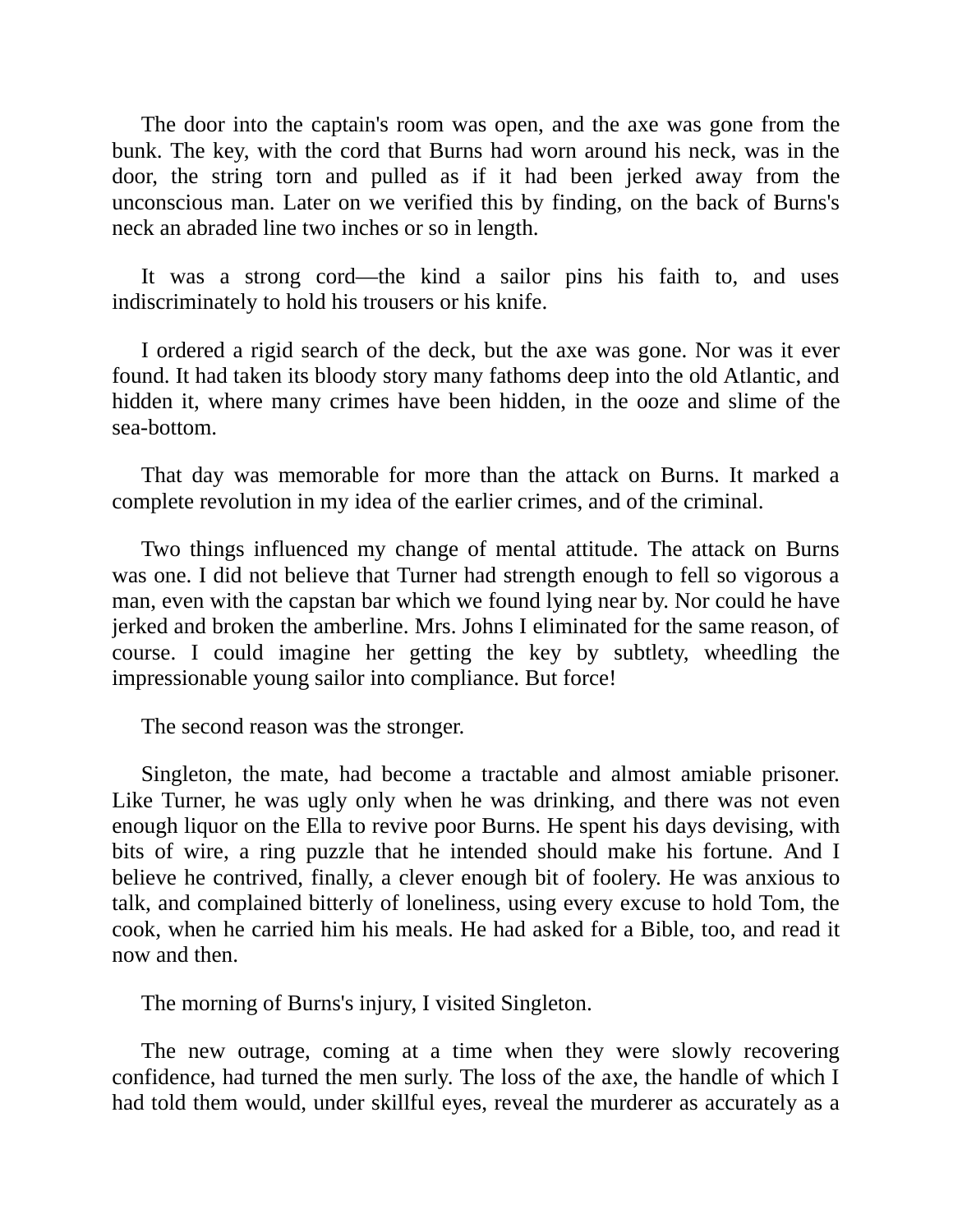photograph, was a serious blow. Again arose the specter of the innocent suffering for the guilty. They went doggedly about their work, and wherever they gathered there was muttered talk of the white figure. There was grumbling, too, over their lack of weapons for defense.

The cook was a ringleader of the malcontents. Certain utensils were allowed him; but he was compelled at night to lock them in the galley, after either Burns's inspection or mine, and to turn over the key to one of us.

On the morning after the attack, therefore, Tom, carrying Singleton's breakfast to him, told him at length what had occurred in the night, and dilated on his lack of self-defense should an attack be directed toward him.

Singleton promptly offered to make him, out of wire, a key to the galley door, so that he could get what he wanted from it. The cook was to take an impression of the lock. In exchange, Tom was to fetch him, from a hiding place which Singleton designated in the forward house, a bottle of whiskey.

The cook was a shrewd mulatto, and he let Singleton make the key. It was after ten that morning when he brought it to me. I was trying to get the details of his injury from Burns, at the time, in the tent.

"I didn't see or hear anything, Leslie," Burns said feebly. "I don't even remember being hit. I felt there was some one behind me. That was all."

"There had been nothing suspicious earlier in the night?"

He lay thinking. He was still somewhat confused.

"No—I think not. Or—yes, I thought once I saw some one standing by the mainmast—behind it. It wasn't."

"How long was Mrs. Johns on deck?"

"Not long."

"Did she ask you to do something for her?"

Pale as he was, he colored; but he eyed me honestly.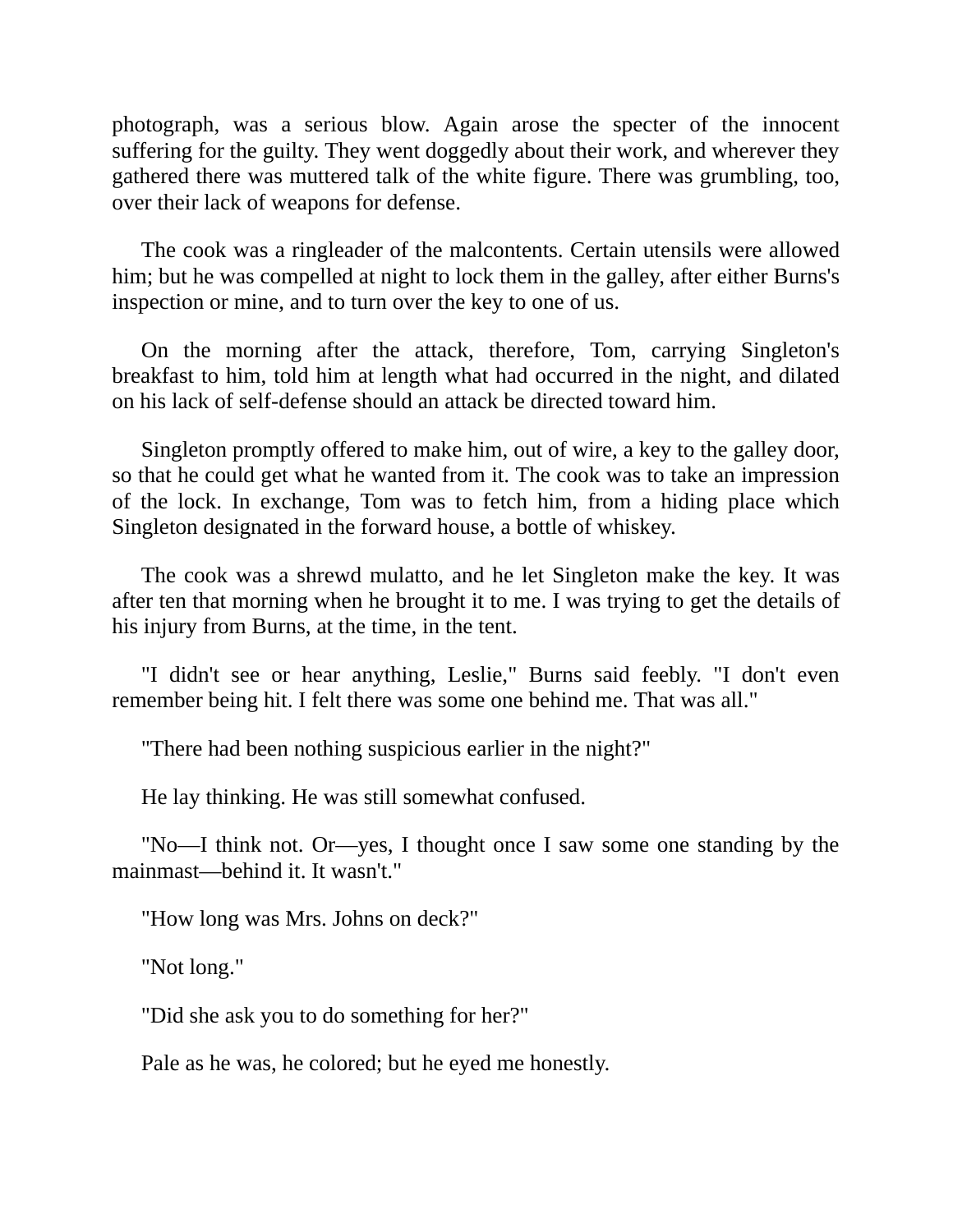"Yes. Don't ask me any more, Leslie. It had nothing to do with this."

"What did she ask you to do?" I persisted remorselessly.

"I don't want to talk; my head aches."

"Very well. Then I'll tell you what happened after I went off watch. No, I wasn't spying. I know the woman, that's all. She said you looked tired, and wouldn't it be all right if you sat down for a moment and talked to her."

"No; she said she was nervous."

"The same thing—only better. Then she persisted in talking of the crime, and finally she said she would like to see the axe. It wouldn't do any harm. She, wouldn't touch it."

He watched me uneasily.

"She didn't either," he said. "I'll swear to that, Leslie. She didn't go near the bunk. She covered her face with her hands, and leaned against the door. I thought she was going to faint."

"Against the door, of course! And got an impression of the key. The door opens in. She could take out the key, press it against a cake of wax or even a cake of soap in her hand, and slip it back into the lock again while you—What were you doing while she was doing all that?"

"She dropped her salts. I picked them up."

"Exactly! Well, the axe is gone."

He started up on his elbow.

"Gone!"

"Thrown overboard, probably. It is not in the cabin."

It was brutal, perhaps; but the situation was all of that. As Burns fell back, colorless, Tom, the cook, brought into the tent the wire key that Singleton had made.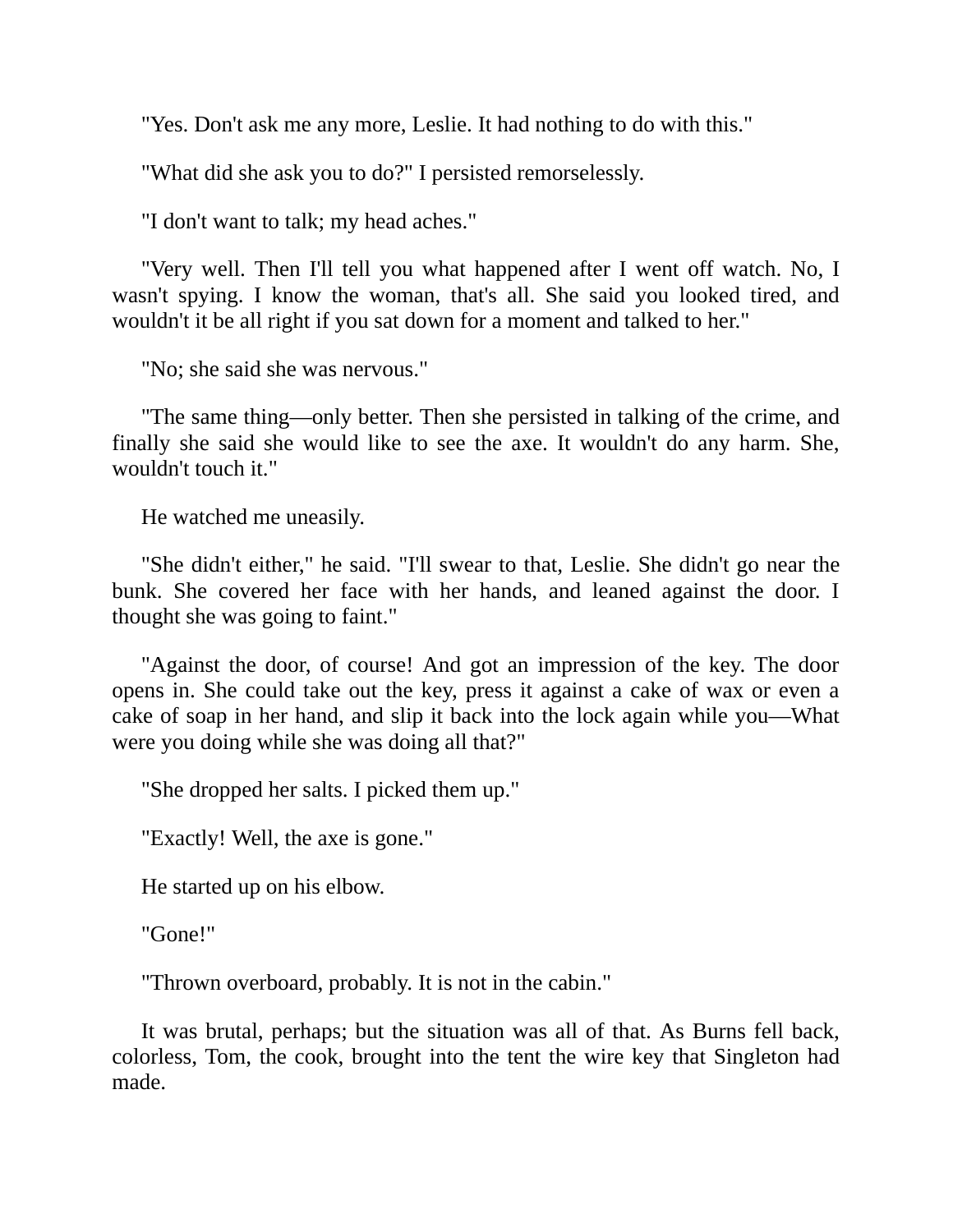That morning I took from inside of Singleton's mattress a bunch of keys, a long steel file, and the leg of one of his chairs, carefully unscrewed and wrapped at the end with wire a formidable club. One of the keys opened Singleton's door.

That was on Saturday. Early Monday morning we sighted land.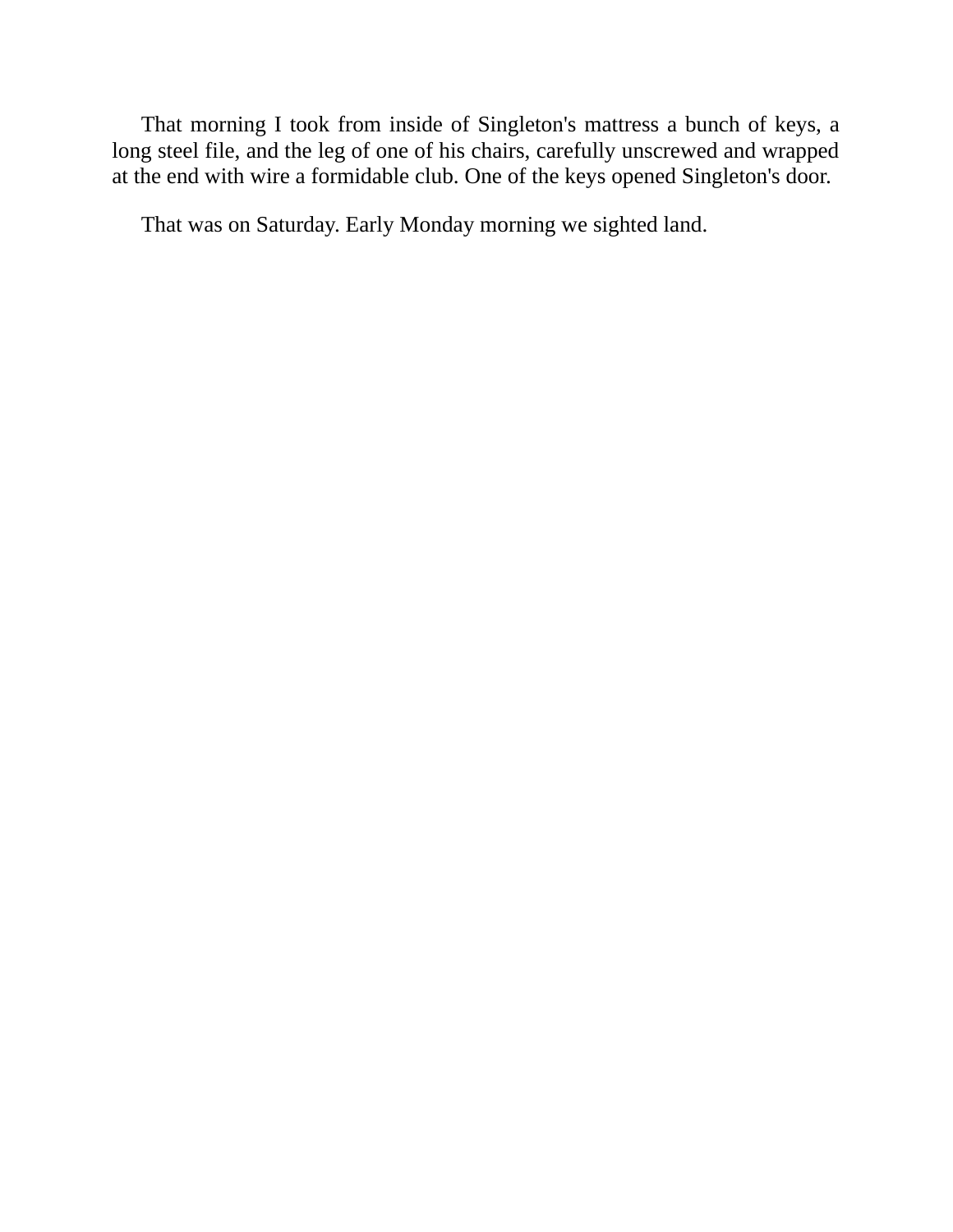## **CHAPTER XVIII**

### **A BAD COMBINATION**

We picked up a pilot outside the Lewes breakwater a man of few words. I told him only the outlines of our story, and I believe he half discredited me at first. God knows, I was not a creditable object. When I took him aft and showed him the jolly-boat, he realized, at last, that he was face to face with a great tragedy, and paid it the tribute of throwing away his cigar.

He suggested our raising the yellow plague flag; and this we did, with a ready response from the quarantine officer. The quarantine officer came out in a power-boat, and mounted the ladder; and from that moment my command of the Ella ceased. Turner, immaculately dressed, pale, distinguished, member of the yacht club and partner in the Turner line, met him at the rail, and conducted him, with a sort of chastened affability, to the cabin.

Exhausted from lack of sleep, terrified with what had gone by and what was yet to come, unshaven and unkempt, the men gathered on the forecastle-head and waited.

The conference below lasted perhaps an hour. At the end of that time the quarantine officer came up and shouted a direction from below, as a result of which the jolly-boat was cut loose, and, towed by the tug, taken to the quarantine station. There was an argument, I believe, between Turner and the officer, as to allowing us to proceed up the river without waiting for the police. Turner prevailed, however, and, from the time we hoisted the yellow flag, we were on our way to the city, a tug panting beside us, urging the broad and comfortable lines of the old cargo boat to a semblance of speed.

The quarantine officer, a dapper little man, remained on the boat, and busied himself officiously, getting the names of the men, peering at Singleton through his barred window, and expressing disappointment at my lack of foresight in having the bloodstains cleared away.

"Every stain is a clue, my man, to the trained eye," he chirruped. "With an axe, too! What a brutal method! Brutal! Where is the axe?"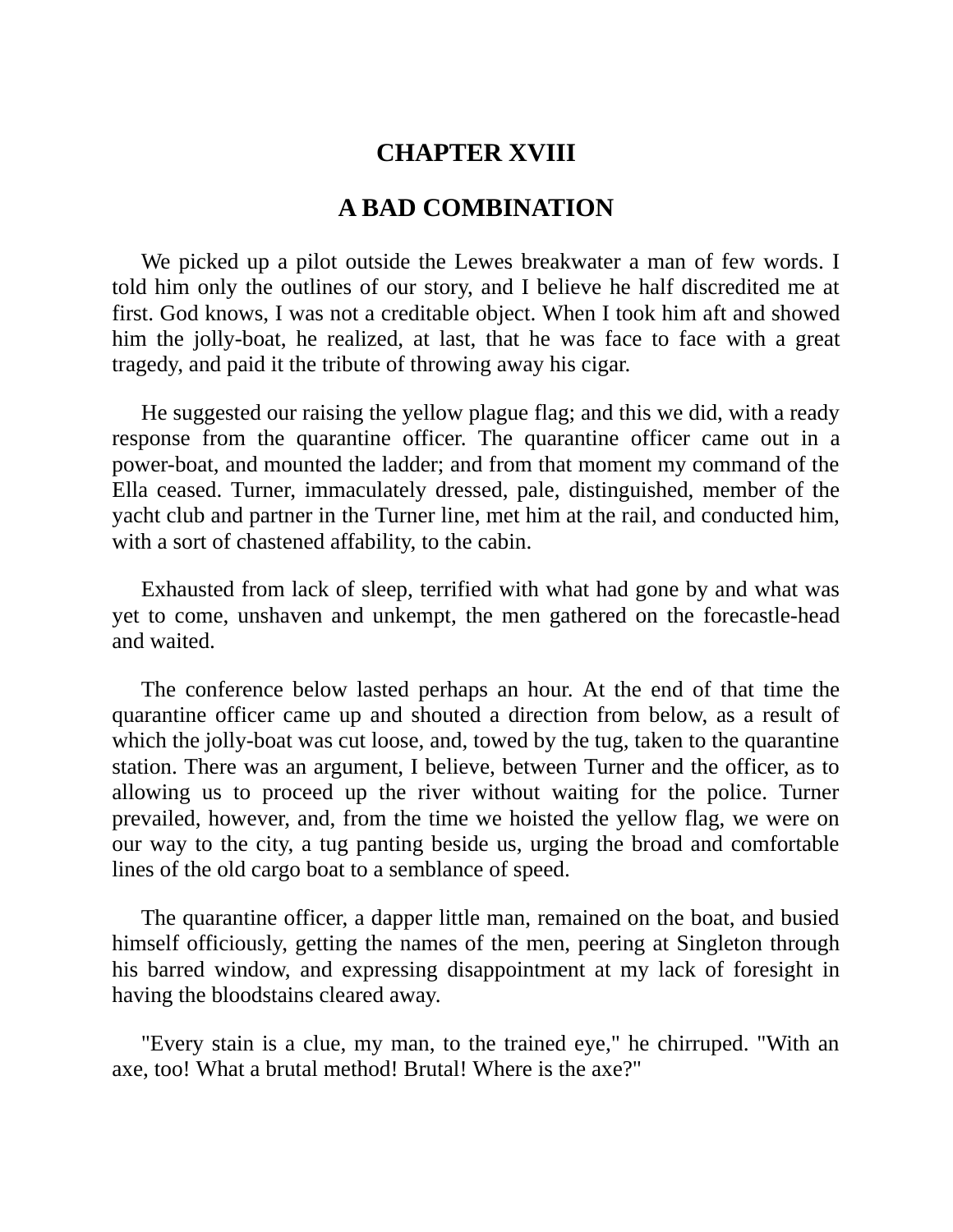"Gone," I said patiently. "It was stolen out of the captain's cabin."

He eyed me over his glasses.

"That's very strange," he commented. "No stains, no axe! You fellows have been mighty careful to destroy the evidence, haven't you?"

All that long day we made our deliberate progress up the river. The luggage from the after house was carried up on deck by Adams and Clarke, and stood waiting for the customhouse.

Turner, his hands behind him, paced the deck hour by hour, his heavy face colorless. His wife, dark, repressed, with a look of being always on guard, watched him furtively. Mrs. Johns, dressed in black, talked to the doctor; and, from the notes he made, I knew she was telling the story of the tragedy. And here, there, and everywhere, efficient, normal, and so lovely that it hurt me to look at her, was Elsa. Williams, the butler, had emerged from his chrysalis of fright, and was ostentatiously looking after the family's comfort. No clearer indication could have been given of the new status of affairs than his changed attitude toward me. He came up to me, early in the afternoon, and demanded that I wash down the deck before the women came up.

I smiled down at him cheerfully.

"Williams," I said, "you are a coward—a mean, white-livered coward. You have skulked in the after house, behind women, when there was man's work to do. If I wash that deck, it will be with you as a mop."

He blustered something about speaking to Mr. Turner and seeing that I did the work I was brought on board to do, and, seeing Turner's eye on us, finished his speech with an ugly epithet. My nerves were strained to the utmost: lack of sleep and food had done their work. I was no longer in command of the Ella; I was a common sailor, ready to vent my spleen through my fists.

I knocked him down with my open hand.

It was a barbarous and a reckless thing to do. He picked himself up and limped away, muttering. Turner had watched the scene with his cold blue eyes, and the little doctor with his near-sighted ones.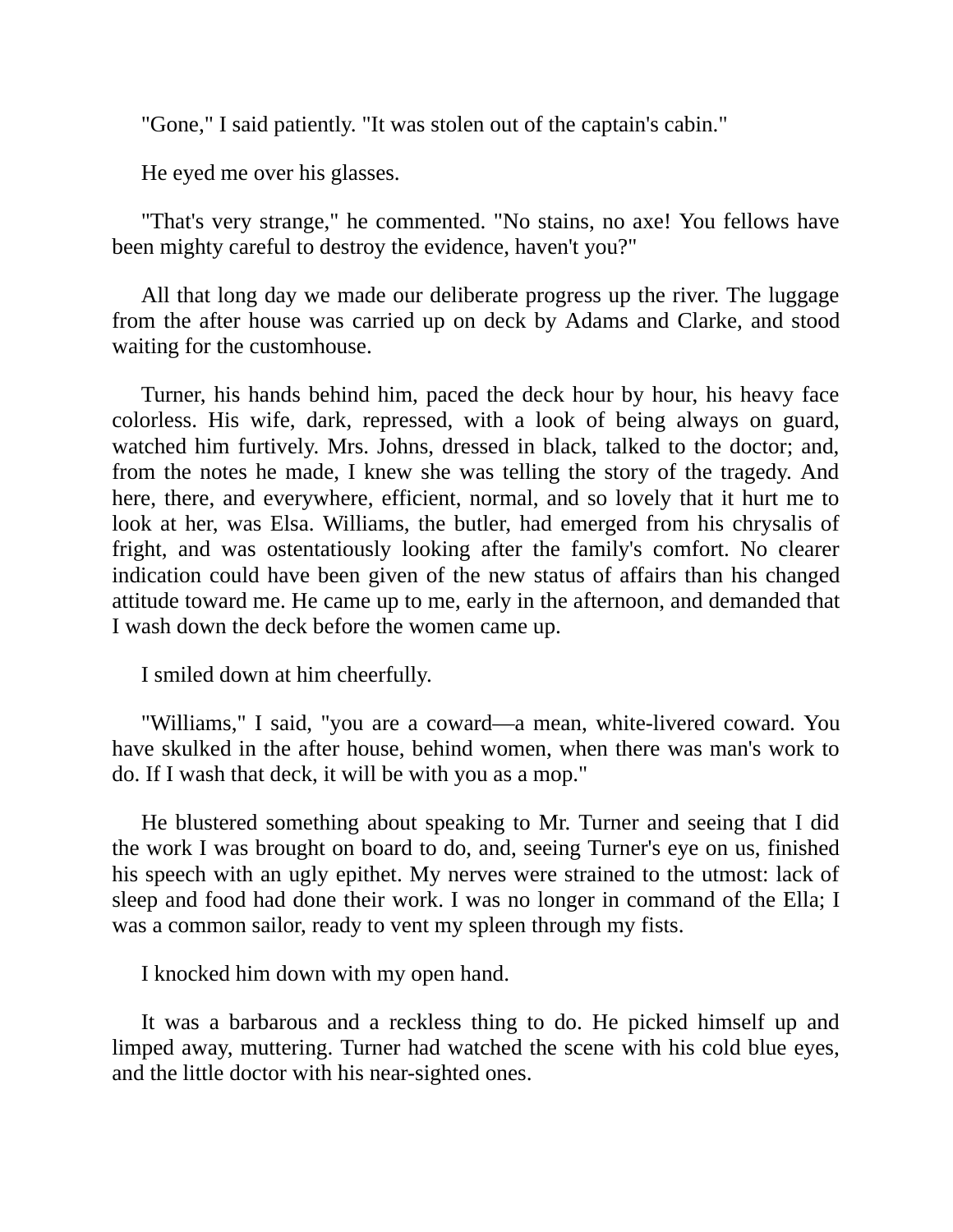"A dangerous man, that!" said the doctor.

"Dangerous and intelligent," replied Turner. "A bad combination!"

It was late that night when the Ella anchored in the river at Philadelphia. We were not allowed to land. The police took charge of ship, crew, and passengers. The men slept heavily on deck, except Burns, who developed a slight fever from his injury, and moved about restlessly.

It seemed to me that the vigilance of the officers was exerted largely to prevent an escape from the vessel, and not sufficiently for the safety of those on board. I spoke of this, and a guard was placed at the companionway again. Thus I saw Elsa Lee for the last time until the trial.

She was dressed, as she had been in the afternoon, in a dark cloth suit of some sort, and I did not see her until I had spoken to the officer in charge. She turned, at my voice, and called me to join her where she stood.

"We are back again, Leslie."

"Yes, Miss Lee."

"Back to—what? To live the whole thing over again in a courtroom! If only we could go away, anywhere, and try to forget!"

She had not expected any answer, and I had none ready. I was thinking— Heaven help me—that there were things I would not forget if I could: the lift of her lashes as she looked up at me; the few words we had had together, the day she had told me the deck was not clean; the night I had touched her hand with my lips.

"We are to be released, I believe," she said, "on our own—some legal term; I forget it."

"Recognizance, probably."

"Yes. You do not know law as well as medicine?"

"I am sorry—no; and I know very little medicine."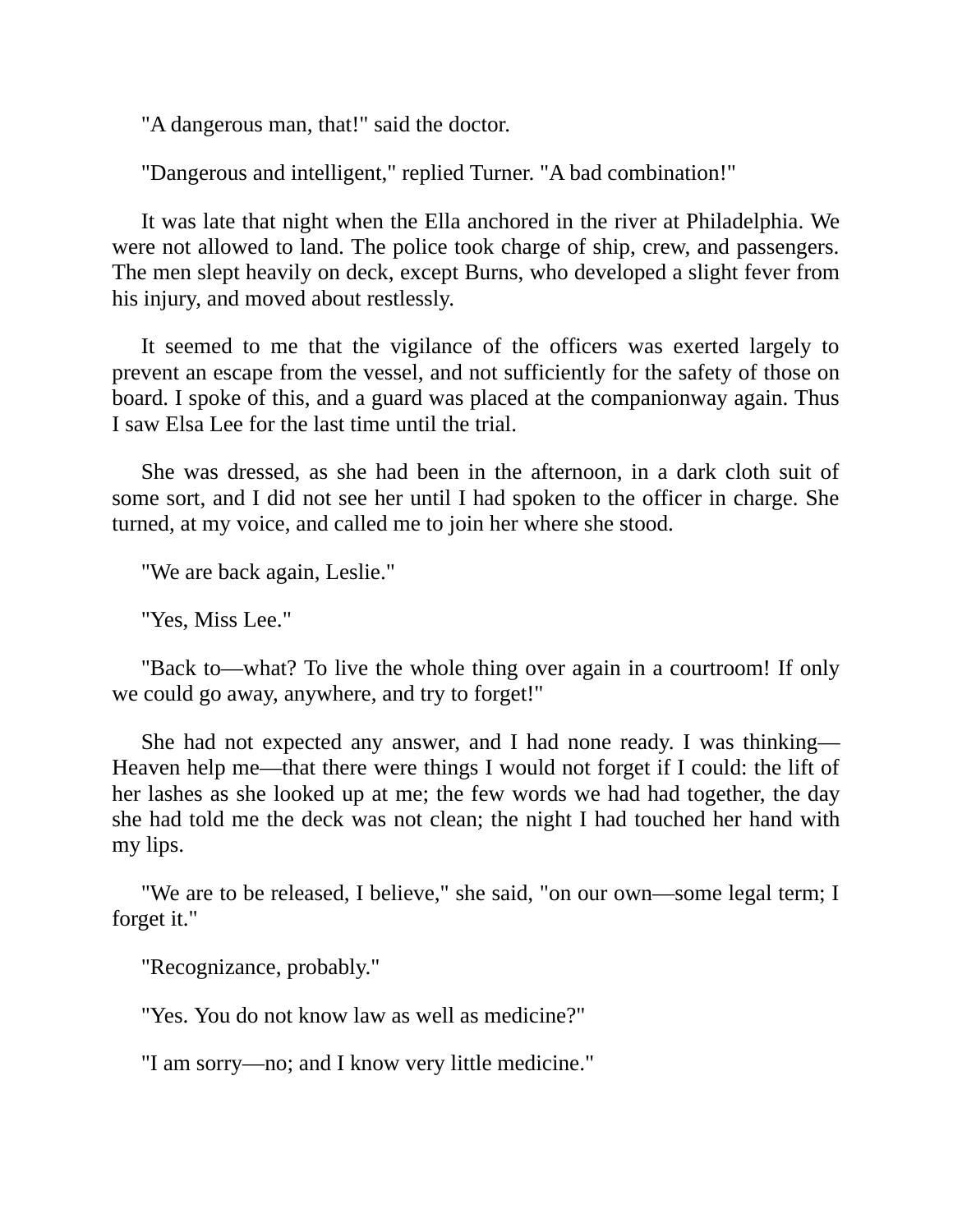"But you sewed up a wound!"

"As a matter of fact," I admitted, "that was my initial performance, and it is badly done. It—it puckers."

She turned on me a trifle impatiently.

"Why do you make such a secret of your identity?" she demanded. "Is it a pose? Or—have you a reason for concealing it?"

"It is not a pose; and I have nothing to be ashamed of, unless poverty—"

"Of course not. What do you mean by poverty?"

"The common garden variety sort. I have hardly a dollar in the world. As to my identity,—if it interests you at all, I graduated in medicine last June. I spent the last of the money that was to educate me in purchasing a dress suit to graduate in, and a supper by way of celebration. The dress suit helped me to my diploma. The supper gave me typhoid."

"So that was it!"

"Not jail, you see."

"And what are you going to do now?"

I glanced around to where a police officer stood behind us watchfully.

"Now? Why, now I go to jail in earnest."

"You have been very good to us," she said wistfully. "We have all been strained and nervous. Maybe you have not thought I noticed or—or appreciated what you were doing; but I have, always. You have given all of yourself for us. You have not slept or eaten. And now you are going to be imprisoned. It isn't just!"

I tried to speak lightly, to reassure her.

"Don't be unhappy about that," I said. "A nice, safe jail, where one may sleep and eat, and eat and sleep—oh, I shall be very comfortable! And if you wish to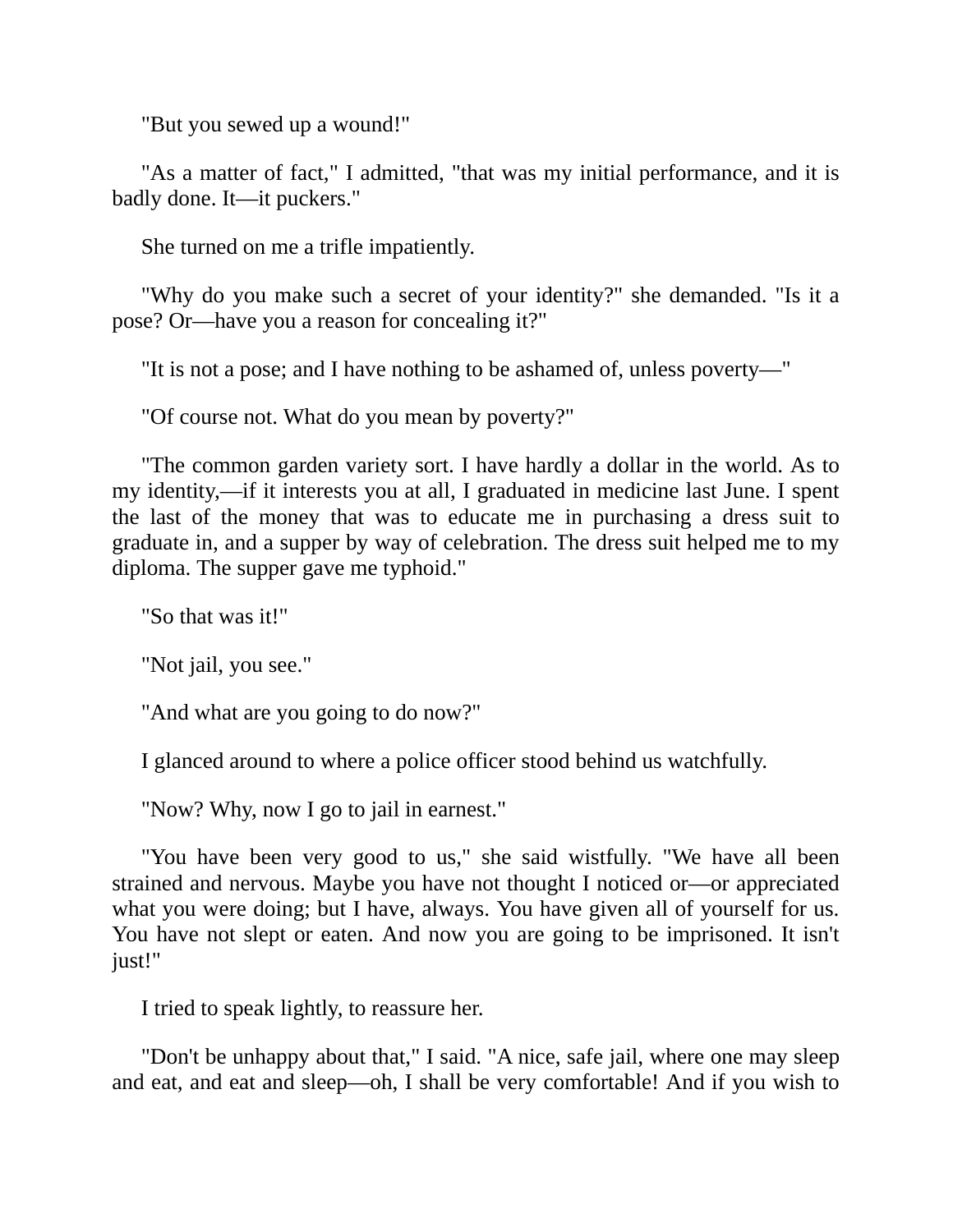make me exceedingly happy, you will see that they let me have a razor."

But, to my surprise, she buried her face in her arms. I could not believe at first that she was crying. The policeman had wandered across to the other rail, and stood looking out at the city lights, his back to us. I put my hand out to touch her soft hair, then drew it back. I could not take advantage of her sympathy, of the hysterical excitement of that last night on the Ella. I put my hands in my pockets, and held them there, clenched, lest, in spite of my will, I reach out to take her in my arms.

# **CHAPTER XIX**

# **I TAKE THE STAND**

And now I come, with some hesitation, to the trial. Hesitation, because I relied on McWhirter to keep a record. And McWhirter, from his notes, appears to have been carried away at times by excitement, and either jotted down rows of unintelligible words, or waited until evening and made up his notes, like a woman's expense account, from a memory never noticeable for accuracy.

At dawn, the morning after we anchored, Charlie Jones roused me, grinning.

"Friend of yours over the rail, Leslie," he said. "Wants to take you ashore!"

I knew no one in Philadelphia except the chap who had taken me yachting once, and I felt pretty certain that he would not associate Leslie the football player with Leslie the sailor on the Ella. I went reluctantly to the rail, and looked down. Below me, just visible in the river mist of the early morning, was a small boat from which two men were looking up. One was McWhirter!

"Hello, old top," he cried. "Or is it you behind that beard?"

"It's I, all right, Mac," I said, somewhat huskily. What with seeing him again, his kindly face behind its glasses, the cheerful faith in me which was his contribution to our friendship,—even the way he shook his own hand in default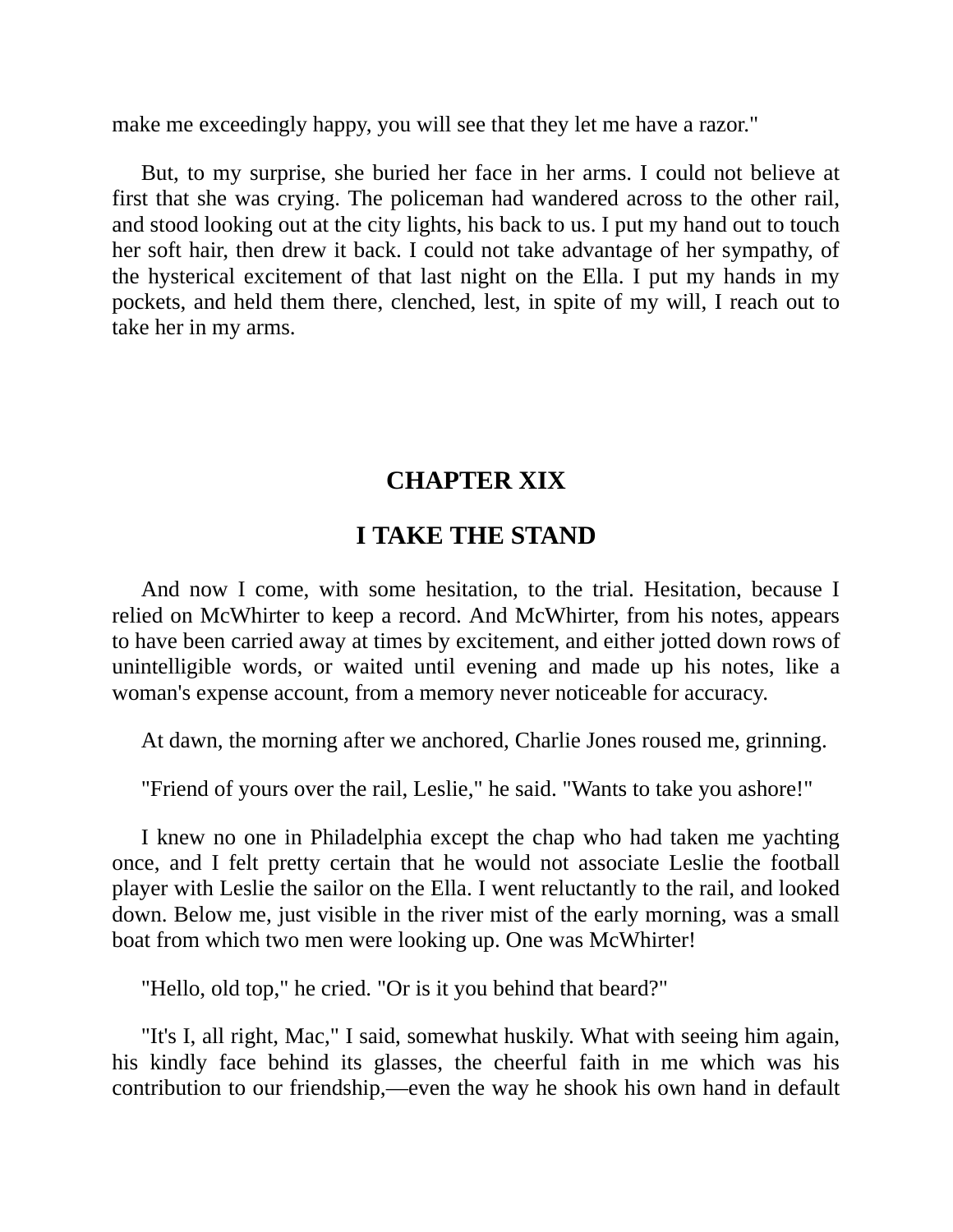of mine,—my throat tightened. Here, after all, was home and a friend.

He looked up at the rail, and motioned to a rope that hung there.

"Get your stuff and come with us for breakfast," he said. "You look as if you hadn't eaten since you left."

"I'm afraid I can't, Mac."

"They're not going to hold you, are they?"

"For a day or so, yes."

Mac's reply to this was a violent resume of the ancestry and present lost condition of the Philadelphia police, ending with a request that I jump over, and let them go to the place he had just designated as their abiding-place in eternity. On an officer lounging to the rail and looking down, however, he subsided into a low muttering.

The story of how McWhirter happened to be floating on the bosom of the Delaware River before five o'clock in the morning was a long one—it was months before I got it in full. Briefly, going home from the theater in New York the night before, he had bought an "extra" which had contained a brief account of the Ella's return. He seems to have gone into a frenzy of excitement at once. He borrowed a small car,—one scornfully designated as a "road louse,"—and assembled in it, in wild confusion, one suit of clothes for me, his own and much too small, one hypodermic case, an armful of newspapers with red scare-heads, a bottle of brandy, a bottle of digitalis, one police card, and one excited young lawyer, of the same vintage in law that Mac and I were in medicine. At the last moment, fearful that the police might not know who I was, he had flung in a scrapbook in which he had pasted—with a glue that was to make his fortune records of my exploits on the football field!

A dozen miles from Philadelphia the little machine had turned over on a curve, knocking all the law and most of the enthusiasm out of Walters, the legal gentleman, and smashing the brandy-bottle. McWhirter had picked himself up, kicked viciously at the car, and, gathering up his impedimenta, had made the rest of the journey by foot and street-car.

His wrath at finding me a prisoner was unbounded; his scorn at Walters, the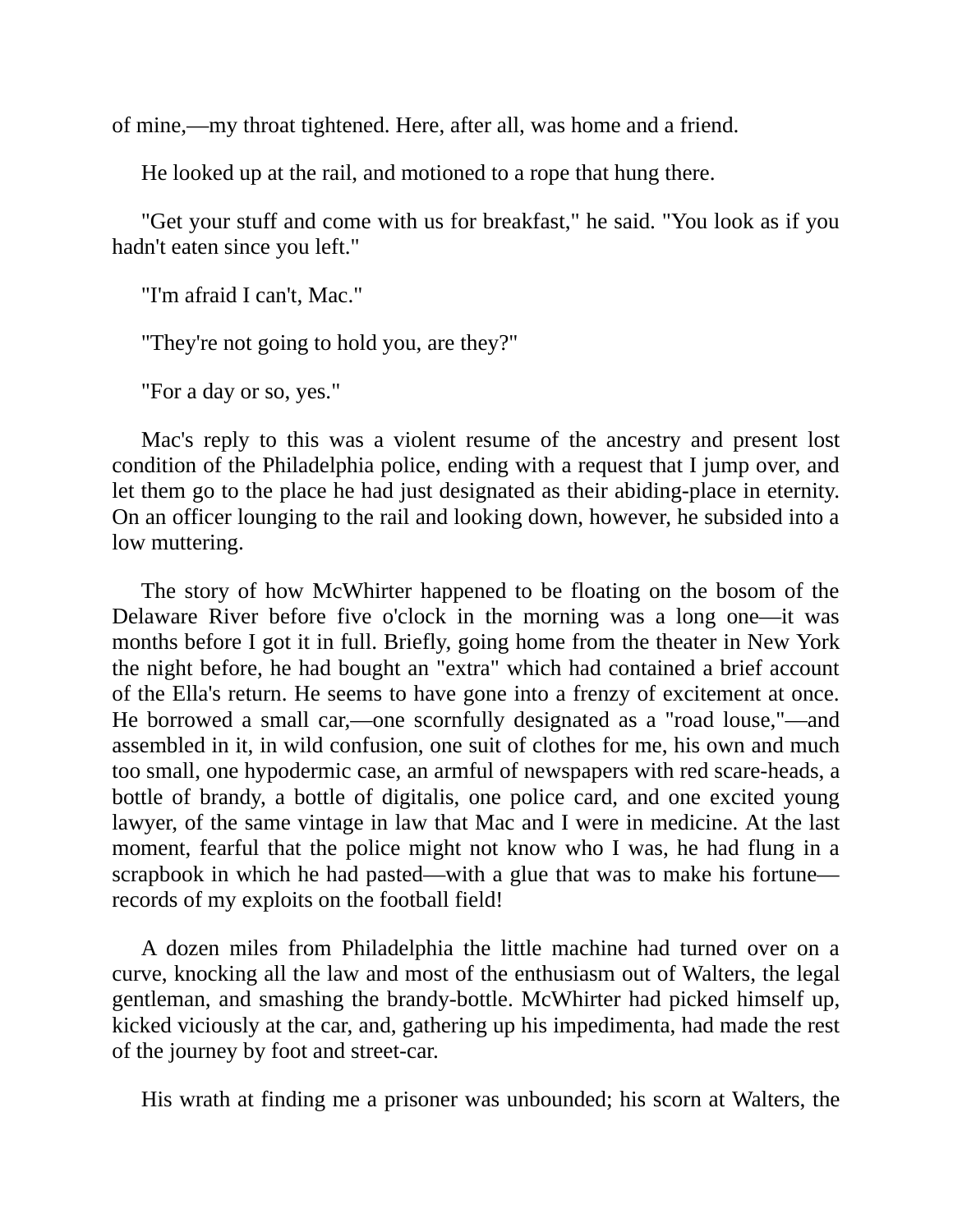attorney, for not confounding the police with law enough to free me, was furious and contemptuous. He picked up the oars in sullen silence, and, leaning on them, called a loud and defiant farewell for the benefit of the officer.

"All right," he said. "An hour or so won't make much difference. But you'll be free today, all right, all right. And don't let them bluff you, boy. If the police get funny, tackle them and throw 'em overboard, one by one. You can do it."

He made an insulting gesture at the police, picked up his oars, and rowed away into the mist.

But I was not free, that day, nor for many days. As I had expected, Turner, his family, Mrs. Johns, and the stewardess were released, after examination. The rest of us were taken to jail. Singleton as a suspect, the others to make sure of their presence at the trial.

The murders took place on the morning of August 12. The Grand jury met late in September, and found an indictment against Singleton. The trial began on the 16th of November.

The confinement was terrible. Accustomed to regular exercise as I was, I suffered mentally and physically. I heard nothing from Elsa Lee, and I missed McWhirter, who had got his hospital appointment, and who wrote me cheering letters on pages torn from order-books or on prescription-blanks. He was in Boston.

He got leave of absence for the trial, and, as I explained, the following notes are his, not mine. The case was tried in the United States Court, before Circuit Judge Willard and District Judge McDowell. The United States was represented by a district attorney and two assistant attorneys. Singleton had retained a lawyer named Goldstein, a clever young Jew.

I was called first, as having found the bodies.

"Your name?"

"Ralph Leslie."

"Your age?"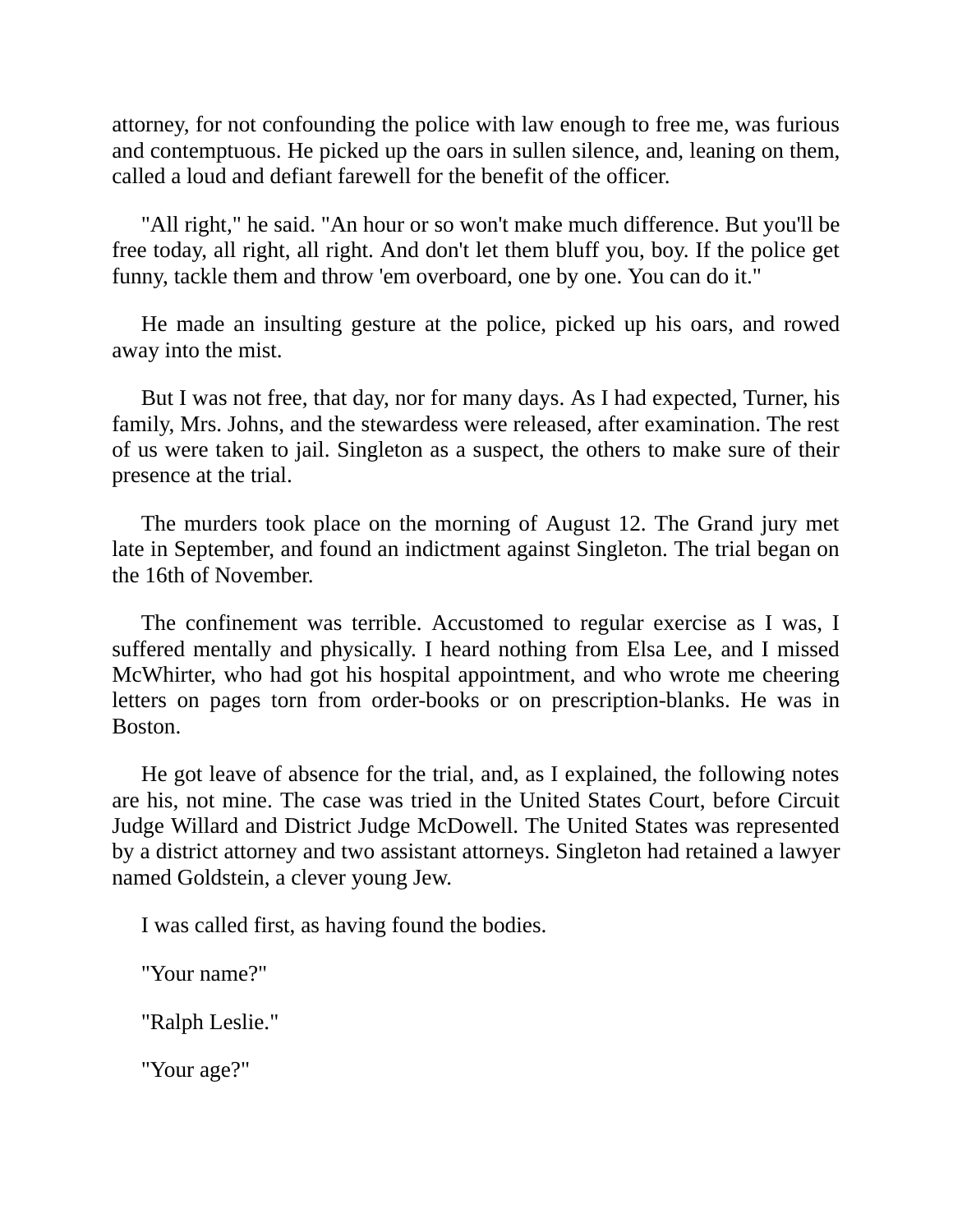"Twenty-four."

"When and where were you born?"

"November 18, 1887, in Columbus, Ohio."

"When did you ship on the yacht Ella?"

"On July 27."

"When did she sail?"

"July 28."

"Are you a sailor by occupation?"

"No; I am a graduate of a medical college."

"What were your duties on the ship?"

"They were not well defined. I had been ill and was not strong. I was a sort of deck steward, I suppose. I also served a few meals in the cabin of the after house, when the butler was incapacitated."

"Where were you quartered?"

"In the forecastle, with the crew, until a day or so before the murders. Then I moved into the after house, and slept in a storeroom there."

"Why did you make the change?"

"Mrs. Johns, a guest, asked me to do so. She said she was nervous."

"Who slept in the after house?"

"Mr. and Mrs. Turner, Miss Lee, Mrs. Johns, and Mr. Vail. The stewardess, Mrs. Sloane, and Karen Hansen, a maid, also slept there; but their room opened from the chartroom."

A diagram of the after house was here submitted to the jury. For the benefit of the reader, I reproduce it roughly. I have made no attempt to do more than to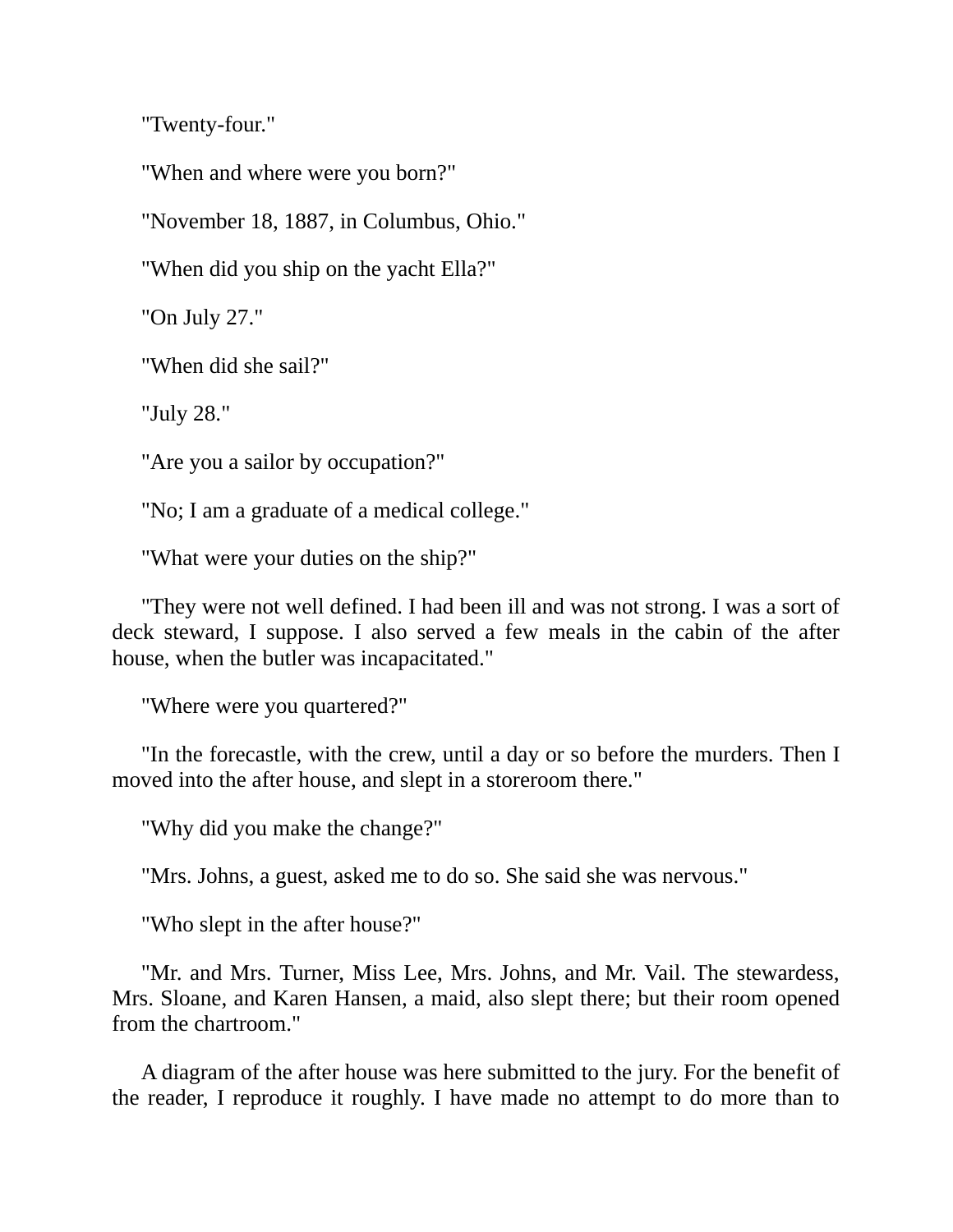

indicate the relative positions of rooms and companionways.

"State what happened on the night of August 11 and early morning of August 12."

"I slept in the storeroom in the after house. As it was very hot, I always left the door open. The storeroom itself was a small room, lined with shelves, and reached by a passageway. The door was at the end of the passage. I wakened because of the heat, and found the door locked on the outside. I lit a match, and found I could unscrew the lock with my knife. I thought I had been locked in as a joke by the crew. While I was kneeling, some one passed outside the door."

"How did you know that?"

"I felt a board rise under my knee as if the other end had been trod on. Shortly after, a woman screamed, and I burst open the door."

"How long after you felt the board rise?"

"Perhaps a minute, possibly two."

"Go on."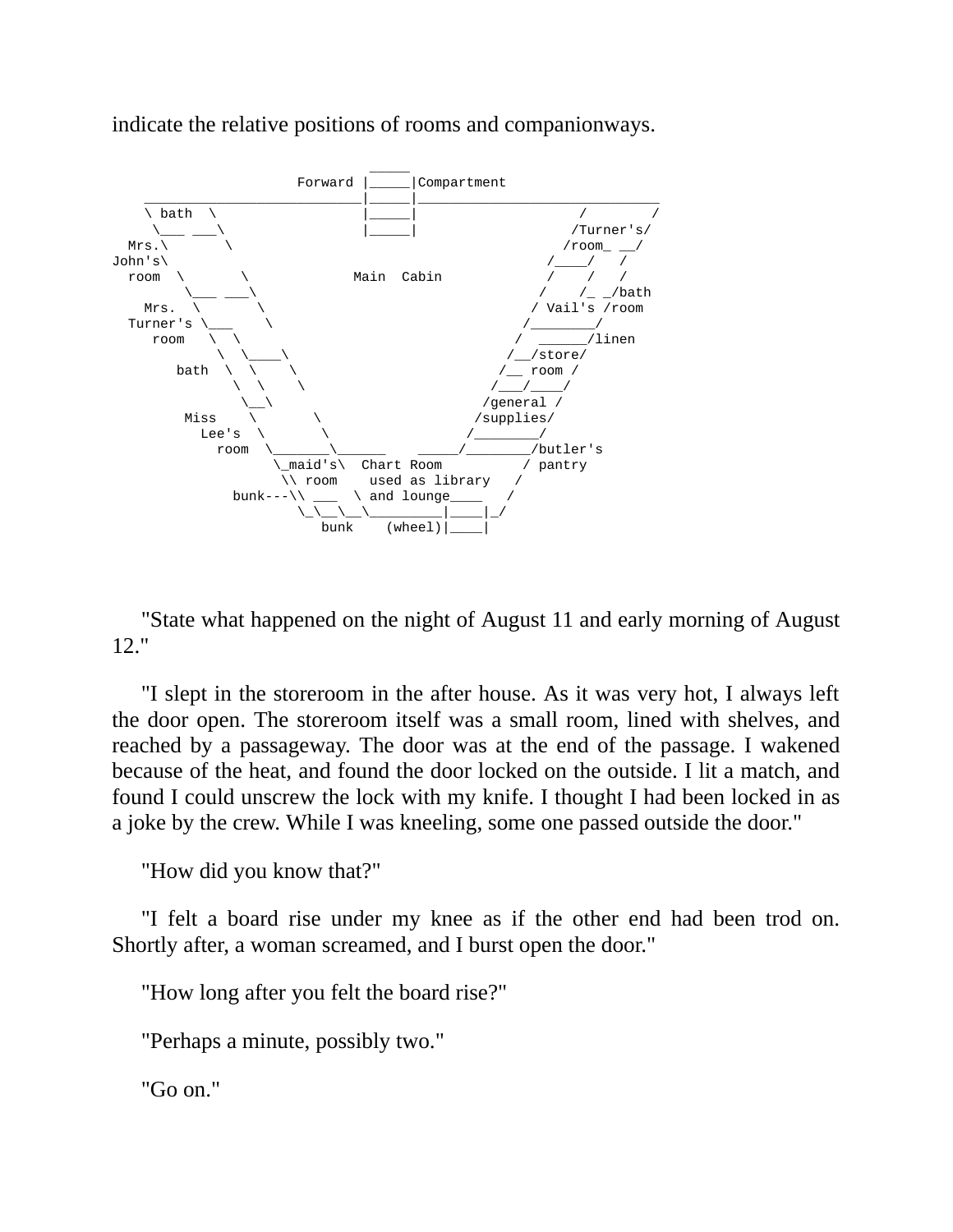"Just after, the ship's bell struck six—three o'clock. The main cabin was dark. There was a light in the chart-room, from the binnacle light. I felt my way to Mr. Vail's room. I heard him breathing. His door was open. I struck a match and looked at him. He had stopped breathing."

"What was the state of his bunk?"

"Disordered—horrible. He was almost hacked to pieces."

"Go on."

"I ran back and got my revolver. I thought there had been a mutiny-"

"Confine yourself to what you saw and did. The court is not interested in what you thought."

"I am only trying to explain what I did. I ran back to the storeroom and got my revolver, and ran back through the chart-room to the after companion, which had a hood. I thought that if any one was lying in ambush, the hood would protect me until I could get to the deck. I told the helmsman what had happened, and ran forward. Mr. Singleton was on the forecastle-head. We went below together, and found the captain lying at the foot of the forward companion, also dead."

"At this time, had you called the owner of the ship?"

"No. I called him then. But I could not rouse him."

"Explain what you mean by that."

"He had been drinking."

There followed a furious wrangle over this point; but the prosecuting attorney succeeded in having question and answer stand.

"What did you do next?"

"The mate had called the crew. I wakened Mrs. Turner, Miss Lee, and Mrs. Johns, and then went to the chart-room to call the women there. The door was open an inch or so. I received no answer to my knock, and pulled it open. Karen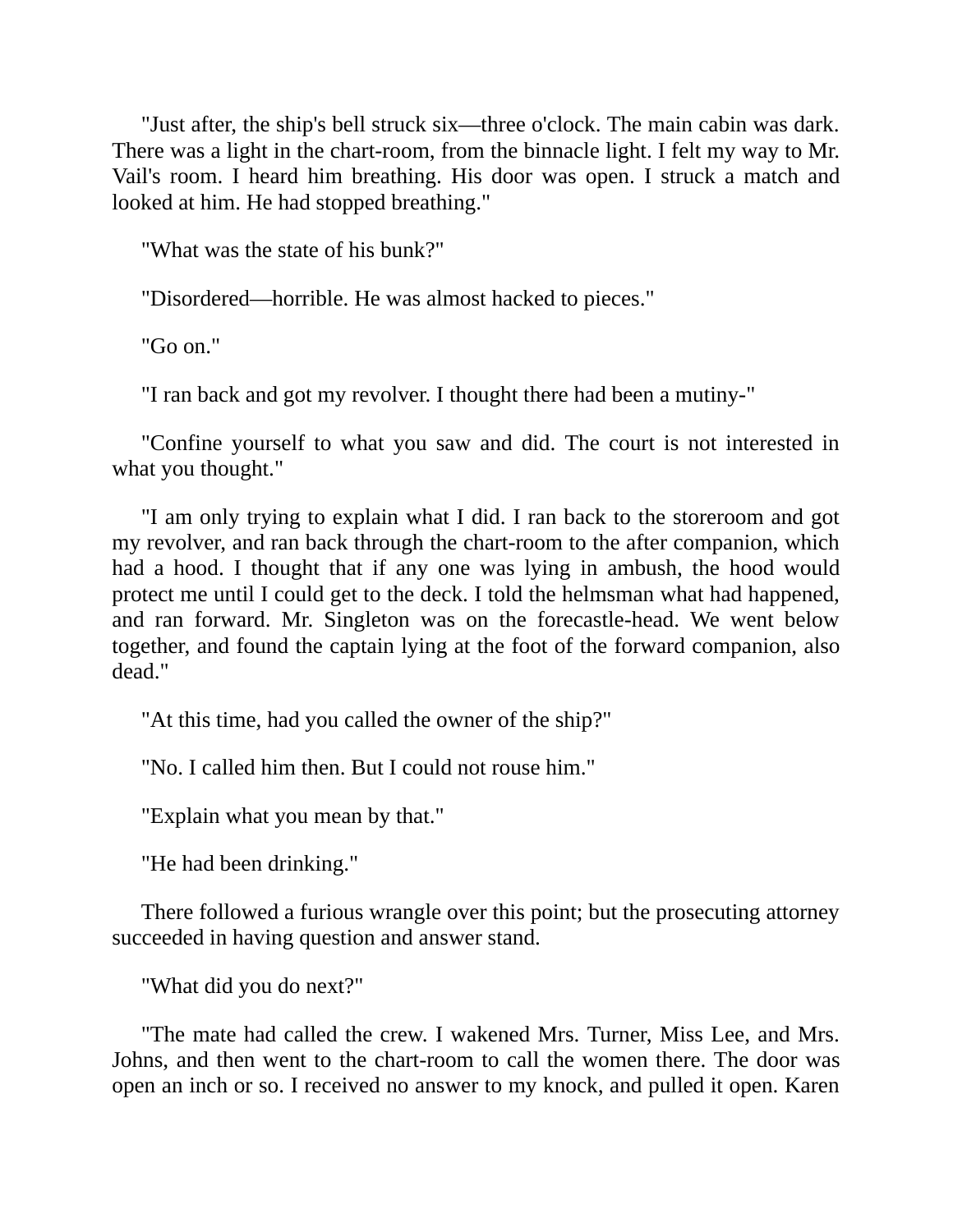Hansen, the maid, was dead on the floor, and the stewardess was in her bunk, in a state of collapse."

"State where you found the axe with which the crimes were committed."

"It was found in the stewardess's bunk."

"Where is this axe now?"

"It was stolen from the captain's cabin, where it was locked for safe keeping, and presumably thrown overboard. At least, we didn't find it."

"I see you are consulting a book to refresh your memory. What is this book?"

"The ship's log."

"How does it happen to be in your possession?"

"The crew appointed me captain. As such, I kept the log-book. It contains a full account of the discovery of the bodies, witnessed by all the men."

"Is it in your writing?"

"Yes; it is in my writing."

"You read it to the men, and they signed it?"

"No; they read it themselves before they signed it."

After a wrangle as to my having authority to make a record in the log-book, the prosecuting attorney succeeded in having the book admitted as evidence, and read to the jury the entry of August 13.

Having thus proved the crimes, I was excused, to be recalled later. The defense reserving its cross-examination, the doctor from the quarantine station was called next, and testified to the manner of death. His testimony was revolting, and bears in no way on the story, save in one particular—a curious uniformity in the mutilation of the bodies of Vail and Captain Richardson—a sinister similarity that was infinitely shocking. In each case the forehead, the two arms, and the abdomen had received a frightful blow. In the case of the Danish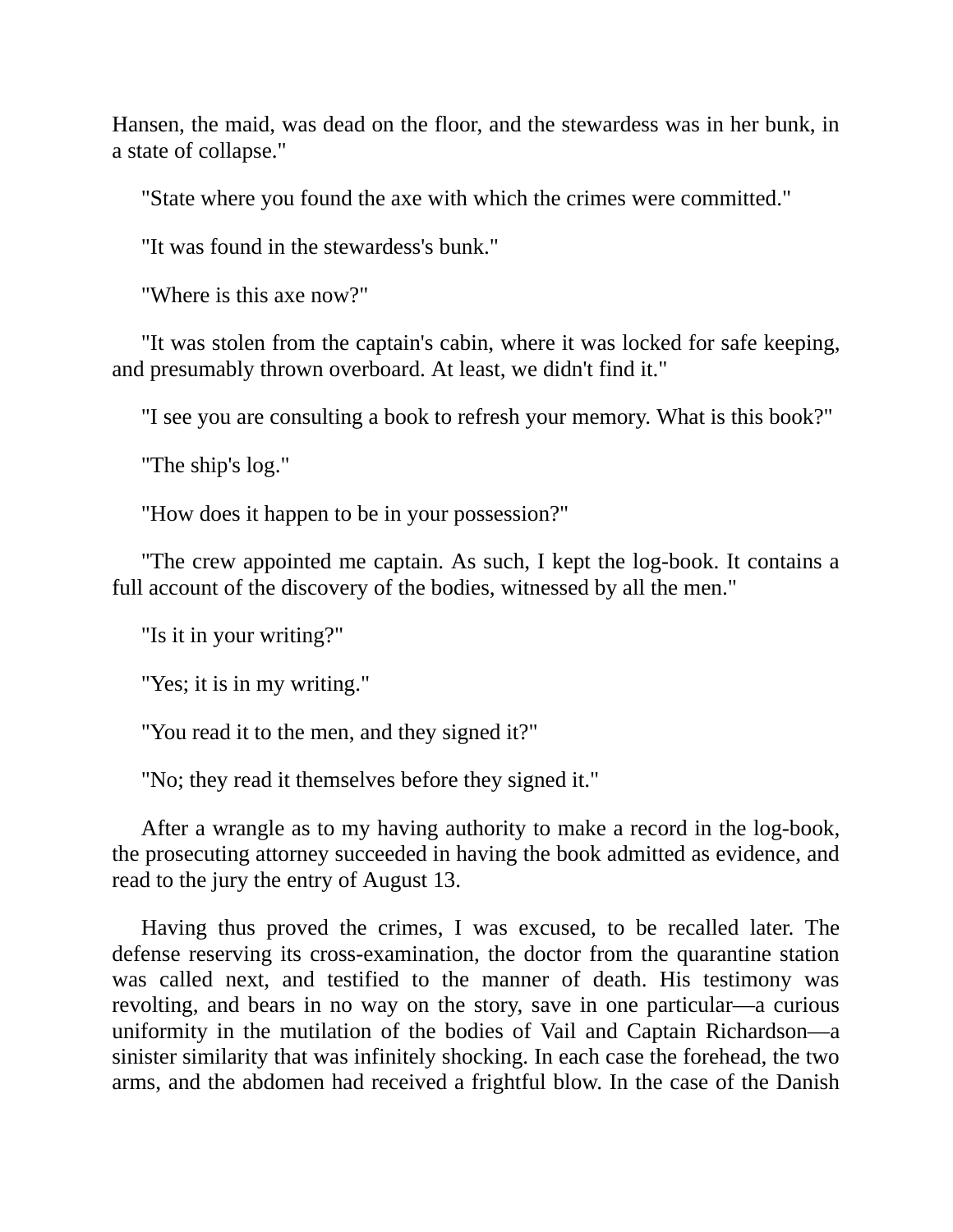girl there was only one wound—the injury on the head.

### **CHAPTER XX**

## **OLESON'S STORY**

HENRIETTA SLOANE was called next.

"Your name?"

"Henrietta Sloane."

"Are you married?"

"A widow."

"When and where were you born?"

"Isle of Man, December 11 1872."

"How long have you lived in the United States?"

"Since I was two."

"Your position on the yacht Ella?"

"Stewardess."

"Before that?"

"On the Baltic, between Liverpool and New York. That was how I met Mrs. Turner."

"Where was your room on the yacht Ella?"

"Off the chartroom."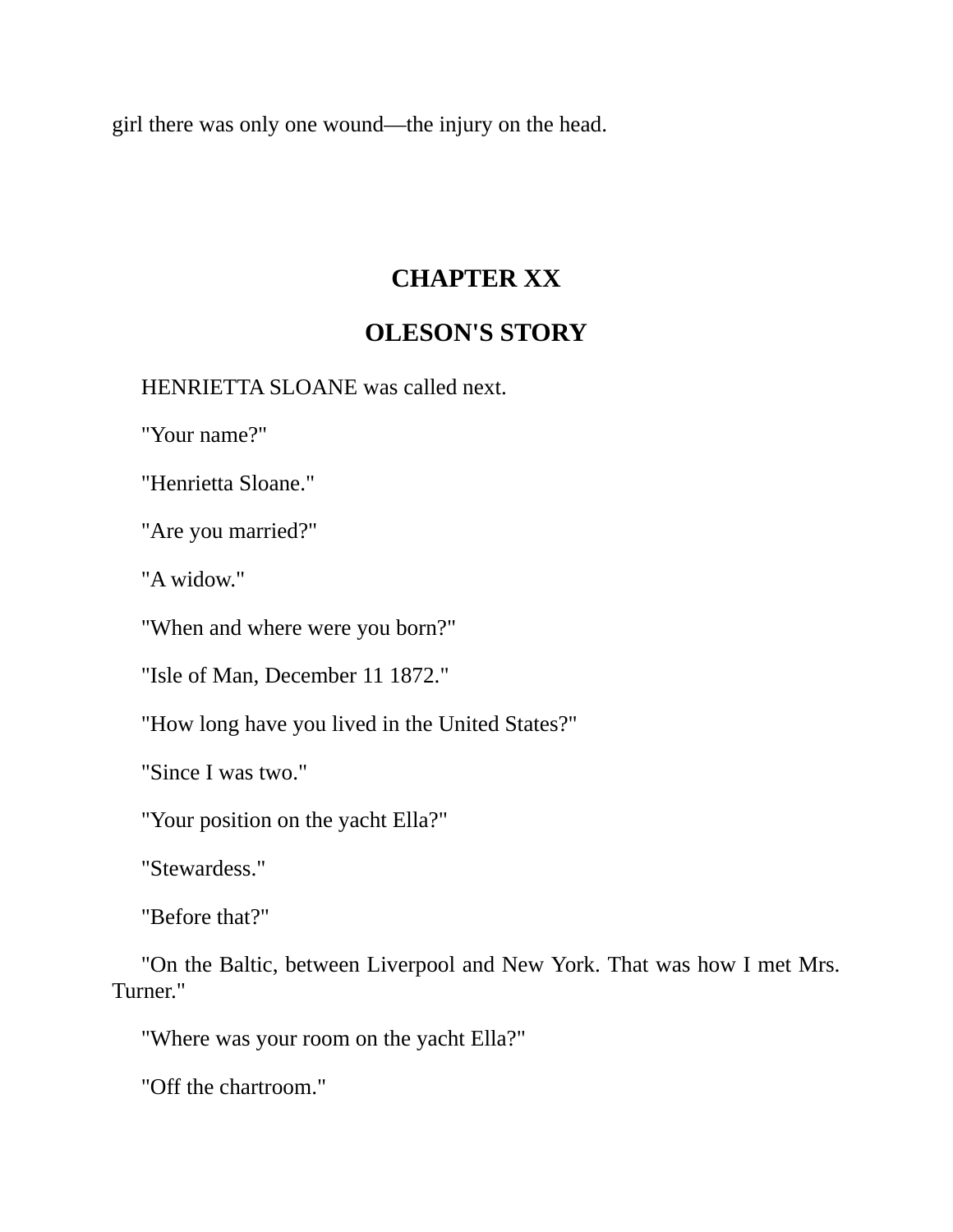"Will you indicate it on this diagram?"

"It was there." (Pointing.)

The diagram was shown to the jury.

"There are two bunks in this room. Which was yours?"

"The one at the side—the one opposite the door was Karen's."

"Tell what happened on the night of August 11 and morning of the 12th."

"I went to bed early. Karen Hansen had not come down by midnight. When I opened the door, I saw why. Mr. Turner and Mr. Singleton were there, drinking."

The defense objected to this but was overruled by the court.

"Mr. Vail was trying to persuade the mate to go on deck, before the captain came down."

"Did they go?"

"No."

"What comment did Mr. Singleton make?"

"He said he hoped the captain would come. He wanted a chance to get at him."

"What happened after that?"

"The captain came down and ordered the mate on deck. Mr. Vail and the captain got Mr. Turner to his room."

"How do you know that?"

"I opened my door."

"What then?"

"Karen came down at 12.30. We went to bed. At ten minutes to three the bell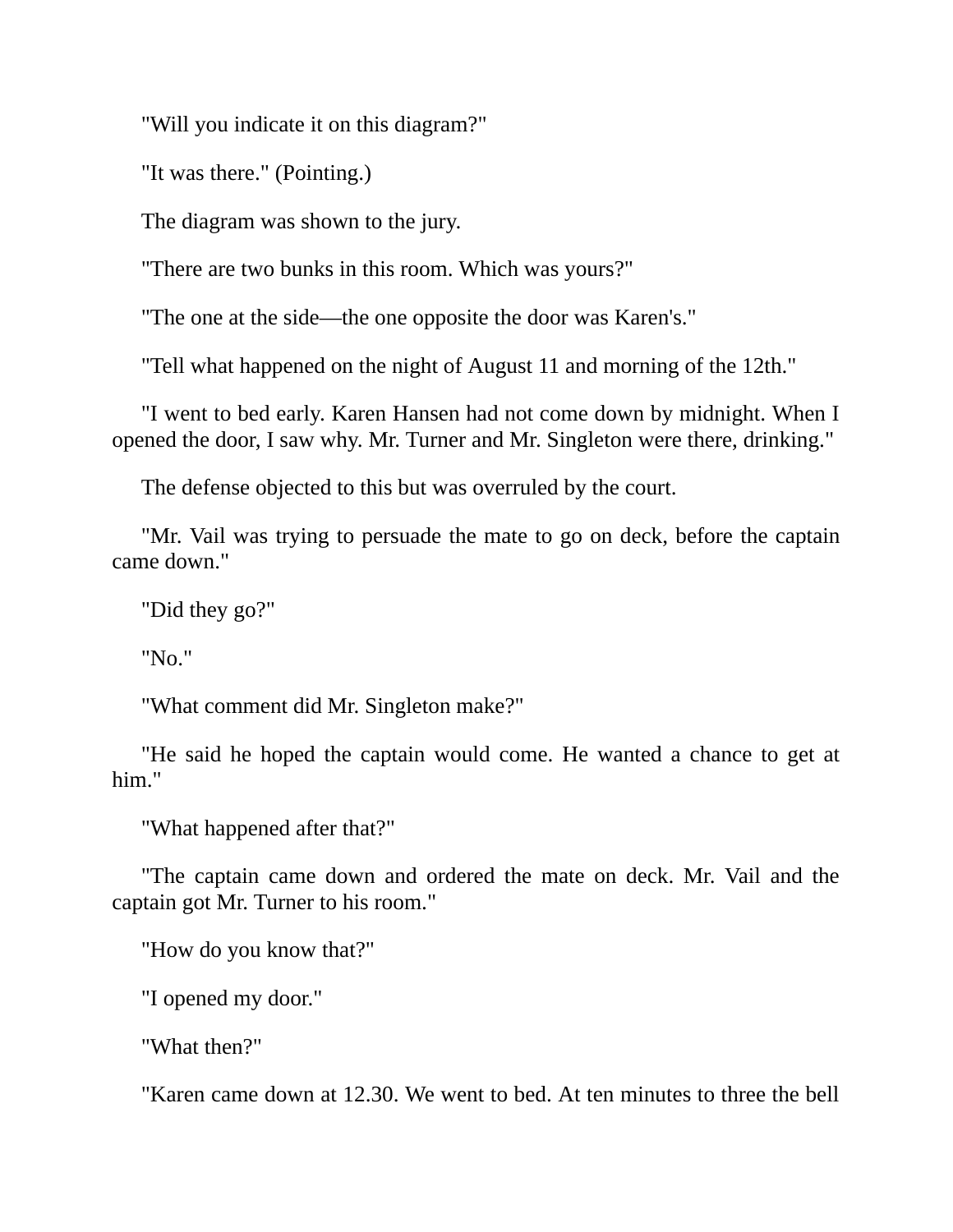rang for Karen. She got up and put on a wrapper and slippers. She was grumbling and I told her to put out the light and let me sleep. As she opened the door she screamed and fell back on the floor. Something struck me on the shoulder, and I fainted. I learned later it was the axe."

"Did you hear any sound outside, before you opened the door?"

"A curious chopping sound. I spoke of it to her. It came from the chart-room."

"When the girl fell back into the room, did you see any one beyond her?"

"I saw something—I couldn't say just what."

"Was what you saw a figure?"

"I—I am not certain. It was light—almost white." "Can you not describe it?"

"I am afraid not—except that it seemed white."

"How tall was it?"

"I couldn't say."

"As tall as the girl?"

"Just about, perhaps."

"Think of something that it resembled. This is important, Mrs. Sloane. You must make an effort."

"I think it looked most like a fountain."

Even the jury laughed at this, and yet, after all, Mrs. Sloane was right—or nearly so!

"That is curious. How did it resemble a fountain?"

"Perhaps I should have said a fountain in moonlight white, and misty, and and flowing."

"And yet, this curious-shaped object threw the axe at you, didn't it?"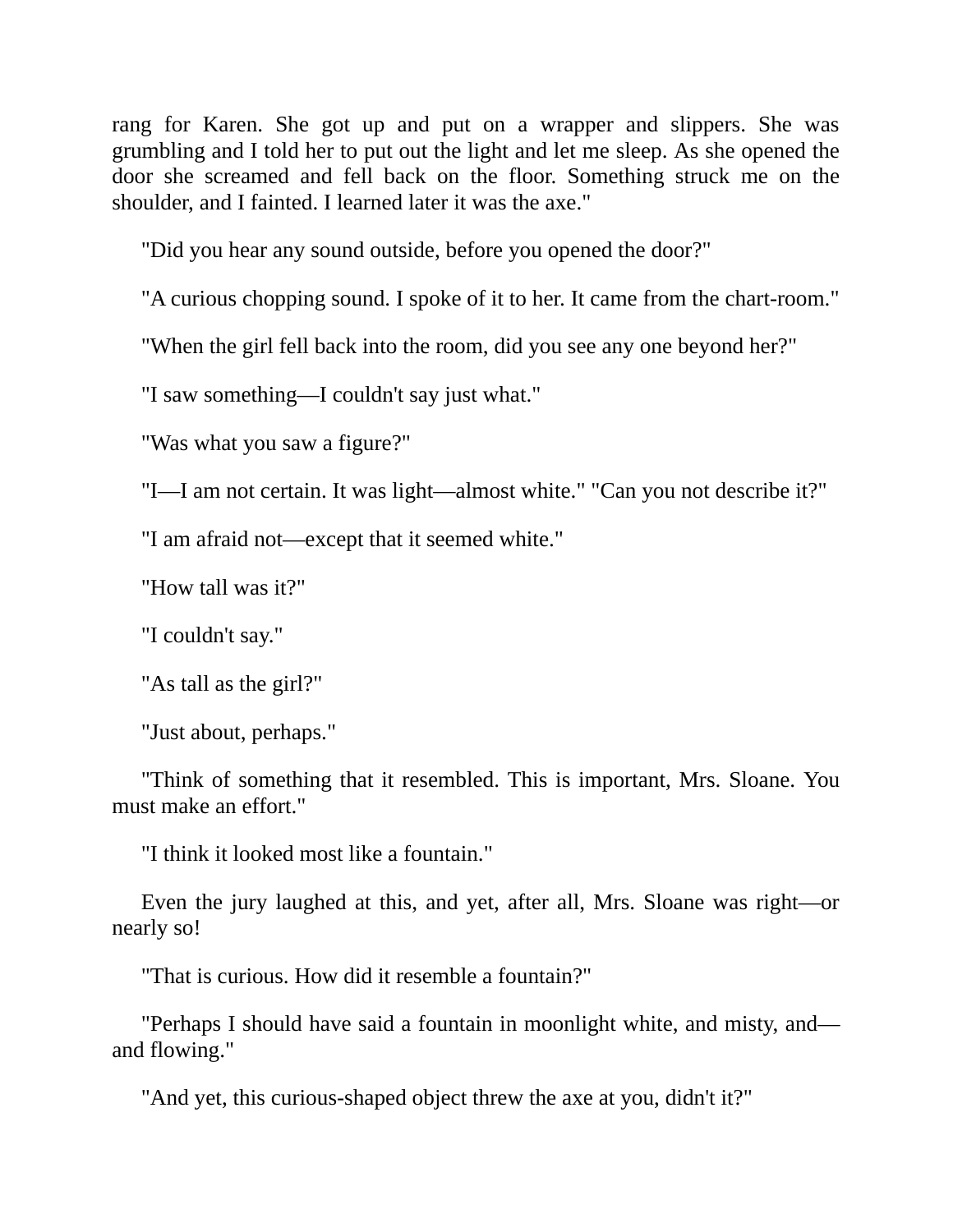There was an objection to the form of this question, but the court overruled it.

"I did not say it threw the axe. I did not see it thrown. I felt it."

"Did you know the first mate, Singleton, before you met on the Ella?"

"Yes, sir."

"Where?"

"We were on the same vessel two years ago, the American, for Bermuda."

"Were you friends?"

"Yes"—very low.

"Were you engaged to marry him at one time?"

"Yes."

"Why did you break it off?"

"We differed about a good many things."

After a long battle, the prosecuting attorney was allowed to show that, following the breaking off of her relations with Singleton, she had been a witness against him in an assault-and-battery case, and had testified to his violence of temper. The dispute took so long that there was only time for her cross-examination. The effect of the evidence, so far, was distinctly bad for Singleton.

His attorney, a young and intelligent Jew, cross-examined Mrs. Sloane.

Attorney for the defense: "Did you ever write a letter to the defendant, Mrs. Sloane, threatening him if he did not marry you?"

"I do not recall such a letter."

"Is this letter in your writing?"

"I think so. Yes."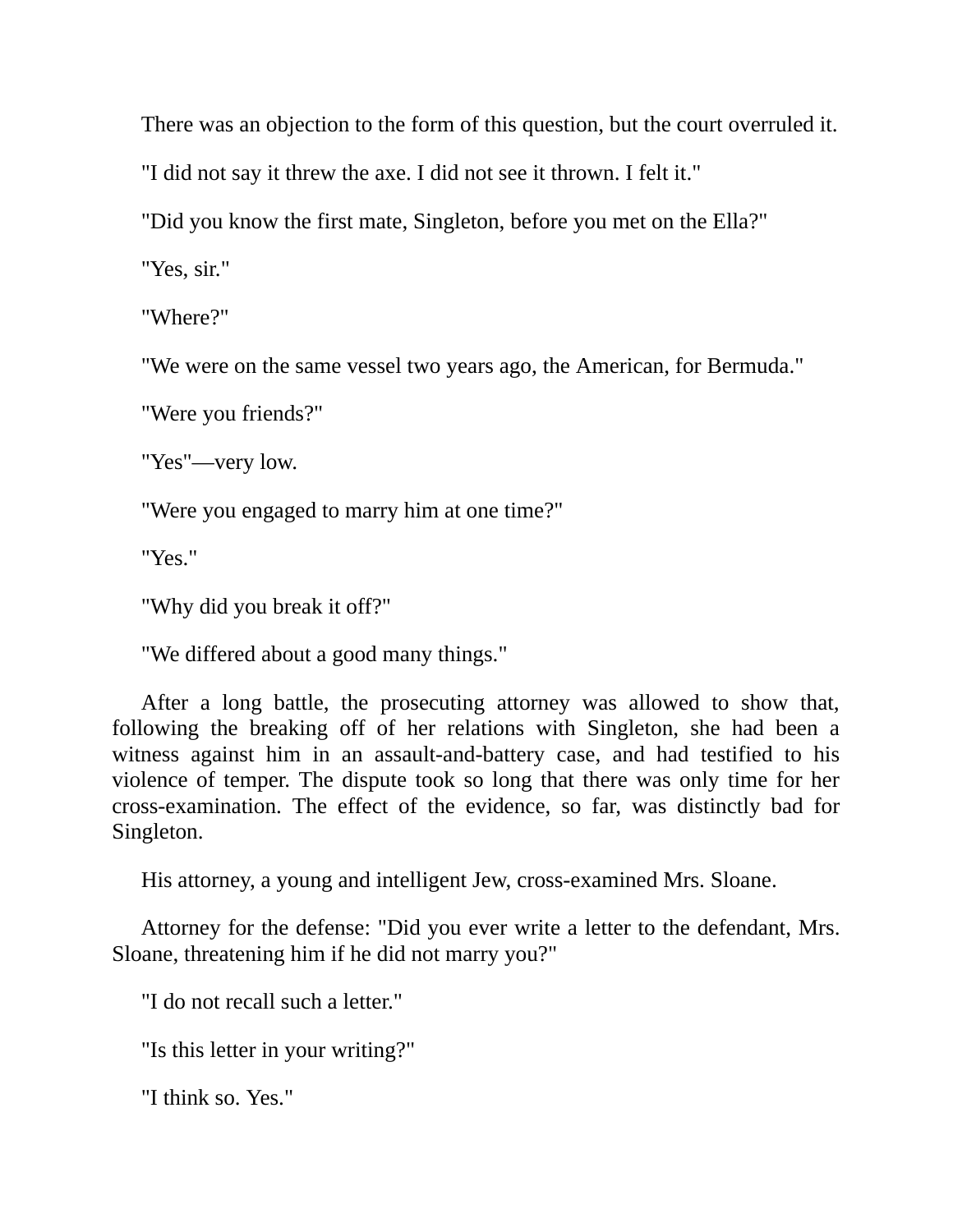"Mrs. Sloane, you testify that you opened your door and saw Mr. Vail and the captain taking Mr. Turner to his room. Is this correct?"

"Yes."

"Why did they take him? I mean, was he not able, apparently, to walk alone?"

"He was able to walk. They walked beside him."

"In your testimony, taken at the time and entered in the ship's log, you say you 'judged by the sounds.' Here you say you 'opened the door and saw them.' Which is correct?"

"I saw them."

"You say that Mr. Singleton said he wished to 'get at' the captain. Are those his exact words?"

"I do not recall his exact words."

"Perhaps I can refresh your mind. With the permission of the court, I shall read from the ship's log this woman's statement, recorded by the man who was in charge of the vessel, and therefore competent to make such record, and signed by the witness as having been read and approved by her:—

"'Mr. Singleton said that he hoped the captain would come, as he and Mr. Turner only wanted a chance to get at him.... There was a sound outside, and Karen thought it was Mr. Turner falling over something, and said that she hoped she would not meet him. Once or twice, when he had been drinking, he had made overtures to her, and she detested him.... She opened the door and came back into the room, touching me on the arm. "That beast is out there," she said, "sitting on the companion steps. If he tries to stop me, I'll call you."'"

The reading made a profound impression. The prosecution, having succeeded in having the log admitted as evidence, had put a trump card in the hands of the defense.

"What were the relations between Mr. Turner and the captain?"

"I don't know what you mean."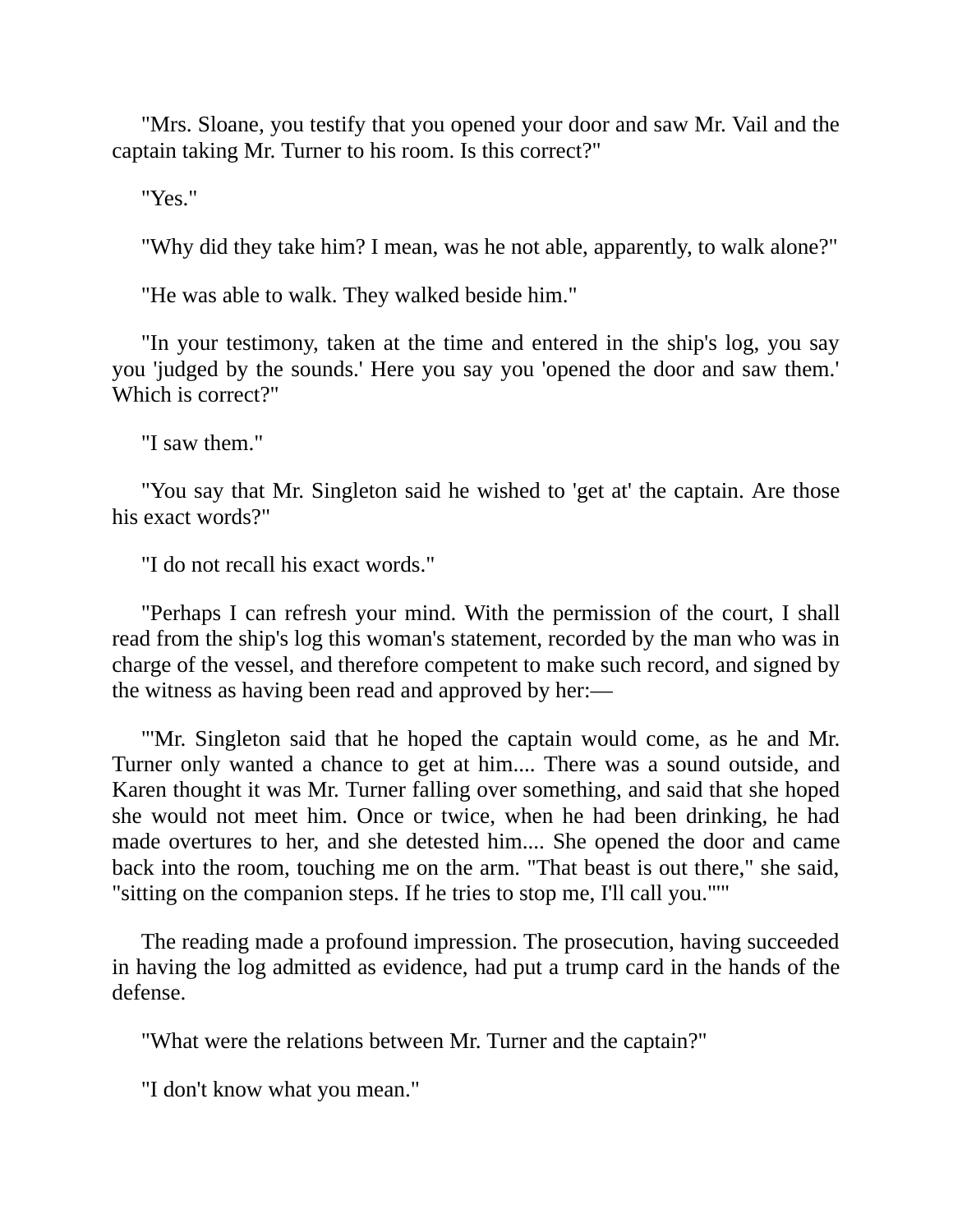"Were they friendly?"

"No—not very."

"Did you overhear, on the night of August 9, a conversation between Mr. Turner and Mr. Vail?"

"Yes."

"What was its nature?"

"They were quarreling."

"What did Williams, the butler, give you to hide, that night?"

"Mr. Turner's revolver."

"What did he say when he gave it to you?"

"He—said to throw it overboard or there would be trouble."

"Mrs. Sloane, do you recognize these two garments?"

He held up a man's dinner shirt and a white waistcoat. The stewardess, who had been calm enough, started and paled.

"I cannot tell without examining them." (They were given to her, and she looked at them.) "Yes, I have seen them."

"What are they?"

"A shirt and waistcoat of Mr. Turner's."

"When did you see them last?"

"I packed them in my trunk when we left the boat. They had been forgotten when the other trunks were packed."

"Had you washed them?"

"No."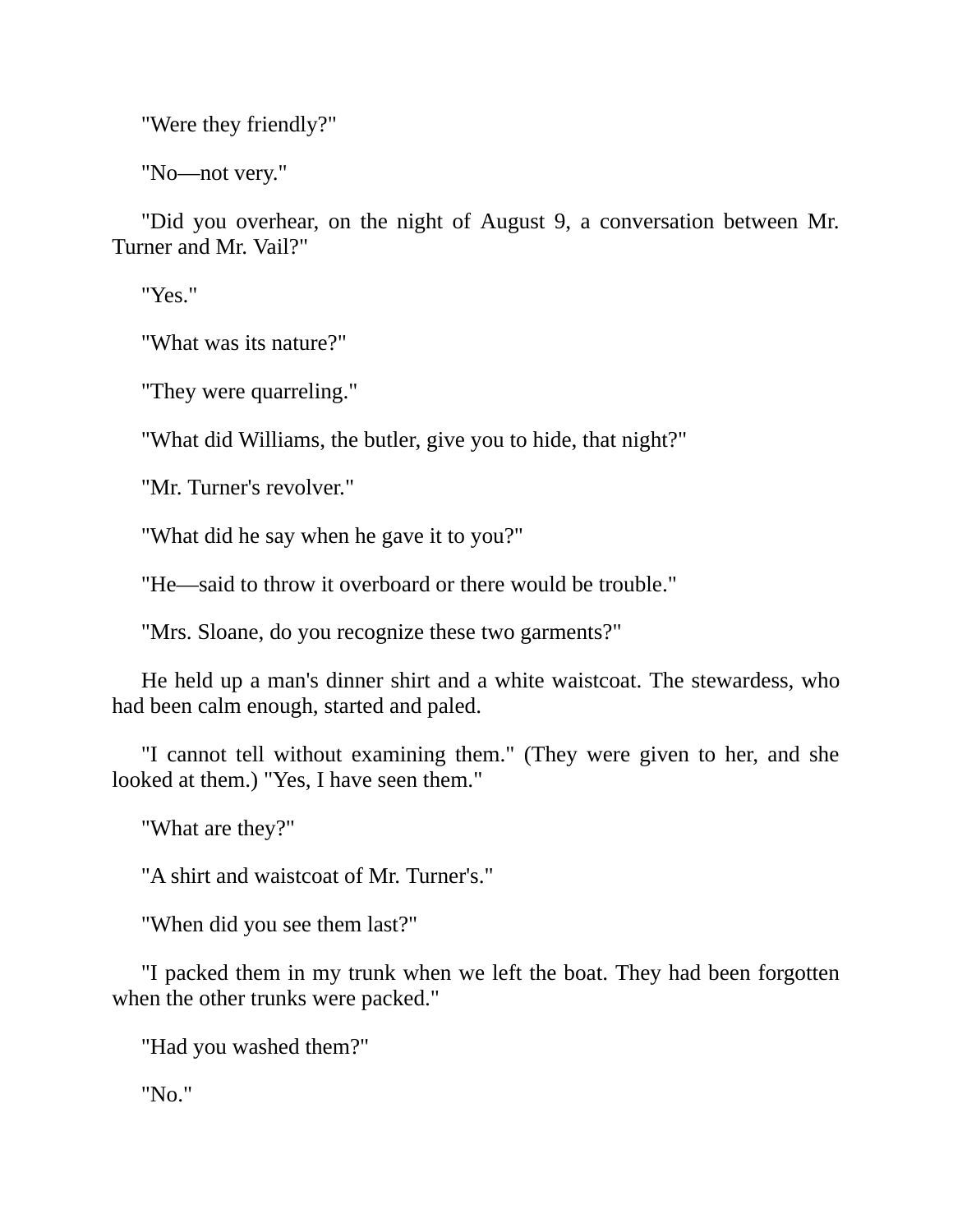"Were they washed on shipboard?"

"They look like it. They have not been ironed."

"Who gave them to you to pack in your trunk?"

"Mrs. Johns."

"What did you do with them on reaching New York?"

"I left them in my trunk."

"Why did you not return them to Mr. Turner?"

"I was ill, and forgot. I'd like to know what right you have going through a person's things—and taking what you want!"

The stewardess was excused, the defense having scored perceptibly. It was clear what line the young Jew intended to follow.

Oleson, the Swede, was called next, and after the usual formalities:—

"Where were you between midnight and 4 A.M. on the morning of August 12?"

"In the crow's-nest of the Ella."

"State what you saw between midnight and one o'clock."

"I saw Mate Singleton walking on the forecastle-head. Every now and then he went to the rail. He seemed to be vomiting. It was too dark to see much. Then he went aft along the port side of the house, and came forward again on the starboard side. He went to where the axe was kept."

"Where was that?"

"Near the starboard corner of the forward house. All the Turner boats have an emergency box, with an axe and other tools, in easy reach. The officer on watch carried the key."

"Could you see what he was doing?"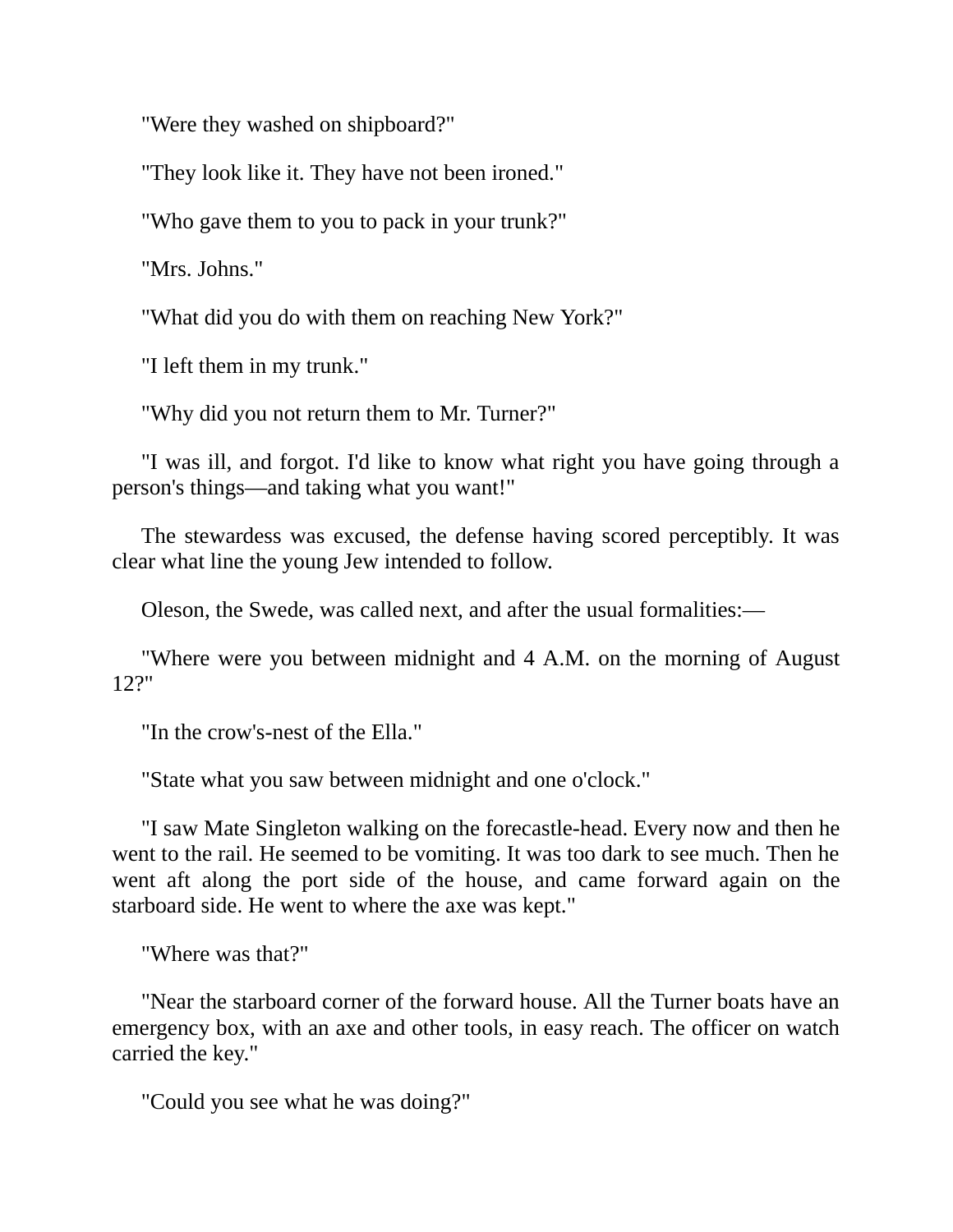"No; but he was fumbling at the box. I heard him."

"Where did he go after that?"

"He went aft."

"You could not see him?"

"I didn't look. I thought I saw something white moving below me, and I was watching it."

"This white thing—what did it look like?"

"Like a dog, I should say. It moved about, and then disappeared."

"How?"

"I don't understand."

"Over the rail?"

"Oh—no, sir. It faded away."

"Had you ever heard talk among the men of the Ella being a haunted ship?"

"Yes—but not until after I'd signed on her!"

"Was there some talk of this 'white thing'?"

"Yes."

"Before the murders?"

"No, sir; not till after. I guess I saw it first."

"What did the men say about it?"

"They thought it scared Mr. Schwartz overboard. The Ella's been unlucky as to crews. They call her a 'devil ship.'"

"Did you see Mr. Singleton on deck between two and three o'clock?"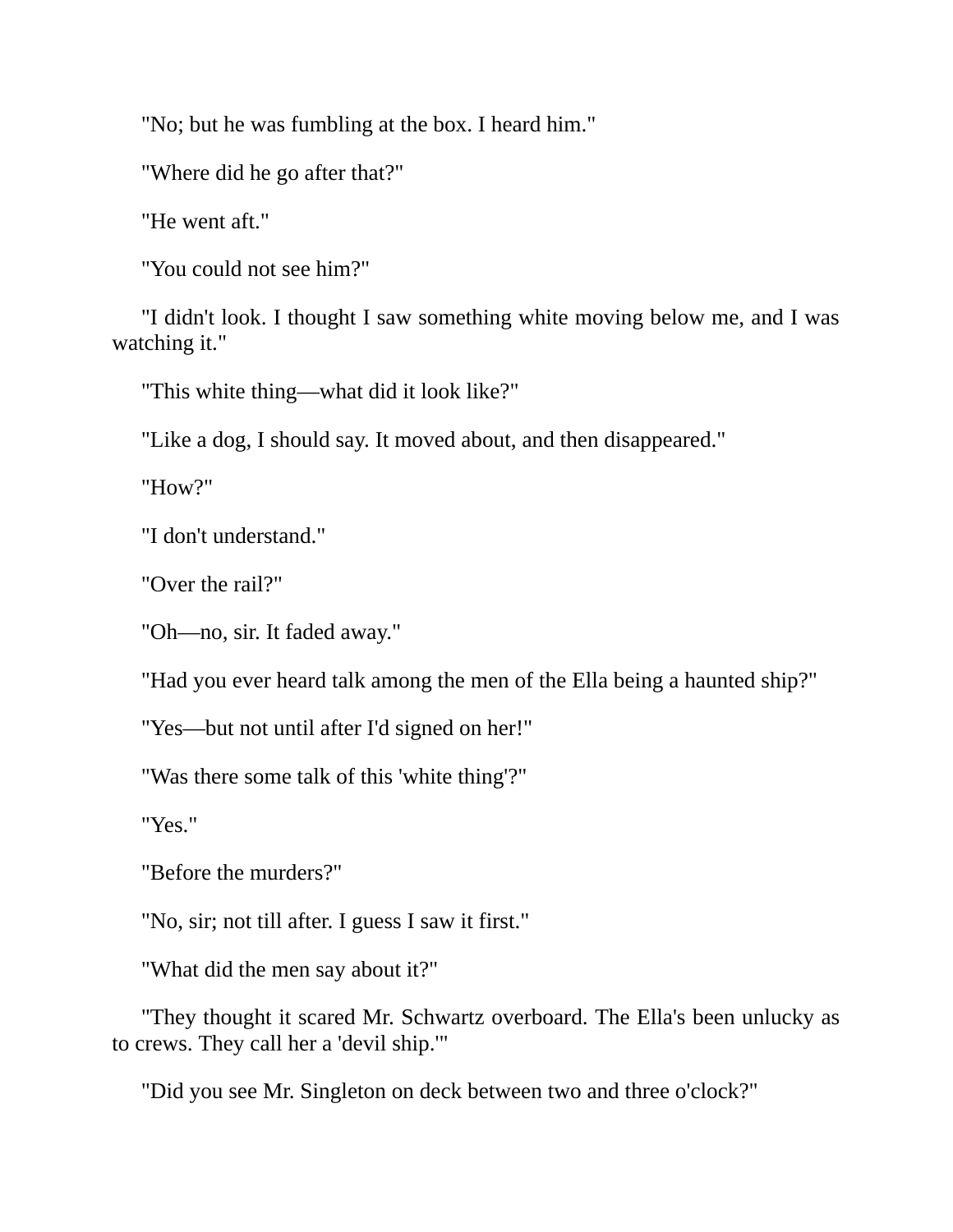"No, sir."

The cross-examination was very short:—

"What sort of night was it?"

"Very dark."

"Would the first mate, as officer on watch, be supposed to see that the emergency case you speak of was in order?"

"Yes, sir."

"Did the officer on watch remain on the forecastle-head?"

"Mr. Schwartz did not; Mr. Singleton did, mostly except when he went back to strike the bells."

"Could Mr. Singleton have been on deck without you seeing him?"

"Yes, if he did not move around or smoke. I could see his pipe lighted."

"Did you see his pipe that night?"

"No, sir."

"If you were sick, would you be likely to smoke?"

This question, I believe, was ruled out.

"In case the wheel of the vessel were lashed for a short time, what would happen?"

"Depends on the weather. She'd be likely to come to or fall off considerable."

"Would the lookout know it?"

"Yes, sir."

"How?"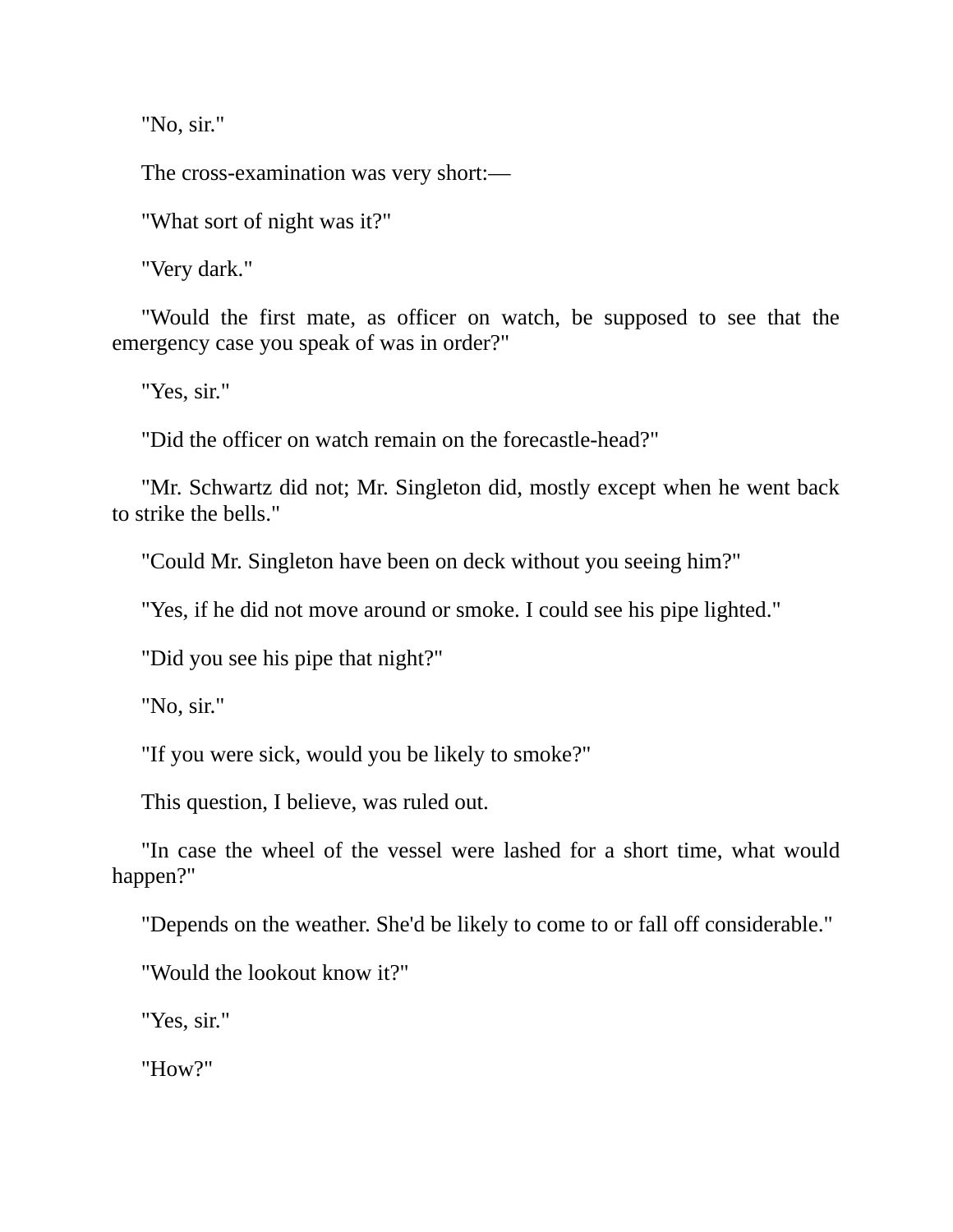"The sails would show it, sir."

That closed the proceedings for the day. The crowd seemed reluctant to disperse. Turner's lawyers were in troubled consultation with him. Singleton was markedly more cheerful, and I thought the prosecution looked perturbed and uneasy. I went back to jail that night, and dreamed of Elsa—not as I had seen her that day, bending forward, watching every point of the evidence, but as I had seen her so often on the yacht, facing into the salt breeze as if she loved it, her hands in the pockets of her short white jacket, her hair blowing back from her forehead in damp, close-curling rings.

### **CHAPTER XXI**

#### **"A BAD WOMAN"**

Charlie Jones was called first, on the second day of the trial. He gave his place of birth as Pennsylvania, and his present shore address as a Sailors' Christian Home in New York. He offered, without solicitation, the information that he had been twenty-eight years in the Turner service, and could have been "up at the top," but preferred the forecastle, so that he could be an influence to the men.

His rolling gait, twinkling blue eyes, and huge mustache, as well as the plug of tobacco which he sliced with a huge knife, put the crowd in good humor, and relieved somewhat the somberness of the proceedings.

"Where were you between midnight and 4 A.M. on the morning of August 12?"

"At the wheel."

"You did not leave the wheel during that time?"

"Yes, sir."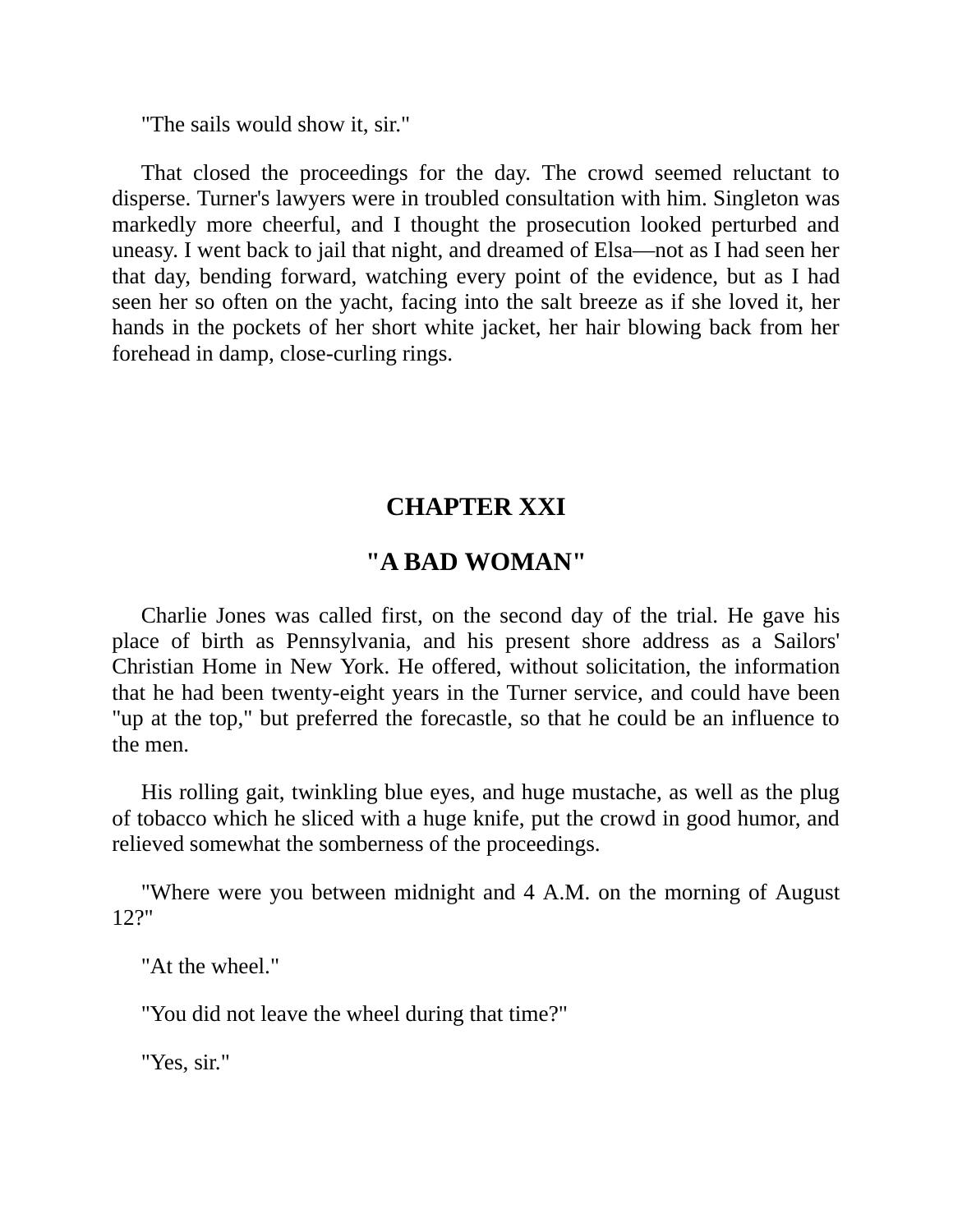"When was that?"

"After they found the captain's body. I went to the forward companion and looked down."

"Is a helmsman permitted to leave his post?"

"With the captain lying dead down in a pool of blood, I should think-"

"Never mind thinking. Is he?"

"No."

"What did you do with the wheel when you left it?"

"Lashed it. There are two rope-ends, with loops, to lash it with. When I was on the Sarah Winters—"

"Stick to the question. Did you see the mate, Mr. Singleton, during your watch?"

"Every half-hour from 12.30 to 1.30. He struck the bells. After that he said he was sick. He thought he'd been poisoned. He said he was going forward to lie down, and for me to strike them."

"Who struck the bell at three o'clock?"

"I did, sir."

"When did you hear a woman scream?"

"Just before that."

"What did you do?"

"Nothing. It was the Hansen woman. I didn't like her. She was a bad woman. When I told her what she was, she laughed."

"Were you ever below in the after house?"

"No, sir; not since the boat was fixed up."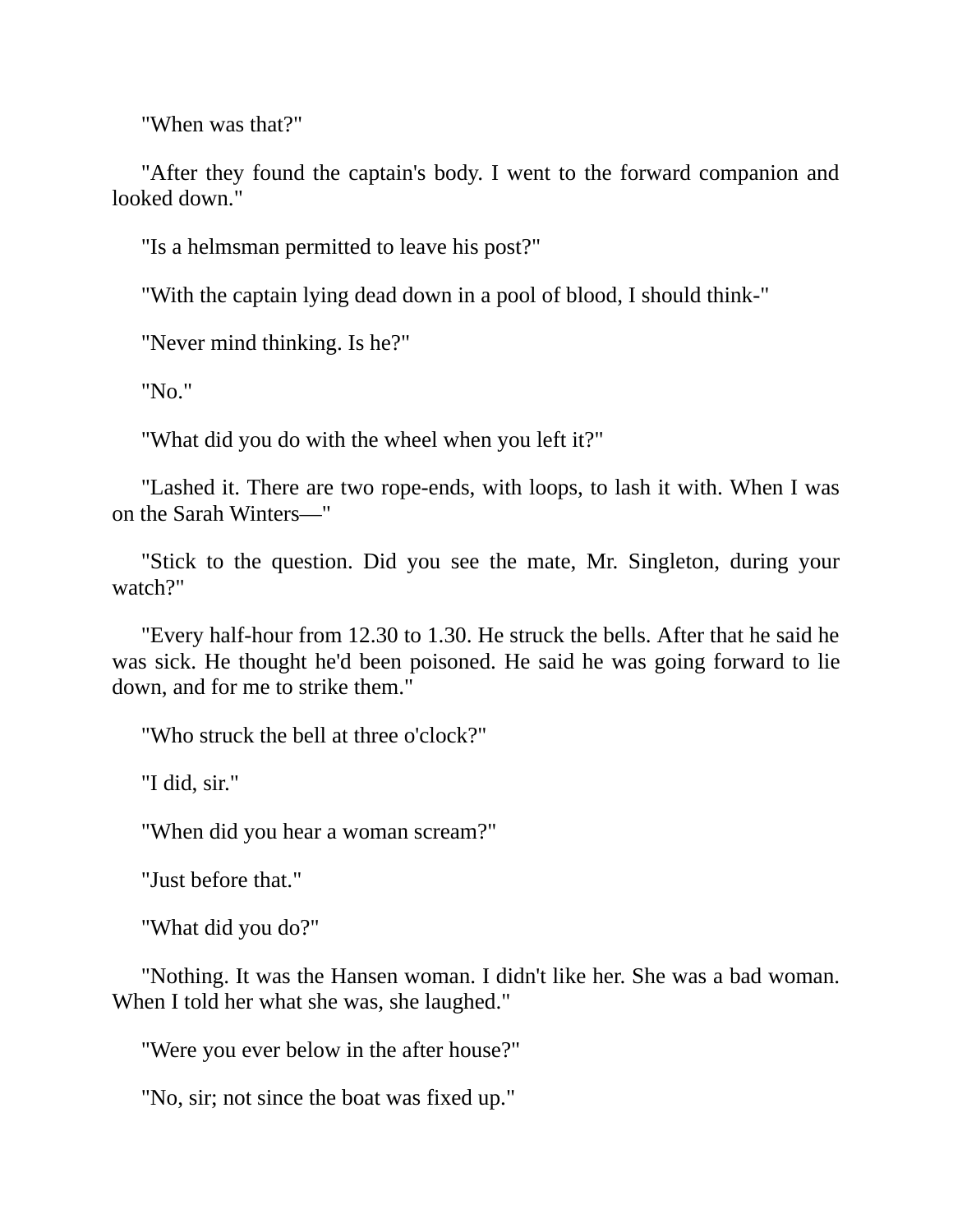"What could you see through the window beside the wheel?"

"It looked into the chart-room. If the light was on, I could see all but the floor."

"Between the hours of 1 a.m. and 3 a.m., did any one leave or enter the after house by the after companion?"

"Yes, sir. Mr. Singleton went down into the chart-room, and came back again in five or ten minutes."

"At what time?"

"At four bells—two o'clock."

"No one else?"

"No, sir; but I saw Mr. Turner—"

"Confine yourself to the question. What was Mr. Singleton's manner at the time you mention?"

"He was excited. He brought up a bottle of whiskey from the chart-room table, and drank what was left in it. Then he muttered something, and threw the empty bottle over the rail. He said he was still sick."

The cross-examination confined itself to one detail of Charlie Jones's testimony.

"Did you, between midnight and 3 A.M., see any one in the chart-room besides the mate?"

"Yes—Mr. Turner."

"You say you cannot see into the chart-room from the wheel at night. How did you see him?"

"He turned on the light. He seemed to be looking for something."

"Was he dressed?"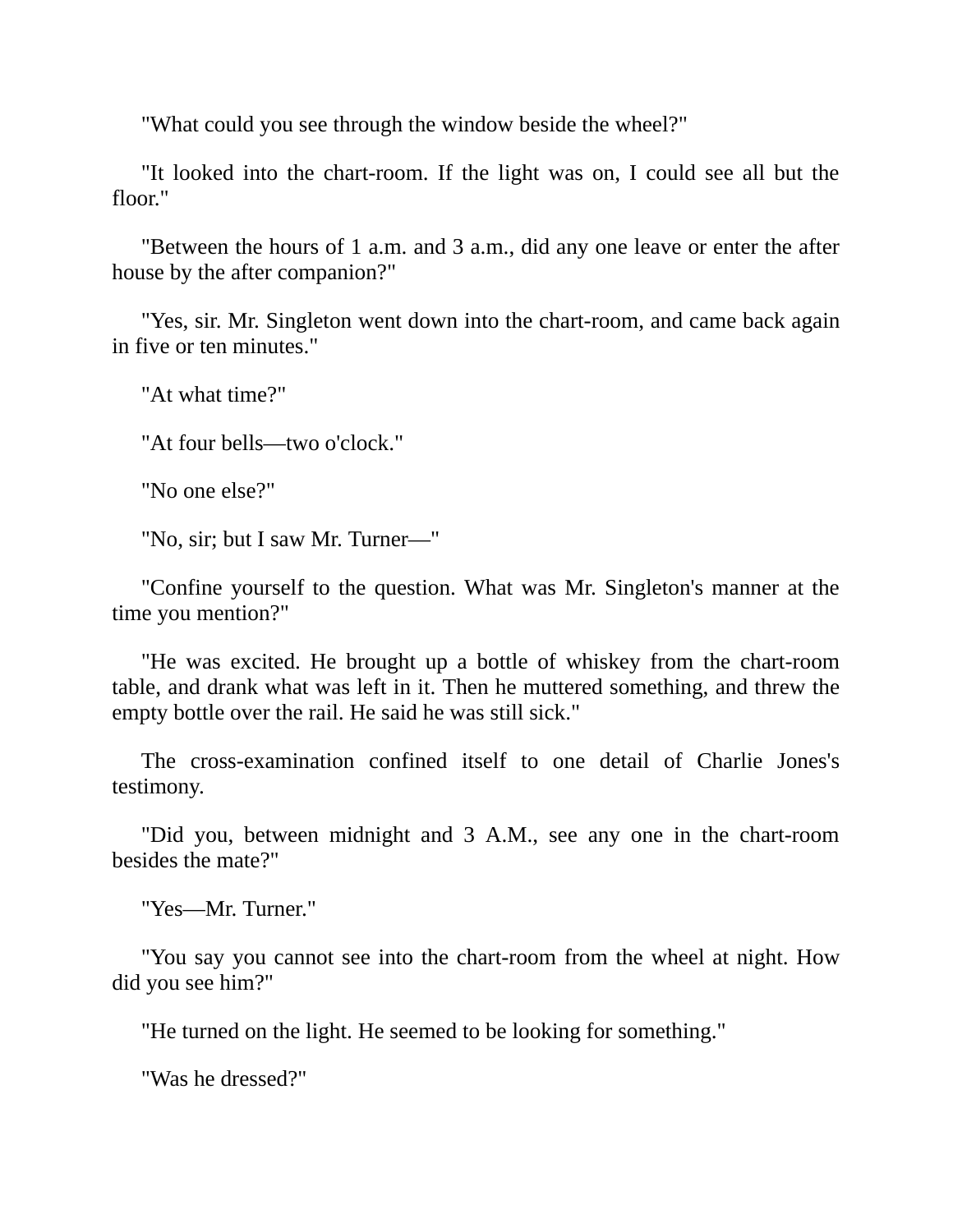"Yes, sir."

"Can you describe what he wore?"

"Yes, sir. His coat was off. He had a white shirt and a white vest."

"Were the shirt and vest similar to these I show you?"

"Most of them things look alike to me. Yes, sir."

The defense had scored again. But it suffered at the hands of Burns, the next witness. I believe the prosecution had intended to call Turner at this time; but, after a whispered conference with Turner's attorneys, they made a change. Turner, indeed, was in no condition to go on the stand. He was pallid and twitching, and his face was covered with sweat.

Burns corroborated the testimony against Singleton—his surly temper, his outbursts of rage, his threats against the captain. And he brought out a new point: that Jones, the helmsman, had been afraid of Singleton that night, and had asked not to be left alone at the wheel.

During this examination the prosecution for the first time made clear their position: that the captain was murdered first; that Vail interfered, and, pursued by Singleton, took refuge in his bunk, where he was slaughtered; that the murderer, bending to inspect his horrid work, had unwittingly touched the bell that roused Karen Hansen, and, crouching in the chartroom with the axe, had struck her as she opened the door.

The prosecution questioned Burns about the axe and its disappearance.

"Who suggested that the axe be kept in the captain's cabin?"

"Leslie, acting as captain."

"Who had the key?"

"I carried it on a strong line around my neck."

"Whose arrangement was that?"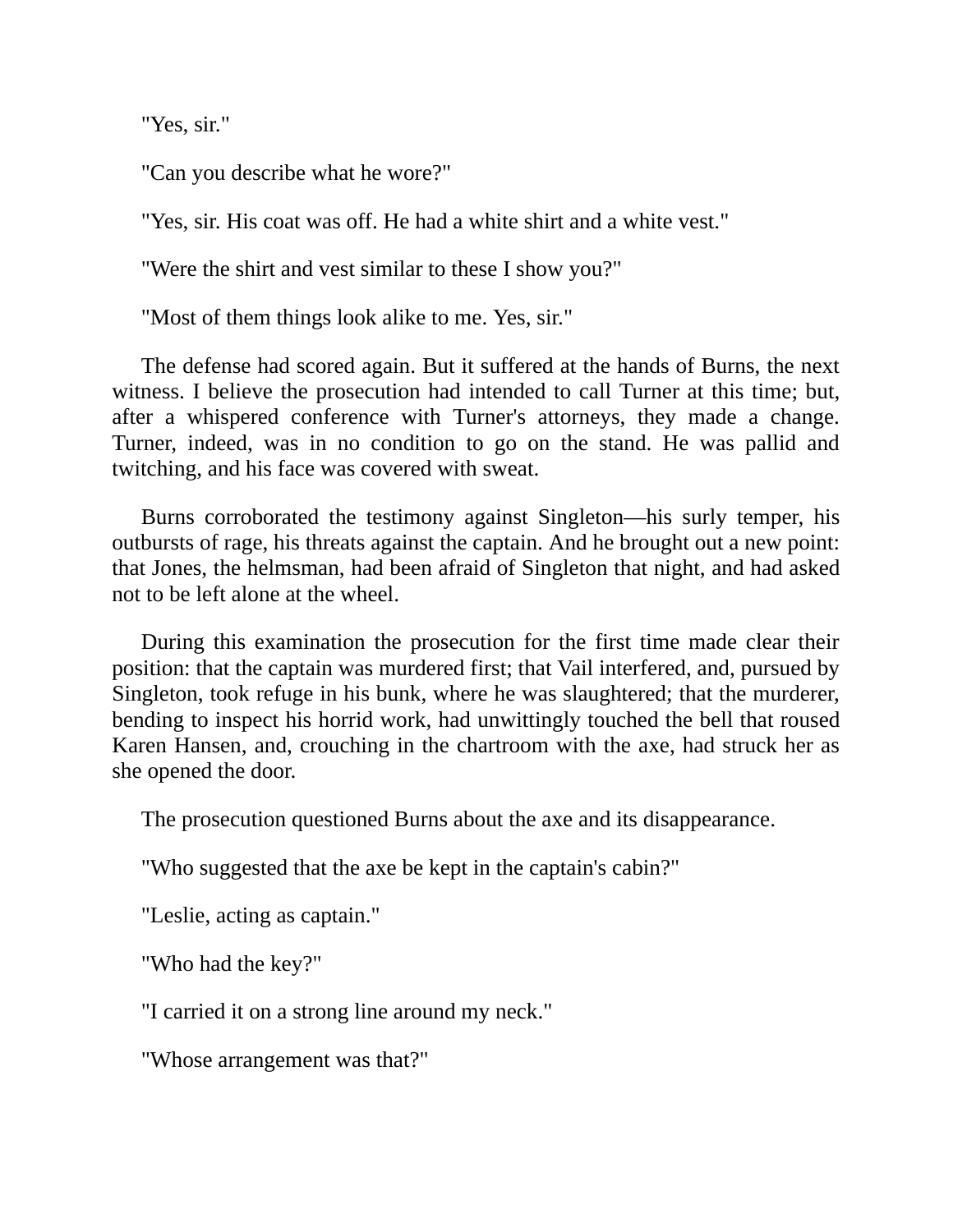"Leslie's. He had the key to Mr. Singleton's cabin, and I carried this one. We divided the responsibility."

"Did you ever give the key to any one?"

"No, sir."

"Did it ever leave you?"

"Not until it was taken away."

"When was that?"

"On Saturday morning, August 22, shortly before dawn."

"Tell what happened."

"I was knocked down from behind, while I was standing at the port forward corner of the after house. The key was taken from me while I was unconscious."

"Did you ever see the white object that has been spoken of by the crew?"

"No, sir. I searched the deck one night when Adams, the lookout, raised an alarm. We found nothing except—"

"Go on."

"He threw down a marlinespike at something moving in the bow. The spike disappeared. We couldn't find it, although we could see where it had struck the deck. Afterwards we found a marlinespike hanging over the ship's side by a lanyard. It might have been the one we looked for."

"Explain 'lanyard."'

"A cord—a sort of rope."

"It could not have fallen over the side and hung there?"

"It was fastened with a Blackwell hitch."

"Show us what you mean."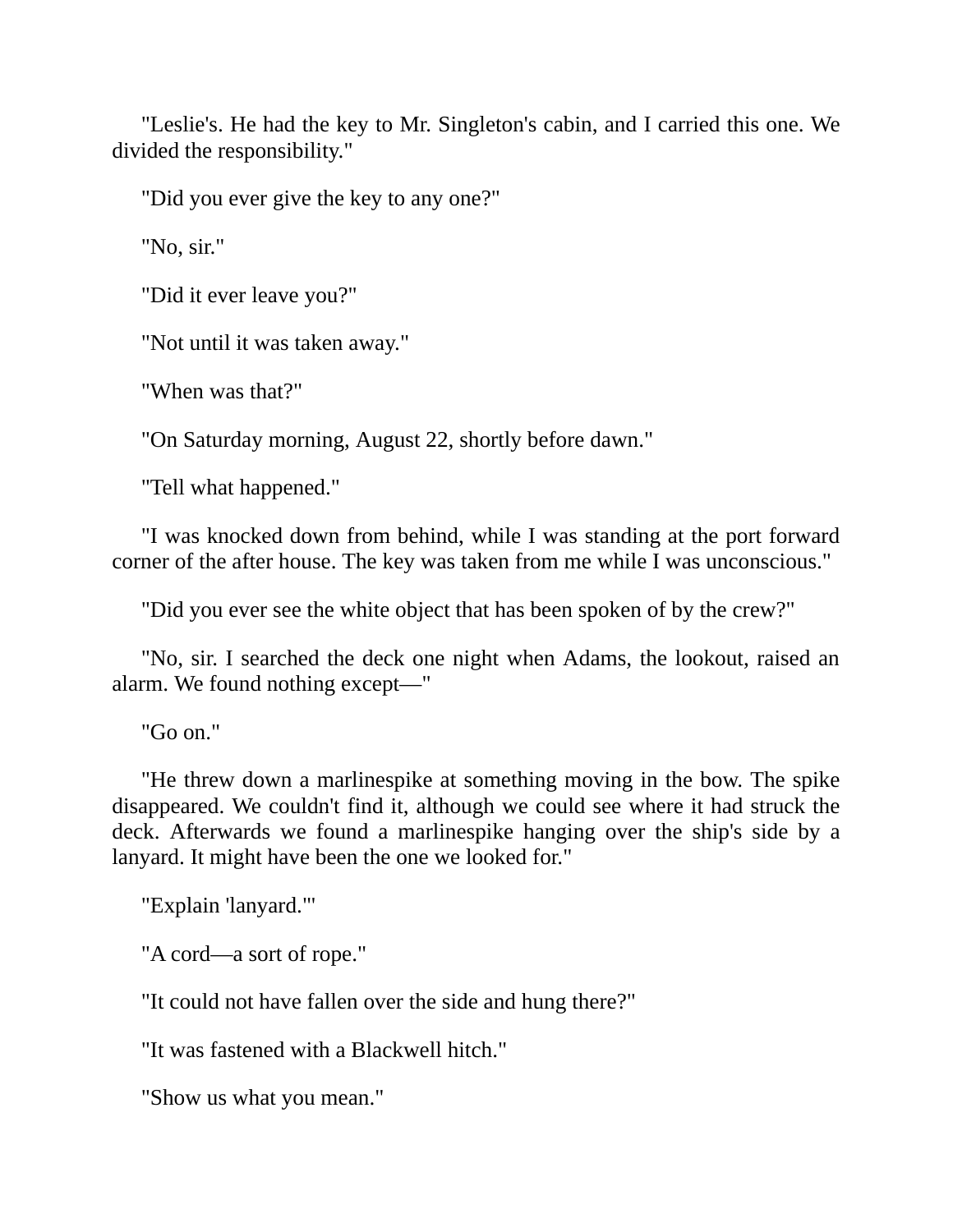On cross-examination by Singleton's attorney, Burns was forced to relate the incident of the night before his injury—that Mrs. Johns had asked to see the axe, and he had shown it to her. He maintained stoutly that she had not been near the bunk, and that the axe was there when he locked the door.

Adams, called, testified to seeing a curious, misty-white object on the forecastle-head. It had seemed to come over the bow. The marlinespike he threw had had no lanyard.

Mrs. Turner and Miss Lee escaped with a light examination. Their evidence amounted to little, and was practically the same. They had retired early, and did not rouse until I called them. They remained in their rooms most of the time after that, and were busy caring for Mr. Turner, who had been ill. Mrs. Turner was good enough to say that I had made them as safe and as comfortable as possible.

The number of witnesses to be examined, and the searching grilling to which most of them were subjected, would have dragged the case to interminable length, had it not been for the attitude of the judges, who discouraged quibbling and showed a desire to reach the truth with the least possible delay. One of the judges showed the wide and unbiased attitude of the court by a little speech after an especially venomous contest.

"Gentlemen," he said, "we are attempting to get to a solution of this thing. We are trying one man, it is true, but, in a certain sense, we are trying every member of the crew, every person who was on board the ship the night of the crime. We have a curious situation. The murderer is before us, either in the prisoner's dock or among the witnesses. Let us get at the truth without bickering."

Mrs. Johns was called, following Miss Lee. I watched her carefully on the stand. I had never fathomed Mrs. Johns, or her attitude toward the rest of the party. I had thought, at the beginning of the cruise, that Vail and she were incipient lovers. But she had taken his death with a calmness that was close to indifference. There was something strange and inexplicable in her tigerish championship of Turner—and it remains inexplicable even now. I have wondered since—was she in love with Turner, or was she only a fiery partisan? I wonder!

She testified with an insolent coolness that clearly irritated the prosecution thinking over her replies, refusing to recall certain things, and eyeing the jury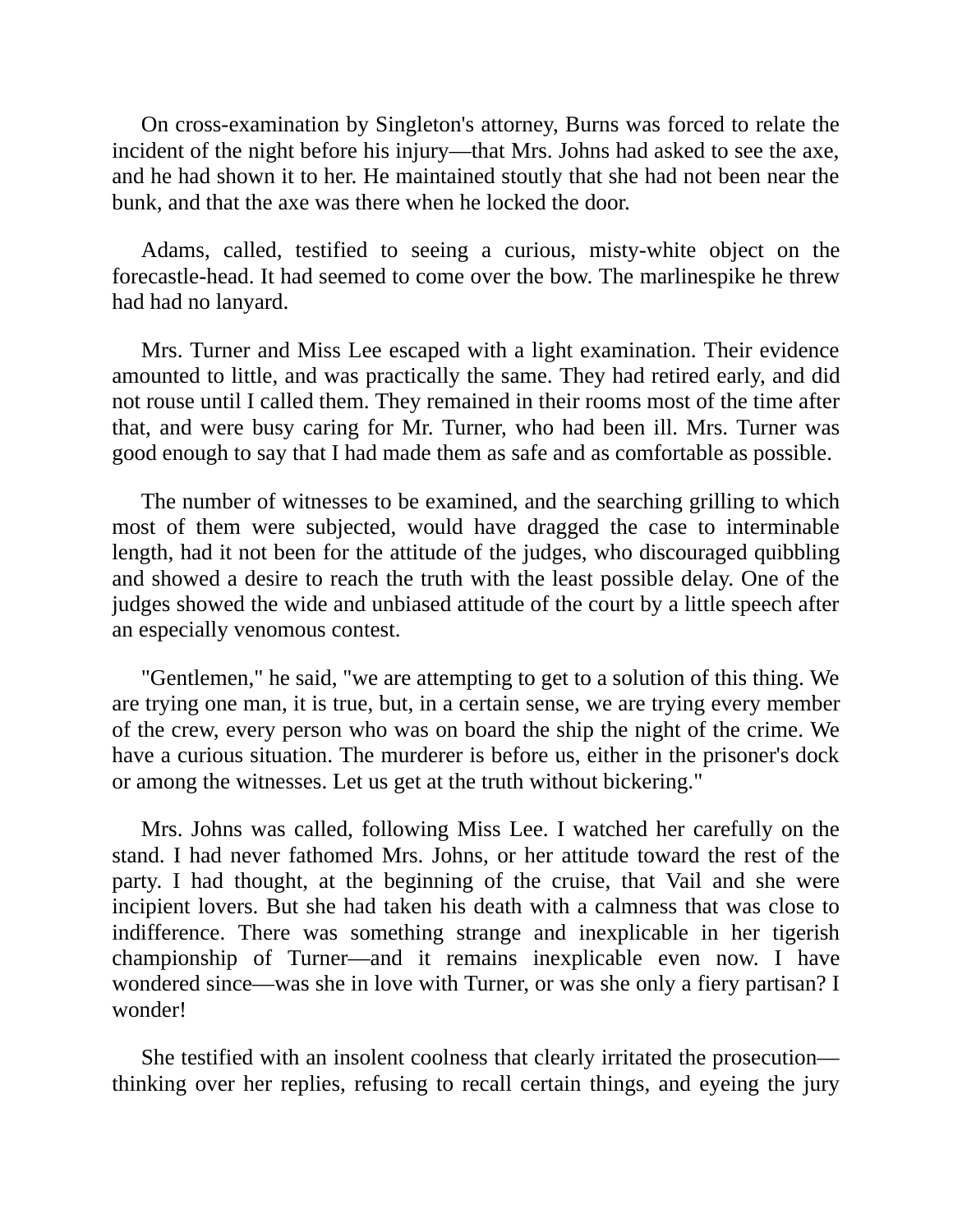with long, slanting glances that set them, according to their type, either wriggling or ogling.

The first questions were the usual ones. Then:

"Do you recall the night of the 31st of July?"

"Can you be more specific?"

"I refer to the night when Captain Richardson found the prisoner in the chartroom and ordered him on deck."

"I recall that, yes."

"Where were you during the quarrel?"

"I was behind Mr. Vail."

"Tell us about it, please."

"It was an ordinary brawl. The captain knocked the mate down."

"Did you hear the mate threaten the captain?"

"No. He went on deck, muttering; I did not hear what was said."

"After the crimes, what did you do?"

"We established a dead-line at the foot of the forward companion. The other was locked."

"Was there a guard at the top of the companion?"

"Yes; but we trusted no one."

"Where was Mr. Turner?"

"Ill, in his cabin."

"How ill?"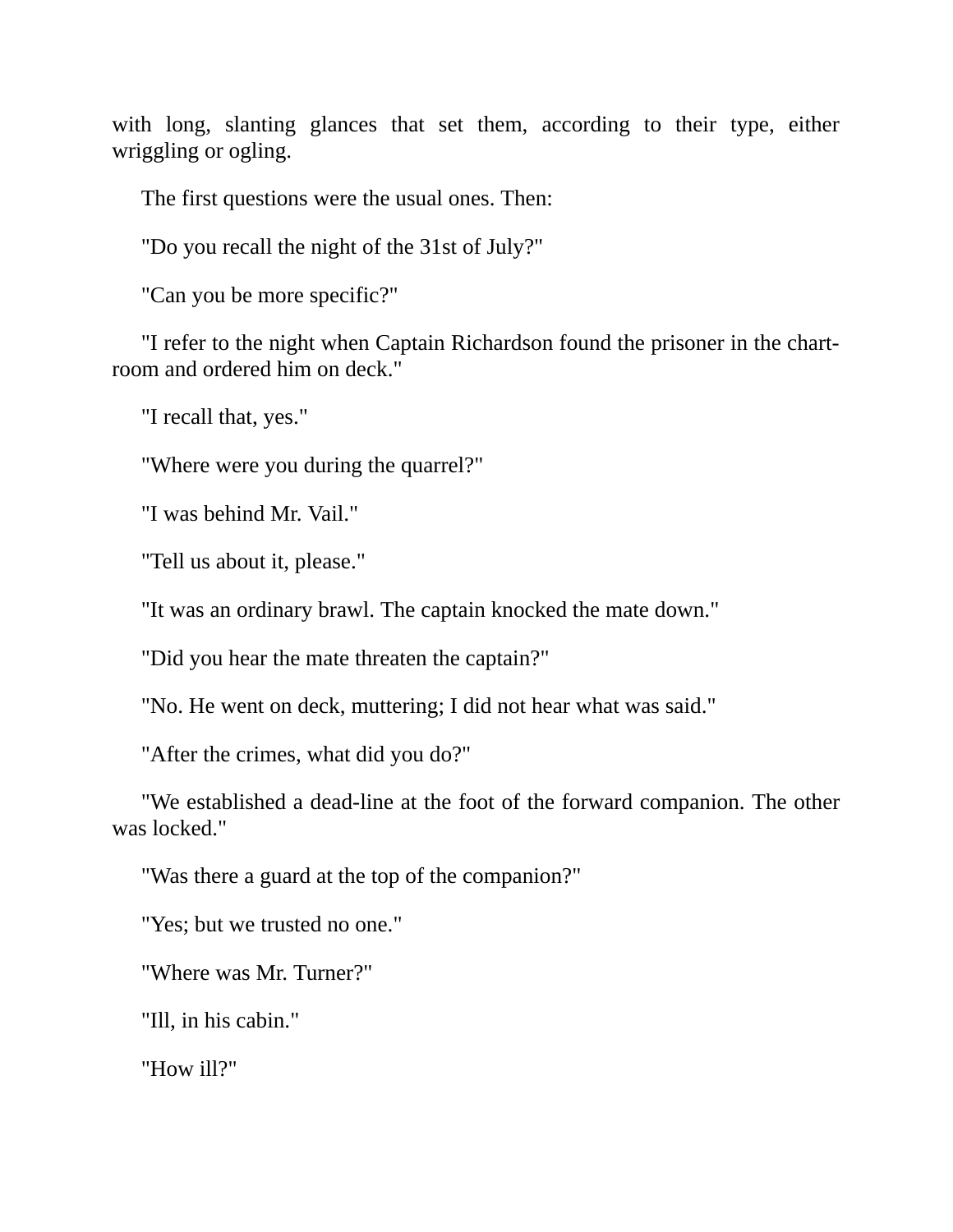"Very. He was delirious."

"Did you allow any one down?"

"At first, Leslie, a sort of cabin-boy and deck steward, who seemed to know something of medicine. Afterward we would not allow him, either."

"Why?"

"We did not trust him."

"This Leslie—why had you asked him to sleep in the storeroom?"

"I—was afraid."

"Will you explain why you were afraid?"

"Fear is difficult to explain, isn't it? If one knows why one is afraid, one—er —generally isn't."

"That's a bit subtle, I'm afraid. You were afraid, then, without knowing why?"

"Yes."

"Had you a revolver on board?'"

"Yes."

"Whose revolver was kept on the cabin table?"

"Mine. I always carry one."

"Always?"

"Yes."

"Then—have you one with you now?"

"Yes."

"When you asked the sailor Burns to let you see the axe, what did you give as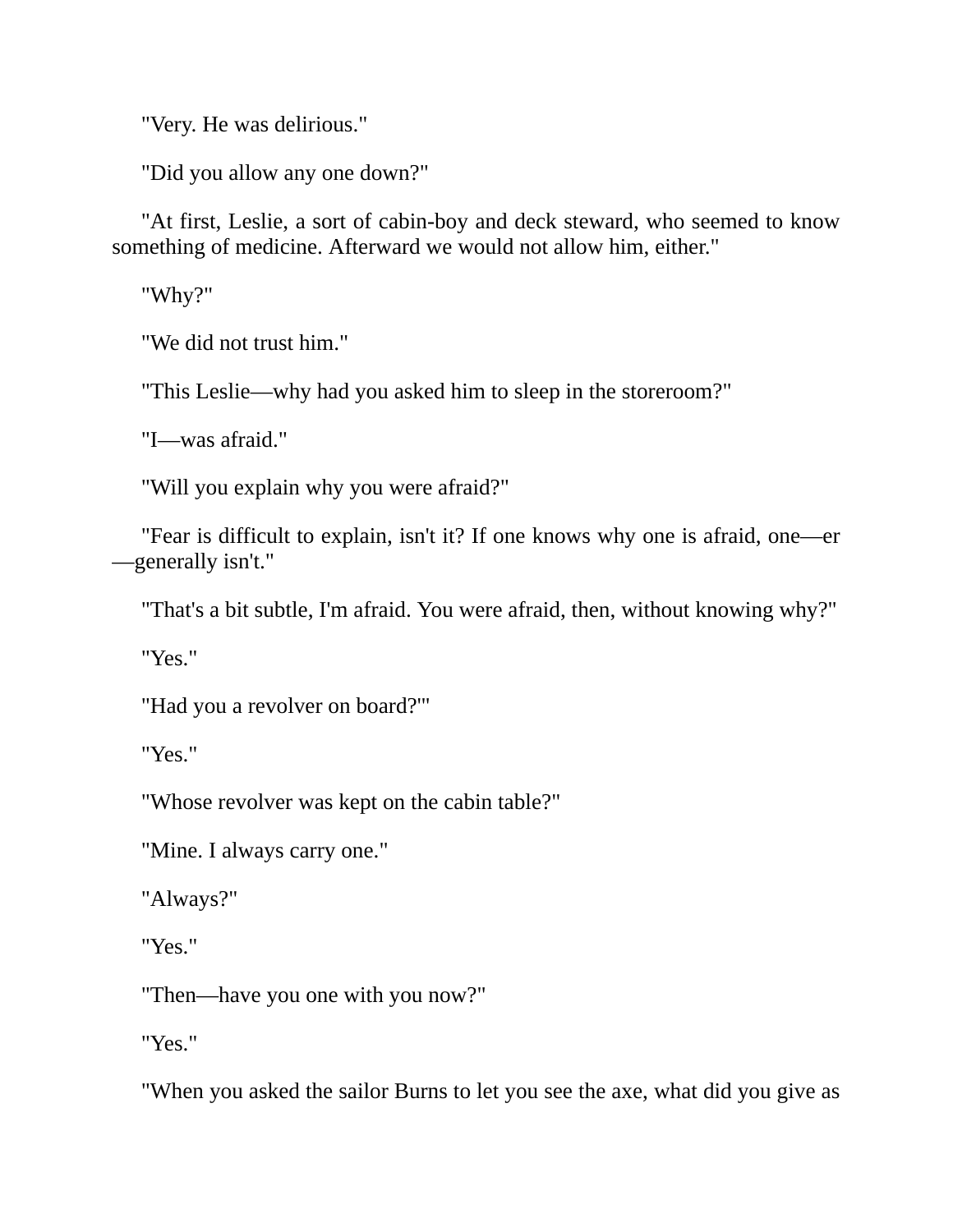a reason?"

"The truth—curiosity."

"Then, having seen the axe, where did you go?"

"Below."

"Please explain the incident of the two articles Mr. Goldstein showed to the jury yesterday, the shirt and waistcoat."

"That was very simple. Mr. Turner had been very ill. We took turns in caring for him. I spilled a bowl of broth over the garments that were shown, and rubbed them out in the bathroom. They were hung in the cabin used by Mr. Vail to dry, and I forgot them when we were packing."

The attorney for the defense cross-examined her:

"What color were the stains you speak of?"

"Darkish—red-brown."

"What sort of broth did you spill?"

"That's childish, isn't it? I don't recall."

"You recall its color."

"It was beef broth."

"Mrs. Johns, on the night you visited the forward house and viewed the axe, did you visit it again?"

"The axe, or the forward house?"

"The house."

She made one of her long pauses. Finally:—

"Yes."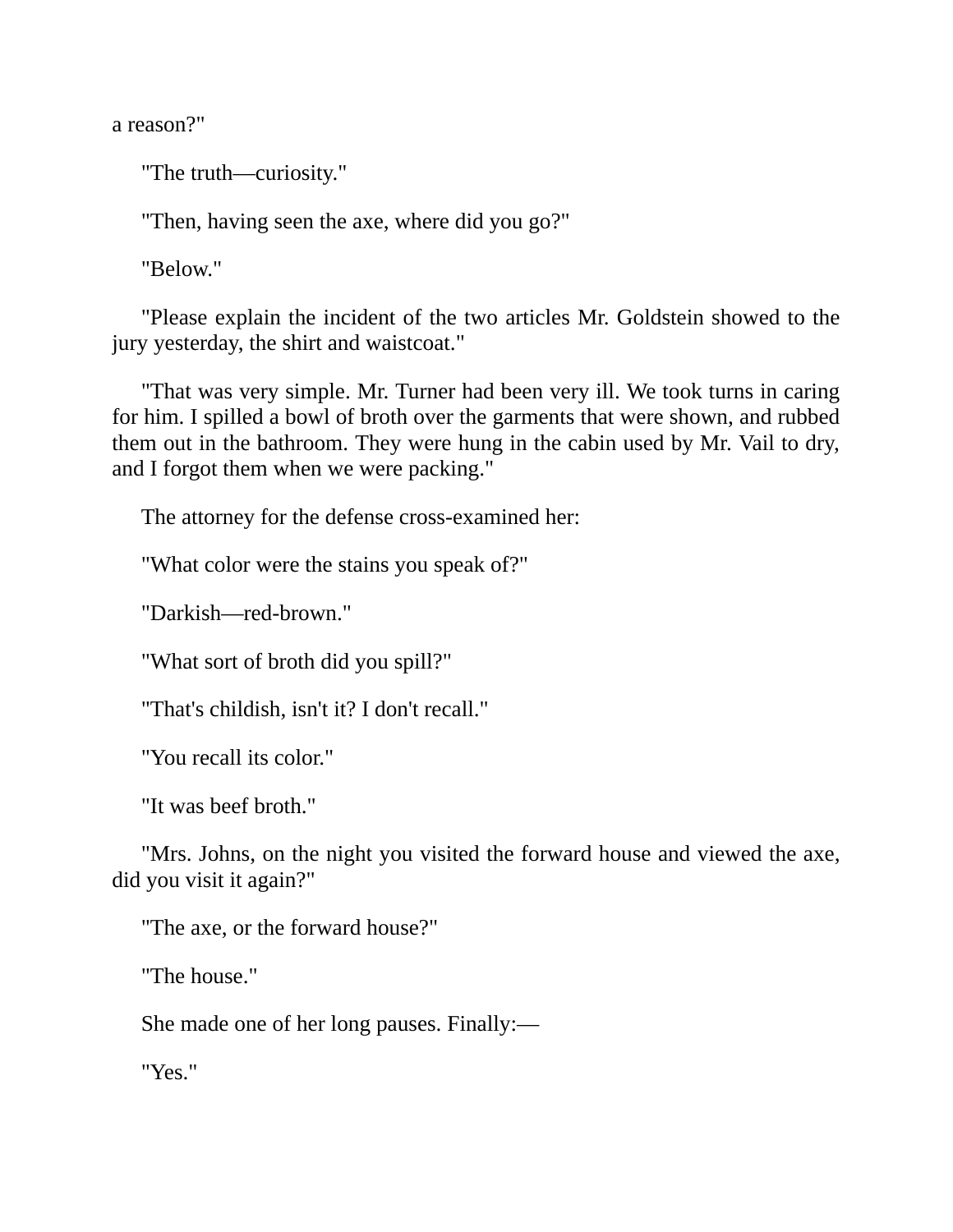"When?"

"Between three and four o'clock."

"Who went with you?"

"I went alone."

"Why did you go beyond the line that was railed off for your safety?"

(Sharply.) "Because I wished to. I was able to take care of myself."

"Why did you visit the forward house?"

"I was nervous and could not sleep. I thought no one safe while the axe was on the ship."

"Did you see the body of Burns, the sailor, lying on the deck at that time?"

"He might have been there; I did not see him."

"Are you saying that you went to the forward house to throw the axe overboard?"

"Yes—if I could get in."

"Did you know why the axe was being kept?"

"Because the murders had been committed with it."

"Had you heard of any finger-prints on the handle?"

"No."

"Did it occur to you that you were interfering with justice in disposing of the axe?"

"Do you mean justice or law? They are not the same."

"Tell us about your visit to the forward house."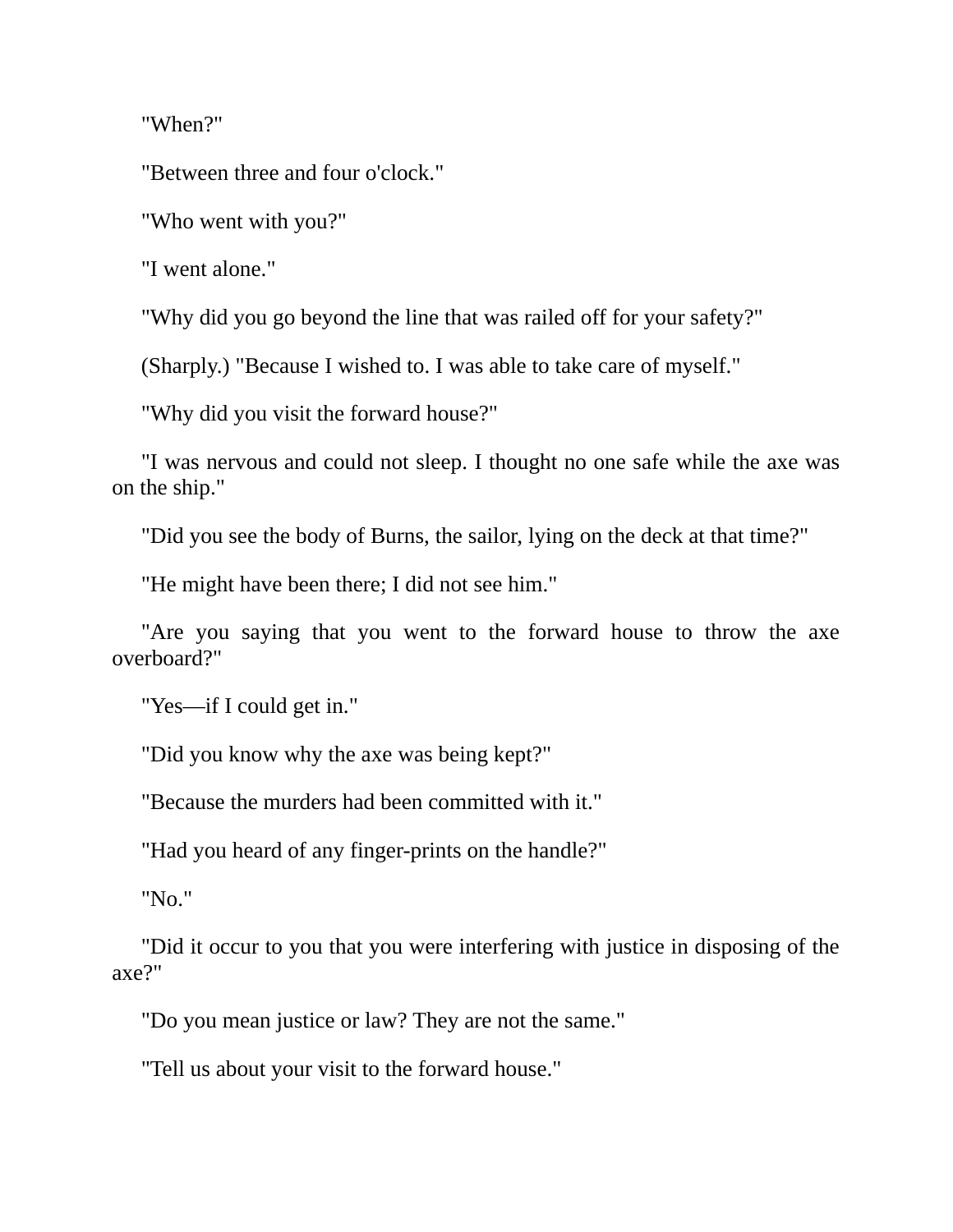"It was between two and three. I met no one. I had a bunch of keys from the trunks and from four doors in the after house. Miss Lee knew I intended to try to get rid of the axe. I did not need my keys. The door was open—-wide open. I—I went in, and—"

Here, for the first time, Mrs. Johns's composure forsook her. She turned white, and her maid passed up to her a silver smelling-salts bottle.

"What happened when you went in?"

"It was dark. I stood just inside. Then something rushed past me and out of the door, a something—I don't know what—a woman, I thought at first, in white."

"If the room was dark, how could you tell it was white?"

"There was a faint light—enough to see that. There was no noise—just a sort of swishing sound."

"What did you do then?"

"I waited a moment, and hurried back to the after house."

"Was the axe gone then?"

"I do not know."

"Did you see the axe at that time?"

"No."

"Did you touch it?"

"I have never touched it, at that time or before."

She could not be shaken in her testimony and was excused. She had borne her grilling exceedingly well, and, in spite of her flippancy, there was a ring of sincerity about the testimony that gave it weight.

Following her evidence, the testimony of Tom, the cook, made things look bad for Singleton, by connecting him with Mrs. Johns's intruder in the captain's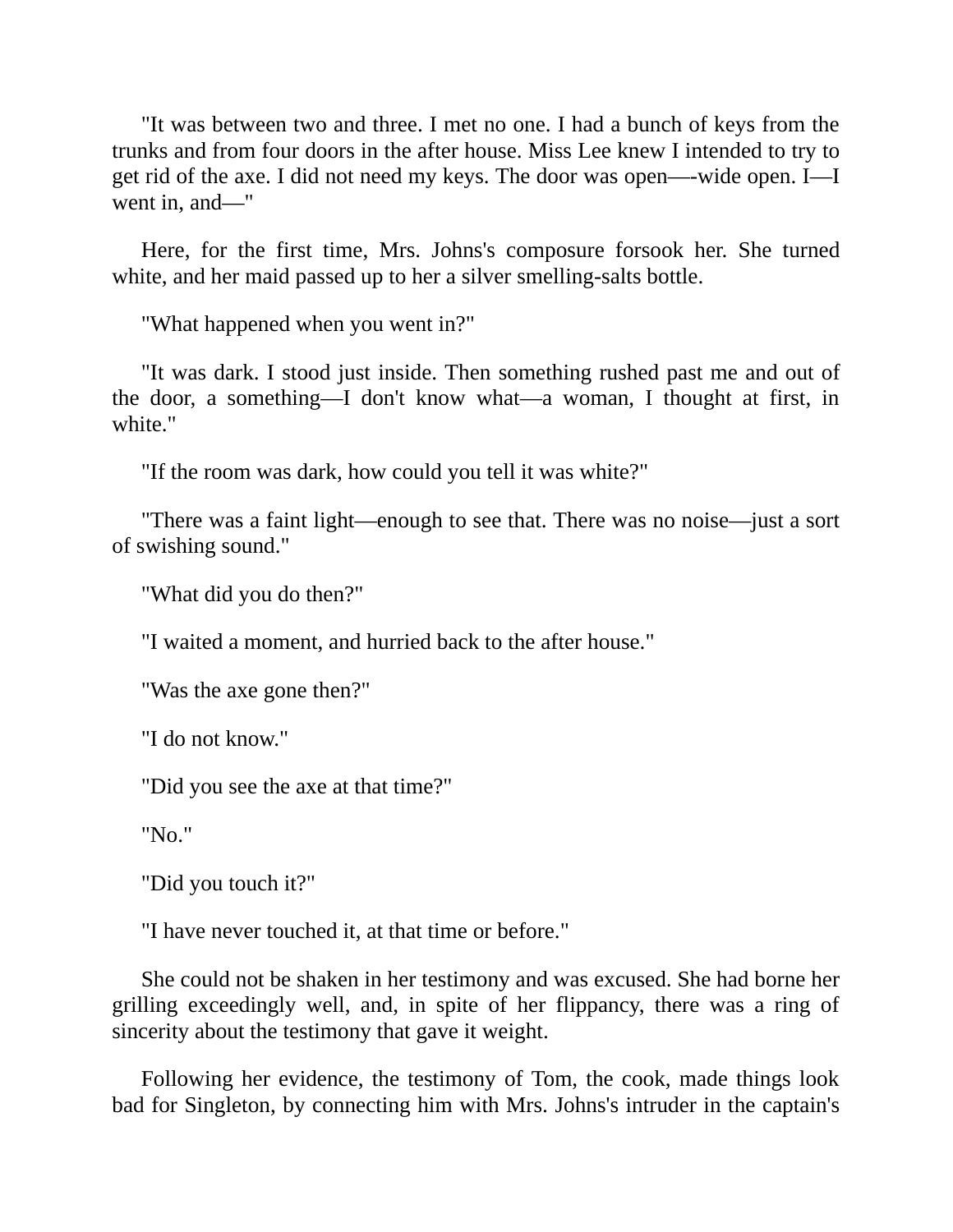room. He told of Singleton's offer to make him a key to the galley with wire. It was clear that Singleton had been a prisoner in name only, and this damaging statement was given weight when, on my recall later, I identified the bunch of keys, the file, and the club that I had taken from Singleton's mattress. It was plain enough that, with Singleton able to free himself as he wished, the attack on Burns and the disappearance of the axe were easily enough accounted for. It would have been possible, also, to account for the white figure that had so alarmed the men, on the same hypothesis. Cross-examination of Tom by Mr. Goldstein, Singleton's attorney, brought out one curious fact. He had made no dark soup or broth for the after house. Turner had taken nothing during his illness but clam bouillon, made with milk, and the meals served to the four women had been very light. "They lived on toast and tea, mostly," he said.

That completed the taking of evidence for the day. In spite of the struggles of the clever young Jew, the weight of testimony was against Singleton. But there were curious discrepancies.

Turner went on the stand the next morning.

# **CHAPTER XXII**

# **TURNER'S STORY**

"Your name?"

"Marshall Benedict Turner."

"Your residence?"

"West 106th Street, New York City."

"Your occupation?"

"Member of the firm of L. Turner's Sons, shipowners. In the coast trade."

"Do you own the yacht Ella?"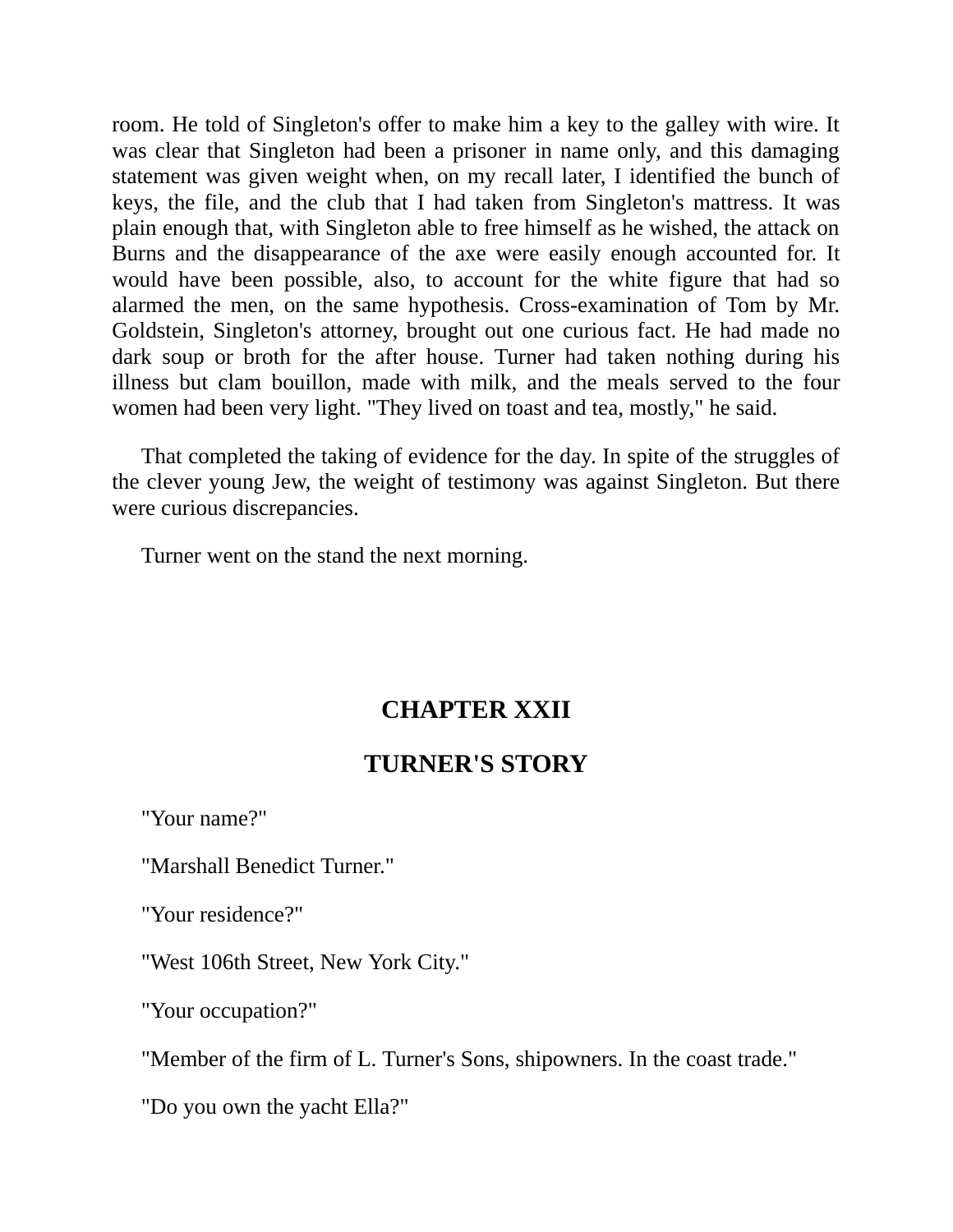"Yes."

"Do you recognize this chart?"

"Yes. It is the chart of the after house of the Ella."

"Will you show where your room is on the drawing?"

"Here."

"And Mr. Vail's?"

"Next, connecting through a bath-room."

"Where was Mr. Vail's bed on the chart?"

"Here, against the storeroom wall."

"With your knowledge of the ship and its partitions, do you think that a crime could be committed, a crime of the violent nature of this one, without making a great deal of noise and being heard in the storeroom?"

Violent opposition developing to this question, it was changed in form and broken up. Eventually, Turner answered that the partitions were heavy and he thought it possible.

"Were the connecting doors between your room and Mr. Vail's generally locked at night?"

"Yes. Not always."

"Were they locked on this particular night?"

"I don't remember."

"When did you see Mr. Vail last?"

"At midnight, or about that. I—I was not well. He went with me to my room."

"What were your relations with Mr. Vail?"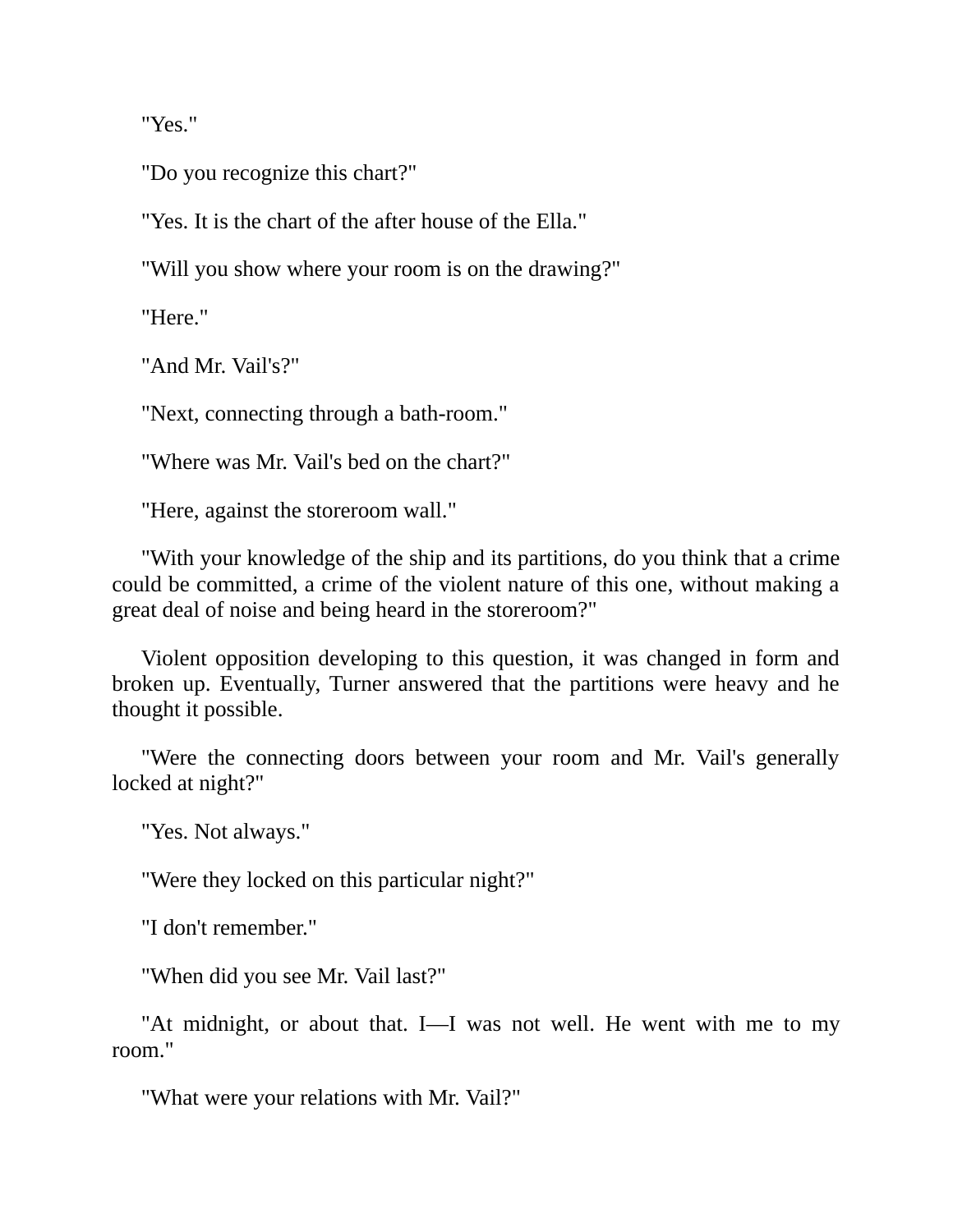"We were old friends."

"Did you hear any sound in Mr. Vail's cabin that night?"

"None. But, as I say, I was—ill. I might not have noticed."

"Did you leave your cabin that night of August 11 or early morning of the 12th?"

"Not that I remember."

"The steersman has testified to seeing you, without your coat, in the chartroom, at two o'clock. Were you there?"

"I may have been—I think not."

"Why do you say you 'may have been—I think not'?"

"I was ill. The next day I was delirious. I remember almost nothing of that time."

"Did you know the woman Karen Hansen?"

"Only as a maid in my wife's employ."

"Did you hear the crash when Leslie broke down the door of the storeroom?"

"No. I was in a sort of stupor."

"Did you know the prisoner before you employed him on the Ella?"

"Yes; he had been in our employ several times."

"What was his reputation—I mean, as a ship's officer?"

"Good."

"Do you recall the night of the 31st of July?"

"Quite well."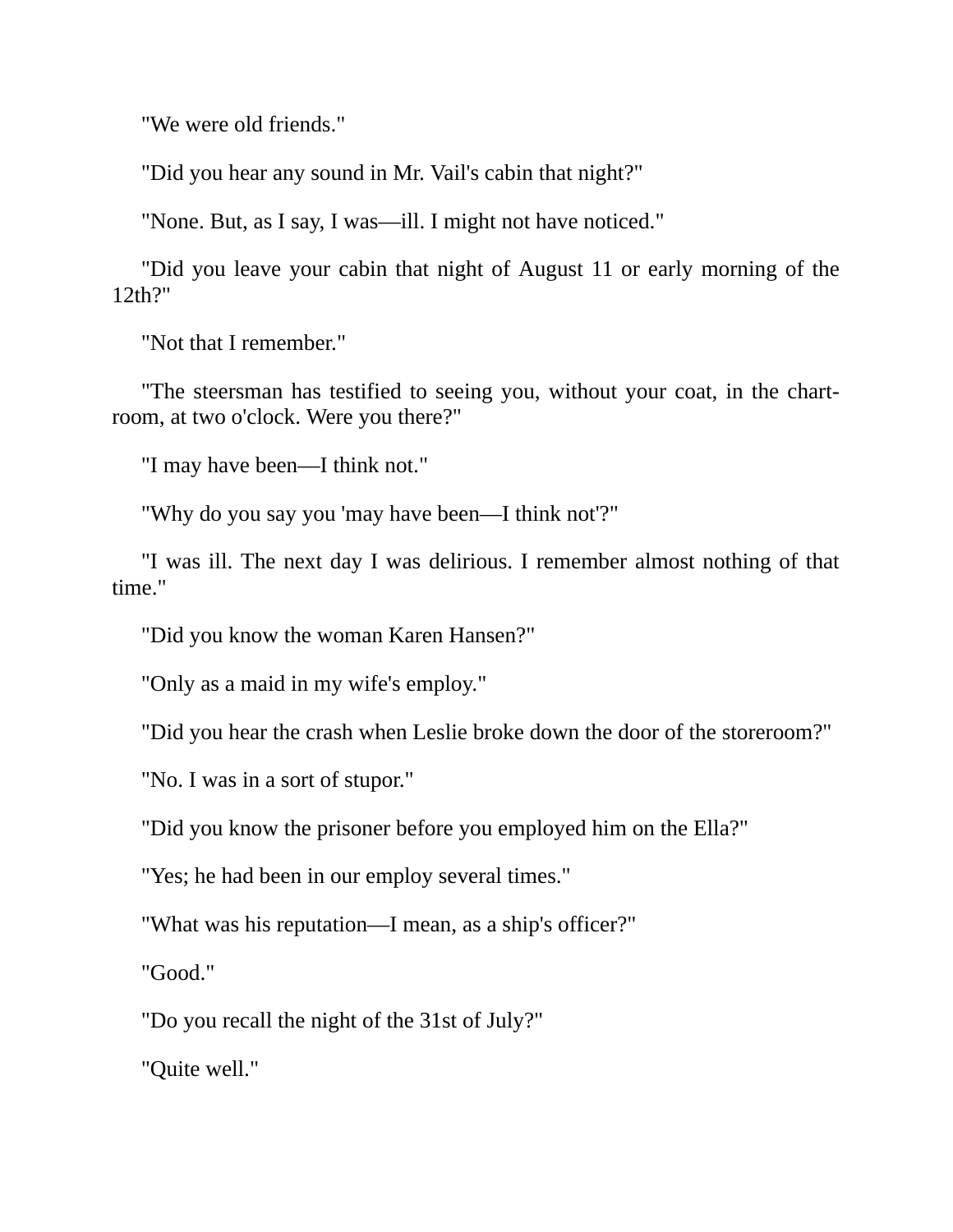"Please tell what you know about it."

"I had asked Mr. Singleton below to have a drink with me. Captain Richardson came below and ordered him on deck. They had words, and he knocked Singleton down."

"Did you hear the mate threaten to 'get' the captain, then or later?"

"He may have made some such threat."

"Is there a bell in your cabin connecting with the maids' cabin off the chartroom?"

"No. My bell rang in the room back of the galley, where Williams slept. The boat was small, and I left my man at home. Williams looked after me."

"Where did the bell from Mr. Vail's room ring?"

"In the maids' room. Mr. Vail's room was designed for Mrs. Turner. When we asked Mrs. Johns to go with us, Mrs. Turner gave Vail her room. It was a question of baths."

"Did you ring any bell during the night?"

"No."

"Knowing the relation of the bell above Mr. Vail's berth to the bed itself, do you think he could have reached it after his injury?"

(Slowly.) "After what the doctor has said, no; he would have had to raise himself and reach up."

The cross-examination was brief but to the point:

"What do you mean by 'ill'?"

"That night I had been somewhat ill; the next day I was in bad shape."

"Did you know the woman Karen Hansen before your wife employed her?"

"No."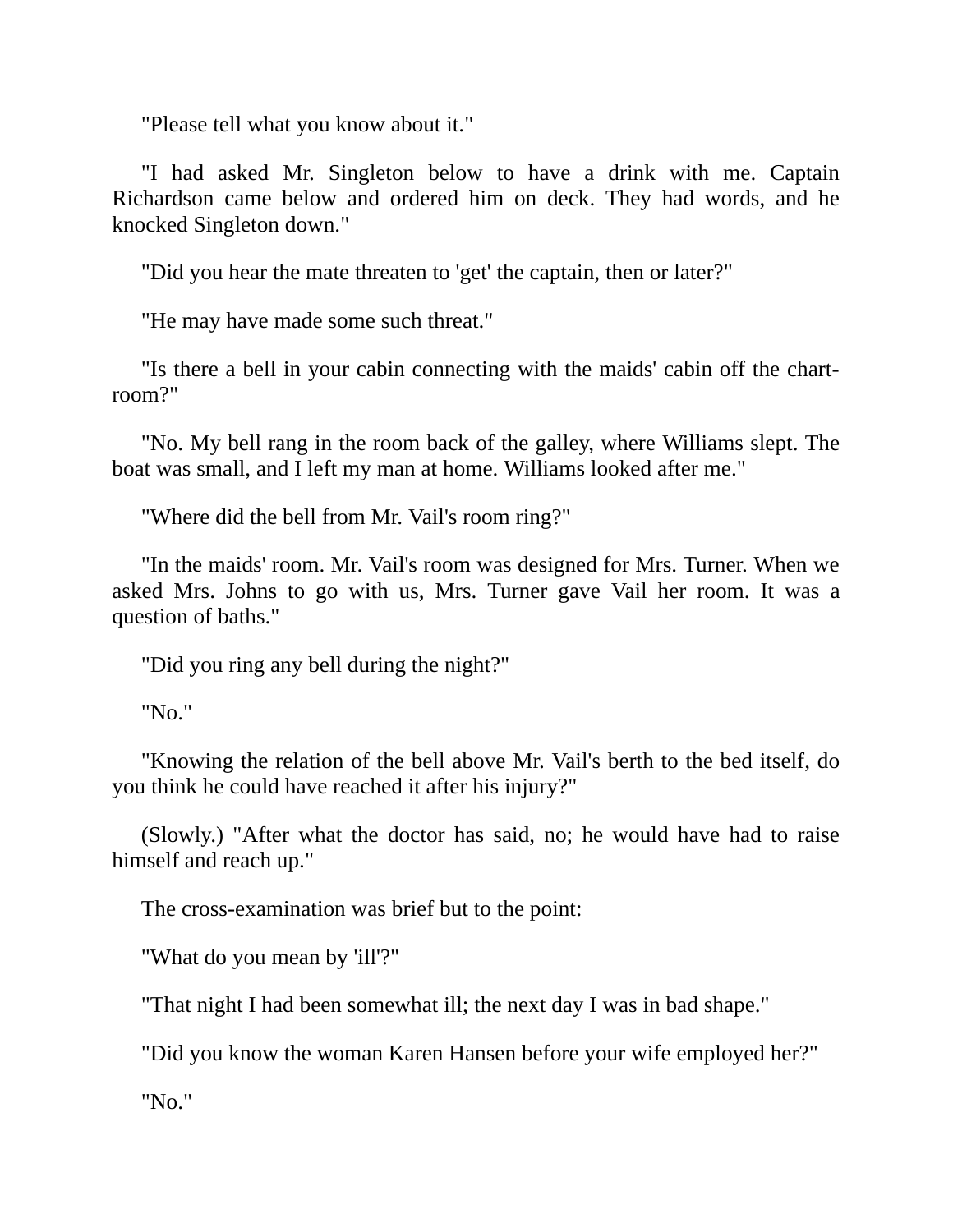"A previous witness has said that the Hansen woman, starting out of her room, saw you outside and retreated. Were you outside the door at any time during that night?"

"Only before midnight."

"You said you 'might have been' in the chart-room at two o'clock."

"I have said I was ill. I might have done almost anything."

"That is exactly what we are getting at, Mr. Turner. Going back to the 30th of July, when you were not ill, did you have any words with the captain?"

"We had a few. He was exceeding his authority."

"Do you recall what you said?"

"I was indignant."

"Think again, Mr. Turner. If you cannot recall, some one else will."

"I threatened to dismiss him and put the first mate in his place. I was angry, naturally."

"And what did the captain reply?"

"He made an absurd threat to put me in irons."

"What were your relations after that?"

"They were strained. We simply avoided each other."

"Just a few more questions, Mr. Turner, and I shall not detain you. Do you carry a key to the emergency case in the forward house, the case that contained the axe?"

Like many of the questions, this was disputed hotly. It was finally allowed, and Turner admitted the key. Similar cases were carried on all the Turner boats, and he had such a key on his ring.

"Did you ever see the white object that terrified the crew?"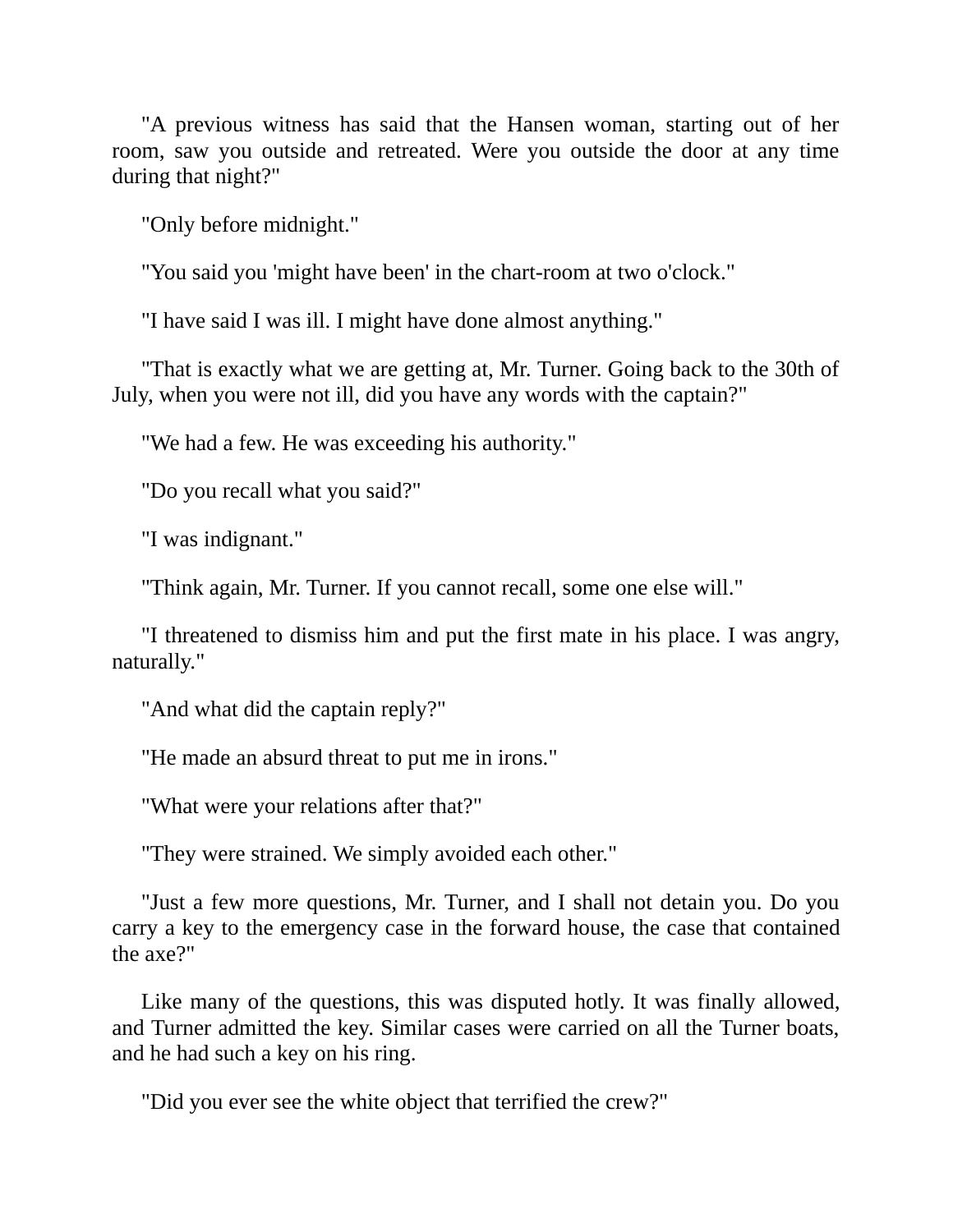"Never. Sailors are particularly liable to such hysteria."

"During your delirium, did you ever see such a figure?"

"I do not recall any details of that part of my illness."

"Were you in favor of bringing the bodies back to port?"

"I—yes, certainly."

"Do you recall going on deck the morning after the murders were discovered?"

"Vaguely."

"What were the men doing at that time?"

"I believe—really, I do not like to repeat so often that I was ill that day."

"Have you any recollection of what you said to the men at that time?"

"None."

"Let me refresh your memory from the ship's log."

(Reading.) "'Mr. Turner insisted that the bodies be buried at sea, and, on the crew opposing this, retired to his cabin, announcing that he considered the attitude of the men a mutiny.'"

"I recall being angry at the men—not much else. My position was rational enough, however. It was midsummer, and we had a long voyage before us."

"I wish to read something else to you. The witness Leslie testified to sleeping in the storeroom, at the request of Mrs. Johns". (reading), "'giving as her reason a fear of something going wrong, as there was trouble between Mr. Turner and the captain.'"

Whatever question Mr. Goldstein had been framing, he was not permitted to use this part of the record. The log was admissible only as a record on the spot, made by a competent person and witnessed by all concerned, of the actual occurrences on the Ella. My record of Mrs. Johns's remark was ruled out; Turner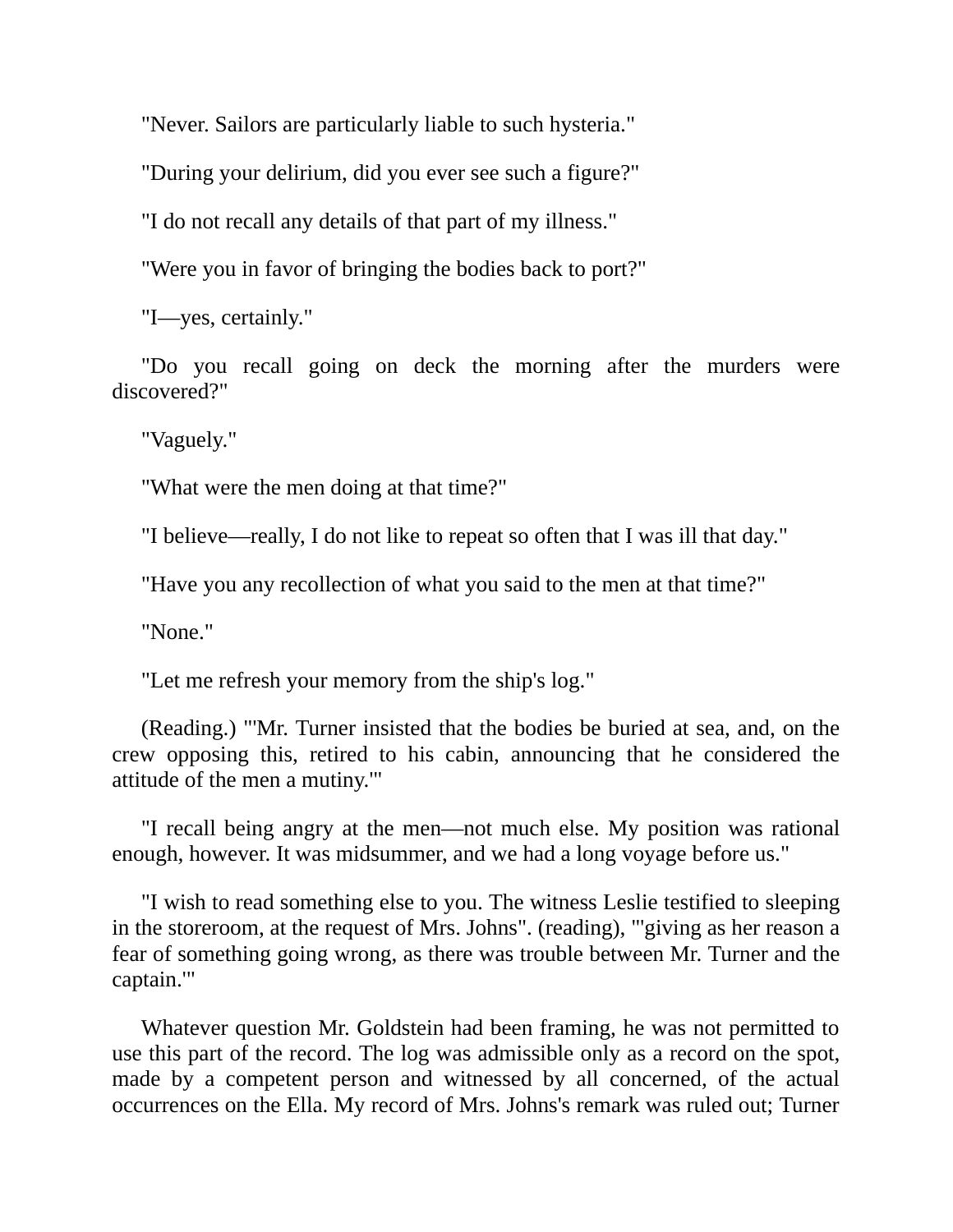was not on trial.

Turner, pale and shaking, left the stand at two o'clock that day, and I was recalled. My earlier testimony had merely established the finding of the bodies. I was now to have a bad two hours. I was an important witness, probably the most important. I had heard the scream that had revealed the tragedy, and had been in the main cabin of the after house only a moment or so after the murderer. I had found the bodies, Vail still living, and had been with the accused mate when he saw the captain prostrate at the foot of the forward companion.

All of this, aided by skillful questions, I told as exactly as possible. I told of the mate's strange manner on finding the bodies; I related, to a breathless quiet, the placing of the bodies in the jolly-boat; and the reading of the burial service over them; I told of the little boat that followed us, like some avenging spirit, carrying by day a small American flag, union down, and at night a white light. I told of having to increase the length of the towing-line as the heat grew greater, and of a fear I had that the rope would separate, or that the mysterious hand that was the author of the misfortunes would cut the line.

I told of the long nights without sleep, while, with our few available men, we tried to work the Ella back to land; of guarding the after house; of a hundred false alarms that set our nerves quivering and our hearts leaping. And I made them feel, I think, the horror of a situation where each man suspected his neighbor, feared and loathed him, and yet stayed close by him because a known danger is better than an unknown horror.

The record of my examination is particularly faulty, McWhirter having allowed personal feeling to interfere with accuracy. Here and there in the margins of his notebook I find unflattering allusions to the prosecuting attorney; and after one question, an impeachment of my motives, to which Mac took violent exception, no answer at all is recorded, and in a furious scrawl is written: "The little whippersnapper! Leslie could smash him between his thumb and finger!"

I found another curious record—a leaf, torn out of the book, and evidently designed to be sent to me, but failing its destination, was as follows: "For Heaven's sake, don't look at the girl so much! The newspaper men are on."

But, to resume my examination. The first questions were not of particular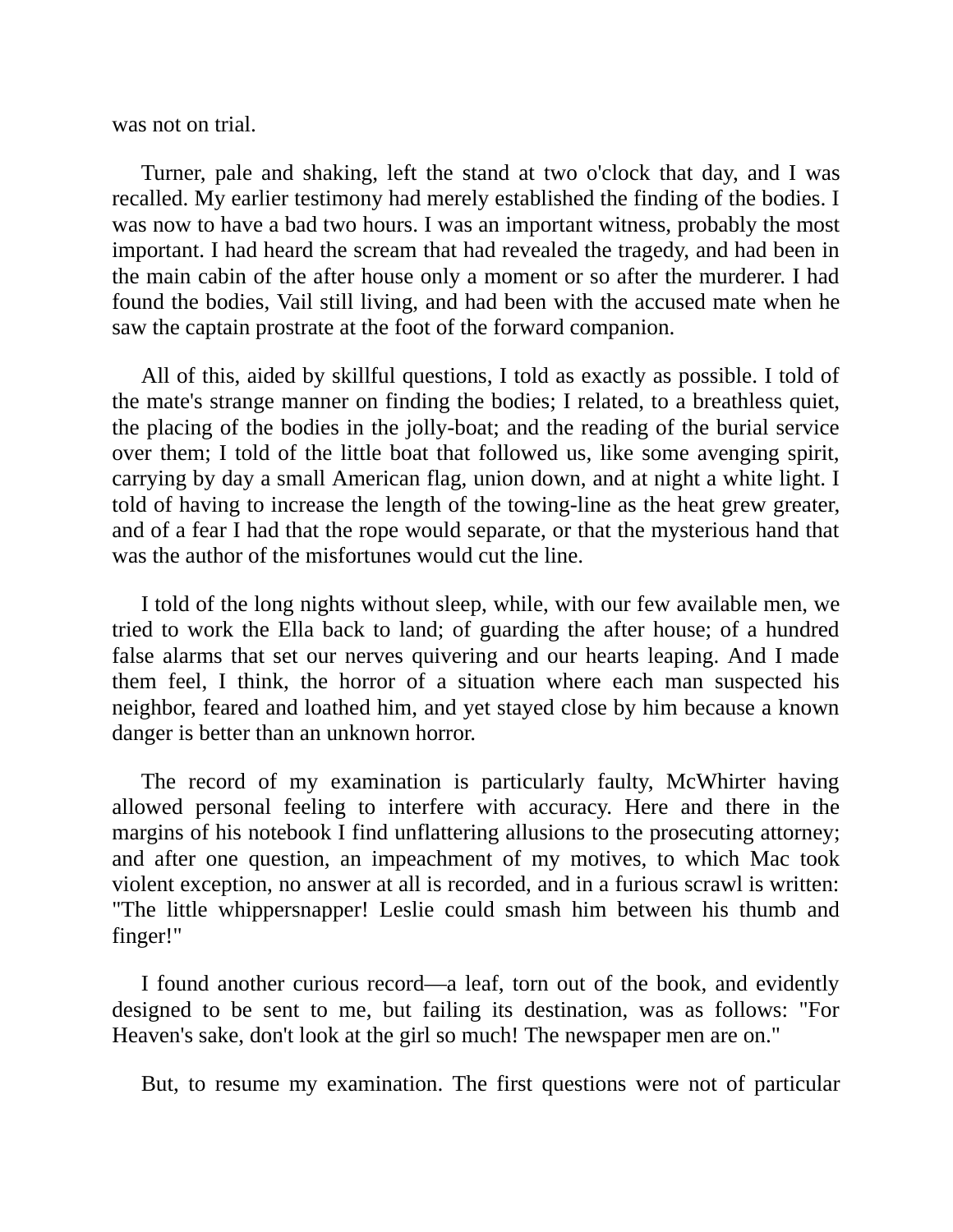interest. Then:

"Did the prisoner know you had moved to the after house?"

"I do not know. The forecastle hands knew."

"Tell what you know of the quarrel on July 31 between Captain Richardson and the prisoner."

"I saw it from a deck window." I described it in detail.

"Why did you move to the after house?"

"At the request of Mrs. Johns. She said she was nervous."

"What reason did she give?"

"That Mr. Turner was in a dangerous mood; he had quarreled with the captain and was quarreling with Mr. Vail."

"Did you know the arrangement of rooms in the after house? How the people slept?"

"In a general way."

"What do you mean by that?"

"I knew Mr. Vail's room and Miss Lee's."

"Did you know where the maids slept?"

"Yes."

"You have testified that you were locked in. Was the key kept in the lock?"

"Yes."

"Would whoever locked you in have had only to move the key from one side of the door to the other?"

"Yes."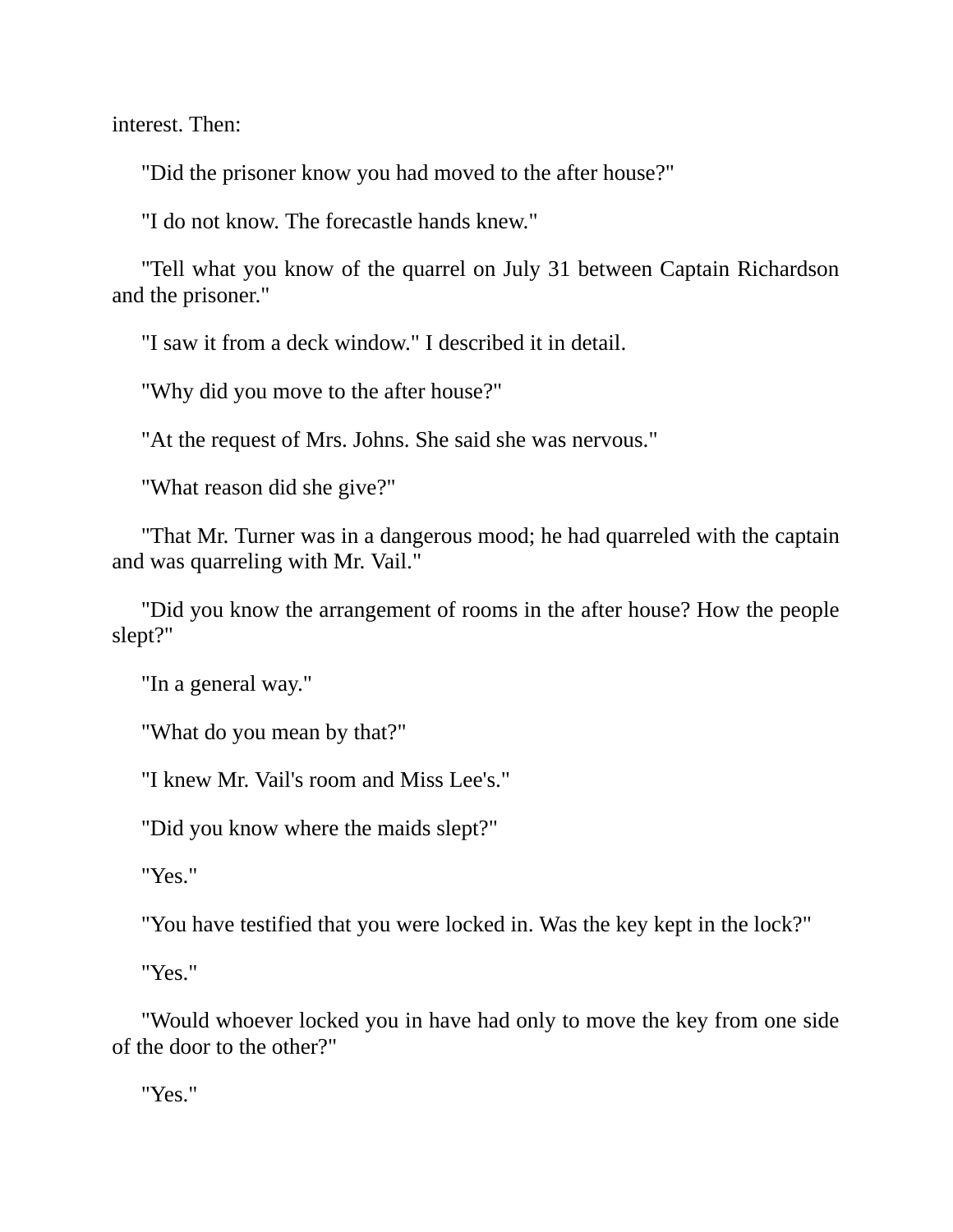"Was the key left in the lock when you were fastened in?"

"No."

"Now, Dr. Leslie, we want you to tell us what the prisoner did that night when you told him what had happened."

"I called to him to come below, for God's sake. He seemed dazed and at a loss to know what to do. I told him to get his revolver and call the captain. He went into the forward house and got his revolver, but he did not call the captain. We went below and stumbled over the captain's body."

"What was the mate's condition?"

"When we found the body?"

"His general condition."

"He was intoxicated. He collapsed on the steps when we found the captain. We both almost collapsed."

"What was his mental condition?"

"If you mean, was he frightened, we both were."

"Was he pale?"

"I did not notice then. He was pale and looked ill later, when the crew had gathered."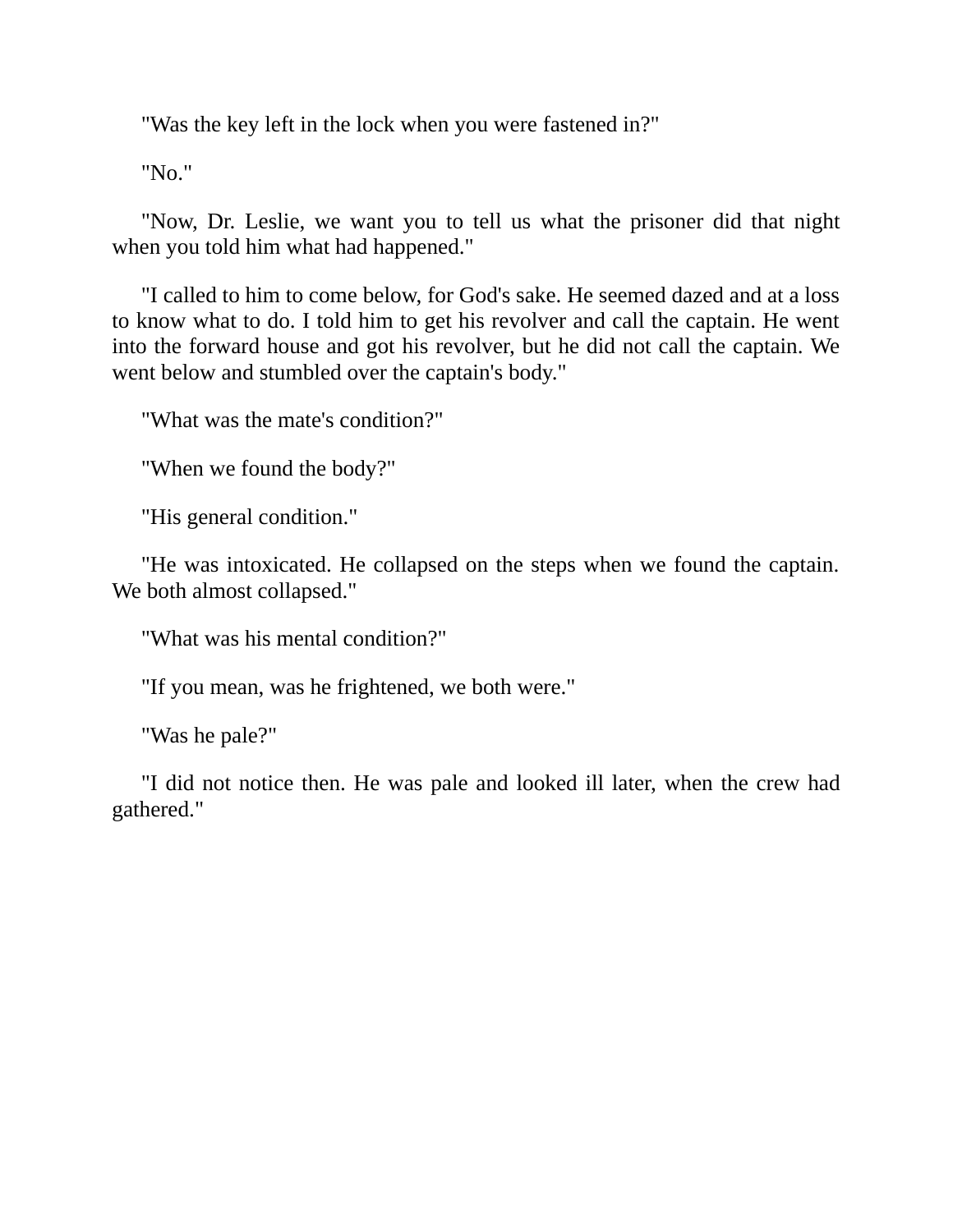"About this key: was it ever found? The key to the storeroom?"

"Yes."

"When?"

"That same morning."

"Where? And by whom?"

"Miss Lee found it on the floor in Mr. Turner's room."

The prosecution was totally unprepared for this reply, and proceedings were delayed for a moment while the attorneys consulted. On the resumption of my examination, they made a desperate attempt to impeach my character as a witness, trying to show that I had sailed under false pretenses; that I was so feared in the after house that the women refused to allow me below, or to administer to Mr. Turner the remedies I prepared; and, finally, that I had surrendered myself to the crew as a suspect, of my own accord.

Against this the cross-examination threw all its weight. The prosecuting attorneys having dropped the question of the key, the shrewd young lawyer for the defense followed it up:—

"This key, Dr. Leslie, do you know where it is now?"

"Yes; I have it."

"Will you tell how it came into your possession?"

"Certainly. I picked it up on the deck, a night or so after the murders. Miss Lee had dropped it." I caught Elsa Lee's eye, and she gave me a warm glance of gratitude.

"Have you the key with you?"

"Yes." I produced it.

"Are you a football player, Doctor?"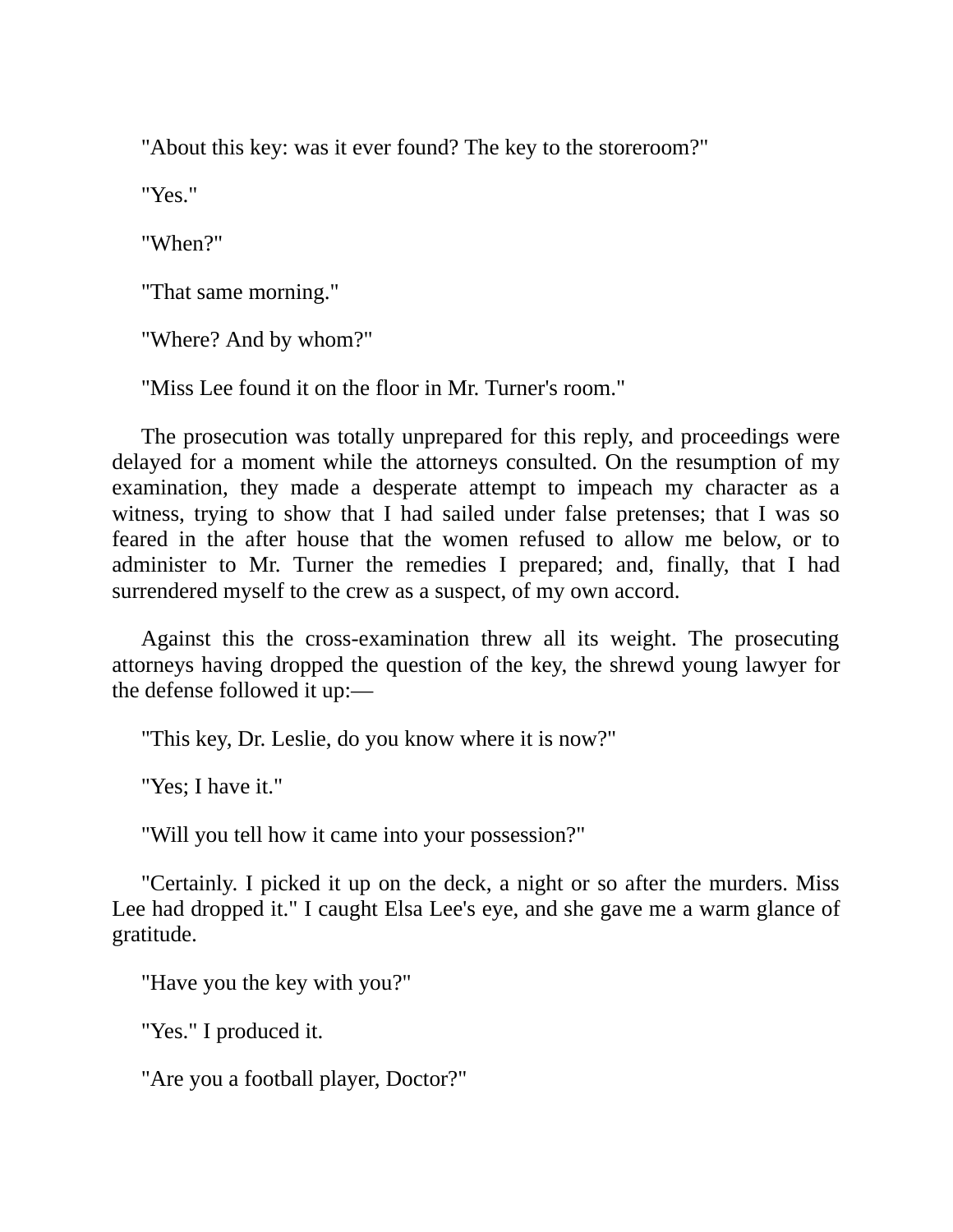"I was."

"I thought I recalled you. I have seen you play several times. In spite of our friend the attorney for the commonwealth, I do not believe we will need to call character witnesses for you. Did you see Miss Lee pick up the key to the storeroom in Mr. Turner's room?"

"Yes."

"Did it occur to you at the time that the key had any significance?"

"I wondered how it got there."

"You say you listened inside the locked door, and heard no sound, but felt a board rise up under your knee. A moment or two later, when you called the prisoner, he was intoxicated, and reeled. Do you mean to tell us that a drunken man could have made his way in the darkness, through a cabin filled with chairs, tables, and a piano, in absolute silence?"

The prosecuting attorney was on his feet in an instant, and the objection was sustained. I was next shown the keys, club, and file taken from Singleton's mattress. "You have identified these objects as having been found concealed in the prisoner's mattress. Do any of these keys fit the captain's cabin?"

"No."

"Who saw the prisoner during the days he was locked in his cabin?"

"I saw him occasionally. The cook saw him when he carried him his meals."

"Did you ever tell the prisoner where the axe was kept?"

"No."

"Did the members of the crew know?"

"I believe so. Yes."

"Was the fact that Burns carried the key to the captain's cabin a matter of general knowledge?"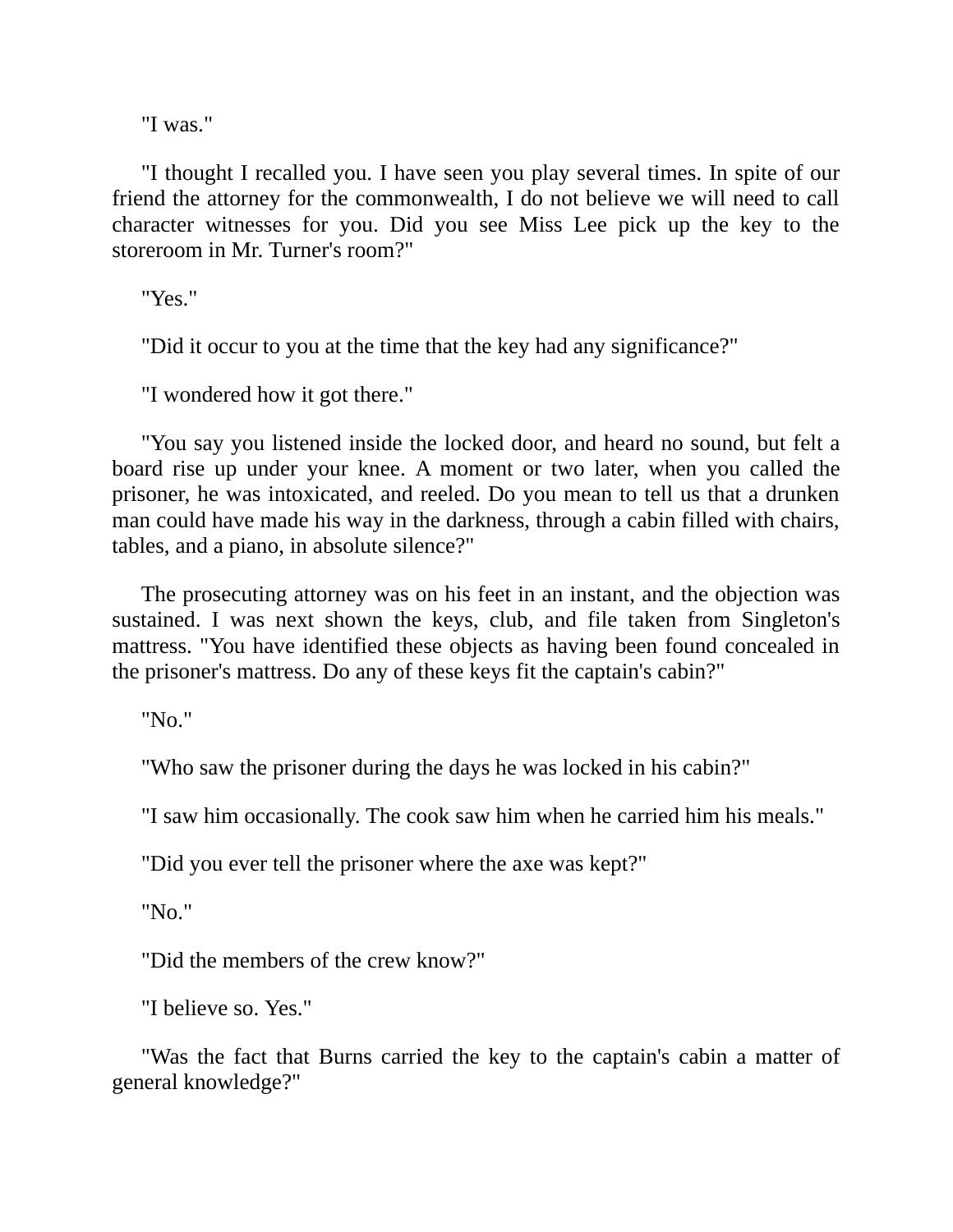"No. The crew knew that Burns and I carried the keys; they did not know which one each carried, unless—"

"Go on, please."

"If any one had seen Burns take Mrs. Johns forward and show her the axe, he would have known."

"Who were on deck at that time?"

"All the crew were on deck, the forecastle being closed. In the crow's-nest was McNamara; Jones was at the wheel."

"From the crow's-nest could the lookout have seen Burns and Mrs. Johns going forward?"

"No. The two houses were connected by an awning."

"What could the helmsman see?"

"Nothing forward of the after house."

The prosecution closed its case with me. The defense, having virtually conducted its case by cross-examination of the witnesses already called, contented itself with producing a few character witnesses, and "rested." Goldstein made an eloquent plea of "no case," and asked the judge so to instruct the jury.

This was refused, and the case went to the jury on the seventh day—a surprisingly short trial, considering the magnitude of the crimes.

The jury disagreed. But, while they wrangled, McWhirter and I were already on the right track. At the very hour that the jurymen were being discharged and steps taken for a retrial, we had the murderer locked in my room in a cheap lodging-house off Chestnut Street.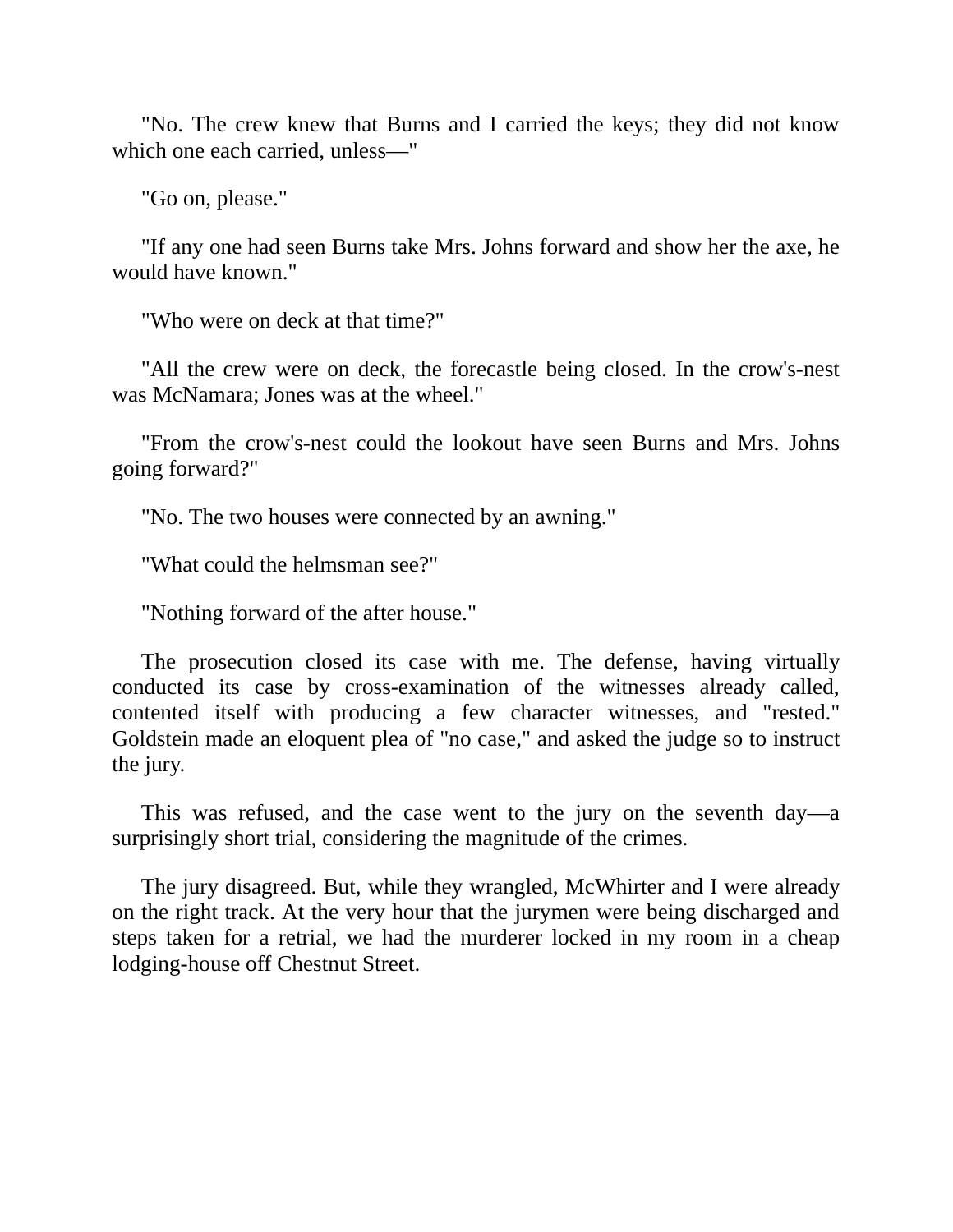# **CHAPTER XXIII**

## **FREE AGAIN**

With the submission of the case to the jury, the witnesses were given their freedom. McWhirter had taken a room for me for a day or two to give me time to look about; and, his own leave of absence from his hospital being for ten days, we had some time together.

My situation was better than it had been in the summer. I had my strength again, although the long confinement had told on me. But my position was precarious enough. I had my pay from the Ella, and nothing else. And McWhirter, with a monthly stipend from his hospital of twenty-five dollars, was not much better off.

My first evening of freedom we spent at the theater. We bought the best seats in the house, and we dressed for the occasion—being in the position of having nothing to wear between shabby everyday wear and evening clothes.

"It is by way of celebration," Mac said, as he put a dab of shoe-blacking over a hole in his sock; "you having been restored to life, liberty, and the pursuit of happiness. That's the game, Leslie—the pursuit of happiness."

I was busy with a dress tie that I had washed and dried by pasting it on a mirror, an old trick of mine when funds ran low. I was trying to enter into Mac's festive humor, but I had not reacted yet from the horrors of the past few months.

"Happiness!" I said scornfully. "Do you call this happiness?"

He put up the blacking, and, coming to me, stood eyeing me in the mirror as I arranged my necktie.

"Don't be bitter," he said. "Happiness was my word. The Good Man was good to you when he made you. That ought to be a source of satisfaction. And as for the girl—"

"What girl?"

"If she could only see you now. Why in thunder didn't you take those clothes on board? I wanted you to. Couldn't a captain wear a dress suit on special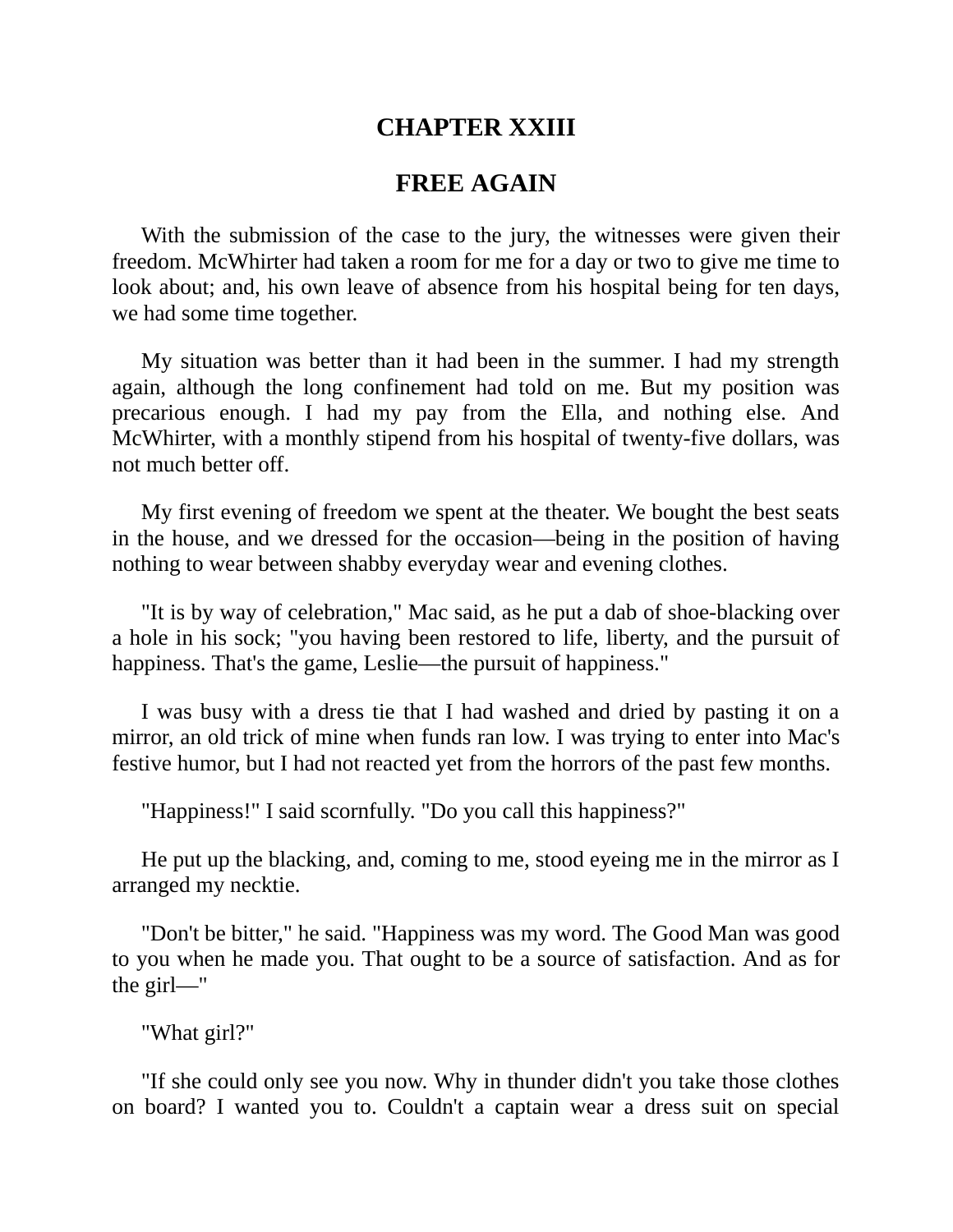occasions?"

"Mac," I said gravely, "if you will think a moment, you will remember that the only special occasions on the Ella, after I took charge, were funerals. Have you sat through seven days of horrors without realizing that?"

Mac had once gone to Europe on a liner, and, having exhausted his funds, returned on a cattle-boat.

"All the captains I ever knew," he said largely, "were a fussy lot—dressed to kill, and navigating the boat from the head of a dinner-table. But I suppose you know. I was only regretting that she hadn't seen you the way you're looking now. That's all. I suppose I may regret, without hurting your feelings!"

He dropped all mention of Elsa after that, for a long time. But I saw him looking at me, at intervals, during the evening, and sighing. He was still regretting!

We enjoyed the theater, after all, with the pent-up enthusiasm of long months of work and strain. We laughed at the puerile fun, encored the prettiest of the girls, and swaggered in the lobby between acts, with cigarettes. There we ran across the one man I knew in Philadelphia, and had supper after the play with three or four fellows who, on hearing my story, persisted in believing that I had sailed on the Ella as a lark or to follow a girl. My simple statement that I had done it out of necessity met with roars of laughter and finally I let it go at that.

It was after one when we got back to the lodging-house, being escorted there in a racing car by a riotous crowd that stood outside the door, as I fumbled for my key, and screeched in unison: "Leslie! Leslie! Leslie! Sic 'em!" before they drove away.

The light in the dingy lodging-house parlor was burning full, but the hall was dark. I stopped inside and lighted a cigarette.

"Life, liberty, and the pursuit of happiness, Mac!" I said. "I've got the first two, and the other can be had—for the pursuit."

Mac did not reply: he was staring into the parlor. Elsa Lee was standing by a table, looking at me.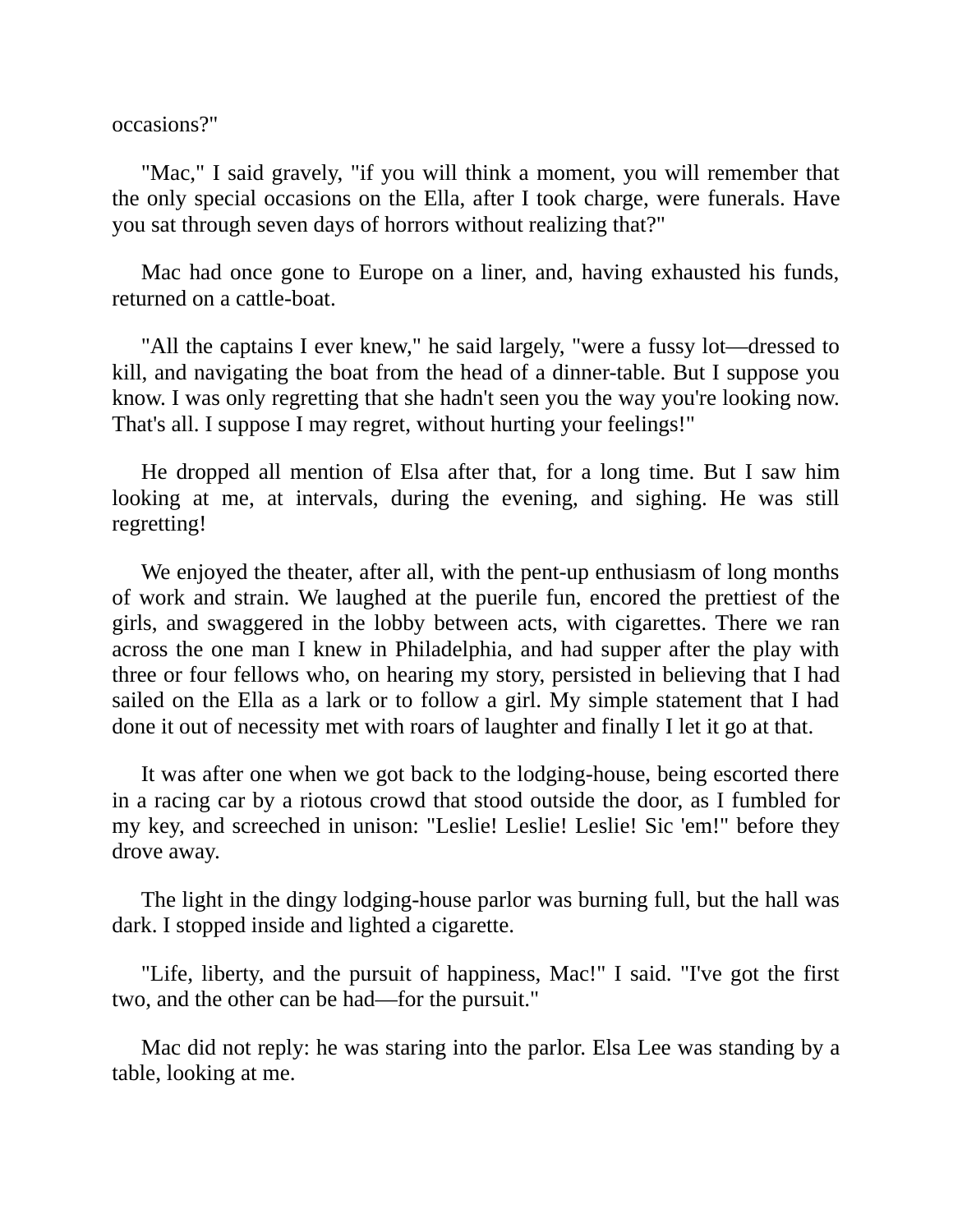She was very nervous, and tried to explain her presence in a breath—with the result that she broke down utterly and had to stop. Mac, his jovial face rather startled, was making for the stairs; but I sternly brought him back and presented him. Whereon, being utterly confounded, he made the tactful remark that he would have to go and put out the milk-bottles: it was almost morning!

She had been waiting since ten o'clock, she said. A taxicab, with her maid, was at the door. They were going back to New York in the morning, and things were terribly wrong.

"Wrong? You need not mind Mr. McWhirter. He is as anxious as I am to be helpful."

"There are detectives watching Marshall; we saw one to-day at the hotel. If the jury disagrees—and the lawyers think they will—they will arrest him."

I thought it probable. There was nothing I could say. McWhirter made an effort to reassure her.

"It wouldn't be a hanging matter, anyhow," he said. "There's a lot against him, but hardly a jury in the country would hang a man for something he did, if he could prove he was delirious the next day." She paled at this dubious comfort, but it struck her sense of humor, too, for she threw me a fleeting smile.

"I was to ask you to do something," she said. "None of us can, for we are being watched. I was probably followed here. The Ella is still in the river, with only a watchman on board. We want you to go there to-night, if you can."

"To the Ella?"

She was feeling in her pocketbook, and now she held out to me an envelope addressed in a sprawling hand to Mr. Turner at his hotel.

"Am I to open it?"

"Please."

I unfolded a sheet of ruled note-paper of the most ordinary variety. It had been opened and laid flat, and on it, in black ink, was a crude drawing of the deck of the Ella, as one would look down on it from aloft. Here and there were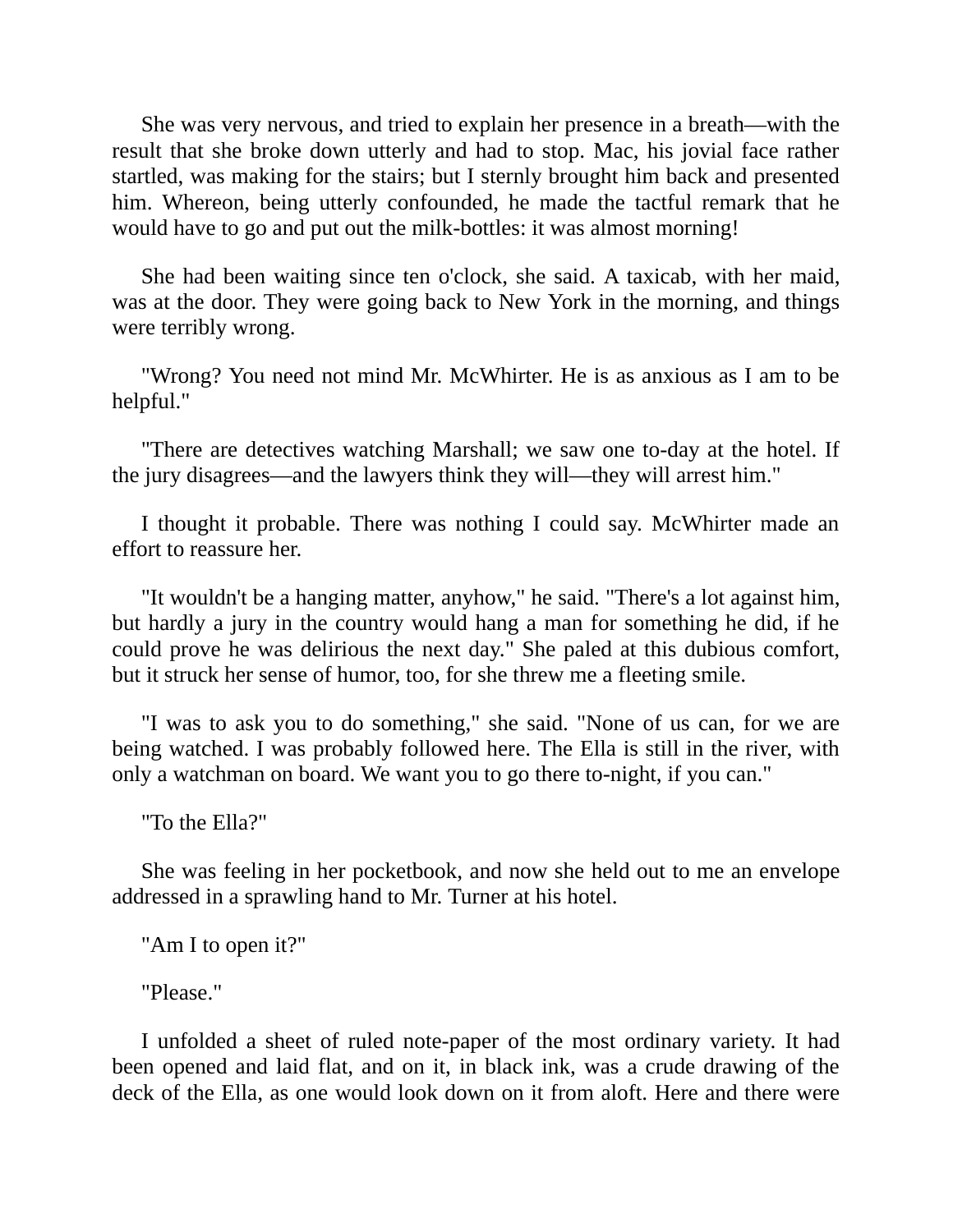small crosses in red ink, and, overlying it all from bow to stern, a red axe. Around the border, not written, but printed in childish letters, were the words: "NOT YET. HA, HA." In a corner was a drawing of a gallows, or what passes in the everyday mind for a gallows, and in the opposite corner an open book.

"You see," she said, "it was mailed downtown late this afternoon. The hotel got it at seven o'clock. Marshall wanted to get a detective, but I thought of you. I knew—you knew the boat, and then—you had said—"

"Anything in all the world that I can do to help you, I will do," I said, looking at her. And the thing that I could not keep out of my eyes made her drop hers.

"Sweet little document!" said McWhirter, looking over my shoulder. "Sent by some one with a nice disposition. What do the crosses mark?"

"The location of the bodies when found," I explained—"these three. This looks like the place where Burns lay unconscious. That one near the rail I don't know about, nor this by the mainmast."

"We thought they might mark places, clues, perhaps, that had been overlooked. The whole—the whole document is a taunt, isn't it? The scaffold, and the axe, and 'not yet'; a piece of bravado!"

"Right you are," said McWhirter admiringly. "A little escape of glee from somebody who's laughing too soon. One-thirty—it will soon be the proper hour for something to happen on the Ella, won't it? If that was sent by some member of the crew—and it looks like it; they are loose to-day—the quicker we follow it up, the better, if there's anything to follow."

"We thought if you would go early in the morning, before any of them make an excuse to go back on board—"

"We will go right away; but, please—don't build too much on this. It's a good possibility, that's all. Will the watchman let us on board?"

"We thought of that. Here is a note to him from Marshall, and—will you do us one more kindness?"

"I will."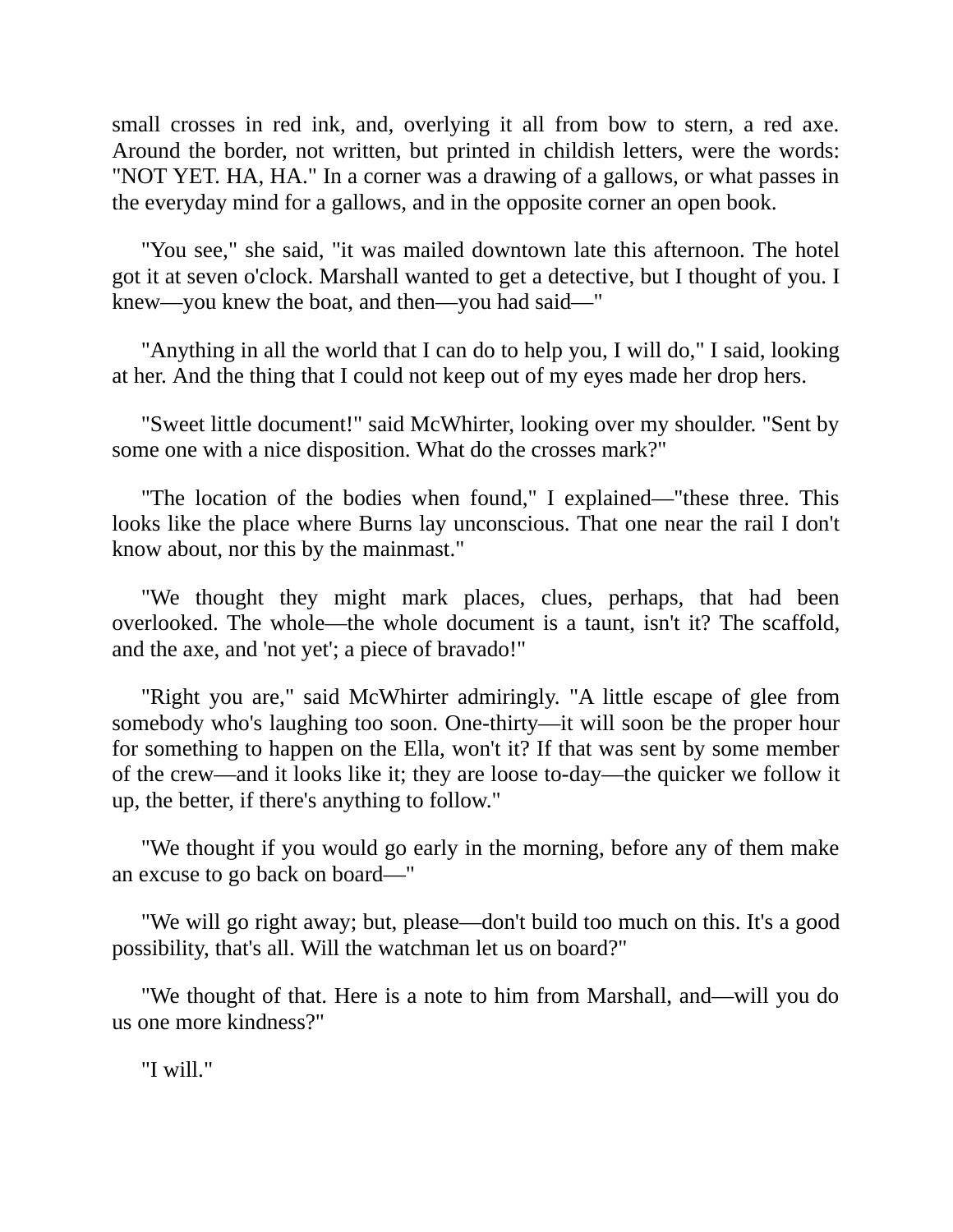"Then—if you should find anything, bring it to us; to the police; later, if you must, but to us first."

"When?"

"In the morning. We will not leave until we hear from you."

She held out her hand, first to McWhirter, then to me. I kept it a little longer than I should have, perhaps, and she did not take it away.

"It is such a comfort," she said, "to have you with us and not against us! For Marshall didn't do it, Leslie—I mean—it is hard for me to think of you as Dr. Leslie! He didn't do it. At first, we thought he might have, and he was delirious and could not reassure us. He swears he did not. I think, just at first, he was afraid he had done it; but he did not. I believe that, and you must."

I believed her—I believed anything she said. I think that if she had chosen to say that I had wielded the murderer's axe on the Ella, I should have gone to the gallows rather than gainsay her. From that night, I was the devil's advocate, if you like. I was determined to save Marshall Turner.

She wished us to take her taxicab, dropping her at her hotel; and, reckless now of everything but being with her, I would have done so. But McWhirter's discreet cough reminded me of the street-car level of our finances, and I made the excuse of putting on more suitable clothing.

I stood in the street, bareheaded, watching her taxicab as it rattled down the street. McWhirter touched me on the arm.

"Wake up!" he said. "We have work to do, my friend."

We went upstairs together, cautiously, not to rouse the house. At the top, Mac turned and patted me on the elbow, my shoulder being a foot or so above him.

"Good boy!" he said. "And if that shirtfront and tie didn't knock into eternal oblivion the deck-washing on the Ella, I'll eat them!"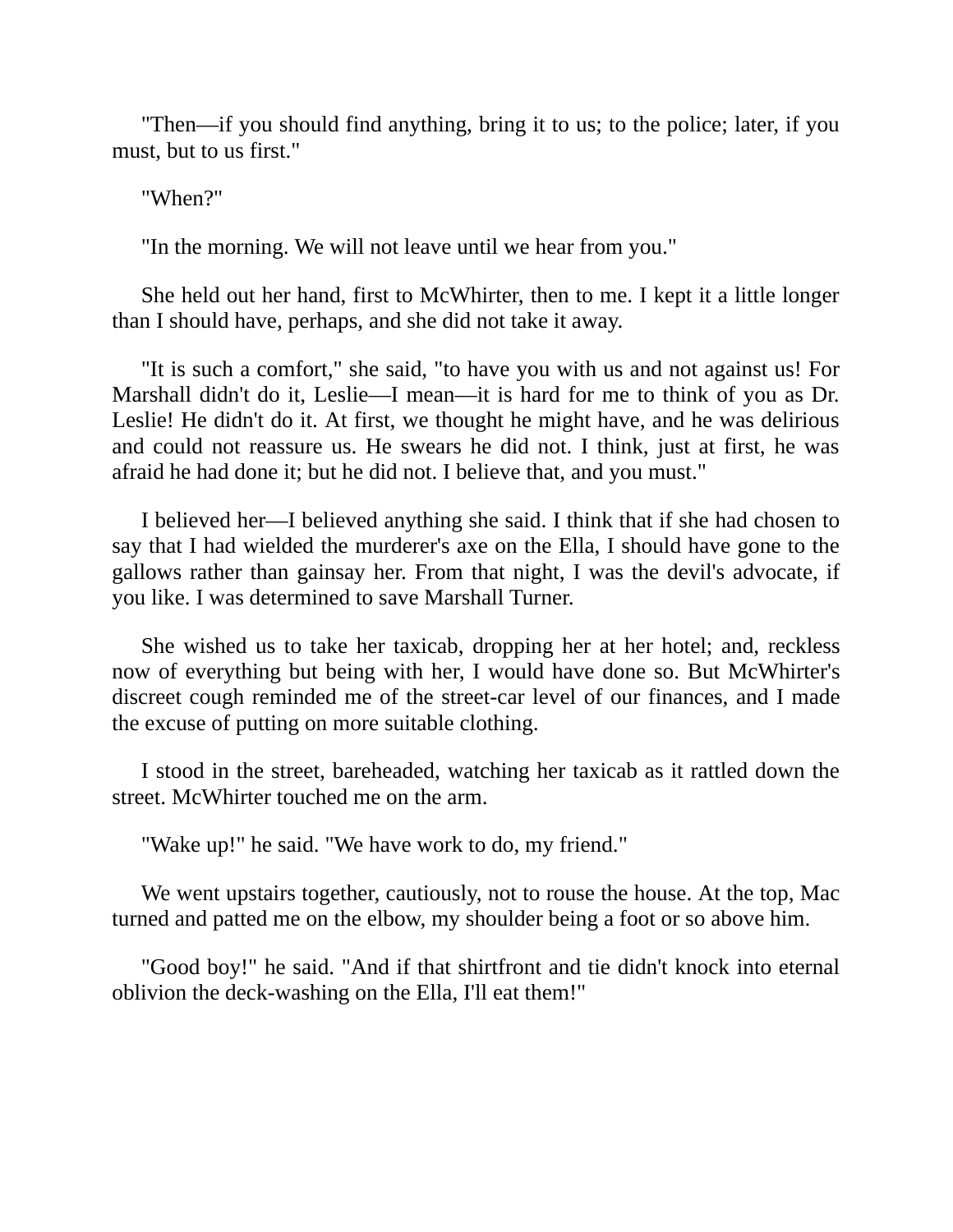## **CHAPTER XXIV**

### **THE THING**

I deserve no credit for the solution of the Ella's mystery. I have a certain quality of force, perhaps, and I am not lacking in physical courage; but I have no finesse of intellect. McWhirter, a foot shorter than I, round of face, jovial and stocky, has as much subtlety in his little finger as I have in my six feet and a fraction of body.

All the way to the river, therefore, he was poring over the drawing. He named the paper at once.

"Ought to know it," he said, in reply to my surprise. "Sold enough paper at the drugstore to qualify as a stationery engineer." He writhed as was his habit over his jokes, and then fell to work at the drawing again. "A book," he said, "and an axe, and a gibbet or gallows. B-a-g—that makes 'bag.' Doesn't go far, does it? Humorous duck, isn't he? Any one who can write 'ha! ha!' under a gallows has real humor. G-a-b, b-a-g!"

The Ella still lay in the Delaware, half a mile or so from her original moorings. She carried the usual riding-lights—a white one in the bow, another at the stern, and the two vertical red lights which showed her not under command. In reply to repeated signals, we were unable to rouse the watchman. I had brought an electric flash with me, and by its aid we found a rope ladder over the side, with a small boat at its foot.

Although the boat indicated the presence of the watchman on board, we made our way to the deck without challenge. Here McWhirter suggested that the situation might be disagreeable, were the man to waken and get at us with a gun.

We stood by the top of the ladder, therefore, and made another effort to rouse him. "Hey, watchman!" I called. And McWhirter, in a deep bass, sang lustily: "Watchman, what of the night?" Neither of us made, any perceptible impression on the silence and gloom of the Ella.

McWhirter grew less gay. The deserted decks of the ship, her tragic history, her isolation, the darkness, which my small flash seemed only to intensify, all had their effect on him.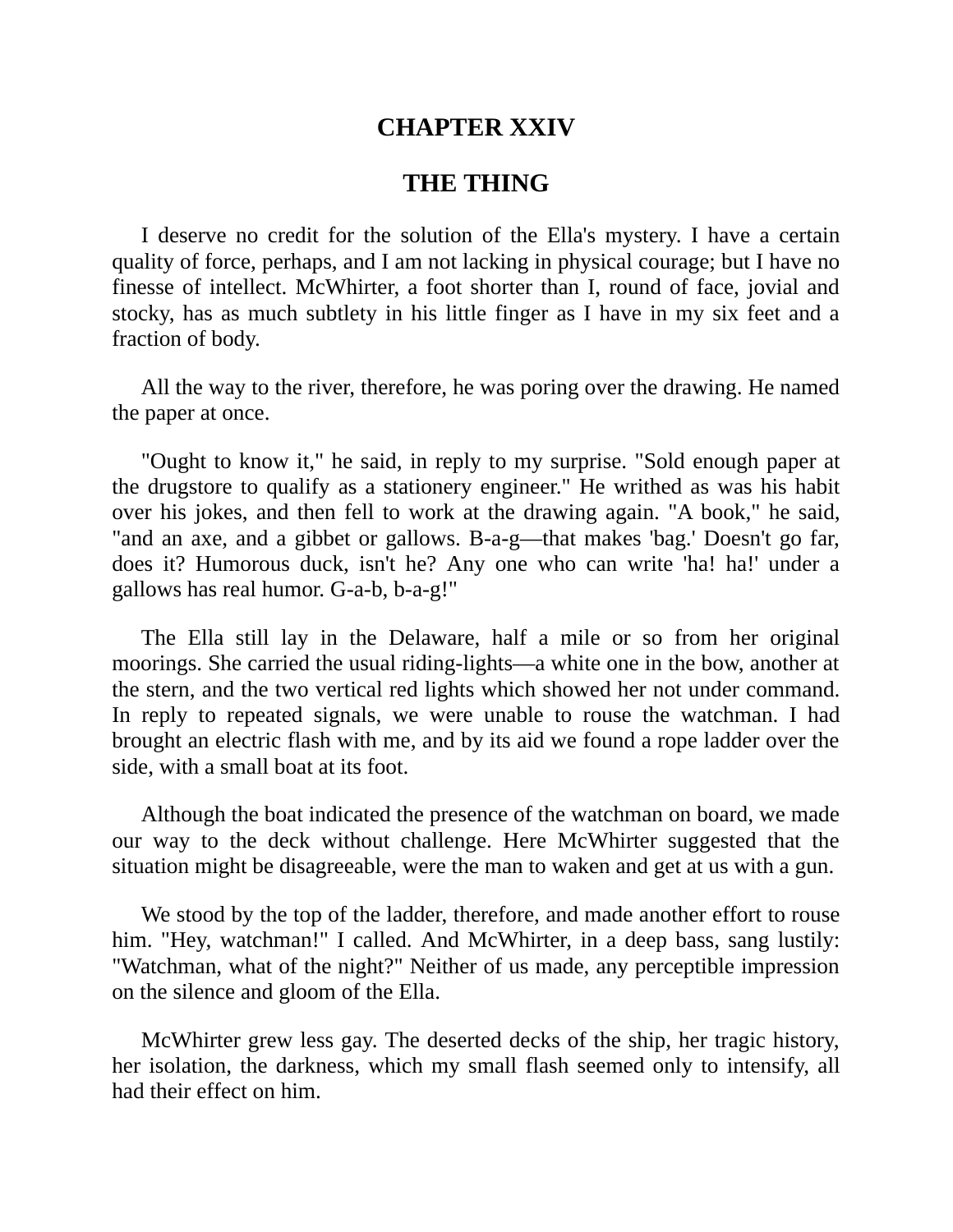"It's got my goat," he admitted. "It smells like a tomb."

"Don't be an ass."

"Turn the light over the side, and see if we fastened that boat. We don't want to be left here indefinitely."

"That's folly, Mac," I said, but I obeyed him. "The watchman's boat is there, so we—"

But he caught me suddenly by the arm and shook me.

"My God!" he said. "What is that over there?"

It was a moment before my eyes, after the flashlight, could discern anything in the darkness. Mac was pointing forward. When I could see, Mac was ready to laugh at himself.

"I told you the place had my goat!" he said sheepishly. "I thought I saw something duck around the corner of that building; but I think it was a ray from a searchlight on one of those boats."

"The watchman, probably," I said quietly. But my heart beat a little faster. "The watchman taking a look at us and gone for his gun."

I thought rapidly. If Mac had seen anything, I did not believe it was the watchman. But there should be a watchman on board—in the forward house, probably. I gave Mac my revolver and put the light in my pocket. I might want both hands that night. I saw better without the flash, and, guided partly by the bow light, partly by my knowledge of the yacht, I led the way across the deck. The forward house was closed and locked, and no knocking produced any indication of life. The after house we found not only locked, but barred across with strips of wood nailed into place. The forecastle was likewise closed. It was a dead ship.

No figure reappearing to alarm him, Mac took the drawing out of his pocket and focused the flashlight on it.

"This cross by the mainmast," he said "that would be where?"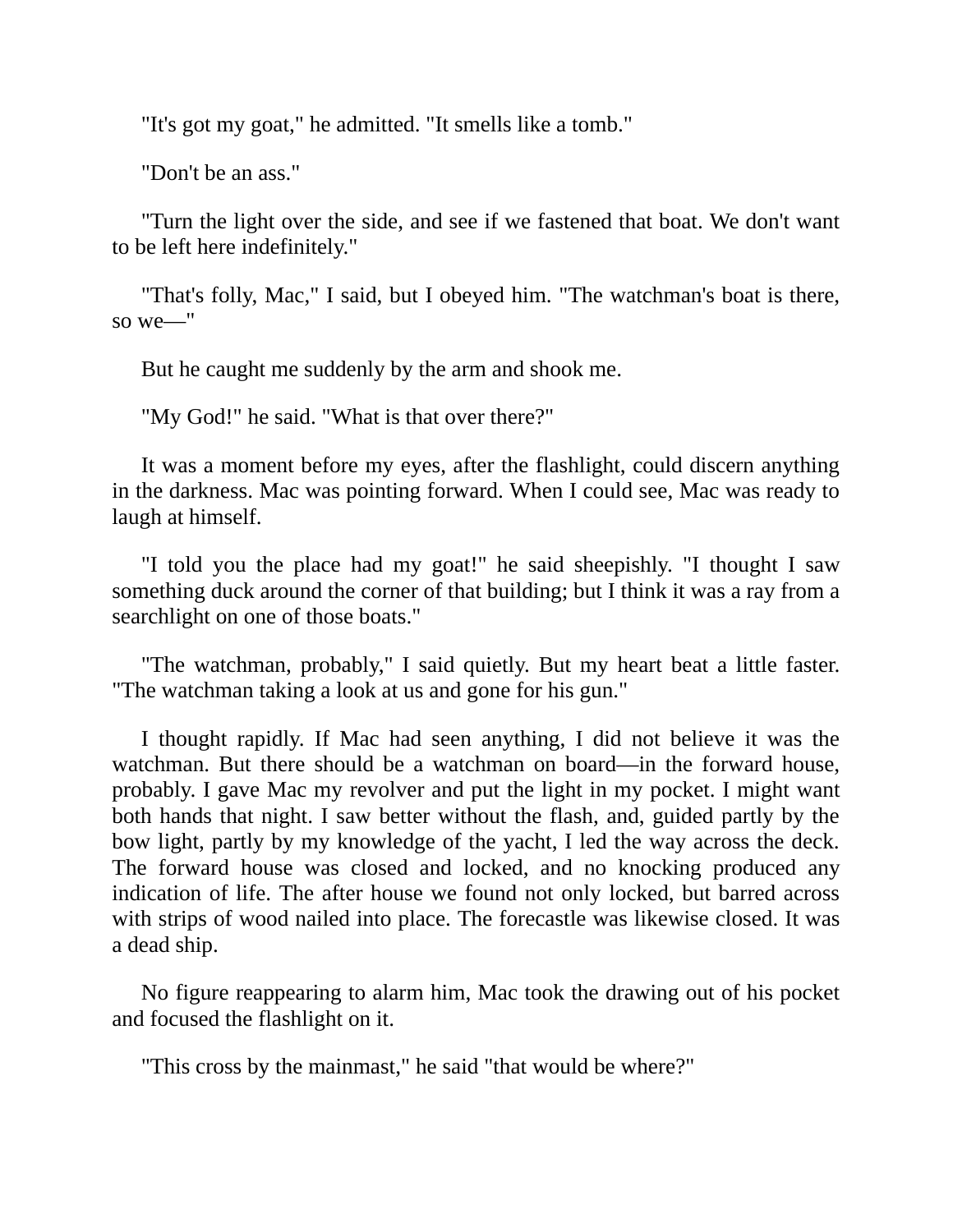"Right behind you, there."

He walked to the mast, and examined carefully around its base. There was nothing there, and even now I do not know to what that cross alluded, unless poor Schwartz—!

"Then this other one—forward, you call it, don't you? Suppose we locate that."

All expectation of the watchman having now died, we went forward on the port side to the approximate location of the cross. This being in the neighborhood where Mac had thought he saw something move, we approached with extreme caution. But nothing more ominous was discovered than the port lifeboat, nothing more ghostly heard than the occasional creak with which it rocked in its davits.

The lifeboat seemed to be indicated by the cross. It swung almost shoulderhigh on McWhirter. We looked under and around it, with a growing feeling that we had misread the significance of the crosses, or that the sinister record extended to a time before the "she devil" of the Turner line was dressed in white and turned into a lady.

I was feeling underneath the boat, with a sense of absurdity that McWhirter put into words. "I only hope," he said, "that the watchman does not wake up now and see us. He'd be justified in filling us with lead, or putting us in straitjackets."

But I had discovered something.

"Mac," I said, "some one has been at this boat within the last few minutes."

"Why?"

"Take your revolver and watch the deck. One of the barecas—"

"What's that?"

"One of the water-barrels has been upset, and the plug is out. It is leaking into the boat. It is leaking fast, and there's only a gallon or so in the bottom! Give me the light."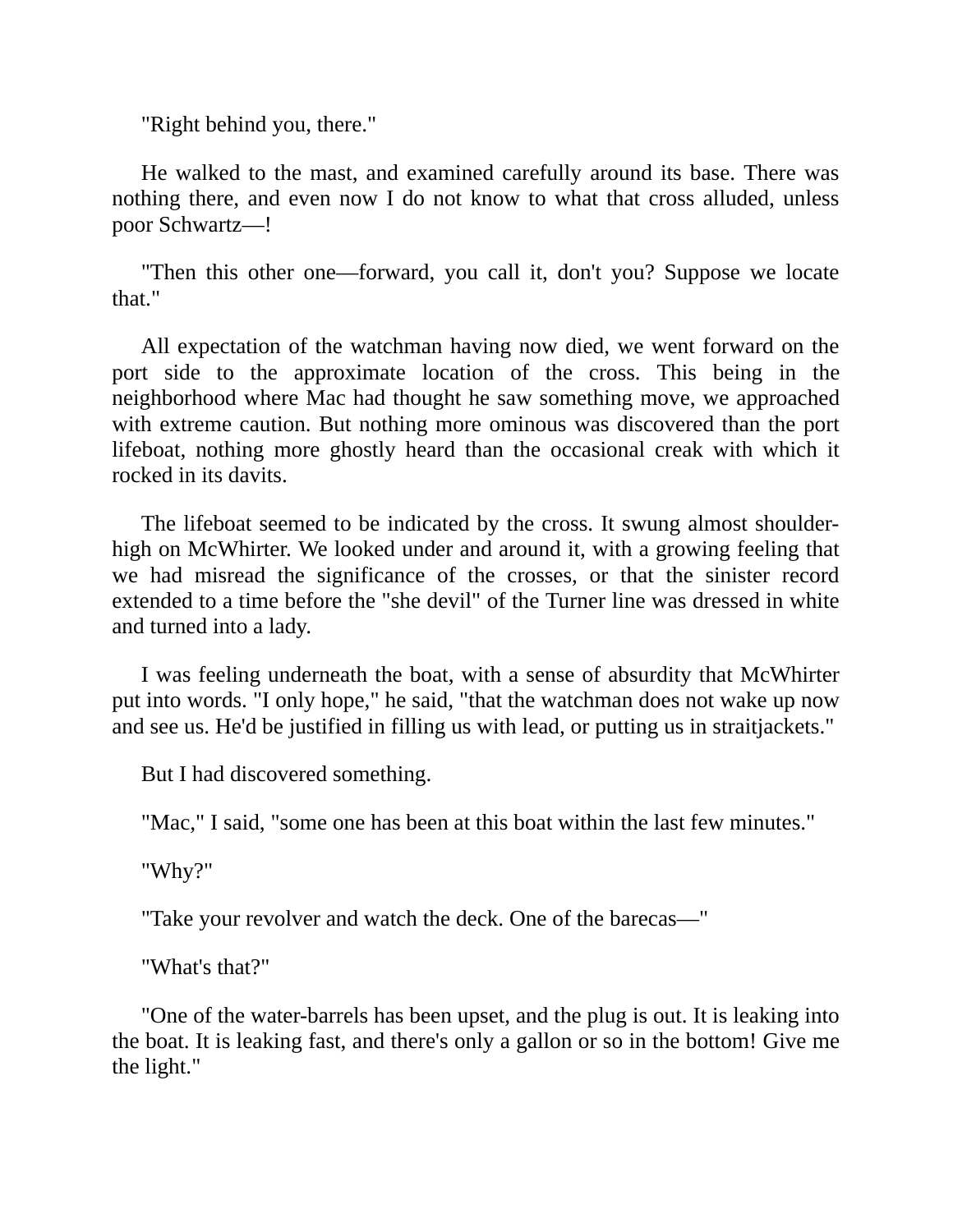The contents of the boat revealed the truth of what I had said. The boat was in confusion. Its cover had been thrown back, and tins of biscuit, bailers, boathooks and extra rowlocks were jumbled together in confusion. The barecas lay on its side, and its plug had been either knocked or drawn out.

McWhirter was for turning to inspect the boat; but I ordered him sternly to watch the deck. He was inclined to laugh at my caution, which he claimed was a quality in me he had not suspected. He lounged against the rail near me, and, in spite of his chaff, kept a keen enough lookout.

The barecas of water were lashed amidships. In the bow and stern were small air-tight compartments, and in the stern was also a small locker from which the biscuit tins had been taken. I was about to abandon my search, when I saw something gleaming in the locker, and reached in and drew it out. It appeared to be an ordinary white sheet, but its presence there was curious. I turned the light on it. It was covered with dark-brown stains.

Even now the memory of that sheet turns me ill. I shook it out, and Mac, at my exclamation, came to me. It was not a sheet at all, that is, not a whole one. It was a circular piece of white cloth, on which, in black, were curious marks—a six-pointed star predominating. There were others—a crescent, a crude attempt to draw what might be either a dog or a lamb, and a cross. From edge to edge it was smeared with blood.

Of what followed just after, both McWhirter and I are vague. There seemed to be, simultaneously, a yell of fury from the rigging overhead, and the crash of a falling body on the deck near us. Then we were closing with a kicking, biting, screaming thing, that bore me to the ground, extinguishing the little electric flash, and that, rising suddenly from under me, had McWhirter in the air, and almost overboard before I caught him. So dazed were we by the onslaught that the thing—whatever it was—could have escaped, and left us none the wiser. But, although it eluded us in the darkness, it did not leave. It was there, whimpering to itself, searching for something—the sheet. As I steadied Mac, it passed me. I caught at it. Immediately the struggle began all over again. But this time we had the advantage, and kept it. After a battle that seemed to last all night, and that was actually fought all over that part of the deck, we held the creature subdued, and Mac, getting a hand free, struck a match.

It was Charlie Jones.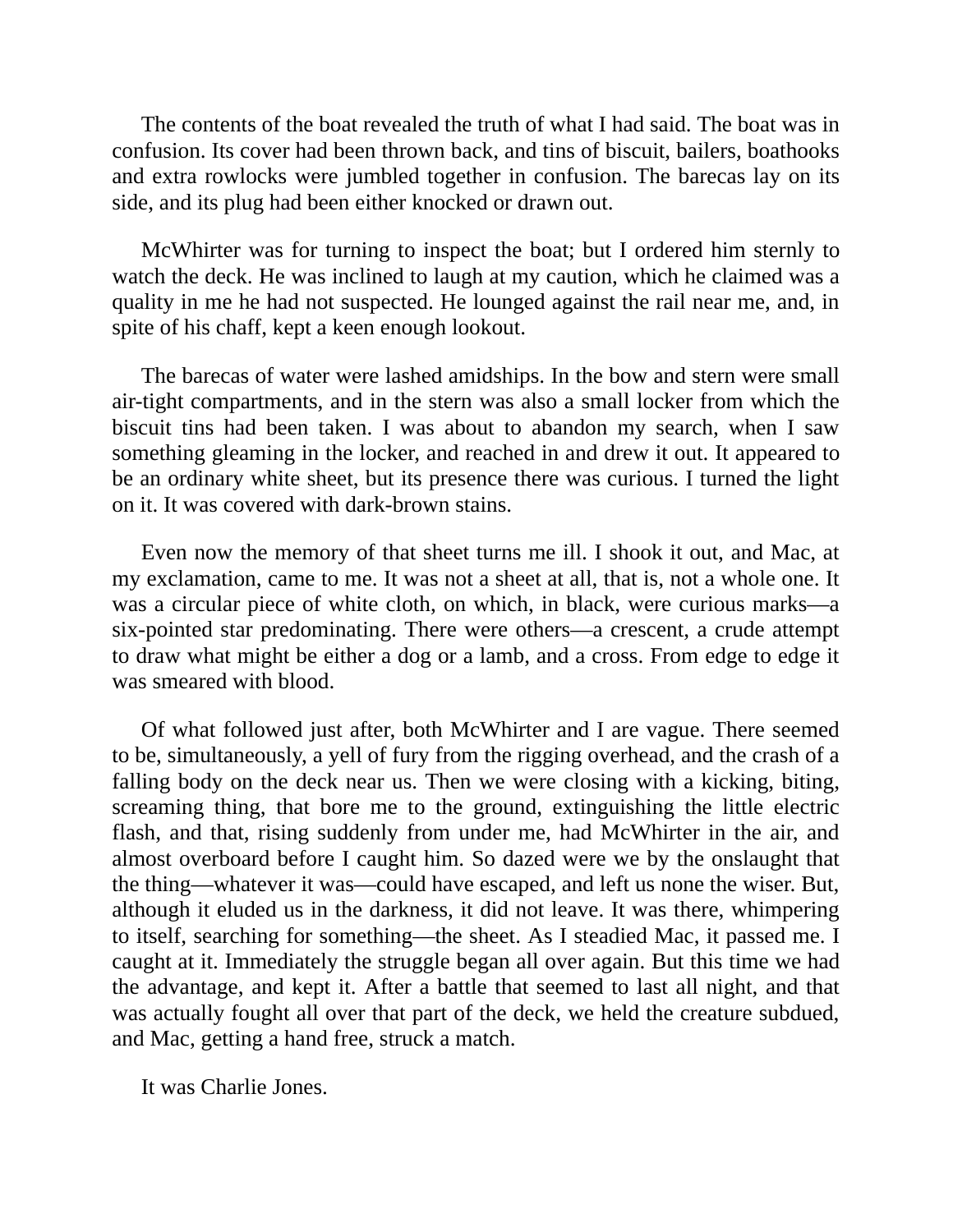That, after all, is the story. Jones was a madman, a homicidal maniac of the worst type. Always a madman, the homicidal element of his disease was recurrent and of a curious nature.

He thought himself a priest of heaven, appointed to make ghastly sacrifices at certain signals from on high. The signals I am not sure of; he turned taciturn after his capture and would not talk. I am inclined to think that a shooting star, perhaps in a particular quarter of the heavens, was his signal. This is distinctly possible, and is made probable by the stars which he had painted with tar on his sacrificial robe.

The story of the early morning of August 12 will never be fully known; but much of it, in view of our knowledge, we were able to reconstruct. Thus—Jones ate his supper that night, a mild and well-disposed individual. During the afternoon before, he had read prayers for the soul of Schwartz, in whose departure he may or may not have had a part. I am inclined to think not, Jones construing his mission as being one to remove the wicked and the oppressor, and Schwartz hardly coming under either classification.

He was at the wheel from midnight until four in the morning on the night of the murders. At certain hours we believe that he went forward to the forecastlehead, and performed, clad in his priestly robe, such devotions as his disordered mind dictated. It is my idea that he looked, at these times, for a heavenly signal, either a meteor or some strange appearance of the heavens. It was known that he was a poor sleeper, and spent much time at night wandering around.

On the night of the crimes it is probable that he performed his devotions early, and then got the signal. This is evidenced by Singleton's finding the axe against the captain's door before midnight. He had evidently been disturbed. We believe that he intended to kill the captain and Mr. Turner, but made a mistake in the rooms. He clearly intended to kill the Danish girl. Several passages in his Bible, marked with a red cross, showed his inflamed hatred of loose women; and he believed Karen Hansen to be of that type.

He locked me in, slipping down from the wheel to do so, and pocketing the key. The night was fairly quiet. He could lash the wheel safely, and he had in his favor the fact that Oleson, the lookout, was a slow-thinking Swede who notoriously slept on his watch. He found the axe, not where he had left it, but back in the case. But the case was only closed, not locked—Singleton's error.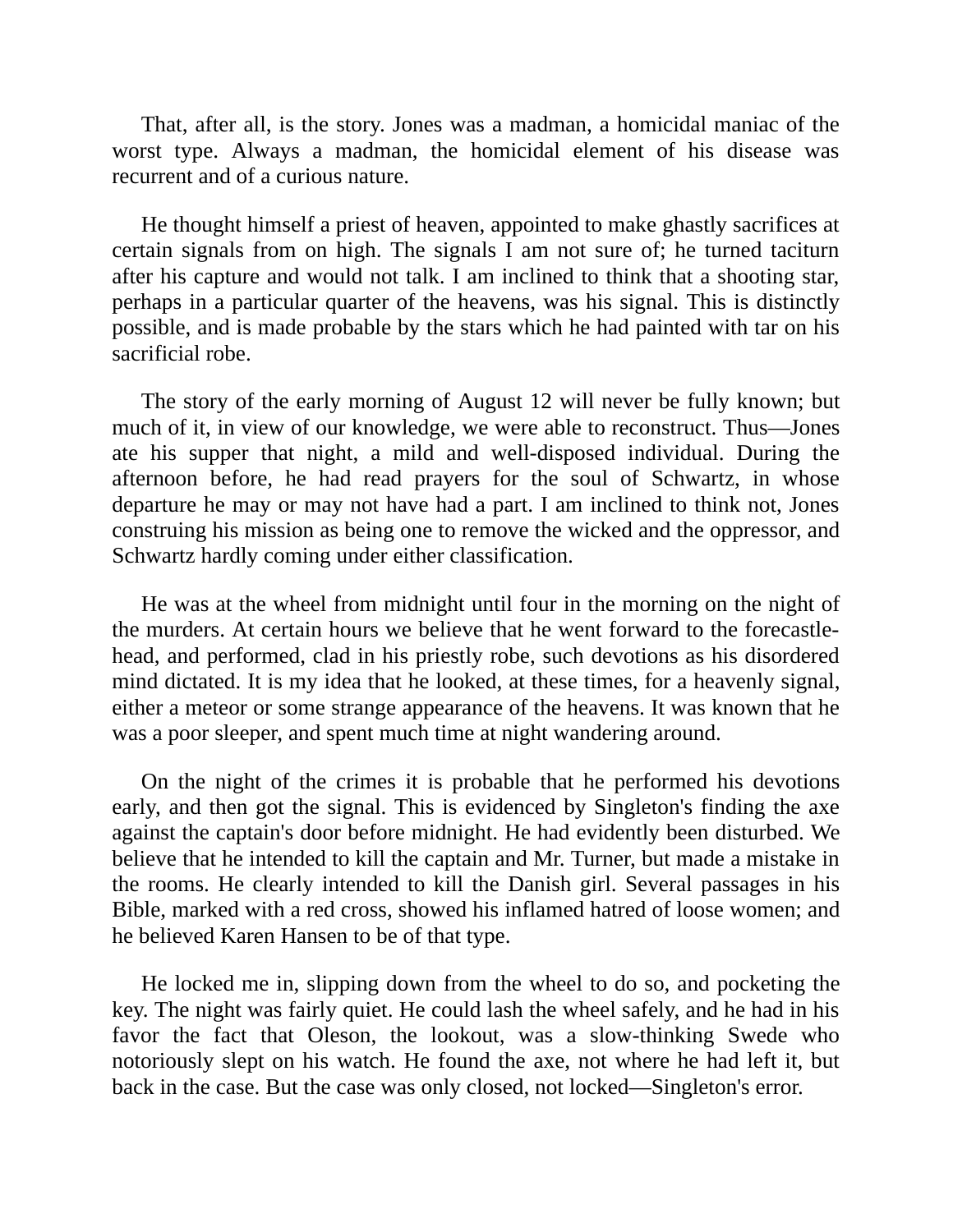Armed with the axe, Jones slipped back to the wheel and waited. He had plenty of time. He had taken his robe from its hiding-place in the boat, and had it concealed near him with the axe. He was ready, but he was waiting for another signal. He got it at half-past two. He admitted the signal and the time, but concealed its nature—I think it was a shooting star. He killed Vail first, believing it to be Turner, and making with his axe, the four signs of the cross. Then he went to the Hansen girl's door. He did not know about the bell, and probably rang it by accident as he leaned over to listen if Vail still breathed.

The captain, in the mean time, had been watching Singleton. He had forbidden his entering the after house; if he caught him disobeying, he meant to put him in irons. He was without shoes or coat, and he sat waiting on the after companion steps for developments.

It was the captain, probably, whom Karen Hansen mistook for Turner. Later he went back to the forward companionway, either on his way back to his cabin, or still with an eye to Singleton's movements.

To the captain there must have appeared this grisly figure in flowing white, smeared with blood and armed with an axe. The sheet was worn over Jones's head—a long, narrow slit serving him to see through, and two other slits freeing his arms. The captain was a brave man, but the apparition, gleaming in the almost complete darkness, had been on him before he could do more than throw up his hands.

Jones had not finished. He went back to the chart-room and possibly even went on deck and took a look at the wheel. Then he went down again and killed the Hansen woman.

He was exceedingly cunning. He flung the axe into the room, and was up and at the wheel again, all within a few seconds. To tear off and fold up the sheet, to hide it under near-by cordage, to strike the ship's bell and light his pipe—all this was a matter of two or three minutes. I had only time to look at Vail. When I got up to the wheel, Jones was smoking quietly.

I believe he tried to get Singleton later, and failed. But he continued his devotions on the forward deck, visible when clad in his robe, invisible when he took it off. It was Jones, of course, who attacked Burns and secured the key to the captain's cabin; Jones who threw the axe overboard after hearing the crew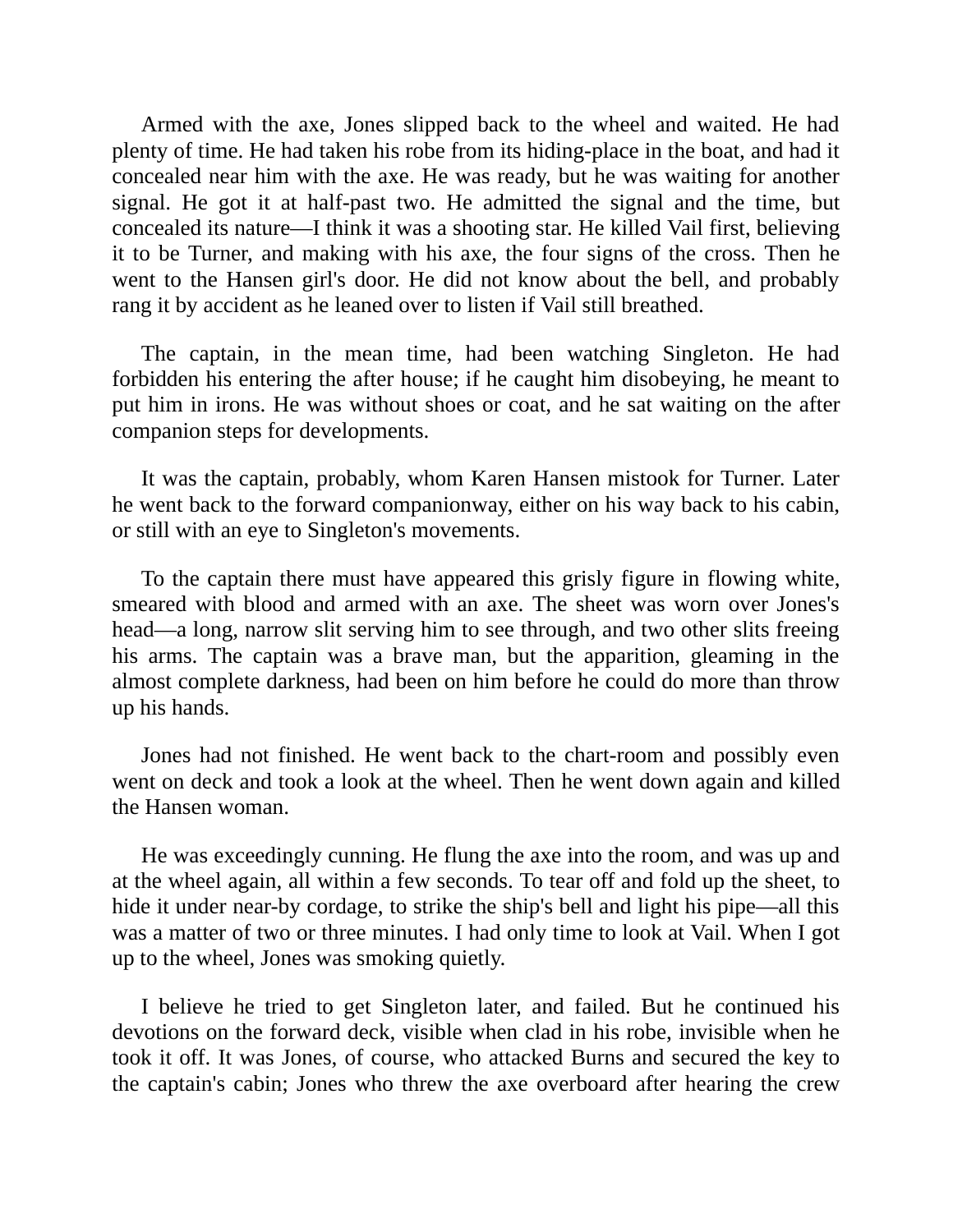tell that on its handle were finger-prints to identify the murderer; Jones who, while on guard in the after house below, had pushed the key to the storeroom under Turner's door; Jones who hung the marlinespike over the side, waiting perhaps for another chance at Singleton; Jones, in his devotional attire, who had frightened the crew into hysteria, and who, discovered by Mrs. Johns in the captain's cabin, had rushed by her, and out, with the axe. It is noticeable that he made no attempt to attack her. He killed only in obedience to his signal, and he had had no signal.

Perhaps the most curious thing, after the murderer was known, was the story of the people in the after house. It was months before I got that in full. The belief among the women was that Turner, maddened by drink and unreasoning jealousy, had killed Vail, and then, running amuck or discovered by the other victims, had killed them. This was borne out by Turner's condition. His hands and parts of his clothing were blood-stained.

Their condition was pitiable. Unable to speak for himself, he lay raving in his room, talking to Vail and complaining of a white figure that bothered him. The key that Elsa Lee picked up was another clue, and in their attempt to get rid of it I had foiled them. Mrs. Johns, an old friend and, as I have said, an ardent partisan, undertook to get rid of the axe, with the result that we know. Even Turner's recovery brought little courage. He could only recall that he had gone into Vail's room and tried to wake him, without result; that he did not know of the blood until the next day, or that Vail was dead; and that he had a vague recollection of something white and ghostly that night—he was not sure where he had seen it.

The failure of their attempt to get rid of the storeroom key was matched by their failure to smuggle Turner's linen off the ship. Singleton suspected Turner, and, with the skillful and not over scrupulous aid of his lawyer, had succeeded in finding in Mrs. Sloane's trunk the incriminating pieces.

As to the meaning of the keys, file, and club in Singleton's mattress, I believe the explanation is simple enough. He saw against him a strong case. He had little money and no influence, while Turner had both. I have every reason to believe that he hoped to make his escape before the ship anchored, and was frustrated by my discovery of the keys and by an extra bolt I put on his door and window.

The murders on the schooner-yacht Ella were solved.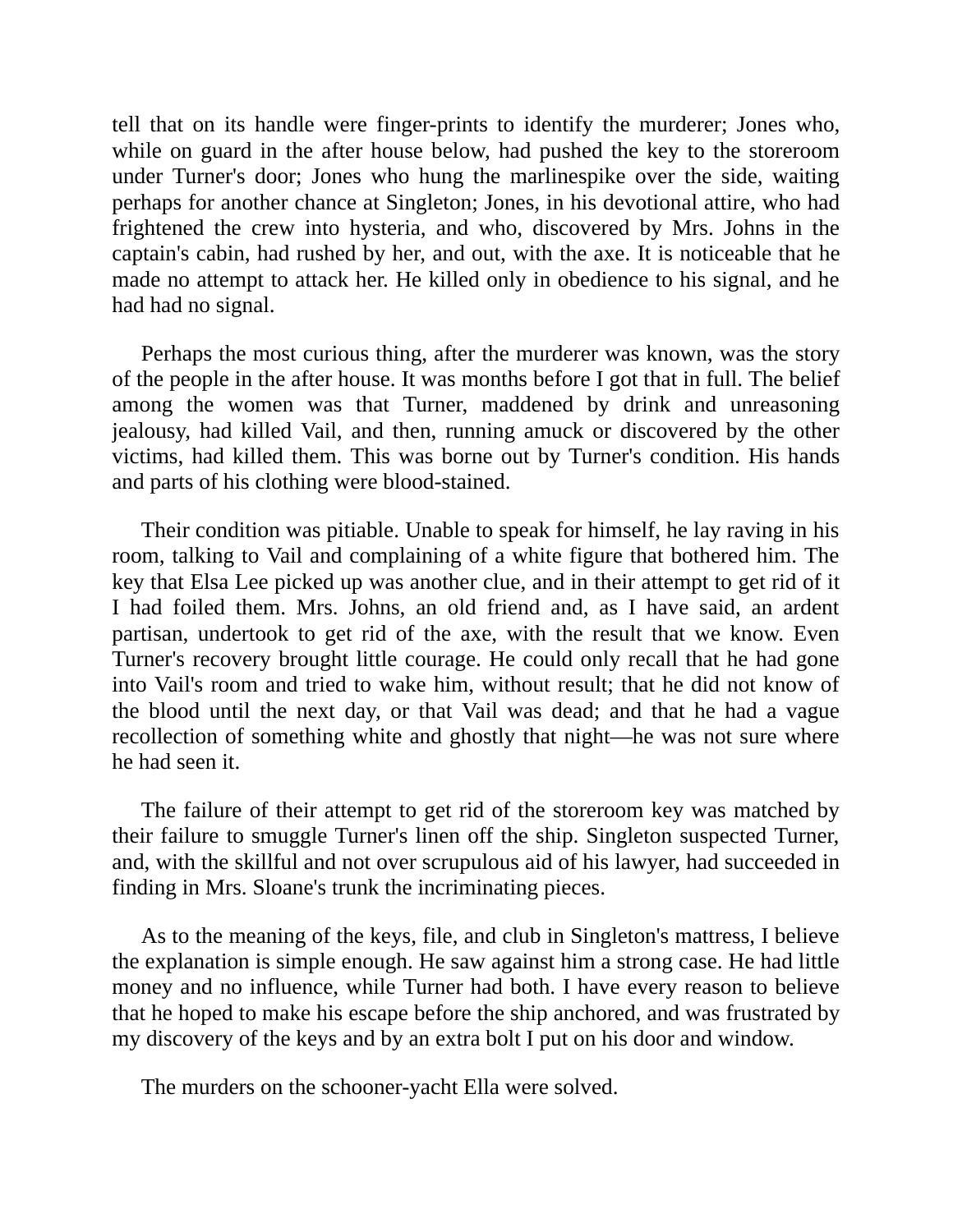McWhirter went back to his hospital, the day after our struggle, wearing a strip of plaster over the bridge of his nose and a new air of importance. The Turners went to New York soon after, and I was alone. I tried to put Elsa Lee out of my thoughts, as she had gone out of my life, and, receiving the hoped-for hospital appointment at that time, I tried to make up by hard work for a happiness that I had not lost because it had never been mine.

A curious thing has happened to me. I had thought this record finished, but perhaps—

Turner's health is bad. He and his wife and Miss Lee are going to Europe. He has asked me to go with him in my professional capacity!

It is more than a year since I have seen her.

The year has brought some changes. Singleton is again a member of the Turner forces, having signed a contract and a temperance pledge at the same sitting. Jones is in a hospital for the insane, where in the daytime he is a cheery old tar with twinkling eyes and a huge mustache, and where now and then, on Christmas and holidays, I send him a supply of tobacco. At night he sleeps in a room with opaque glass windows through which no heavenly signals can penetrate. He will not talk of his crimes,—not that he so regards them,—but now and then in the night he wraps the drapery of his couch about him and performs strange orisons in the little room that is his. And at such times an attendant watches outside his door.

# **CHAPTER XXV**

## **THE SEA AGAIN**

Once more the swish of spray against the side of a ship, the tang of salt, the lift and fall of the rail against the sea-line on the horizon. And once more a girl, in white from neck to heel, facing into the wind as if she loved it, her crisp skirts flying, her hair blown back from her forehead in damp curls.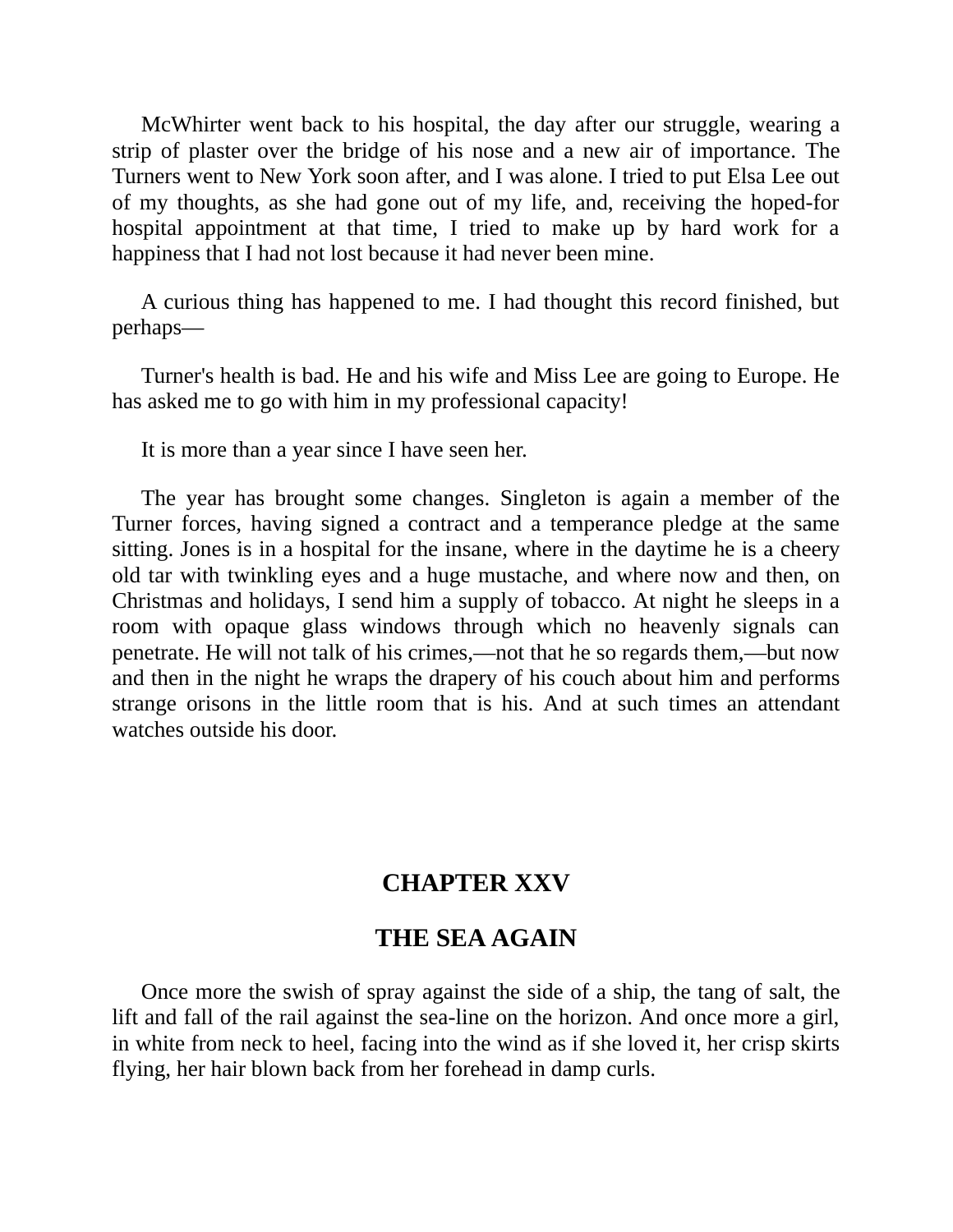And I am not washing down the deck. With all the poise of white flannels and a good cigar, I am lounging in a deck-chair, watching her. Then—

"Come here!" I say.

"I am busy."

"You are not busy. You are disgracefully idle."

"Why do you want me?"

She comes closer, and looks down at me. She likes me to sit, so she may look superior and scornful, this being impossible when one looks up. When she has approached—

"Just to show that I can order you about."

"I shall go back!"—with raised chin. How I remember that raised chin, and how (whisper it) I used to fear it!

"You cannot. I am holding the edge of your skirt."

"Ralph! And all the other passengers looking!"

"Then sit down—and, before you do, tuck that rug under my feet, will you?"

"Certainly not."

"Under my feet!"

She does it, under protest, whereon I release her skirts. She is sulky, quite distinctly sulky. I slide my hand under the rug into her lap. She ignores it.

"Now," I say calmly, "we are even. And you might as well hold my hand. Every one thinks you are."

She brings her hands hastily from under her rug and puts them over her head. "I don't know what has got into you," she says coldly. "And why are we even?"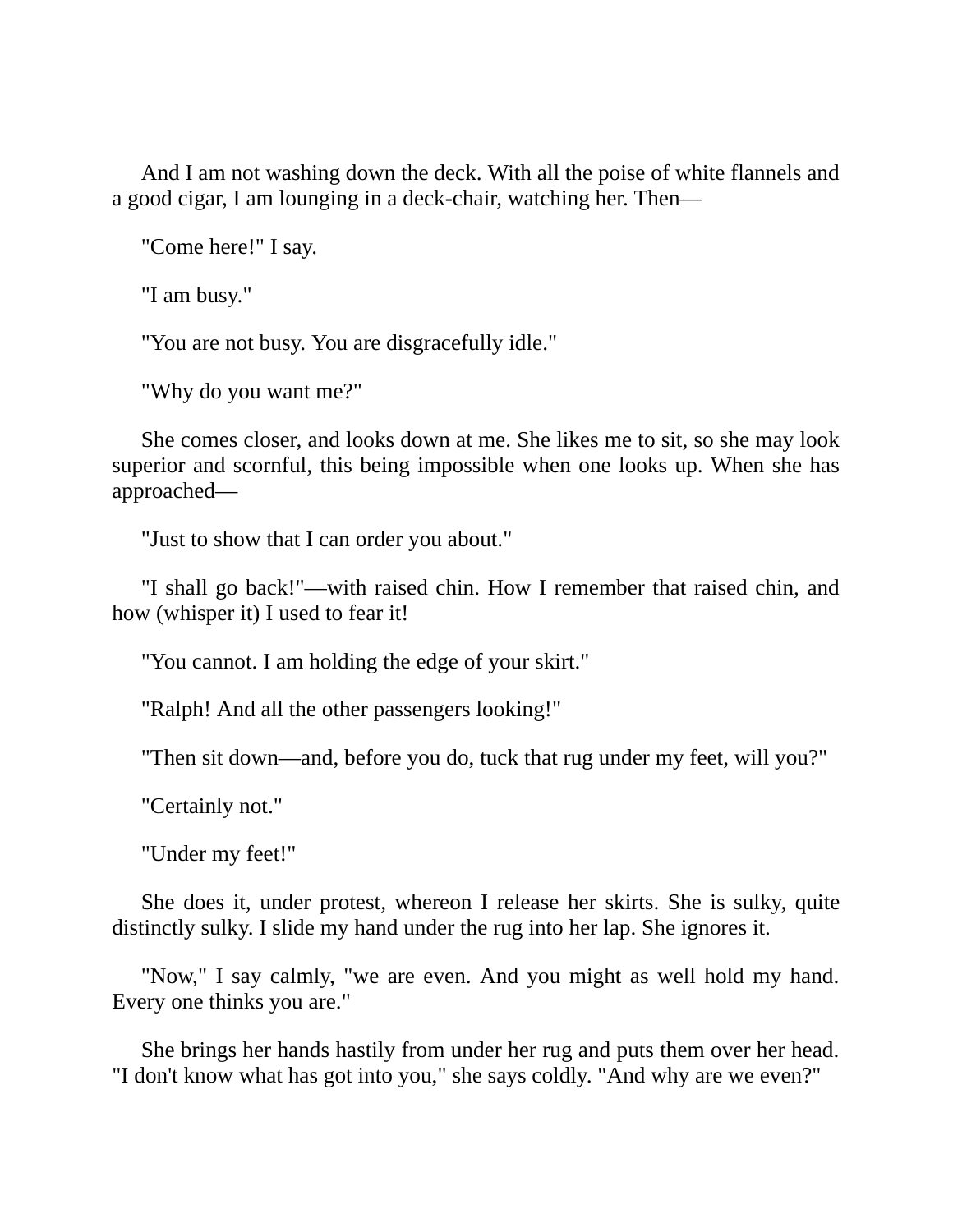"For the day you told me the deck was not clean."

"It wasn't clean."

"I think I am going to kiss you."

"Ralph!"

"It is coming on. About the time that the bishop gets here, I shall lean over and—"

She eyes me, and sees determination in my face. She changes color.

"You wouldn't!"

"Wouldn't I!"

She rises hastily, and stands looking down at me. I am quite sure at that moment that she detests me, and I rather like it. There are always times when we detest the people we love.

"If you are going to be arbitrary just because you can—"

"Yes?"

"Marsh and the rest are in the smoking room. Their sitting-room is empty."

Quite calmly, as if we are going below for a clean handkerchief or a veil or a cigarette, we stroll down the great staircase of the liner to the Turners' sittingroom, and close the door.

And—I kiss her.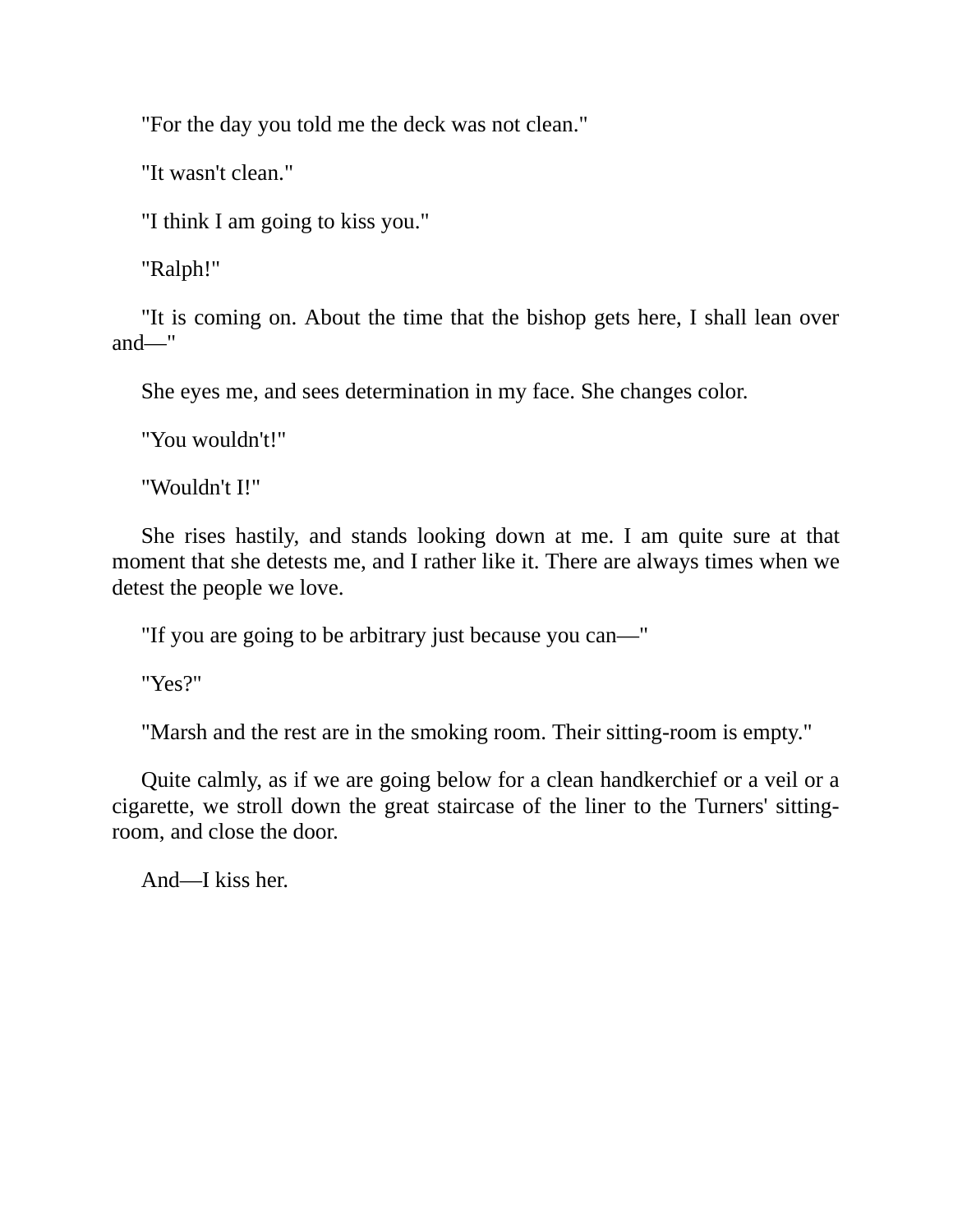End of Project Gutenberg's The After House, by Mary Roberts Rinehart

\*\*\* END OF THIS PROJECT GUTENBERG EBOOK THE AFTER HOUSE \*\*\*

\*\*\*\*\* This file should be named 2358-h.htm or 2358-h.zip \*\*\*\*\* This and all associated files of various formats will be found in: http://www.gutenberg.org/2/3/5/2358/

Produced by an anonymous Project Gutenberg volunteer. HTML version by Al Haines.

Updated editions will replace the previous one--the old editions will be renamed.

Creating the works from public domain print editions means that no one owns a United States copyright in these works, so the Foundation (and you!) can copy and distribute it in the United States without permission and without paying copyright royalties. Special rules, set forth in the General Terms of Use part of this license, apply to copying and distributing Project Gutenberg-tm electronic works to protect the PROJECT GUTENBERG-tm concept and trademark. Project Gutenberg is a registered trademark, and may not be used if you charge for the eBooks, unless you receive specific permission. If you do not charge anything for copies of this eBook, complying with the rules is very easy. You may use this eBook for nearly any purpose such as creation of derivative works, reports, performances and research. They may be modified and printed and given away--you may do practically ANYTHING with public domain eBooks. Redistribution is subject to the trademark license, especially commercial redistribution.

\*\*\* START: FULL LICENSE \*\*\*

THE FULL PROJECT GUTENBERG LICENSE PLEASE READ THIS BEFORE YOU DISTRIBUTE OR USE THIS WORK

To protect the Project Gutenberg-tm mission of promoting the free distribution of electronic works, by using or distributing this work (or any other work associated in any way with the phrase "Project Gutenberg"), you agree to comply with all the terms of the Full Project Gutenberg-tm License (available with this file or online at http://gutenberg.net/license).

Section 1. General Terms of Use and Redistributing Project Gutenberg-tm electronic works

1.A. By reading or using any part of this Project Gutenberg-tm electronic work, you indicate that you have read, understand, agree to and accept all the terms of this license and intellectual property (trademark/copyright) agreement. If you do not agree to abide by all the terms of this agreement, you must cease using and return or destroy all copies of Project Gutenberg-tm electronic works in your possession. If you paid a fee for obtaining a copy of or access to a Project Gutenberg-tm electronic work and you do not agree to be bound by the terms of this agreement, you may obtain a refund from the person or entity to whom you paid the fee as set forth in paragraph 1.E.8.

1.B. "Project Gutenberg" is a registered trademark. It may only be used on or associated in any way with an electronic work by people who agree to be bound by the terms of this agreement. There are a few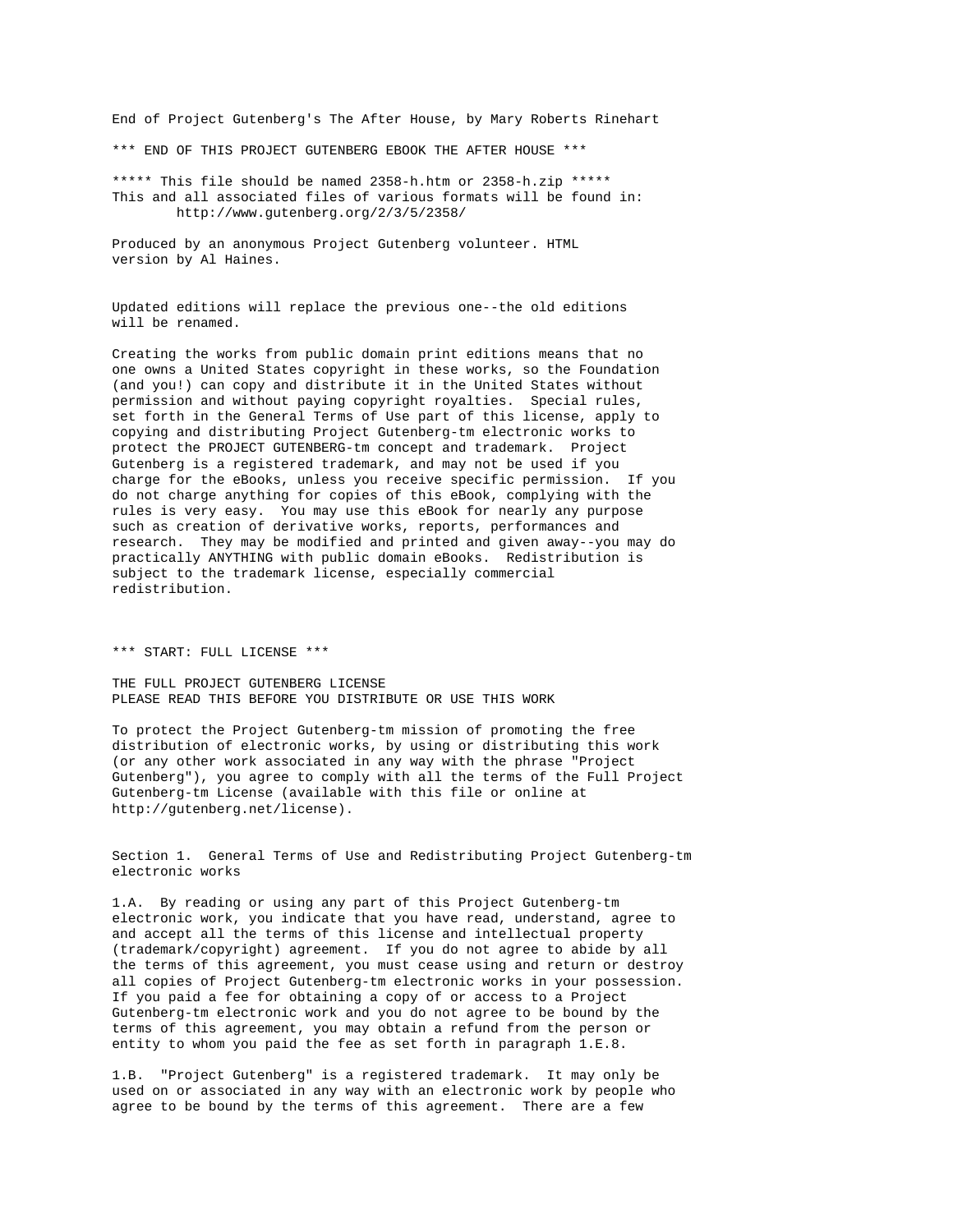things that you can do with most Project Gutenberg-tm electronic works even without complying with the full terms of this agreement. See paragraph 1.C below. There are a lot of things you can do with Project Gutenberg-tm electronic works if you follow the terms of this agreement and help preserve free future access to Project Gutenberg-tm electronic works. See paragraph 1.E below.

1.C. The Project Gutenberg Literary Archive Foundation ("the Foundation" or PGLAF), owns a compilation copyright in the collection of Project Gutenberg-tm electronic works. Nearly all the individual works in the collection are in the public domain in the United States. If an individual work is in the public domain in the United States and you are located in the United States, we do not claim a right to prevent you from copying, distributing, performing, displaying or creating derivative works based on the work as long as all references to Project Gutenberg are removed. Of course, we hope that you will support the Project Gutenberg-tm mission of promoting free access to electronic works by freely sharing Project Gutenberg-tm works in compliance with the terms of this agreement for keeping the Project Gutenberg-tm name associated with the work. You can easily comply with the terms of this agreement by keeping this work in the same format with its attached full Project Gutenberg-tm License when you share it without charge with others.

1.D. The copyright laws of the place where you are located also govern what you can do with this work. Copyright laws in most countries are in a constant state of change. If you are outside the United States, check the laws of your country in addition to the terms of this agreement before downloading, copying, displaying, performing, distributing or creating derivative works based on this work or any other Project Gutenberg-tm work. The Foundation makes no representations concerning the copyright status of any work in any country outside the United States.

1.E. Unless you have removed all references to Project Gutenberg:

1.E.1. The following sentence, with active links to, or other immediate access to, the full Project Gutenberg-tm License must appear prominently whenever any copy of a Project Gutenberg-tm work (any work on which the phrase "Project Gutenberg" appears, or with which the phrase "Project Gutenberg" is associated) is accessed, displayed, performed, viewed, copied or distributed:

This eBook is for the use of anyone anywhere at no cost and with almost no restrictions whatsoever. You may copy it, give it away or re-use it under the terms of the Project Gutenberg License included with this eBook or online at www.gutenberg.net

1.E.2. If an individual Project Gutenberg-tm electronic work is derived from the public domain (does not contain a notice indicating that it is posted with permission of the copyright holder), the work can be copied and distributed to anyone in the United States without paying any fees or charges. If you are redistributing or providing access to a work with the phrase "Project Gutenberg" associated with or appearing on the work, you must comply either with the requirements of paragraphs 1.E.1 through 1.E.7 or obtain permission for the use of the work and the Project Gutenberg-tm trademark as set forth in paragraphs 1.E.8 or 1.E.9.

1.E.3. If an individual Project Gutenberg-tm electronic work is posted with the permission of the copyright holder, your use and distribution must comply with both paragraphs 1.E.1 through 1.E.7 and any additional terms imposed by the copyright holder. Additional terms will be linked to the Project Gutenberg-tm License for all works posted with the permission of the copyright holder found at the beginning of this work.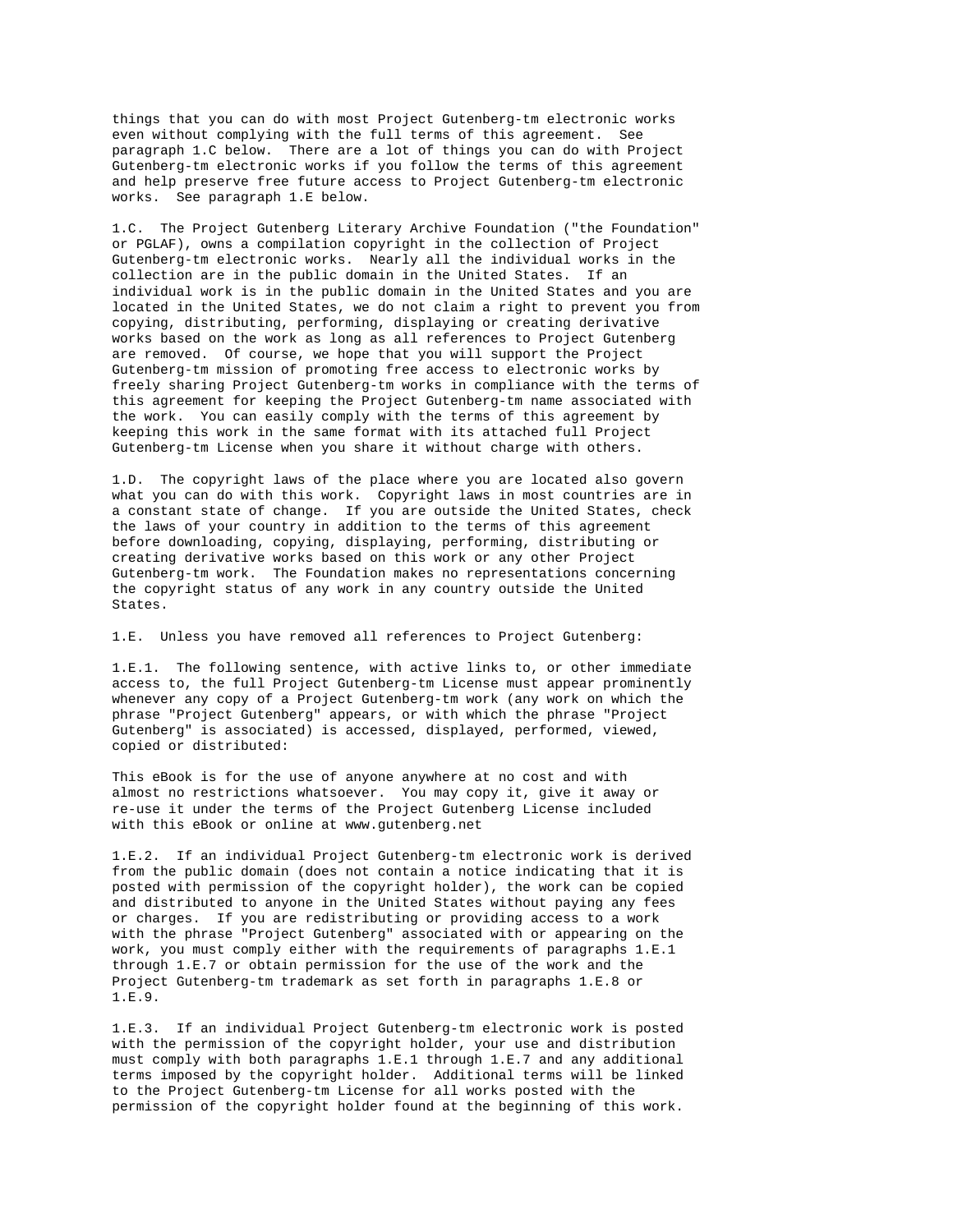1.E.4. Do not unlink or detach or remove the full Project Gutenberg-tm License terms from this work, or any files containing a part of this work or any other work associated with Project Gutenberg-tm.

1.E.5. Do not copy, display, perform, distribute or redistribute this electronic work, or any part of this electronic work, without prominently displaying the sentence set forth in paragraph 1.E.1 with active links or immediate access to the full terms of the Project Gutenberg-tm License.

1.E.6. You may convert to and distribute this work in any binary, compressed, marked up, nonproprietary or proprietary form, including any word processing or hypertext form. However, if you provide access to or distribute copies of a Project Gutenberg-tm work in a format other than "Plain Vanilla ASCII" or other format used in the official version posted on the official Project Gutenberg-tm web site (www.gutenberg.net), you must, at no additional cost, fee or expense to the user, provide a copy, a means of exporting a copy, or a means of obtaining a copy upon request, of the work in its original "Plain Vanilla ASCII" or other form. Any alternate format must include the full Project Gutenberg-tm License as specified in paragraph 1.E.1.

1.E.7. Do not charge a fee for access to, viewing, displaying, performing, copying or distributing any Project Gutenberg-tm works unless you comply with paragraph 1.E.8 or 1.E.9.

1.E.8. You may charge a reasonable fee for copies of or providing access to or distributing Project Gutenberg-tm electronic works provided that

- You pay a royalty fee of 20% of the gross profits you derive from the use of Project Gutenberg-tm works calculated using the method you already use to calculate your applicable taxes. The fee is owed to the owner of the Project Gutenberg-tm trademark, but he has agreed to donate royalties under this paragraph to the Project Gutenberg Literary Archive Foundation. Royalty payments must be paid within 60 days following each date on which you prepare (or are legally required to prepare) your periodic tax returns. Royalty payments should be clearly marked as such and sent to the Project Gutenberg Literary Archive Foundation at the address specified in Section 4, "Information about donations to the Project Gutenberg Literary Archive Foundation."
- You provide a full refund of any money paid by a user who notifies you in writing (or by e-mail) within 30 days of receipt that s/he does not agree to the terms of the full Project Gutenberg-tm License. You must require such a user to return or destroy all copies of the works possessed in a physical medium and discontinue all use of and all access to other copies of Project Gutenberg-tm works.
- You provide, in accordance with paragraph 1.F.3, a full refund of any money paid for a work or a replacement copy, if a defect in the electronic work is discovered and reported to you within 90 days of receipt of the work.
- You comply with all other terms of this agreement for free distribution of Project Gutenberg-tm works.

1.E.9. If you wish to charge a fee or distribute a Project Gutenberg-tm electronic work or group of works on different terms than are set forth in this agreement, you must obtain permission in writing from both the Project Gutenberg Literary Archive Foundation and Michael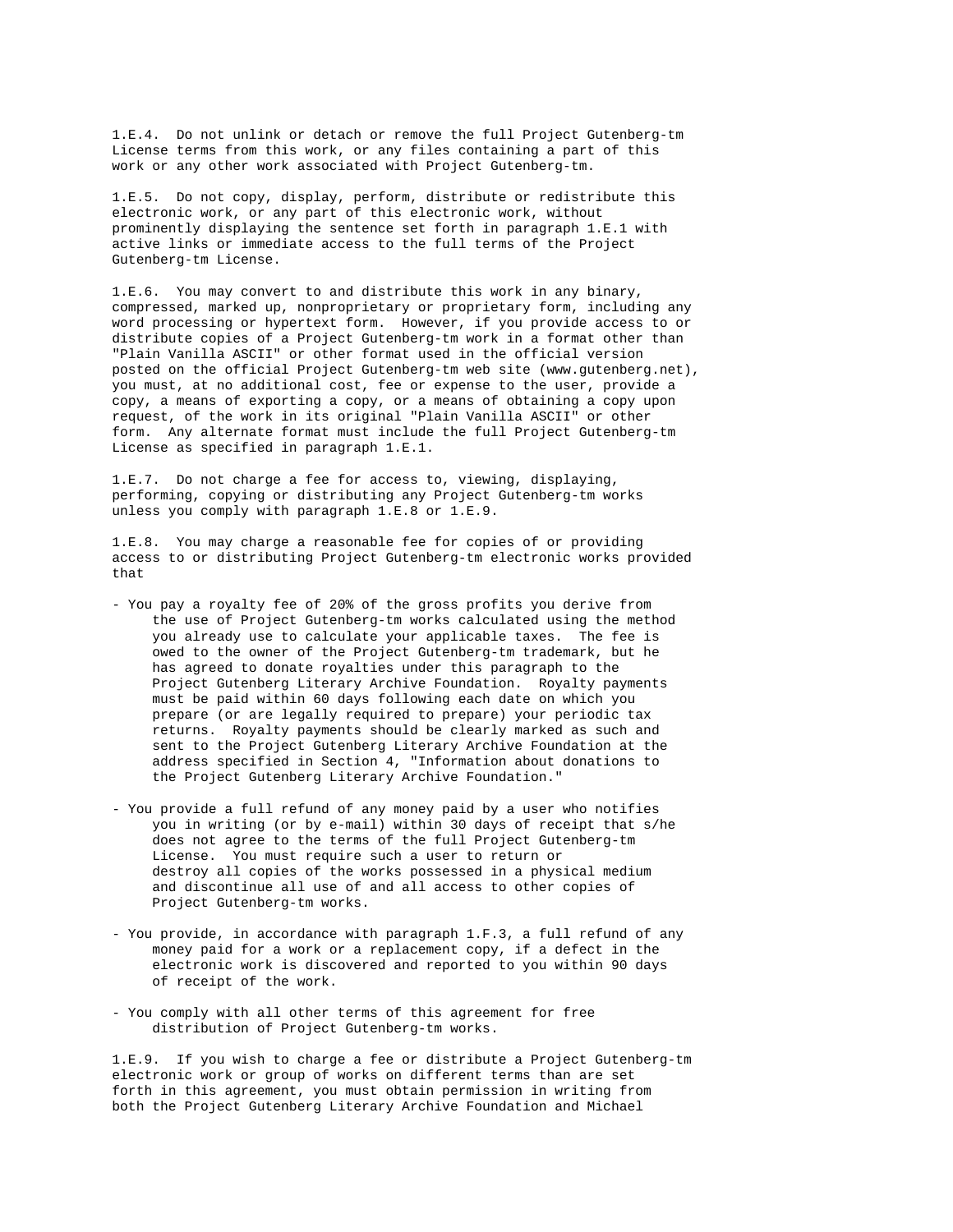Hart, the owner of the Project Gutenberg-tm trademark. Contact the Foundation as set forth in Section 3 below.

1.F.

1.F.1. Project Gutenberg volunteers and employees expend considerable effort to identify, do copyright research on, transcribe and proofread public domain works in creating the Project Gutenberg-tm collection. Despite these efforts, Project Gutenberg-tm electronic works, and the medium on which they may be stored, may contain "Defects," such as, but not limited to, incomplete, inaccurate or corrupt data, transcription errors, a copyright or other intellectual property infringement, a defective or damaged disk or other medium, a computer virus, or computer codes that damage or cannot be read by your equipment.

1.F.2. LIMITED WARRANTY, DISCLAIMER OF DAMAGES - Except for the "Right of Replacement or Refund" described in paragraph 1.F.3, the Project Gutenberg Literary Archive Foundation, the owner of the Project Gutenberg-tm trademark, and any other party distributing a Project Gutenberg-tm electronic work under this agreement, disclaim all liability to you for damages, costs and expenses, including legal fees. YOU AGREE THAT YOU HAVE NO REMEDIES FOR NEGLIGENCE, STRICT LIABILITY, BREACH OF WARRANTY OR BREACH OF CONTRACT EXCEPT THOSE PROVIDED IN PARAGRAPH F3. YOU AGREE THAT THE FOUNDATION, THE TRADEMARK OWNER, AND ANY DISTRIBUTOR UNDER THIS AGREEMENT WILL NOT BE LIABLE TO YOU FOR ACTUAL, DIRECT, INDIRECT, CONSEQUENTIAL, PUNITIVE OR INCIDENTAL DAMAGES EVEN IF YOU GIVE NOTICE OF THE POSSIBILITY OF SUCH DAMAGE.

1.F.3. LIMITED RIGHT OF REPLACEMENT OR REFUND - If you discover a defect in this electronic work within 90 days of receiving it, you can receive a refund of the money (if any) you paid for it by sending a written explanation to the person you received the work from. If you received the work on a physical medium, you must return the medium with your written explanation. The person or entity that provided you with the defective work may elect to provide a replacement copy in lieu of a refund. If you received the work electronically, the person or entity providing it to you may choose to give you a second opportunity to receive the work electronically in lieu of a refund. If the second copy is also defective, you may demand a refund in writing without further opportunities to fix the problem.

1.F.4. Except for the limited right of replacement or refund set forth in paragraph 1.F.3, this work is provided to you 'AS-IS' WITH NO OTHER WARRANTIES OF ANY KIND, EXPRESS OR IMPLIED, INCLUDING BUT NOT LIMITED TO WARRANTIES OF MERCHANTIBILITY OR FITNESS FOR ANY PURPOSE.

1.F.5. Some states do not allow disclaimers of certain implied warranties or the exclusion or limitation of certain types of damages. If any disclaimer or limitation set forth in this agreement violates the law of the state applicable to this agreement, the agreement shall be interpreted to make the maximum disclaimer or limitation permitted by the applicable state law. The invalidity or unenforceability of any provision of this agreement shall not void the remaining provisions.

1.F.6. INDEMNITY - You agree to indemnify and hold the Foundation, the trademark owner, any agent or employee of the Foundation, anyone providing copies of Project Gutenberg-tm electronic works in accordance with this agreement, and any volunteers associated with the production, promotion and distribution of Project Gutenberg-tm electronic works, harmless from all liability, costs and expenses, including legal fees, that arise directly or indirectly from any of the following which you do or cause to occur: (a) distribution of this or any Project Gutenberg-tm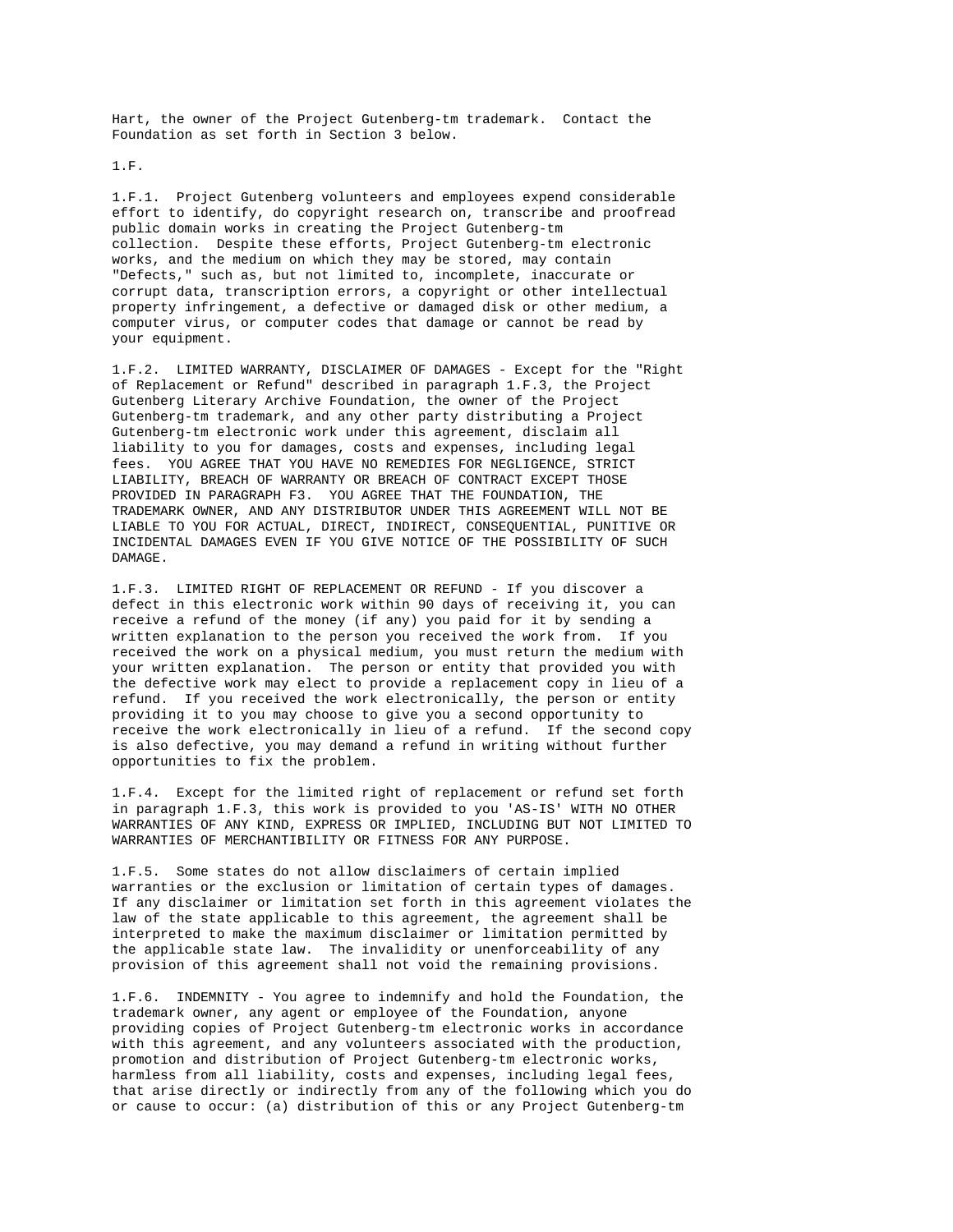work, (b) alteration, modification, or additions or deletions to any Project Gutenberg-tm work, and (c) any Defect you cause.

Section 2. Information about the Mission of Project Gutenberg-tm

Project Gutenberg-tm is synonymous with the free distribution of electronic works in formats readable by the widest variety of computers including obsolete, old, middle-aged and new computers. It exists because of the efforts of hundreds of volunteers and donations from people in all walks of life.

Volunteers and financial support to provide volunteers with the assistance they need are critical to reaching Project Gutenberg-tm's goals and ensuring that the Project Gutenberg-tm collection will remain freely available for generations to come. In 2001, the Project Gutenberg Literary Archive Foundation was created to provide a secure and permanent future for Project Gutenberg-tm and future generations. To learn more about the Project Gutenberg Literary Archive Foundation and how your efforts and donations can help, see Sections 3 and 4 and the Foundation web page at http://www.pglaf.org.

Section 3. Information about the Project Gutenberg Literary Archive Foundation

The Project Gutenberg Literary Archive Foundation is a non profit  $501(c)(3)$  educational corporation organized under the laws of the state of Mississippi and granted tax exempt status by the Internal Revenue Service. The Foundation's EIN or federal tax identification number is  $64-6221541$ . Its  $501(c)(3)$  letter is posted at http://pglaf.org/fundraising. Contributions to the Project Gutenberg Literary Archive Foundation are tax deductible to the full extent permitted by U.S. federal laws and your state's laws.

The Foundation's principal office is located at 4557 Melan Dr. S. Fairbanks, AK, 99712., but its volunteers and employees are scattered throughout numerous locations. Its business office is located at 809 North 1500 West, Salt Lake City, UT 84116, (801) 596-1887, email business@pglaf.org. Email contact links and up to date contact information can be found at the Foundation's web site and official page at http://pglaf.org

For additional contact information: Dr. Gregory B. Newby Chief Executive and Director gbnewby@pglaf.org

Section 4. Information about Donations to the Project Gutenberg Literary Archive Foundation

Project Gutenberg-tm depends upon and cannot survive without wide spread public support and donations to carry out its mission of increasing the number of public domain and licensed works that can be freely distributed in machine readable form accessible by the widest array of equipment including outdated equipment. Many small donations (\$1 to \$5,000) are particularly important to maintaining tax exempt status with the IRS.

The Foundation is committed to complying with the laws regulating charities and charitable donations in all 50 states of the United States. Compliance requirements are not uniform and it takes a considerable effort, much paperwork and many fees to meet and keep up